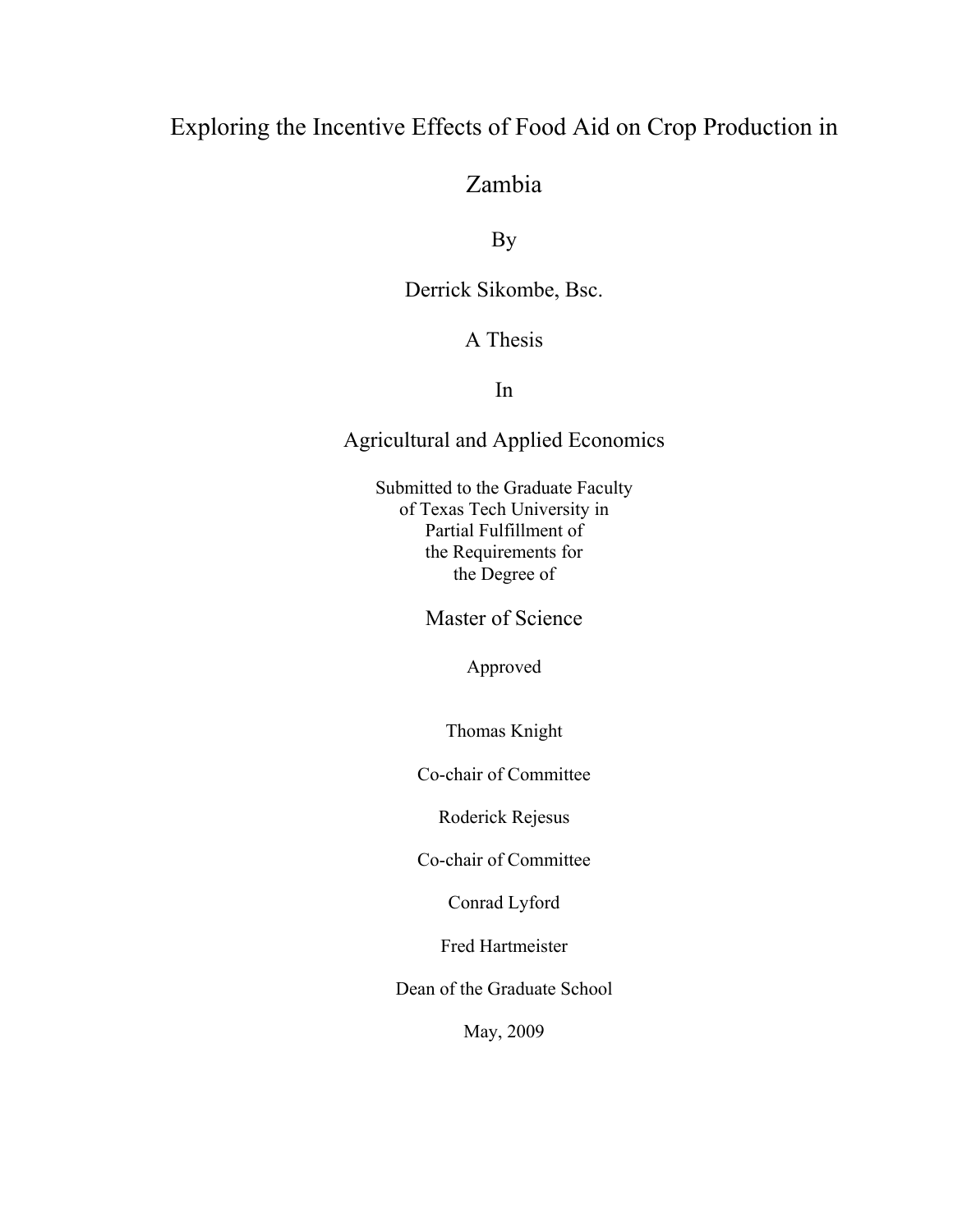Copyright 2009, Derrick Sikombe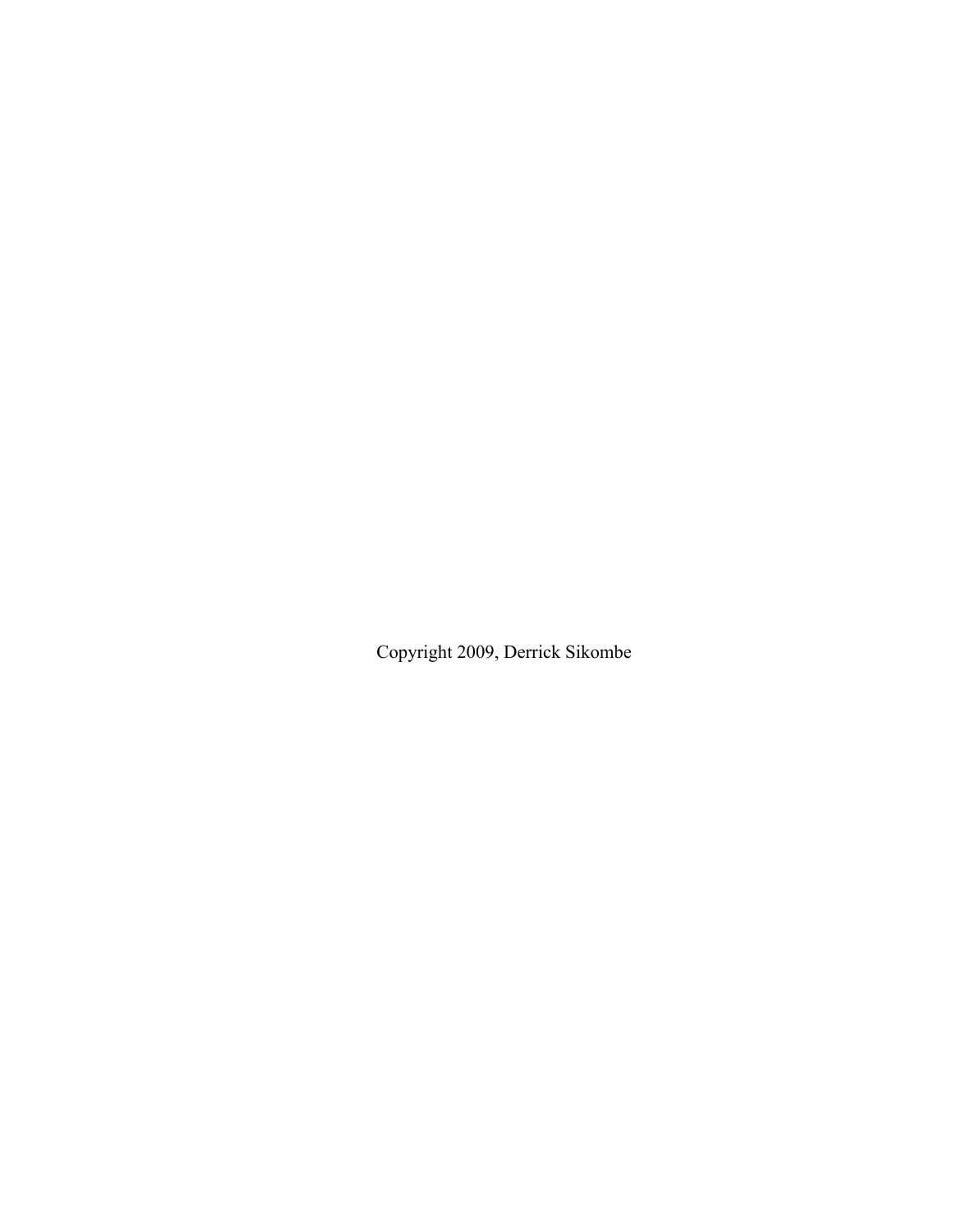### **ACKNOWLEDGMENTS**

<span id="page-2-1"></span><span id="page-2-0"></span>I wish to express my sincerest gratitude to all those people and institutions that made this research work possible.

First and foremost I would like to thank Dr. Thomas Knight and Dr. Roderick Rejesus, my Committee Co-Chairpersons and Major Professors for the valuable time that they both in their special way put in this research. Their dedication, support and insightful guidance that they provided to my research work will always be treasured. I am very grateful for the opportunity that I had of working and learning from these dedicated and supportive professors.

I would like to thank Dr. Conrad Lyford, my other committee member, for his valuable comments and suggestions which helped me complete my thesis work. I also wish to thank Mrs. Victoria Lyford for her warm heart and for opening up her home on many occasions while I was in Lubbock, giving me some memorable experience with an American family.

 My special thanks go to Alex Knight for helping me prepare data for analysis. His keen commitment and patience were extraordinary.

 I am also thankful to all faculty and staff of the Department of Agriculture and Applied Economics, especially [Dr. Emmett Elam](http://www.aaec.ttu.edu/People/Faculty/emmett_elam.php) and [Marty Middleton f](http://www.aaec.ttu.edu/People/Faculty/Marty_middleton.php)or their contribution to my academic achievements. Further, I wish to thank Neal Nordstrom for his services in setting up the voice internet conference call that enabled me to successfully defend my thesis remotely from Zambia.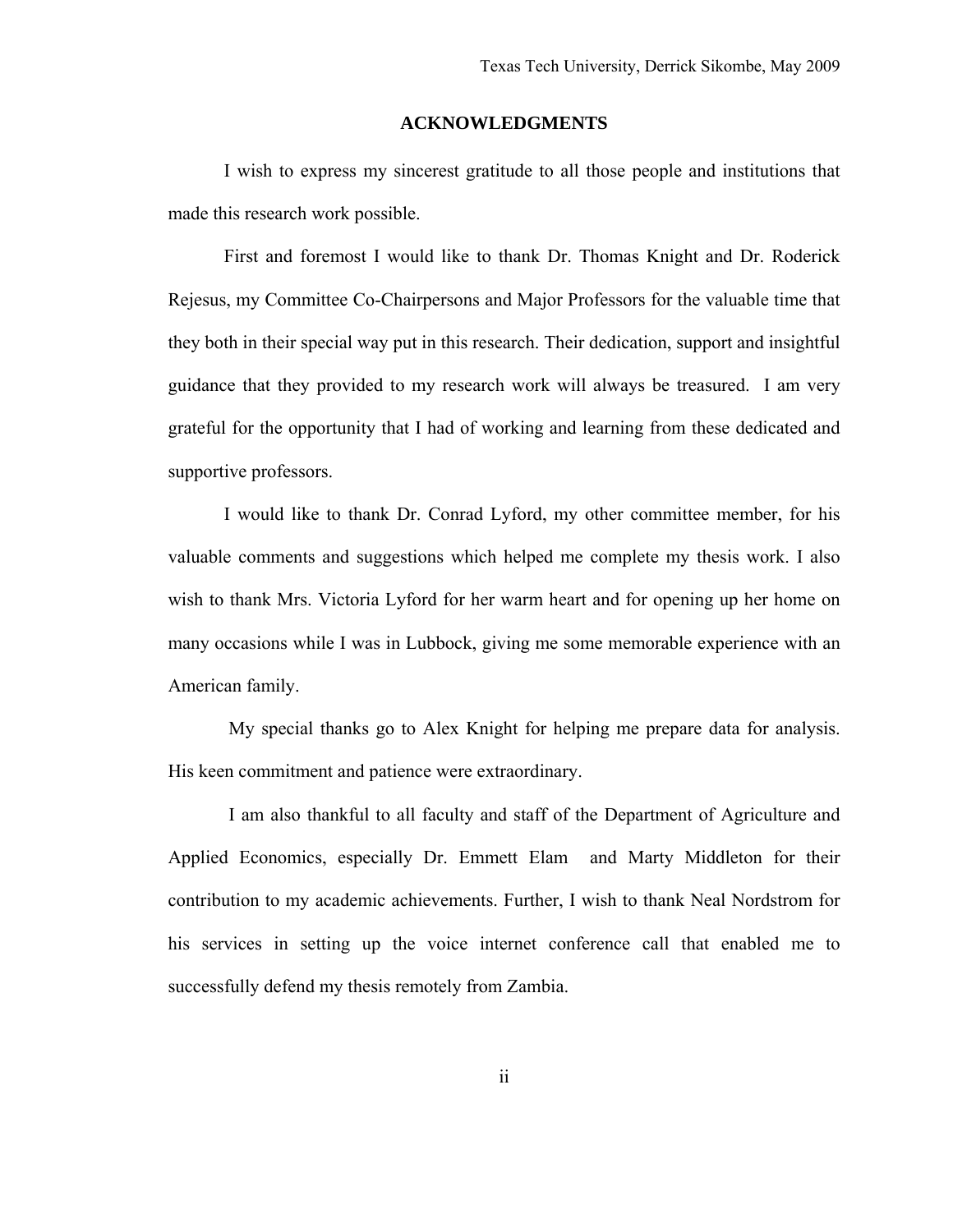I am also thankful to the [USAID Initiative for Long-term Training and Capacity](http://www.isp.msu.edu/crsp/RequestforEOIUILTCB Training Program.doc)  [Building \(UILTCB\)](http://www.isp.msu.edu/crsp/RequestforEOIUILTCB Training Program.doc) program for providing financial support for my training. I feel truly honored to be part to the UILTCB program. More specially, I thank Dr. Mywish Maredia who ensured that my academic endeavor was a success.

I wish to acknowledge and thank my employers; the Ministry of Agriculture and Co-operatives for granting me study leave and support in many areas as I worked towards completing this academic program. I am also grateful to the Food Security Research Project in Zambia for use of their office space and internet service that facilitated the successful defense of my thesis.

I remain thankful to my colleagues and friends, John Indiatsi, Langani Phiri, and Bridget Guerrero for their encouragement and moral support while at Texas Tech University. My special thanks also go Dr. Lameck Banda, his wife Maureen and their daughter Zaliwe for their unconditional encouragement and support in countless ways during my stay in Lubbock. The homey and Zambian environment that they provided will be fondly remembered.

I want to appreciate the love, encouragement and support of my mother and father even through this academic process.

Finally, I want to acknowledge the unconditional love and support of my wife Allen and our son Willard. Thank you for always being there for me. I dedicate this piece of work to you.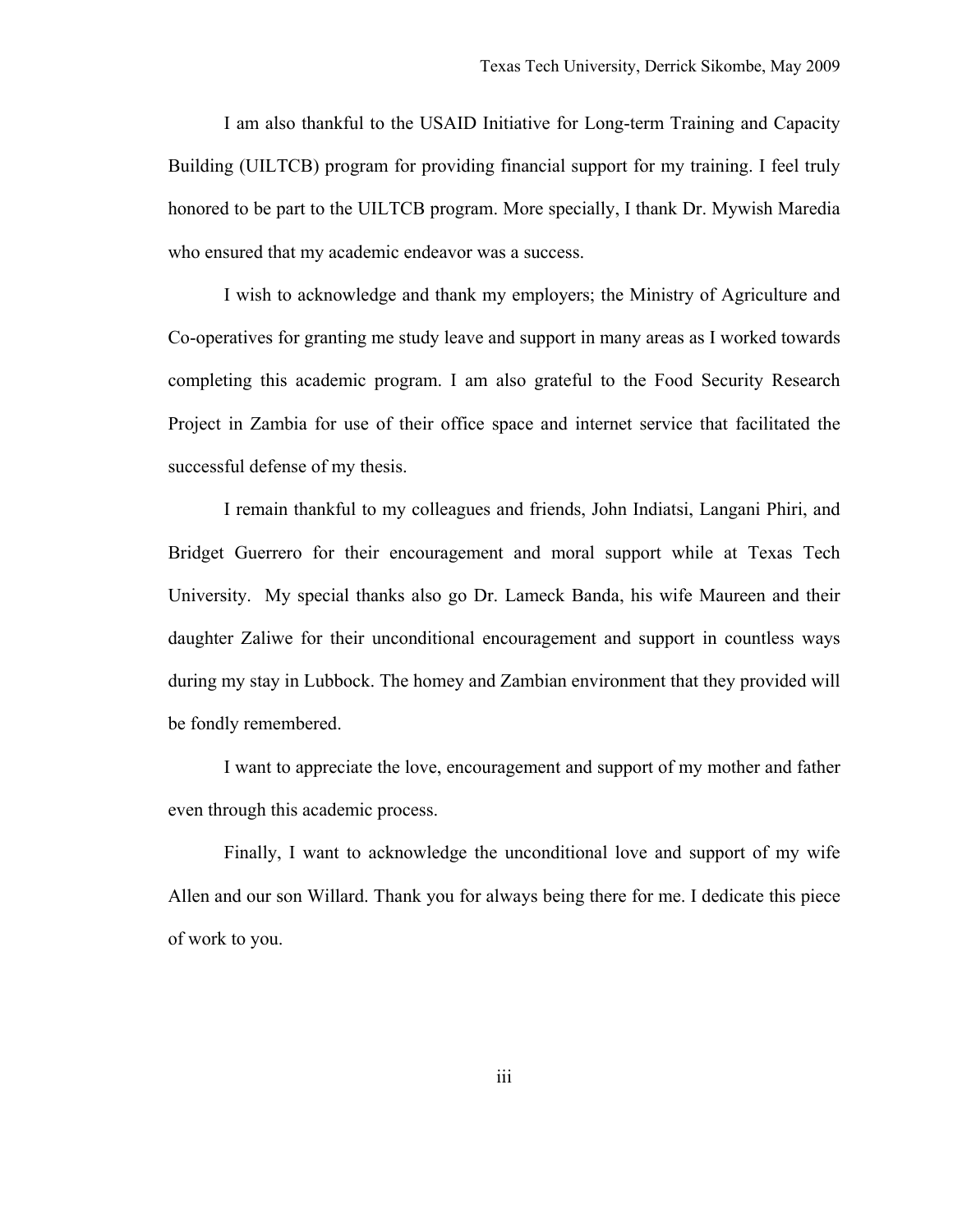# **TABLE OF CONTENTS**

| <b>CHAPTER</b> |                                                                                   |  |
|----------------|-----------------------------------------------------------------------------------|--|
| $\mathbf{I}$ . |                                                                                   |  |
|                |                                                                                   |  |
|                |                                                                                   |  |
|                |                                                                                   |  |
|                |                                                                                   |  |
|                |                                                                                   |  |
|                |                                                                                   |  |
|                |                                                                                   |  |
| $\Pi$ .        |                                                                                   |  |
|                |                                                                                   |  |
|                |                                                                                   |  |
|                |                                                                                   |  |
| III.           |                                                                                   |  |
|                | 3.0 Potential Effects of Food Aid on the Price and Quantity of Maize Supplied. 16 |  |
|                |                                                                                   |  |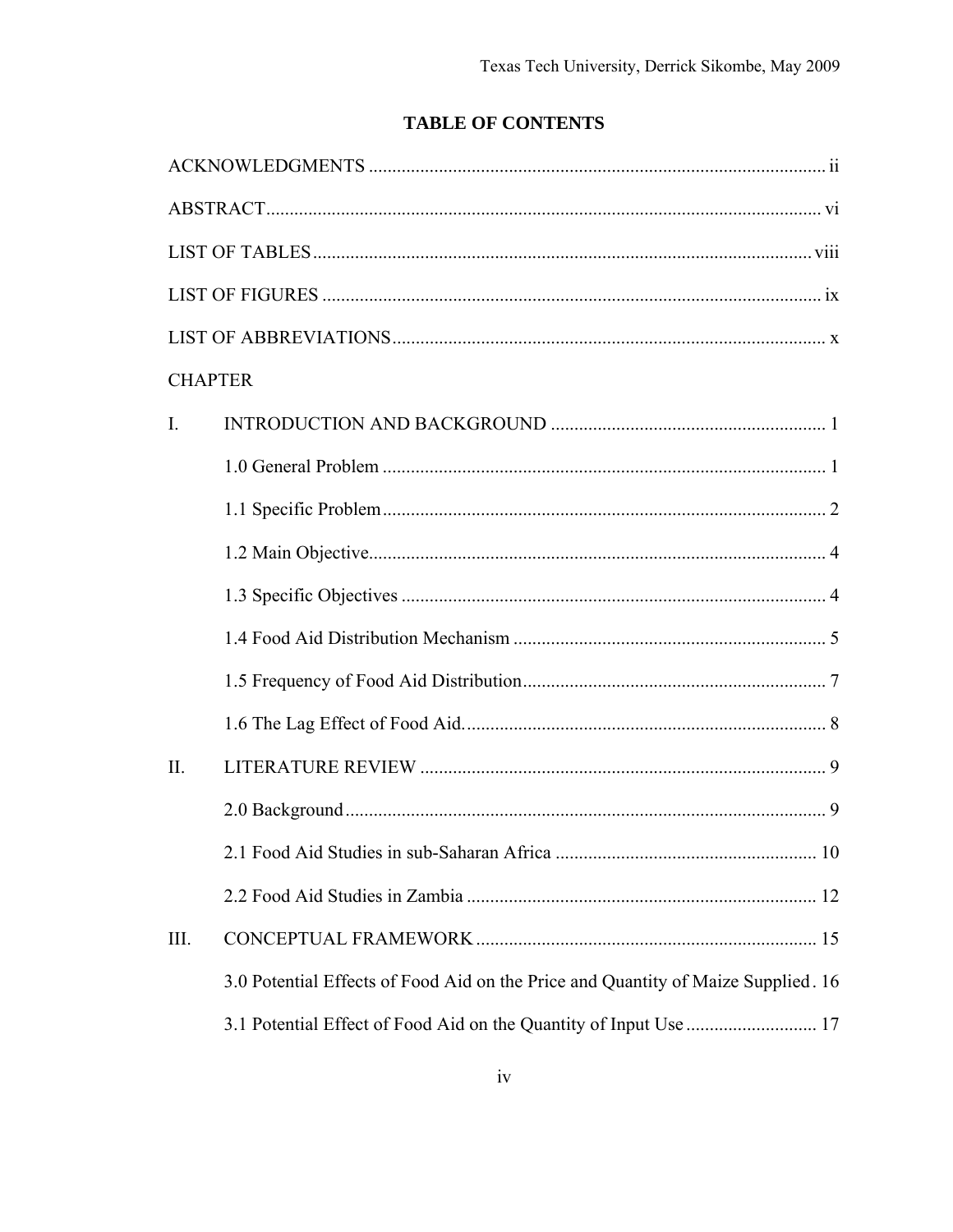| IV.         |  |
|-------------|--|
|             |  |
|             |  |
|             |  |
|             |  |
|             |  |
|             |  |
|             |  |
|             |  |
| $V_{\cdot}$ |  |
|             |  |
|             |  |
|             |  |
|             |  |
| VI.         |  |
|             |  |
|             |  |
|             |  |
|             |  |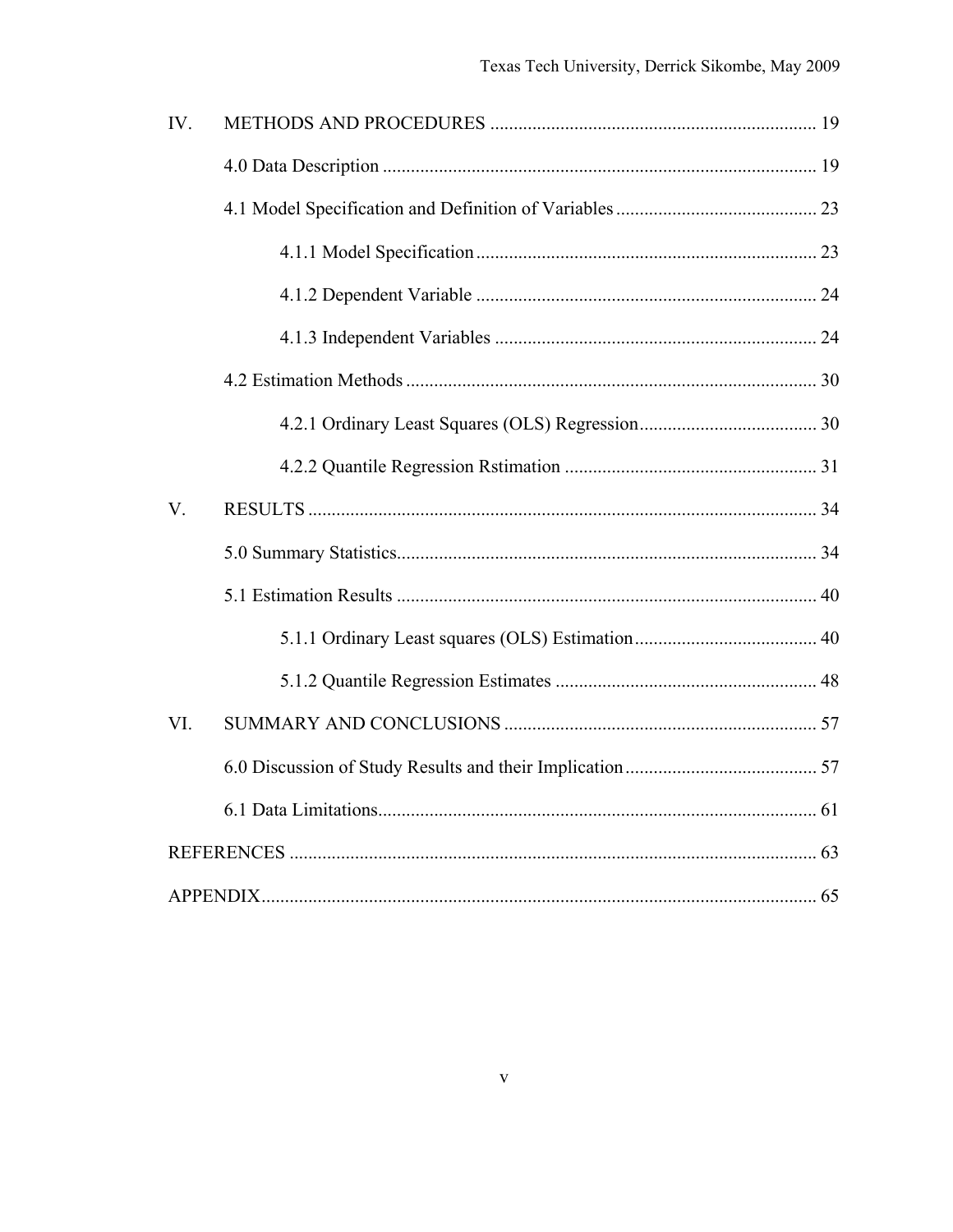### **ABSTRACT**

<span id="page-6-1"></span><span id="page-6-0"></span>Understanding the effects of food aid on crop production is very valuable especially in Zambia where food aid distribution to rural households has become a common phenomenon in recent years. In many respects, food aid can be considered as an important enabler to food production while at the same time it can potentially act as an impediment to sustainable agricultural growth. Integrating the effects of food aid on small holder productivity in designing agricultural programs can be very helpful and could provide decision makers with the right choices for sustaining agricultural growth in Zambia.

This study analyzed the effects of food aid on the average quantities of maize produced by farmers in a community using two estimation procedures: OLS and quantile regressions. The OLS results show that there is a mean effect of food aid on average household maize production which is negative and significant (holding other observable factors constant). However, the results of the quantile regression show that food aid has distinct impacts at different points of the conditional maize production distribution. This shows for example that communities producing small quantities of maize are affected by food aid differently relative to communities that produce large quantities of maize. The quantile regression results actually show that communities at the lower end of the maize production conditional distribution (and in the region of the mean) tend to have stronger negative effects of food aid. The effect however reduces in magnitude in the extreme upper end of the distribution (at the  $90<sup>th</sup>$  quantile) even though this effect is not statistically significant.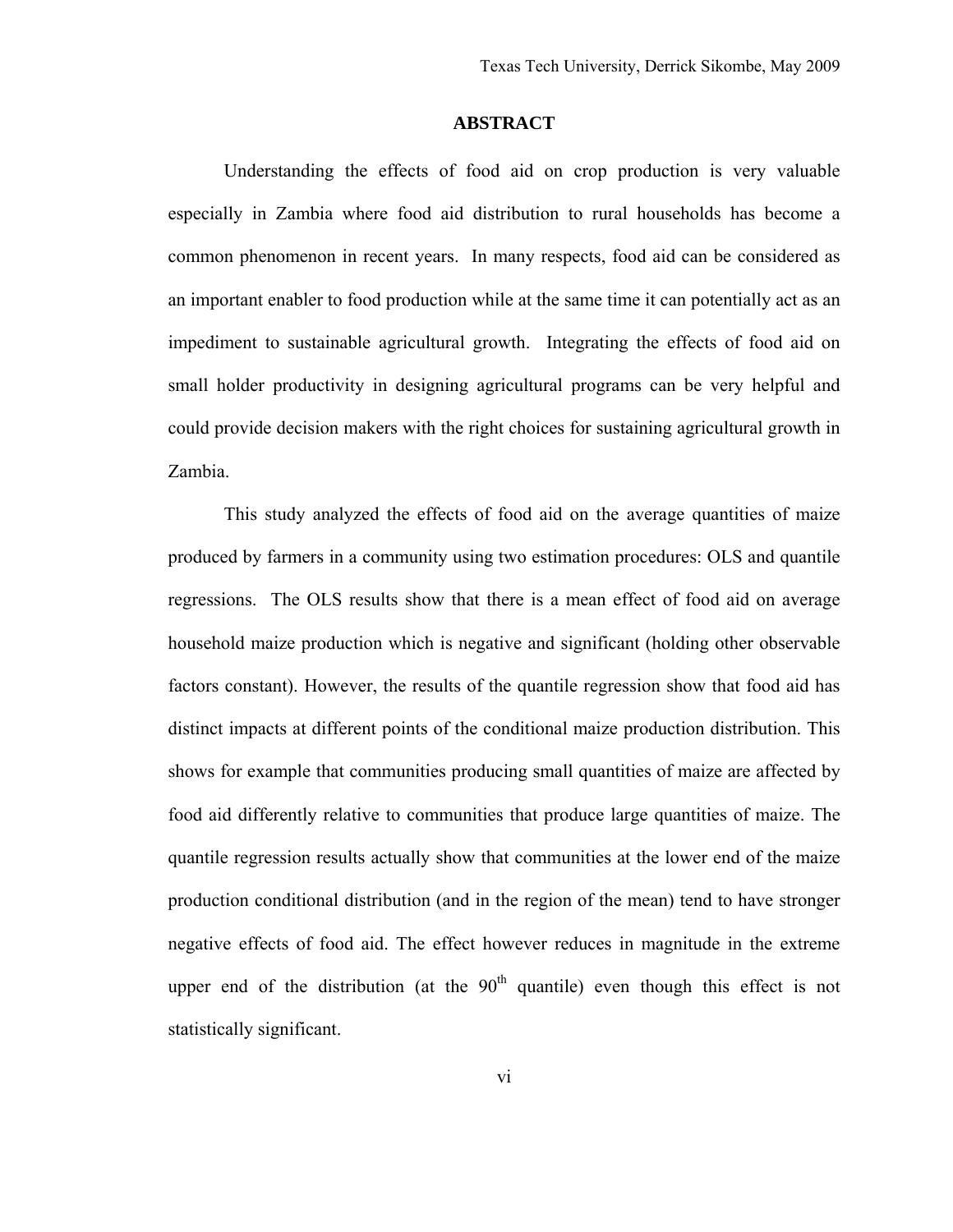Both the OLS and quantile regression results provide evidence that food aid distributed to communities does reduce household maize production significantly (at least at many points of the maize production distribution in the case of quantile regression results). These results suggest that it would be appropriate to carefully evaluate continuation of food aid programs in agricultural development as this approach results in an estimated average reduction in maize production of 2,000 Kgs for every 1,000 Kgs of food aid received by a community in the last season.

While the results suggest a negative effect of food aid at the community level, it should be recognized that the available data did not support panel estimation, which would have allowed us to correct for fixed or random productivity effects. We compensated for this data limitation by including province-level dummy variables and a lagged dependent variable. However, panel estimation would still be preferred. Future work could strengthen the implications of the results by using panel data at the household level.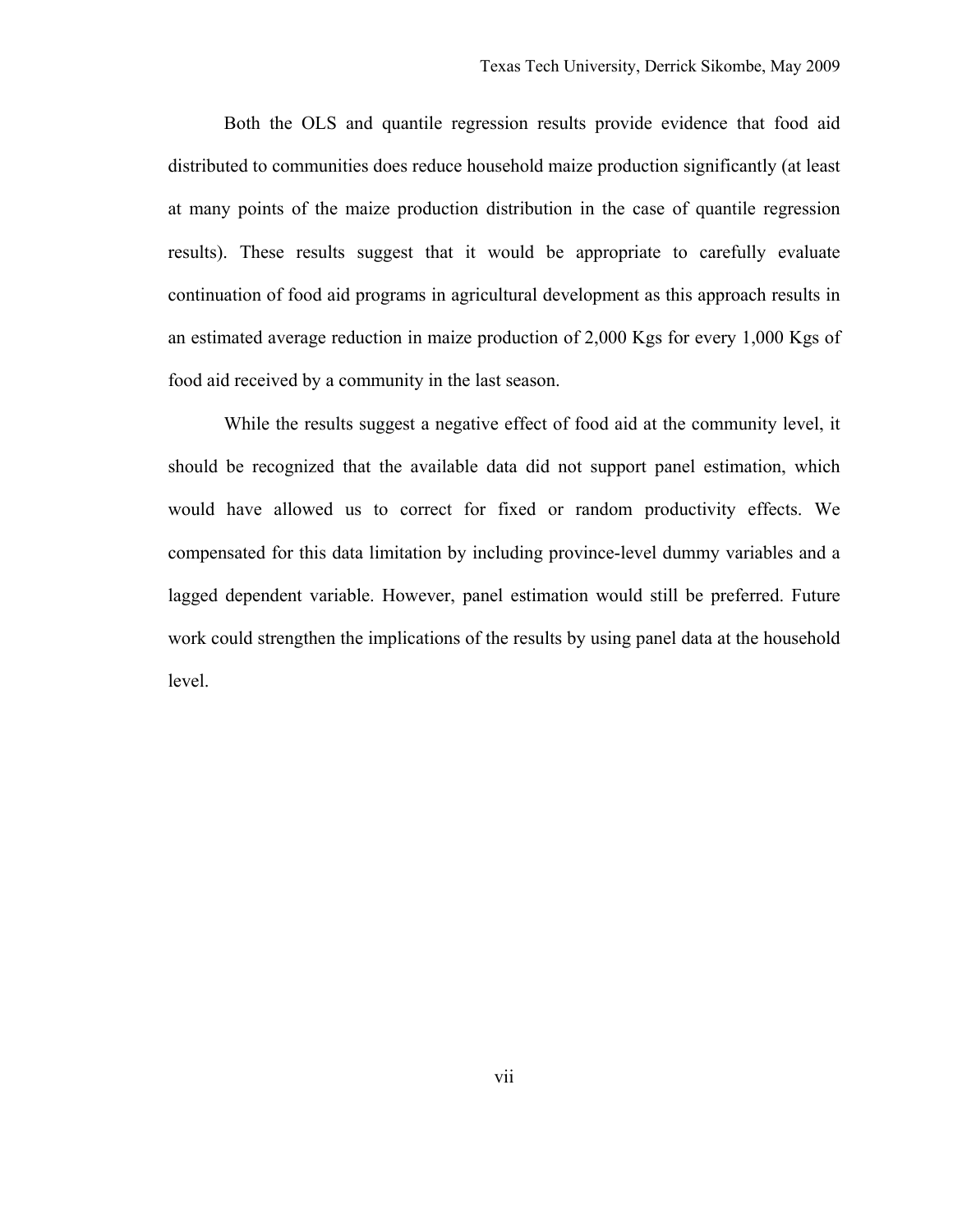## **LIST OF TABLES**

<span id="page-8-1"></span><span id="page-8-0"></span>

| 4.1 |                                                                                                                                         |     |
|-----|-----------------------------------------------------------------------------------------------------------------------------------------|-----|
| 4.2 |                                                                                                                                         |     |
| 5.1 |                                                                                                                                         |     |
| 5.2 |                                                                                                                                         | .36 |
| 5.3 | Quantity of maize produced and percent of SEAs producing maize in                                                                       |     |
| 5.4 | Quantity of lagged food aid received and percent of SEAs receiving<br>food aid in a quartile by region in 2002/03 agricultural season39 |     |
| 5.5 |                                                                                                                                         |     |
| 5.6 |                                                                                                                                         |     |
| 5.7 |                                                                                                                                         | .54 |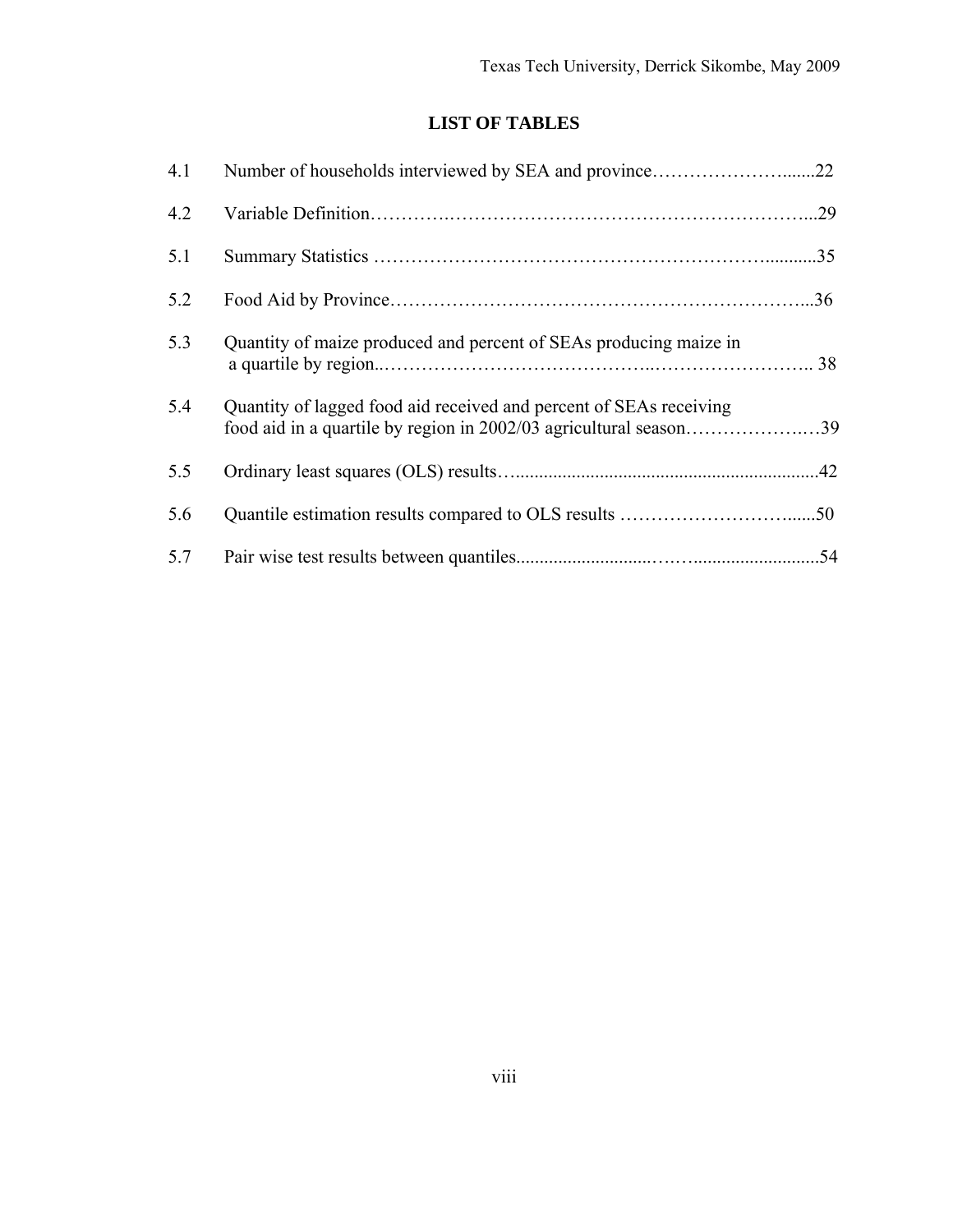# **LIST OF FIGURES**

<span id="page-9-1"></span><span id="page-9-0"></span>

| 1.2 |                                                                                |  |
|-----|--------------------------------------------------------------------------------|--|
| 3.1 | Potential effects of food aid on the price and quantity supplied for the local |  |
| 3.2 | Potential effect of food aid on the quantity of an input, say fertilizer,      |  |
| 4.1 |                                                                                |  |
| 5.1 |                                                                                |  |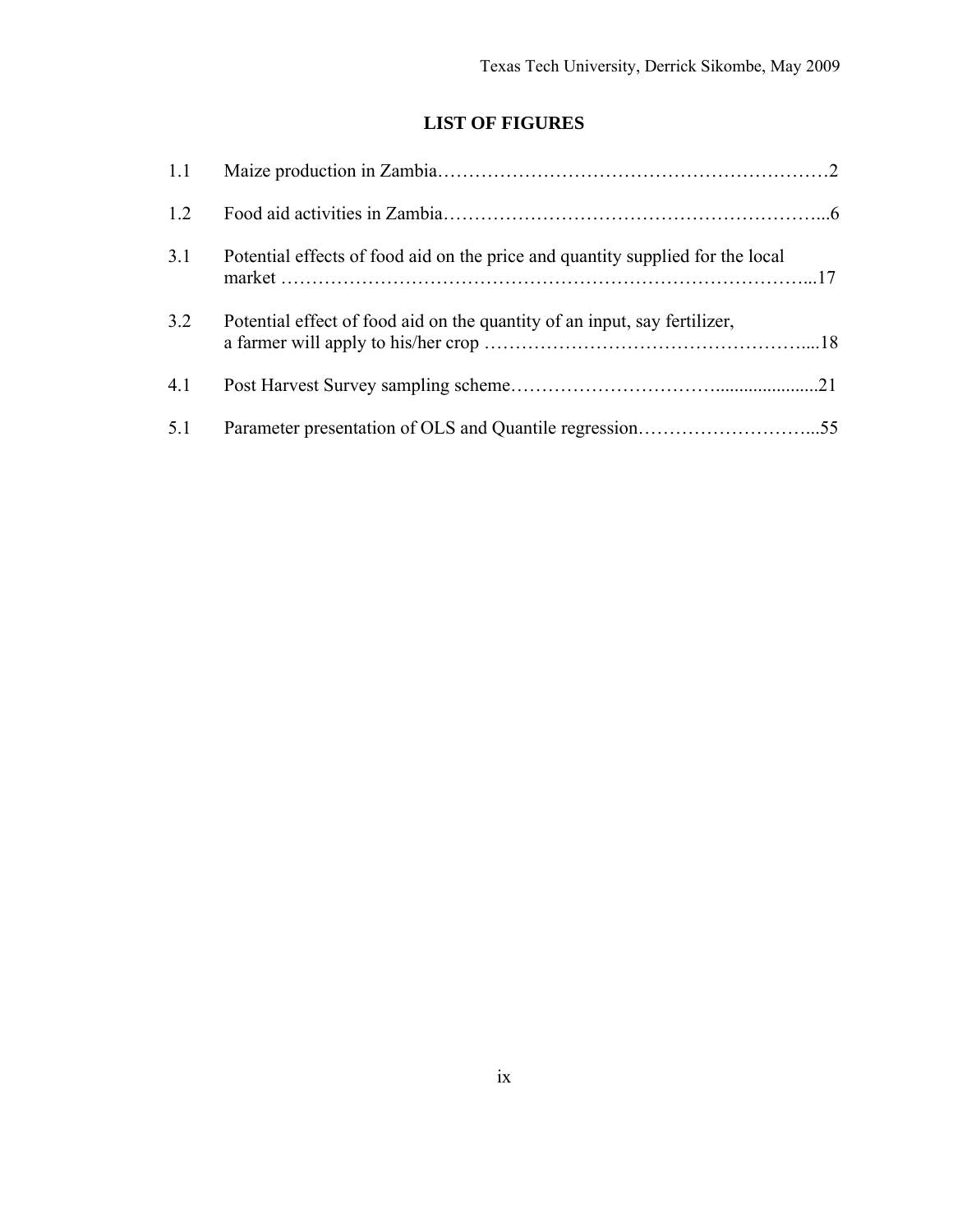# **LIST OF ABBREVIATIONS**

<span id="page-10-1"></span><span id="page-10-0"></span>

| <b>AVP</b>     | <b>Average Value Product</b>                                     |
|----------------|------------------------------------------------------------------|
| <b>CSA</b>     | Census Supervisory Area                                          |
| <b>CSO</b>     | <b>Central Statistical Office</b>                                |
| <b>DMMU</b>    | Disaster Management and Mitigation Unit                          |
| <b>FANRPAN</b> | Food Agriculture and Natural Resource Policy Analysis<br>Network |
| <b>FAO</b>     | Food and Agriculture Organization                                |
| <b>GDP</b>     | <b>Gross Domestic Product</b>                                    |
| hh             | Household                                                        |
| <b>IFAD</b>    | International Fund for Agricultural Development                  |
| Kg             | Kilogram                                                         |
| <b>MACO</b>    | Ministry of Agriculture and Co-operatives                        |
| <b>MFC</b>     | Marginal Value Factor                                            |
| <b>MVP</b>     | Marginal Value Productivity                                      |
| <b>OLS</b>     | <b>Ordinary Least Squares</b>                                    |
| <b>PHS</b>     | Post Harvest Survey                                              |
| <b>PPS</b>     | Probability Proportion to Size                                   |
| <b>PSU</b>     | Primary Sampling Unit                                            |
| <b>SADC</b>    | Southern African Development Community                           |
| <b>SEA</b>     | <b>Standard Enumeration Area</b>                                 |
| VIF            | Variance Inflation Factor                                        |
| <b>WFP</b>     | World Food Program                                               |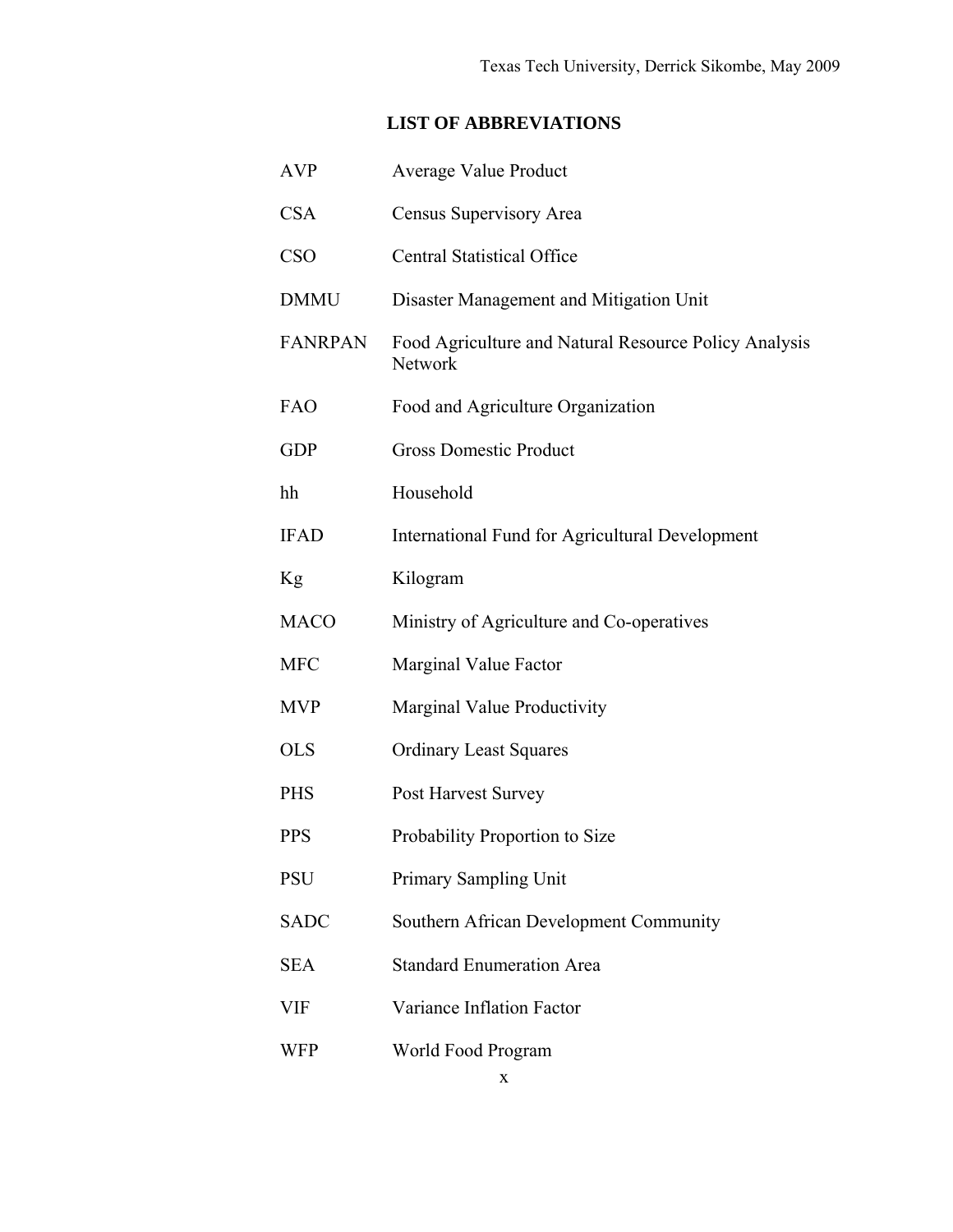### **CHAPTER I**

### **INTRODUCTION AND BACKGROUND**

#### <span id="page-11-2"></span><span id="page-11-1"></span><span id="page-11-0"></span>**1.0 General Problem**

Agriculture is an important sector of the Zambian economy. Increased production of major crops such as maize, sorghum and wheat contributes positively to the Gross Domestic Product (GDP) of the country. The steady and sustained development of agriculture is crucial for the continued development of the Zambian economy.

Agricultural production in Zambia has been notoriously volatile over the years, hindering economic development of this sector. More often than not, years of surplus production have been followed by very difficult years of food deficits. In these deficit years, the Zambian government is faced with the problem of alleviating hunger in the affected agricultural areas by ensuring that there is food security at the household level (especially for rural households that are subsistence farmers). The government also has an imperative to ensure that there will be sufficient crop production in the years following a deficit year. Thus, the way government handles the deficit years has potential impacts on production in subsequent years. This double-edged problem of providing food security and sustaining agricultural production through deficit years has posed complex challenges for the Zambian government. Figure 1.1 provides a graphical summary of the pattern of output in the Zambian agricultural sector and reveals the persistent volatility of agricultural production in the country. Maize is used to illustrate the volatility of agricultural production because it is the major food crop grown in Zambia.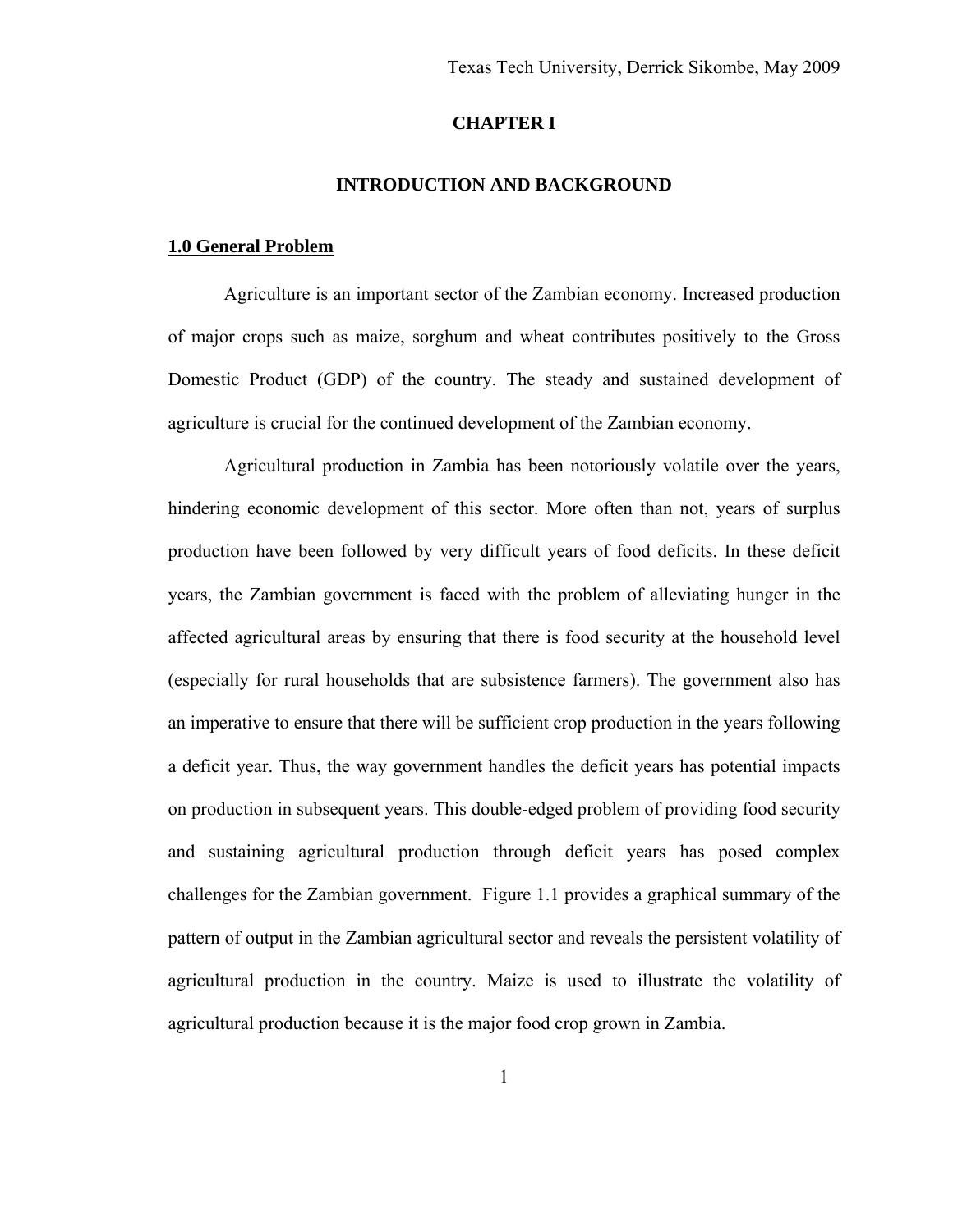<span id="page-12-0"></span>

Figure [1](#page-12-2).1: Maize production in Zambia,  $1996-2006<sup>1</sup>$ 

### <span id="page-12-1"></span>**1.1 Specific Problem**

During food deficit years when domestic/local agricultural production cannot meet the consumption needs of rural Zambian households, the government typically provides food aid to these affected rural households. In this case, the government of Zambia identifies and prioritizes "deserving rural households" as recipients of food relief. A government department, the Disaster Management and Mitigation Unit (DMMU), carries out a "food needs assessment" to identify rural households, most of which are farmers/farm families, to receive food aid. The Government believes that this will help alleviate the hunger problem in the affected areas and at the same time encourage these rural households to improve and sustain their agricultural production in the coming

<span id="page-12-2"></span><sup>&</sup>lt;sup>1</sup> Source: National Early Warning Unit, Ministry of Agriculture and Co-operatives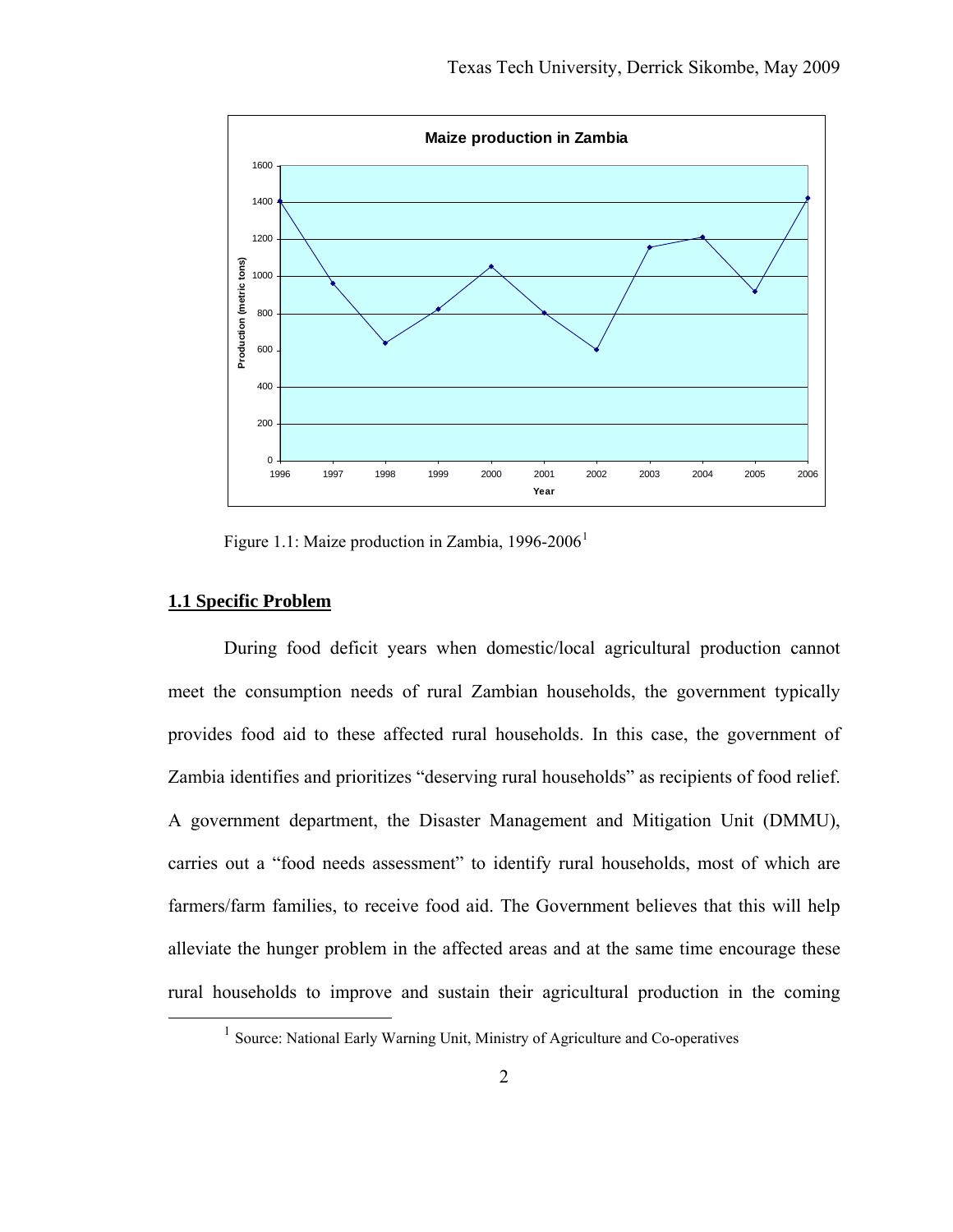cropping season. Further, the Government believes that if a community's normal means of accessing and acquiring food has been compromised by a disaster or calamity, a food aid response may be required to sustain life and protect or restore people's self reliance. This will reduce the need for the affected communities to adopt potentially damaging coping strategies such as sale of land, farming equipment, animals, and other productive assets. This line of thought emphasizes food aid's role in increasing poor households' access to and consumption of food in the face of exogenous climatic shocks, thereby improving the human nutritional status, health, labor productivity and income earning capacity relative to what would result in the absence of food aid (Abdulai, Barrett and Hazell, 2004).

However, there is a different school of thought that food aid provided by the government does not encourage rural farm families to improve agricultural production in the following year or even in the medium to long term. The critics of food aid argue that farmers actually reduce their crop production and productivity since they know that the government will provide them with food relief in the event of a deficit year. In the view of these critics, food aid reduces incentives for producers to give attention to their agricultural production enterprise. Farmers may not even attend important farming activities such as training offered by agricultural officers at the time when food aid is being distributed by other organizations. Moreover, even at the household level, one often hears informal claims that this distortion of incentives induces 'dependency' on food aid by reducing labor supply, discouraging investment in agricultural production and crowding out private transfers and other means of informal responses to shocks (Abdulai,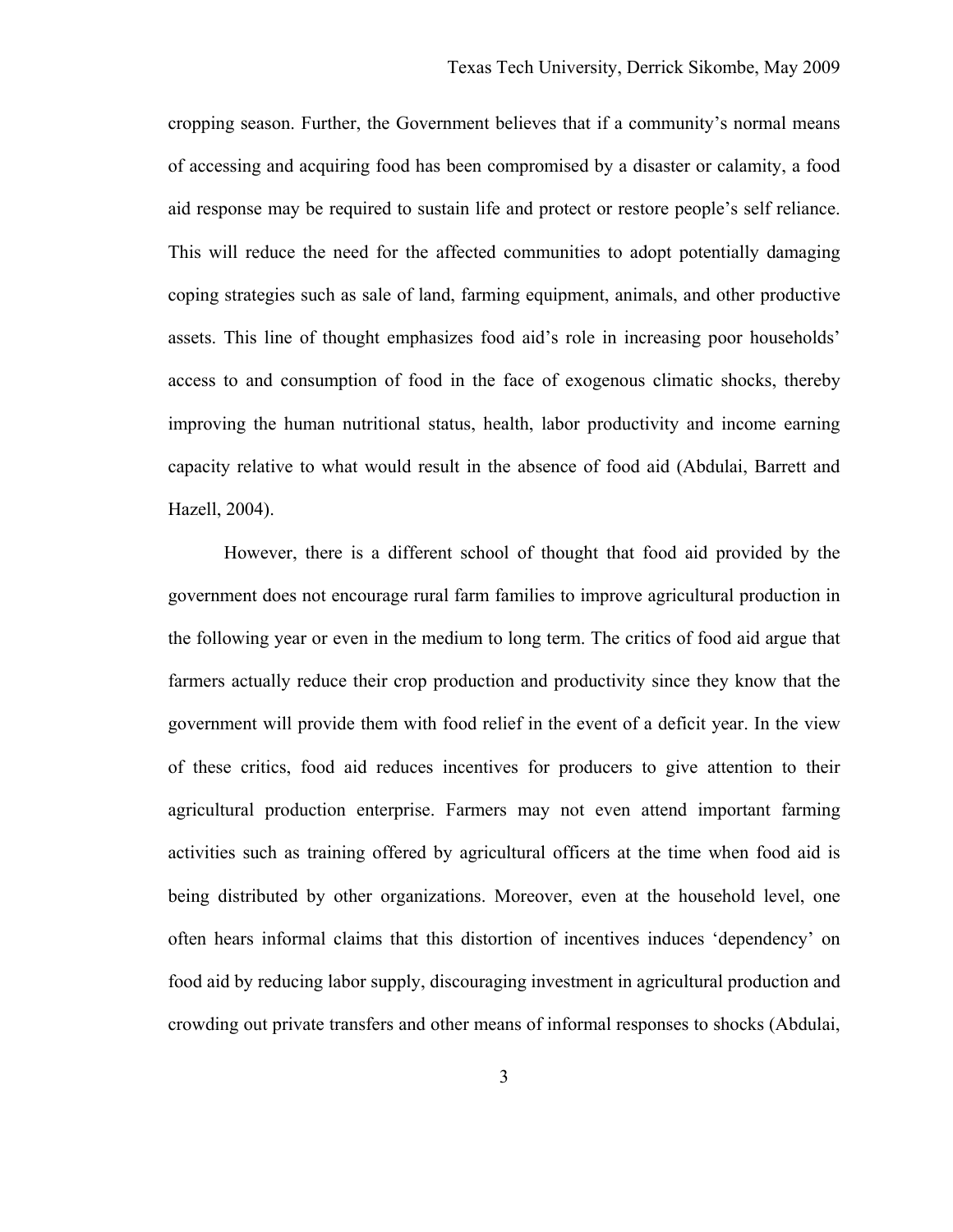<span id="page-14-0"></span>Barrett and Hoddinott, 2004). Hence, in this view, food relief acts as a form of insurance for subsistence farmers, which eventually causes the moral hazard problem of reduced attention and effort in farming activities.

This latter argument has stimulated vigorous debate as to whether the government should continue to provide subsistence farmers with food relief during times of low agricultural production. As explained above, many people in Zambia hold the view that food relief or food aid is counterproductive in many respects. However, there is no study in Zambia that has rigorously examined this problem and, therefore, the research reported in this thesis contributes to the literature in this regard. Insights from this research will provide important agricultural and economic policy guidance for the government of Zambia.

### <span id="page-14-1"></span>**1.2 Main Objective**

This study examines whether or not government-provided food aid given to subsistence farmers in food deficit years has an impact on crop production in the following year.

#### <span id="page-14-2"></span>**1.3 Specific Objectives**

 More specifically, this study investigates the incentive effects of food aid on the quantity of maize produced by Zambian farmers by:

1) Estimating the mean impact of food aid on household maize production in a community.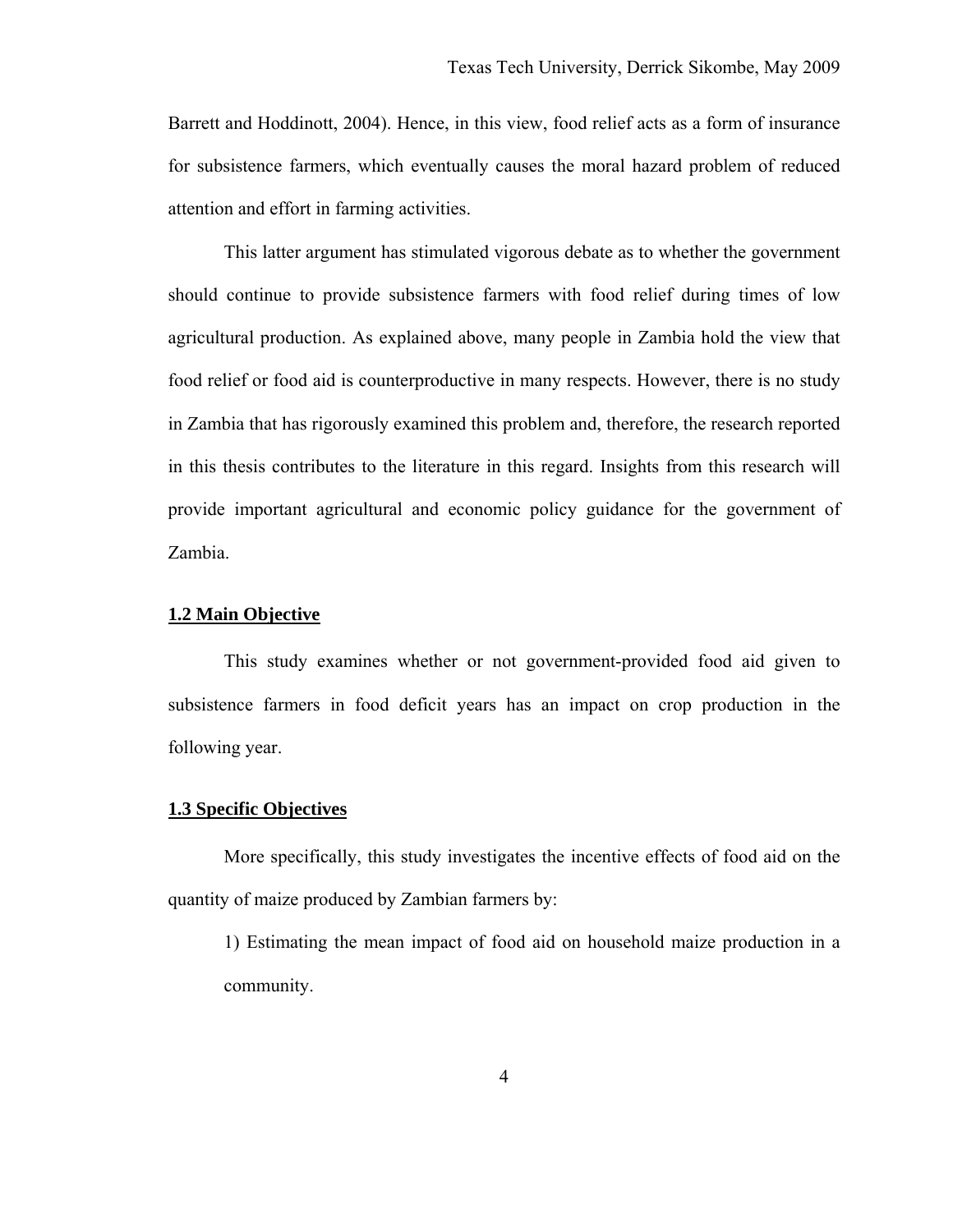<span id="page-15-0"></span>2) Examining the effect of food aid for producers with differing levels of production in a community.

### <span id="page-15-1"></span>**1.4 Food Aid Distribution Mechanism**

To understand the food aid mechanisms in Zambia, it is useful to provide a description of the agricultural season in the country. The agricultural season in Zambia spans from the beginning of October of one year to the end of September the following year. Land preparation and planting activities for crop production usually take place from September through January. Harvesting of major crops such as maize, sorghum and millet normally takes place from the end of March through May.

When sufficient evidence is established about the need for a community to receive food aid, the food is then distributed according to established eligibility criteria. The need for food aid is judged to arise from occurrence of a verified event (such as a drought or flood) that is expected to outstrip the coping capacity of the local community.

Compared to the agricultural season, food aid activities and distribution in Zambia can be summarized as illustrated in Figure 1.2 below.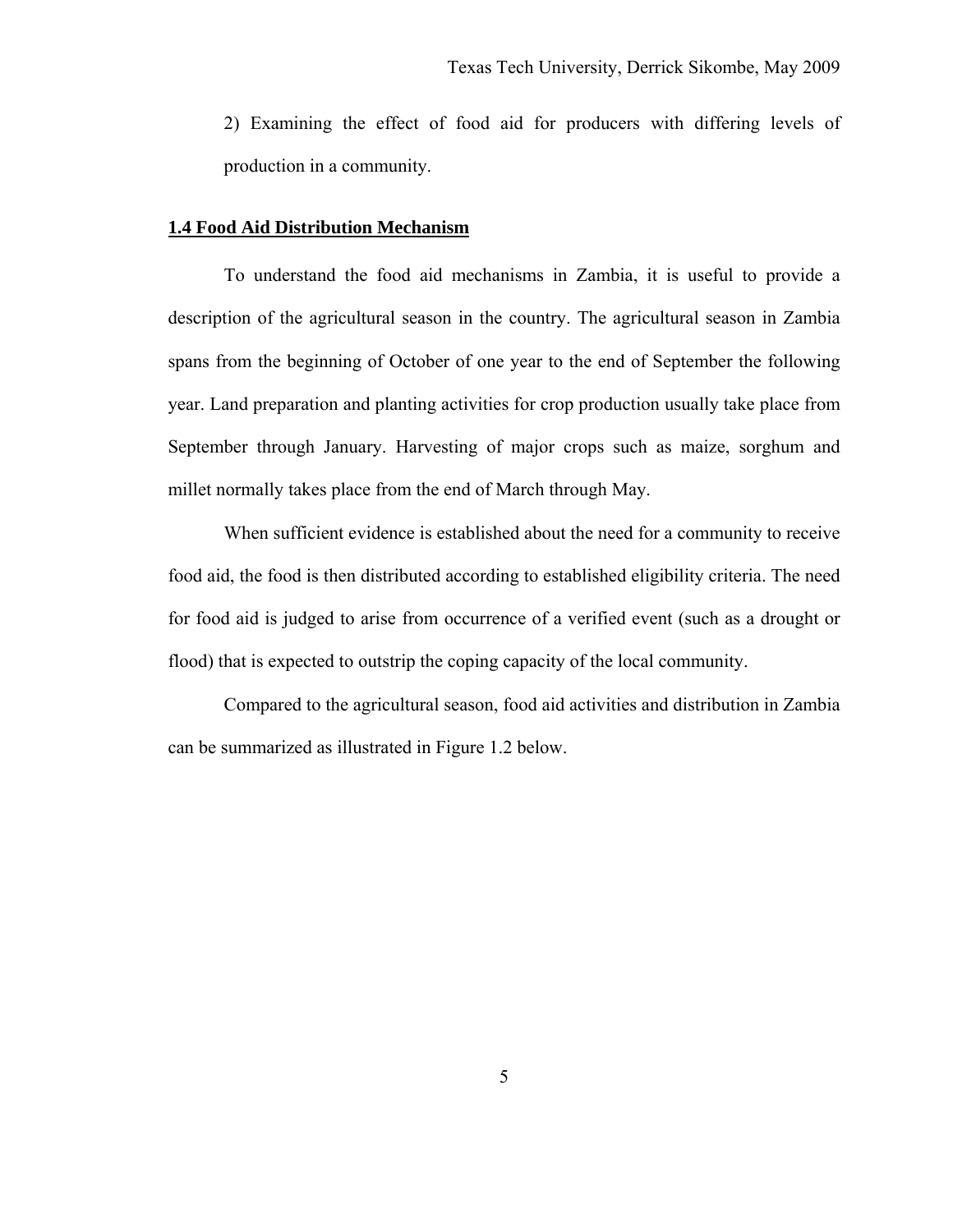

Figure 1.2 Food aid activities in Zambia.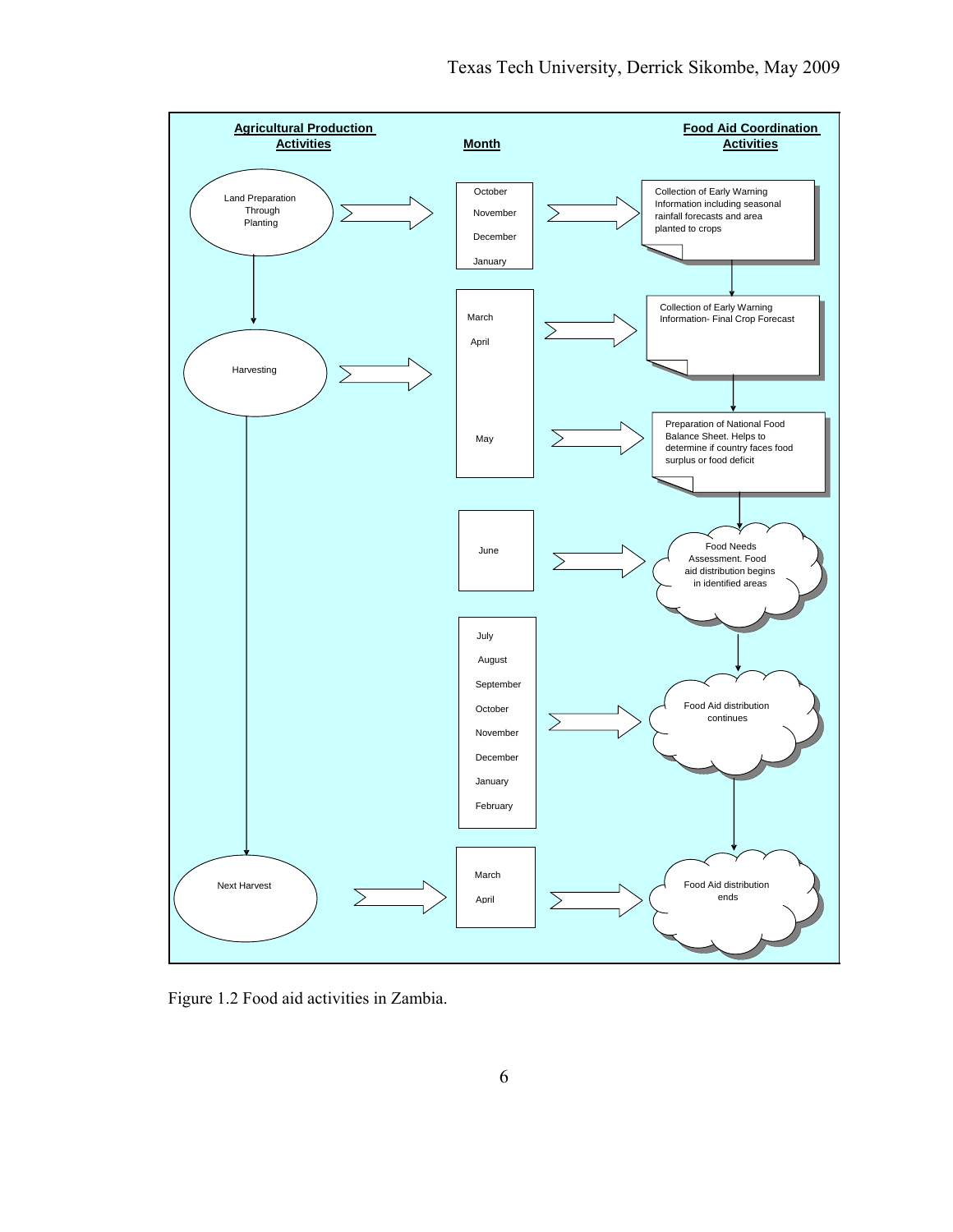<span id="page-17-0"></span>Depending largely on information arising from crop production estimates and the comprehensive needs assessment (which is carried out by the DDMM in conjunction with other stakeholders including the non-Governmental Organizations, the United Nations organizations and other Government departments), the Government will initiate a number of response activities including the distribution of food aid. The decision to distribute food aid is made by DMMU in close consultation with the collaborating partners. The Food aid distribution may carry through until the next harvest depending on the extent of the estimated crop loss. Compared to the growing season, distribution of food aid begins around June of the same season after the expected production for the season is judged to be insufficient to sustain the recipient household's food needs and continues until the next harvest. Food aid is typically timed to arrive just before the household has exhausted the food supply from its own production. In this case, the distribution of food aid begins when the majority of the households in the community are considered to be near the point of exhausting food available from their own production. This may be immediately after harvest or anytime thereafter up to the next harvest depending on the extent of the production deficit.

### <span id="page-17-1"></span>**1.5 Frequency of Food Aid Distribution**

Food aid distributions to communities are becoming common phenomena in Zambia. The southern part of Zambia, for instance, has experienced severe weather conditions (e.g. floods and droughts) since 2002 and most households in these areas have received food aid each year since then. For such areas, there is essentially an expectation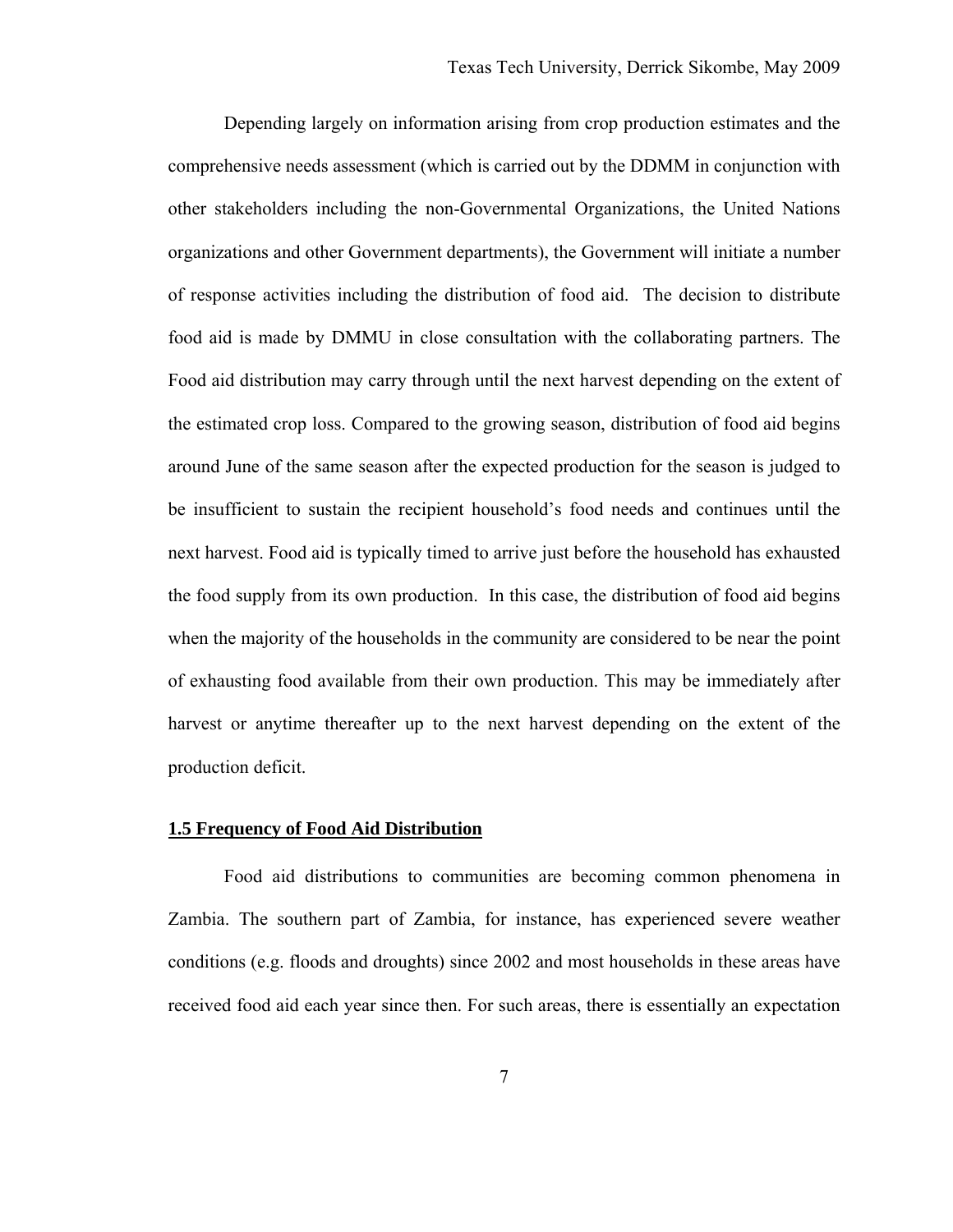<span id="page-18-0"></span>of food aid built in the frequency of distribution (which is annually) and as a result exante effects of food aid may begin to set in.

### <span id="page-18-1"></span>**1.6 The Lag Effect of Food Aid.**

Because food aid is distributed within the same season after a low harvest of a food crop (as illustrated in figure 1. 2 above), there is obviously some potential for a lagged effect of food aid on crop production in Zambia. This means that the impact of food aid on variables such as fertilizer application, area planted and quantity harvested will begin to take effect the following season.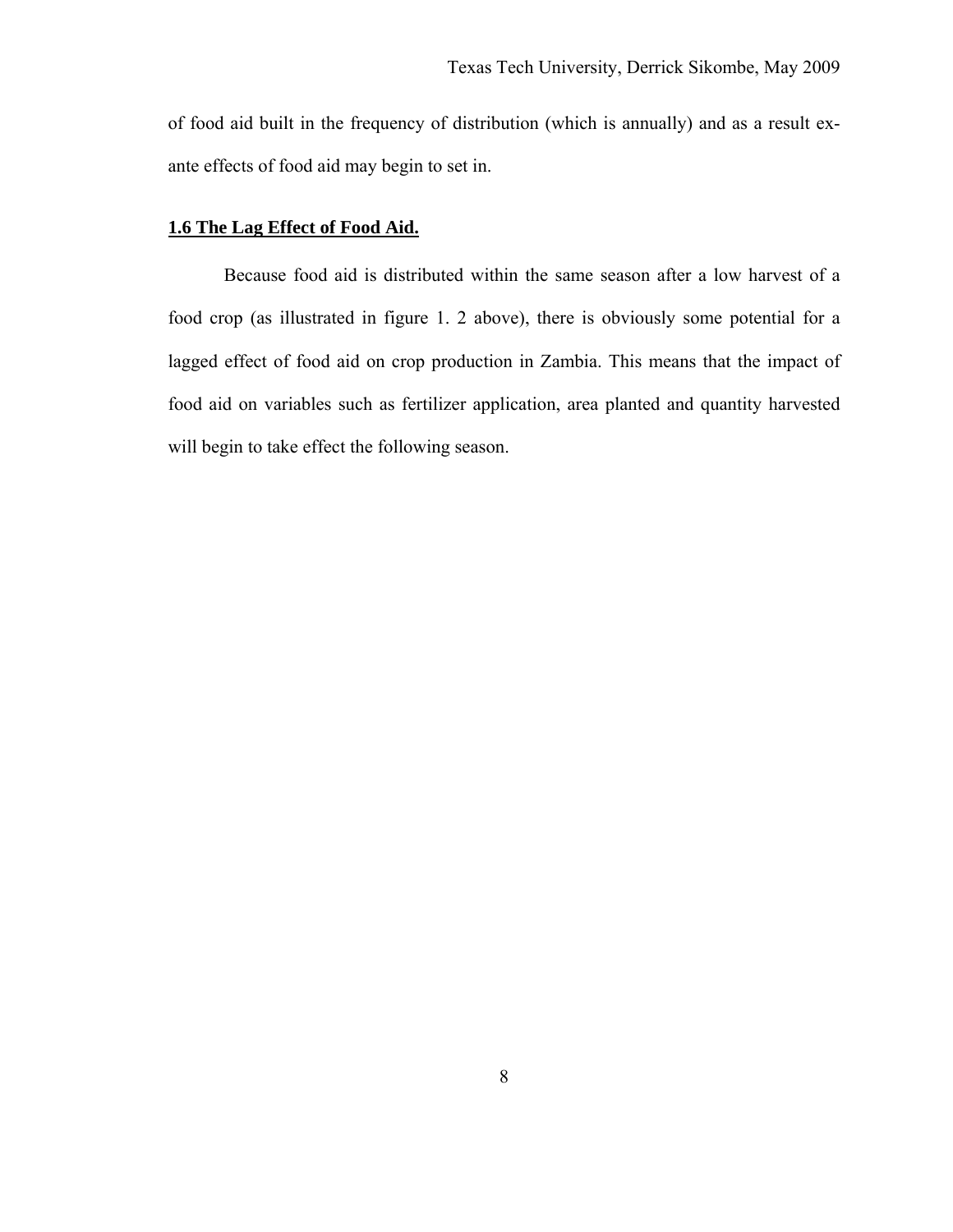### **CHAPTER II**

### **LITERATURE REVIEW**

#### <span id="page-19-2"></span><span id="page-19-1"></span><span id="page-19-0"></span>**2.0 Background**

Widespread hunger in any country is an impediment to overall growth and poverty alleviation efforts. Mobilizing and carefully deploying resources where the impact can be greatest is fundamental to the effort of reducing poverty, hunger and food insecurity. A successful strategy for alleviating poverty and hunger in developing countries must begin by recognizing that these are mainly rural phenomena and that agriculture is at the heart of the livelihoods of rural people (IFAD/FAO/WFP, 2002).

When food availability from local production and commercial imports is insufficient – as most commonly occurs in acute emergencies – food aid fills a crucial gap, thereby contributing to economic development and the protection of basic human rights. But if used inappropriately or managed poorly, food aid can undermine agricultural production, market development and international trade, thus impeding economic development (Barrett and Maxwell, 2004). Often, however, rural development policies and programs are a hasty response to crisis and political exigency. For instance, when drought occurs, the distribution of food aid is a rapid and routine policy reaction (Adams, Cekan and Sauerborn, 1998). It is important however that Government and donor disaster relief programs (i.e. programs that aim to protect vulnerable groups' access to food during transitory crises) are combined with strategies that aim to address the chronic causes of poverty (Jayne et al. 1994). When communities are faced with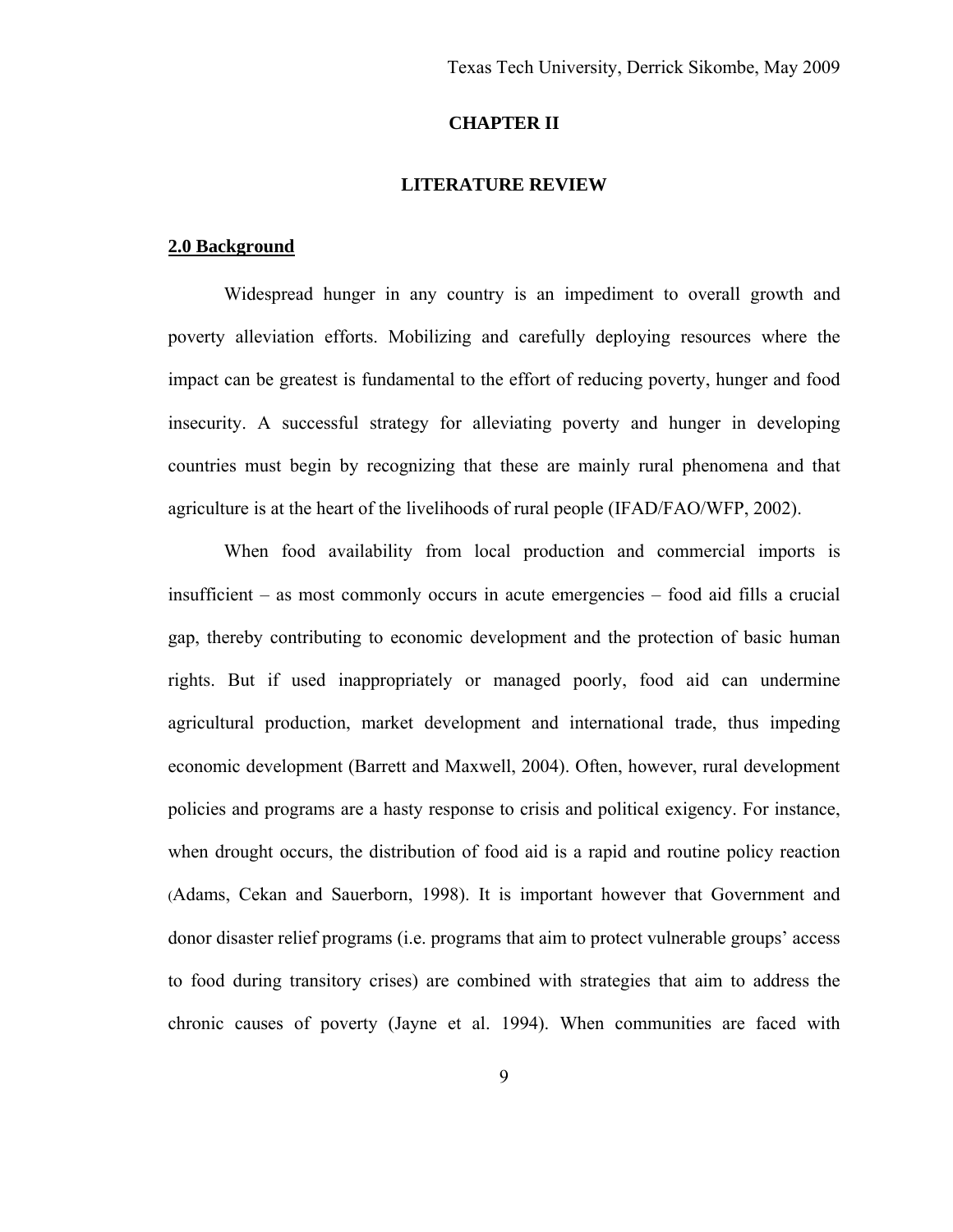<span id="page-20-0"></span>distressful shocks such as floods and droughts, the most essential principal (in the short run) is to support and not to undermine agricultural production (McPeak and Barrett, 2001).

Because food aid may be helpful in some circumstances and counterproductive in others, it is controversial (Barrett and Maxwell, 2004). Even though there is an appreciation for this contention, little is known about how policy shocks (such as food aid) affect African smallholders' livelihoods. This issue merits further investigation (Barrett, Bezuneh, and Aboud, 2001).

#### <span id="page-20-1"></span>**2.1 Food Aid Studies in sub-Saharan Africa**

While there is some prior literature on the impact of food aid on recipient countries, especially for sub-Saharan countries as a whole, limited research has been conducted that provides a comprehensive, country-specific examination of food aid incidence and the consequences of such aid. There is some degree of consensus in the literature as to the desirability of reducing acute and chronic food insecurity in sub-Saharan countries through the delivery of food aid. However, there remains considerable dispute as to how effective food aid is in achieving this goal. Much of the concern arises because the ultimate impacts of food aid programs – like any other policy intervention – are not always as intended (Barrett 2006).

Using household-level data from Ethiopia to examine the impact of food aid on key household behaviors (such as labor supply, on-farm investment and mutual aid), Abdulai, Barrett and Hoddinott (2005) concluded that food aid has no disincentive effect on food production in sub-Saharan Africa, which includes Zambia. They assert that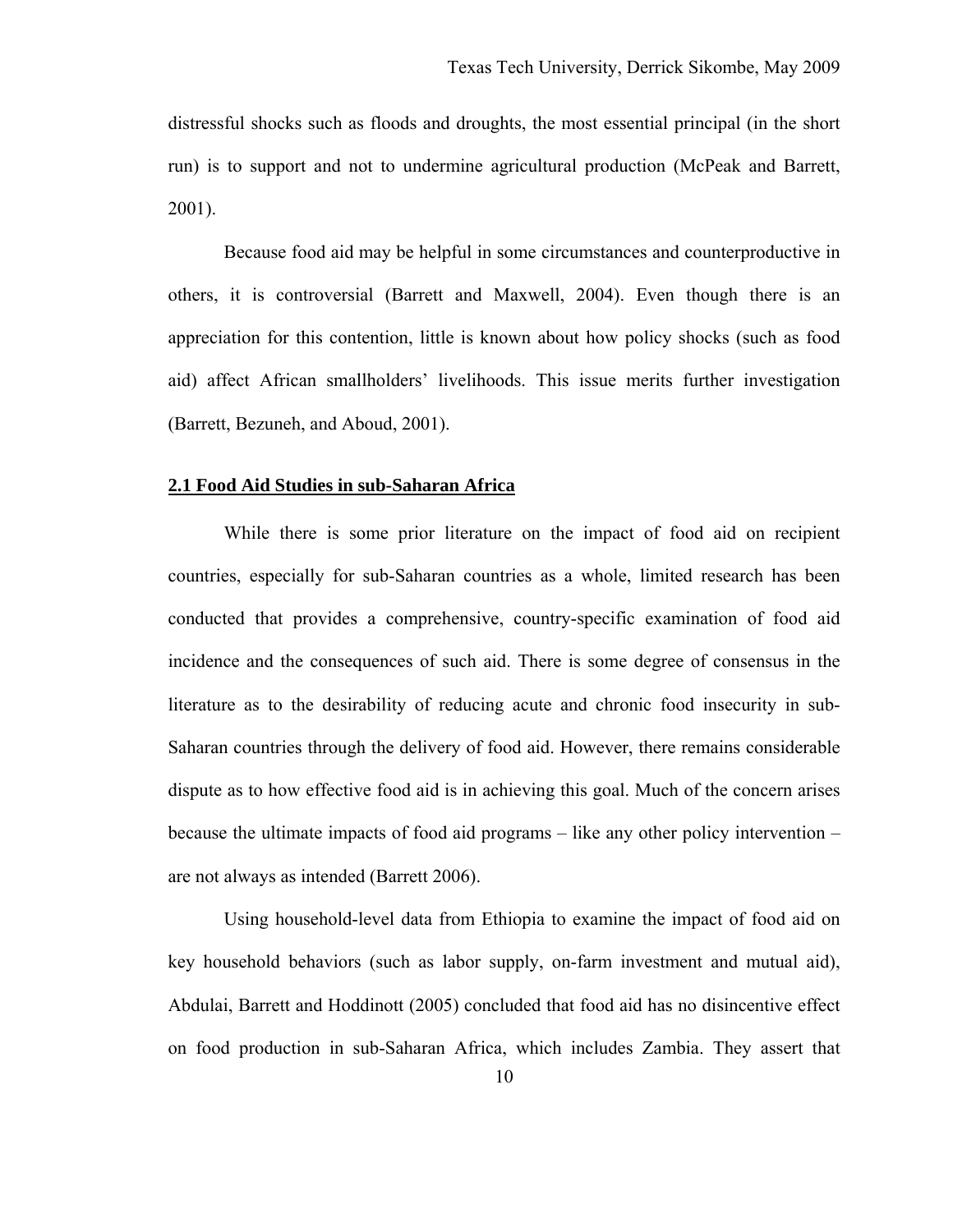Ethiopia is Africa's leading food aid recipient and, as such, offers a good place to study the potential disincentive effects of food aid at the household level. Abdulai, Barett, and Hazell (2004) also provide an analysis of the relationship between food aid and food production in sub-Saharan Africa. Their results reveal that, on average, food aid exerts a positive impact on food production. They conclude that food aid does not appear to depress food production.

Barrett, Bezuneh, and Aboud, (2001) use both longitudinal data related to macro policy shocks, such as the devaluation of the currency in Côte d'Ivoire, and crosssectional data related to local policy shocks, such as the distribution of food aid to farmers in the Baringo District, Kenya, to draw inferences about the effects on smallholder diversification patterns. They find that, in the case of Kenya, policy changes tend to expand poorer households' opportunities to undertake more successful livelihood strategies while policy reforms in the Ivorian experience show that rural households tend not to be able to take advantage of emerging opportunities, especially in skilled non-farm activities.

Jayne and Molla (1995), review available evidence on the potential to promote access to food for vulnerable groups in Ethiopia through two main methods: (a) food transfer programs, and (b) policies designed to influence the food marketing system. They provide preliminary evidence of possible disincentive effects of food aid on agricultural production. They conclude that, in Ethiopia, strategies to promote rural productivity and income growth have been overshadowed by emergency and public-work food aid programs. By default, these food aid-driven programs have become the major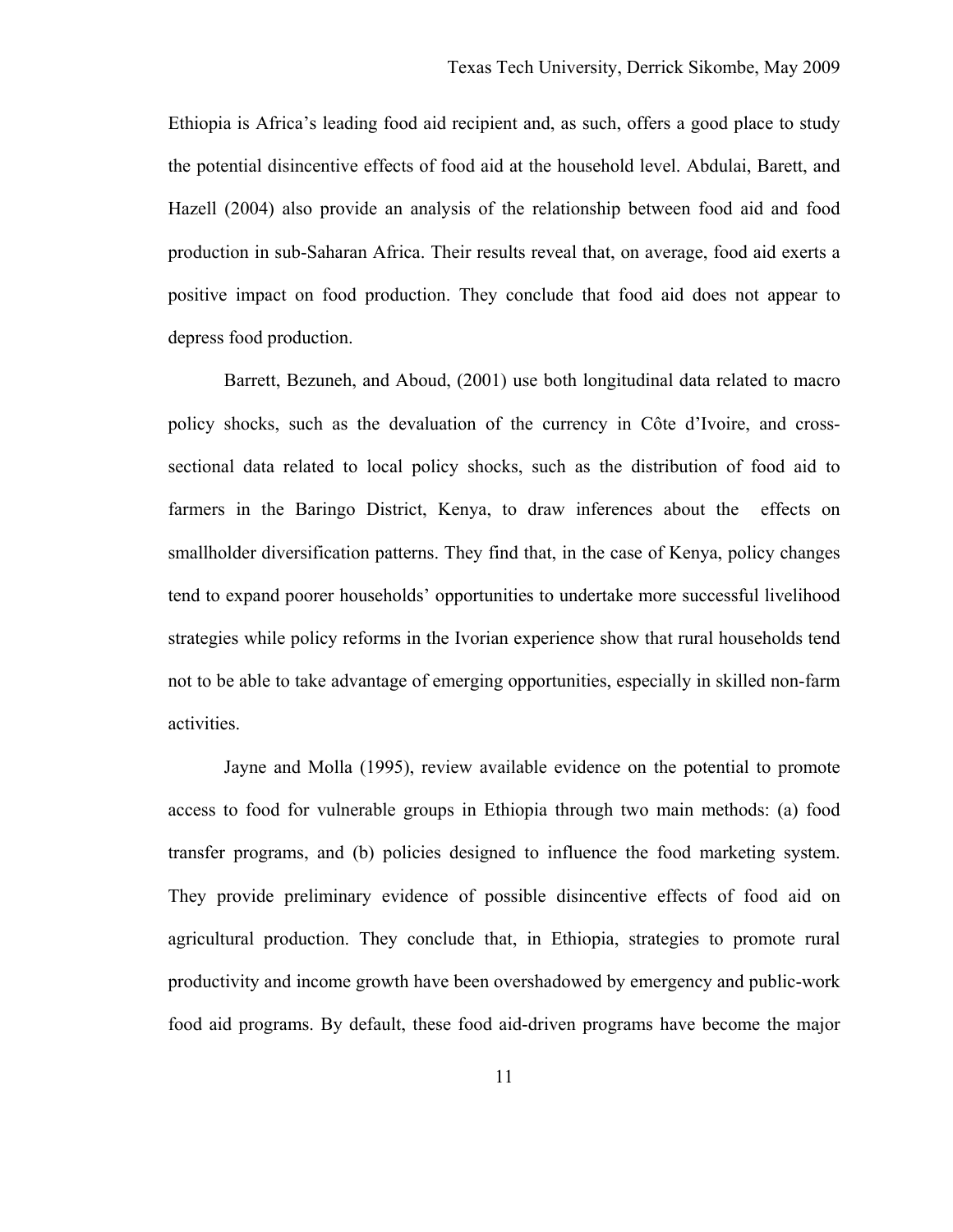<span id="page-22-0"></span>forms of development assistance to rural households, but the long-run consequences of these programs on food production growth and the development of food markets are not fully understood.

In response to the threat of a Southern Africa Development Community (SADC) regional food security crisis, which began to emerge in early-2002, the Food Agriculture and Natural Resource Policy Analysis Network (FANRPAN) initiated a study to explore the policy and economic dimensions of food emergency response (i.e. food aid). As a consequence, Mano, Isaacson and Dardel (2003) identified policy determinants of food security response and recovery in the affected countries. They found that in countries that were hardest hit with the food security crisis (Malawi, Zambia, Zimbabwe), the level of preparedness was low: no contingency plans were in place, strategic grain reserves were low or exhausted and financial resources were inadequate to import the required food. One of the recommendations they made is that countries prone to recurrent drought or flooding should develop practical contingency plans to respond to different levels of production shortfalls. These plans should be prepared well in advance of an emergency and should be modified and updated as new information becomes available. In addition, they recommended that these countries should review their own responses that facilitated and supported efforts to avert food security crisis.

### <span id="page-22-1"></span>**2.2 Food Aid Studies in Zambia**

Note that most of the conclusions that the aforementioned studies draw are being generalized for a group of countries in the sub-Sahara region. However, conditions for agricultural production and productivity in each sub-Saharan country are very distinct.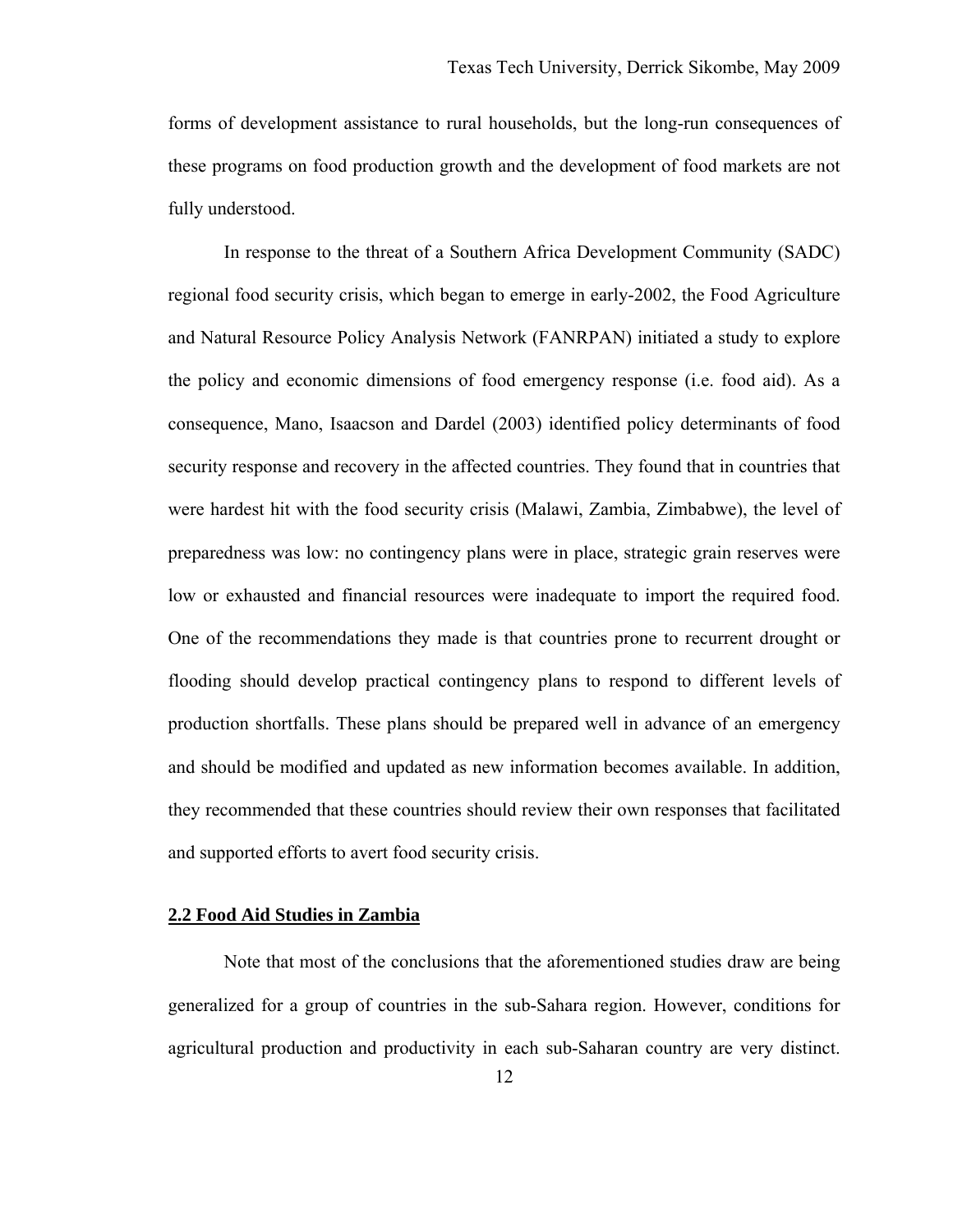This is one reason why country-specific studies are needed and why food aid studies for Zambia (in particular) need to be reviewed.

Literature on food aid for Zambia is limited. According to some accounts (Devereux, 2000), Zambia may have started to develop dependence on food aid in the 1990's. Ninno, Dorosh and Subbarao (2005) reveal that Zambia suffered three major droughts: in 1991-92, 1994-95 and 2001-02. These droughts severely affected farmers, who lost crops and livestock, and consumers, who faced sharply higher prices. In an effort to protect food security during these droughts, the Zambian government increased food supplies through a combination of government commercial imports, food aid, private sector imports, and a ban on exports. Food and cash transfer programs have been implemented as well, in an effort to increase access to food by food deficient households.

Chiwele and Sikananu (2004) conducted a study to explore Zambia's food aid dependency and its impact on food security and agricultural development. They argue that food aid seems to be perpetuating the situation of maize dependency (given that it is mainly maize that is distributed as food relief), even in areas where other crops such as cassava are emerging strongly as staple food crops. They also point out that in communities where food relief is consistently provided, a dependency syndrome has been observed to occur. They acknowledge that there are no quantitative studies to show this is the case but indicate that frontline development agents express concern that this is becoming a common pattern.

In a study that analyzed the impediments to agricultural growth in Zambia, Wichern, Hausner and Chiwele (1999) also observed that food aid has a negative effect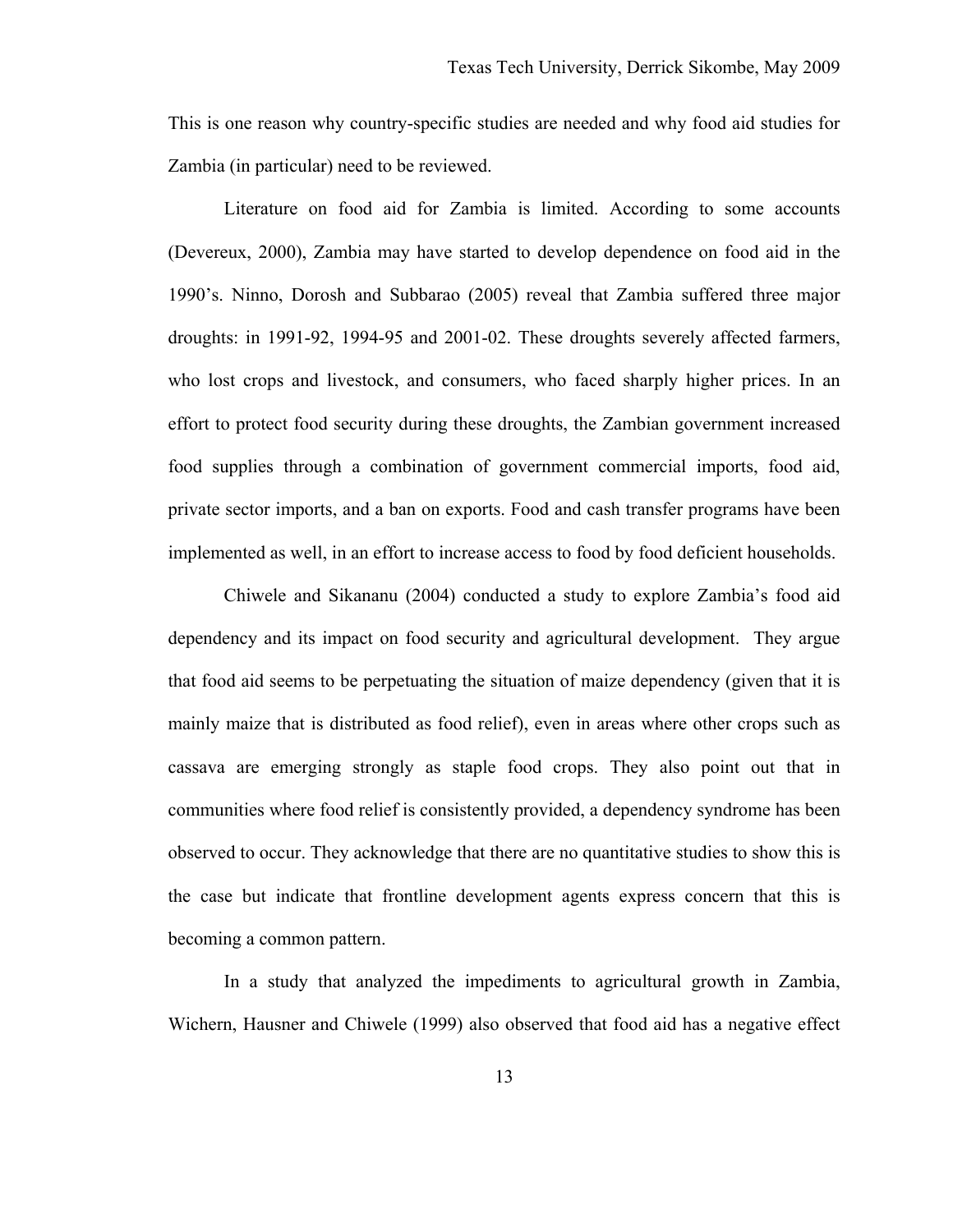on agricultural production because it decreases consumer prices and reduces the producer profit margin.

The IDL Group (2002) made an assessment of trends in the Zambian agriculture sector and observed that many of the global issues facing developing countries also apply to the Zambian agricultural sector. They recommended that specific data analyses to assess the role of food aid and its potential negative (i.e. "incentive depressing") effects, as well as positive effects, on agricultural productivity should be undertaken. To date, no such study has been conducted. The present study, therefore, seeks to fill a void in this area by exploring the incentive effects of food aid and its implications for the development of Zambian agriculture.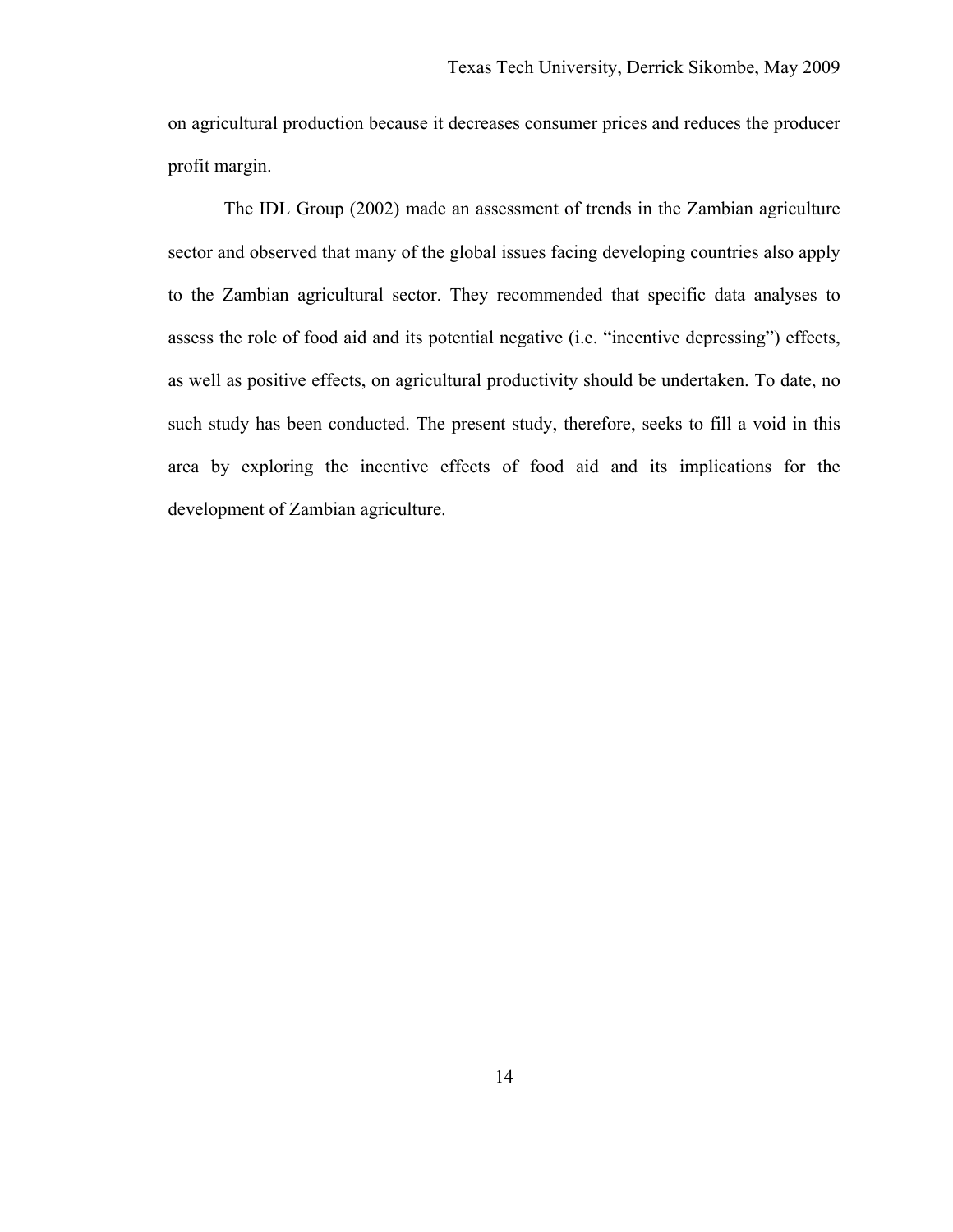### **CHAPTER III**

### **CONCEPTUAL FRAMEWORK**

<span id="page-25-1"></span><span id="page-25-0"></span>While food aid today is widely considered an instrument for addressing acute and chronic food insecurity in low-income communities, it may result in undesirable dependency by reducing incentives for individuals, households or communities to undertake desirable behavior (e.g., to grow a crop or to allocate time to work), (Barret 2006).

For the rural population in Zambia, the underlying problem has been difficulties in attaining sustainable food sufficiency from their own production due to a number of problems including variations in rainfall patterns and inability to access inputs for increased production (Chiwele and Sikananu 2004).

It is assumed that farmers are rational and allocate their resources such as inputs and labor in a manner that will achieve higher returns for their efforts. However, distributing food aid to farming households may alter their behavior towards food production while expectations of assistance may induce increased risk taking, such as reduced time for land preparation, weeding, etc, resulting in moral hazard that may increase the frequency and severity of adverse shocks (Barret 2006). Key variables that may be affected by continued provision of food aid include household labor and inputs such as fertilizers and seed. This can result in reduced production output for the farmers.

In terms of labor supply, food aid may unintentionally discourage people from effectively working on their tracts of land. As a result, food aid transfers would increase the recipients' welfare and generate income effects that would tend to reduce their labor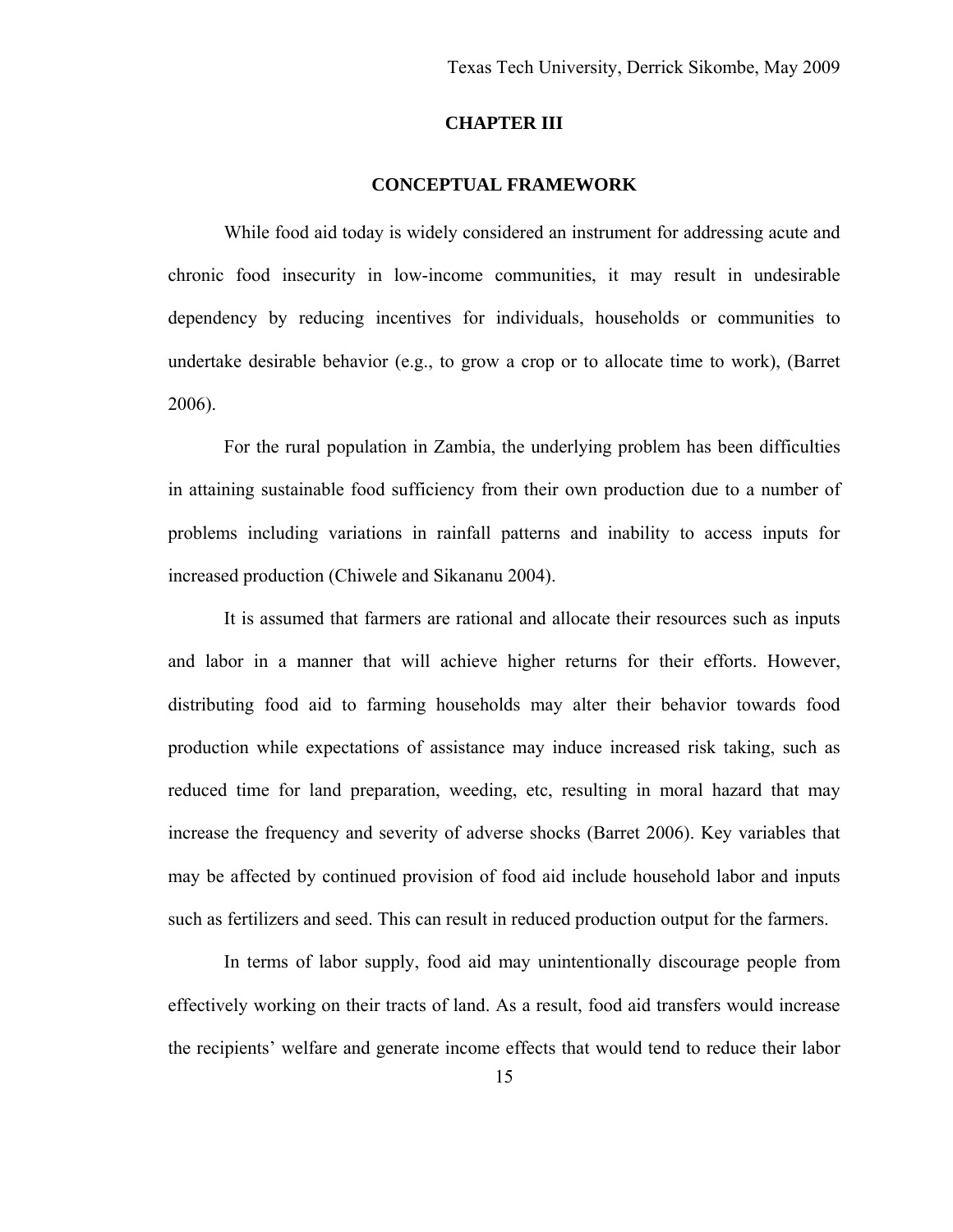<span id="page-26-0"></span>supply for food production. Food aid-based programs may also siphon productive labor supply away from local private production, creating a distortion due to substitution effects, rather than the income effects as in the case of food-for-work programs.

Moral hazard may also occur at the collective level as households and communities alter their behavior in the presence of external assistance. These households and communities can stop or reduce their productive activities (such as purchasing of fertilizers, seed or pesticides) in anticipation of food aid endowments.

Food aid flows can have two classes of effects: Ex ante effects that occur before the flow and the ex post effects after it. Both can change incentives, alter behavior and trigger negative dependency (Barrett 2006). This study focuses on the ex post effects of food aid.

### <span id="page-26-1"></span>**3.0 Potential Effects of Food aid on the Price and Quantity of Maize Supplied**

Figure 3.1 summarizes the potential effects of food aid on the price and quantity supplied for the local market. When food aid is introduced on the local market, the additional food supply pushes the supply curve to the right (i.e. from the curve labeled  $S_1$ ) to the one labeled  $S_2$ ). This new level of supply will cause the market clearing price to fall from the initial price  $P_1$  to a lower price  $P_2$ . The outcome of this shift in supply is an increase in the quantity of locally available food from  $Q_1$  to  $Q_2$ . It is clear from figure 2 that the total quantity of the food crop (i.e. adding local supply and food aid) is at point  $Q_2$  while the locally produced quantity is at  $Q_3$ . The deference between the quantities  $Q_3$ and  $Q_1$  is the amount by which food aid reduces the quantity supplied from local production.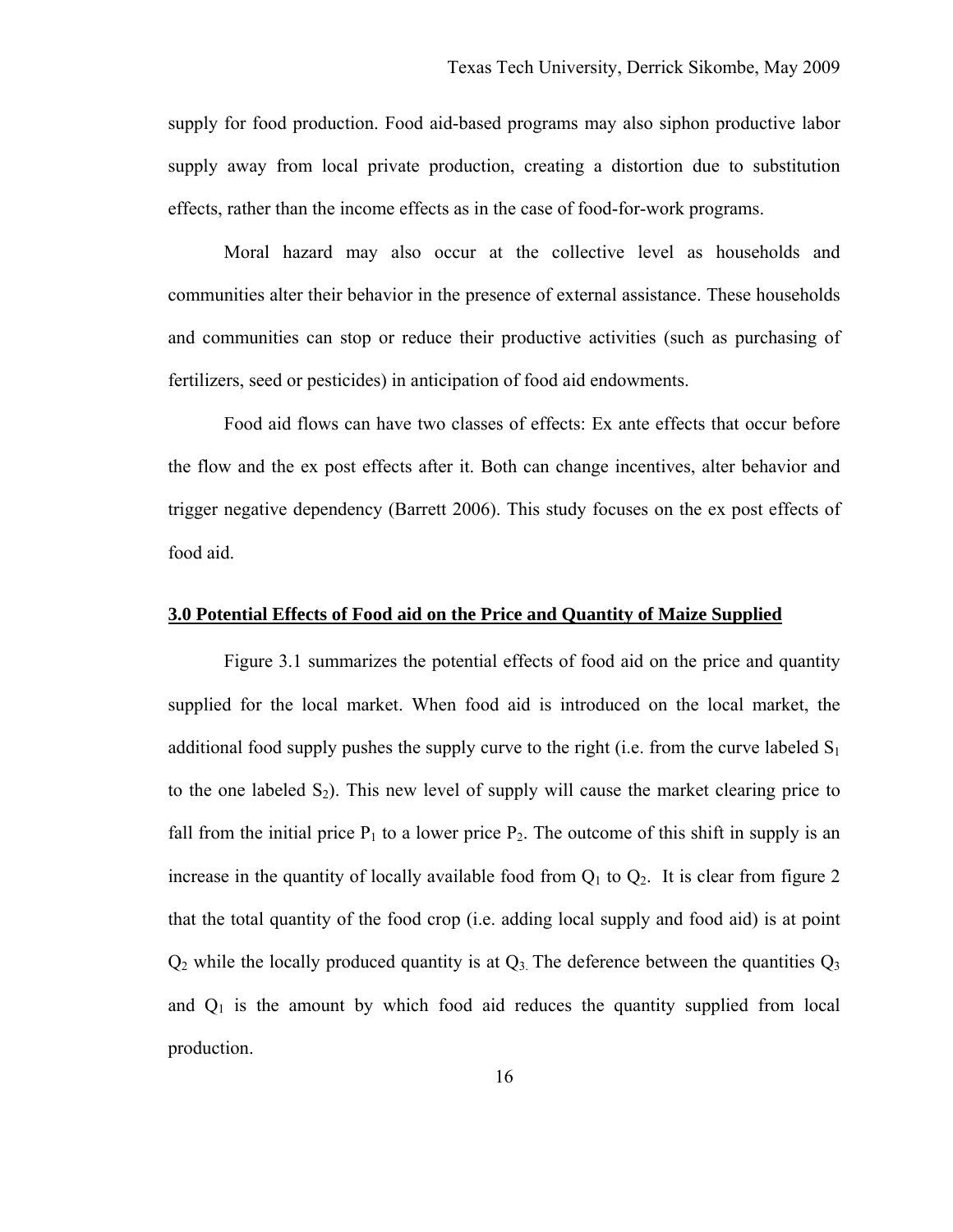<span id="page-27-0"></span>

Figure 3.1 Potential effects of food aid on the price and quantity supplied for the local market

Although the total supply has increased from  $Q_1$  to  $Q_2$  due to food aid, only the quantity at  $Q_3$  is available for sale on the local market. This means that the locally produced crop will be sold at a lower price  $P_2$  instead of the price  $P_1$ , which is the price that would obtain without the food aid. These combined effects may lead to households reducing their farming activities. They may reduce input application and may generally reduce the investment portfolios on their farm. This will consequently lead to reduced household crop production, an undesirable effect of food aid.

### <span id="page-27-1"></span>**3.1 Potential Effect of Food Aid on the Quantity of Input Use**

Figure 3.2 below summarizes the potential effect of food aid on the quantity of an input, say fertilizer, a farmer will apply to his/her crop. A rational farmer, who wishes to maximize profit, will apply the quantity of input at a point where the marginal factor cost (MFC) is equal to the marginal value productivity (MVP). Food aid has the potential, as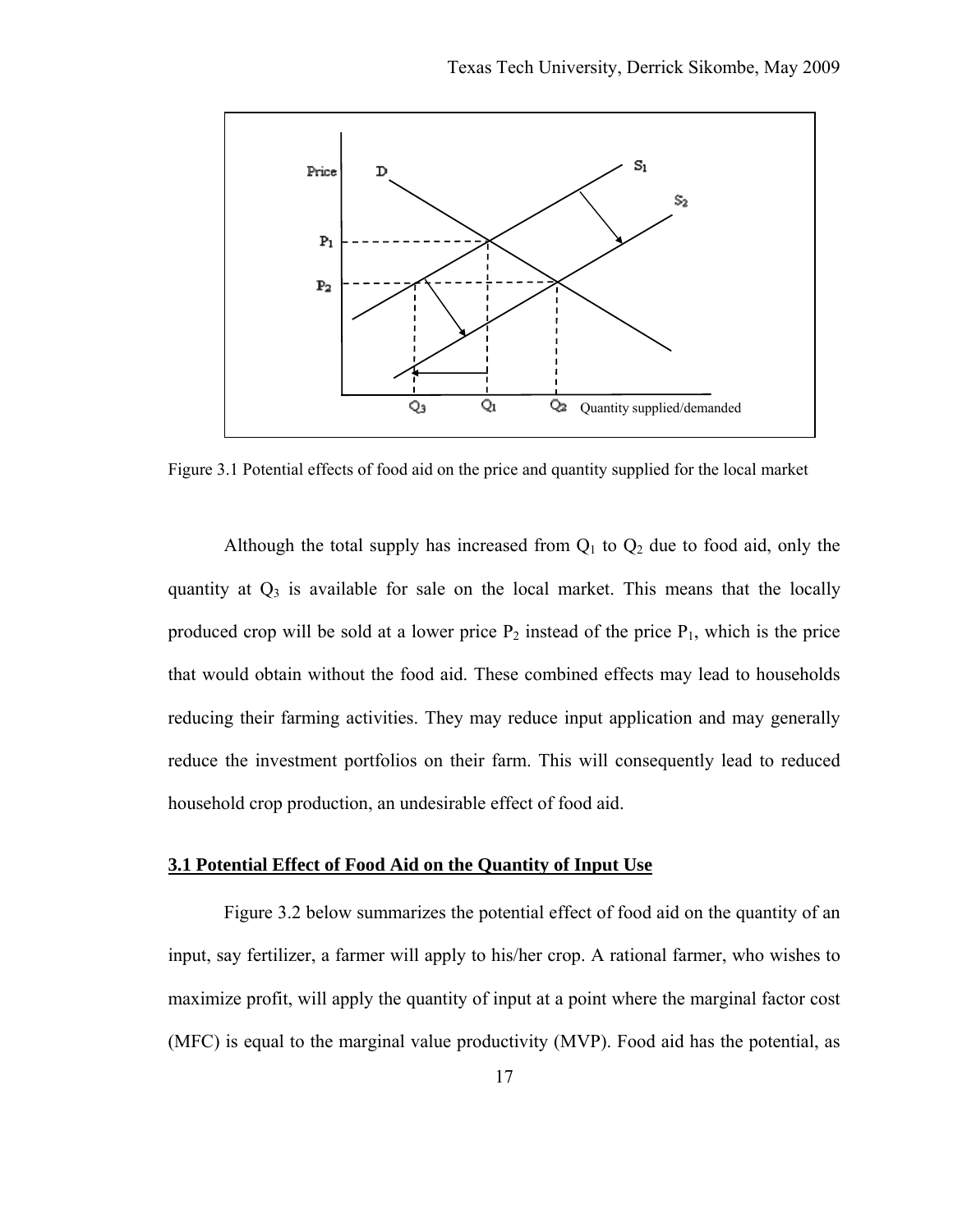shown in figure 3.1, to cause the price of the output to fall. If this occurs, food aid will reduce the marginal value product for the produce since the additional dollars a farmer receives from the additional output that he sells will decrease. At the same level of input price (say of fertilizer) or what is known as the marginal factor cost, the farmer will apply the input at a lower level  $(X_2)$  than at a level  $(X_1)$  when there is no food aid.



Figure 3.2 Potential effect of food aid on the quantity of an input, say fertilizer, a farmer will apply to his/her crop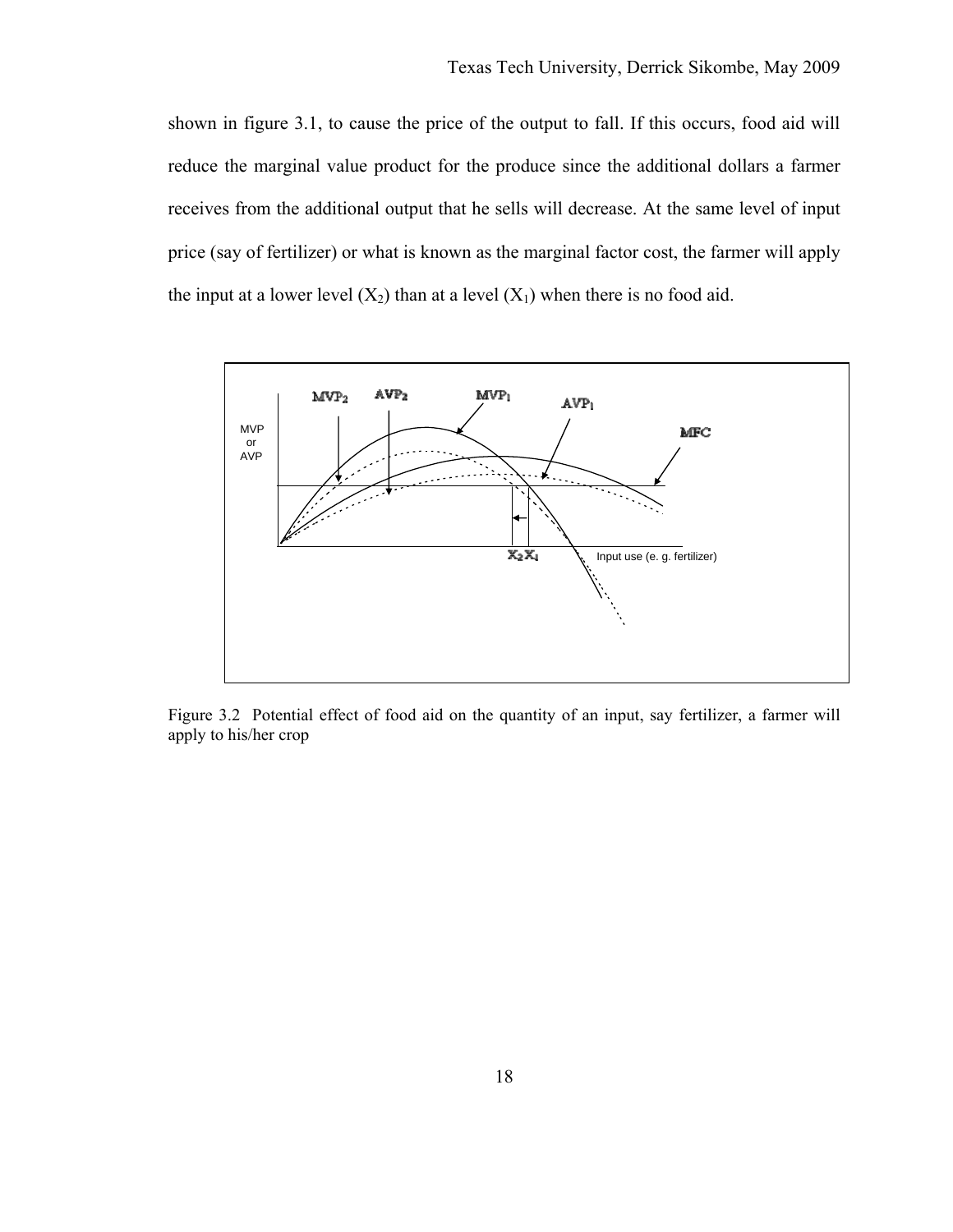### **CHAPTER IV**

### **METHODS AND PROCEDURES**

<span id="page-29-1"></span><span id="page-29-0"></span>The purpose of this study is to investigate the effects of food aid on maize production in Zambia. The process for achieving this research objective involved obtaining appropriate data, selecting an approach for assessing the impact of food aid, and using the data to estimate the impact of food aid intervention on agricultural production in Zambia. This chapter begins with a description of the data and how it was obtained. This is followed by a section describing the variables used in the analysis. The chapter ends with the presentation and a discussion of the specified models and the estimation procedures.

### <span id="page-29-2"></span>**4.0 Data Description**

This research made use of the Post Harvest Survey (PHS) data sets for 2002/2003 and 2003/2004 to empirically test and measure the relationship that may exist between food aid in one production season and maize production in the following season. The PHS collects nationally representative household-level data and is conducted annually by the Central Statistical Office (CSO) in conjunction with the Ministry of Agriculture and Cooperatives (MACO) in Zambia. This survey is one of the most important sources of data in Zambia for the annual production of crops and livestock, as well as, socioeconomic characteristics of agricultural households. In addition, it collects information on food aid in some years.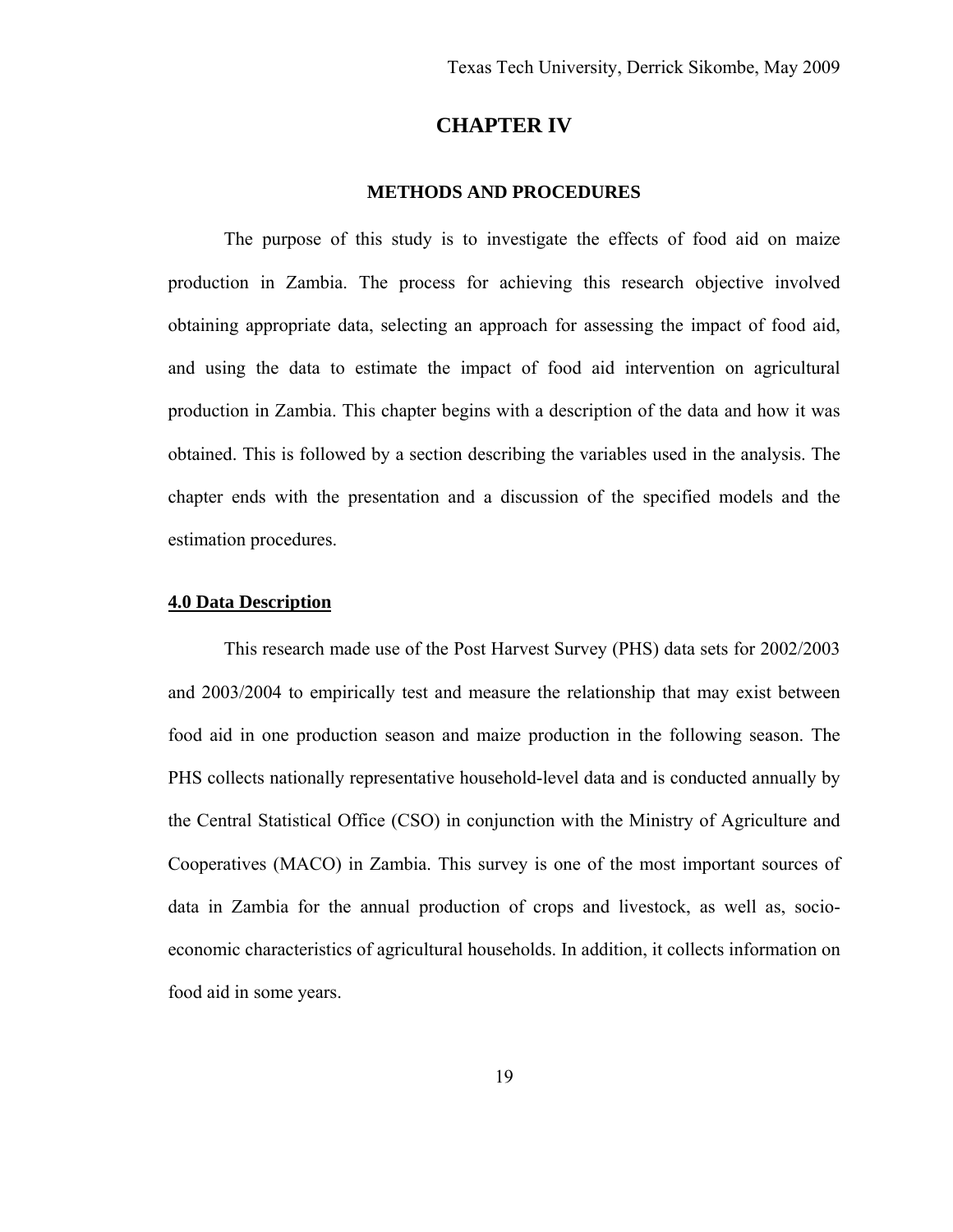To select a household for inclusion in the PHS, CSO uses a three-stage sampling scheme based on the area-sampling frame as per the 1990 Census of Population, Housing and Agriculture. At the first stage, the Census Supervisory Areas (CSAs) are sampled from each district using the probability proportion to size (PPS). From each selected CSA, one SEA is sampled, again using PPS selection procedure. Each sampled SEA has a list of households from which farming holdings are selected. Finally, the selection of a household is done using a linear systematic sampling procedure. There are about 150- 200 households in a SEA. The number of households located within each SEA determines the size of the SEAs. The selection of farming holdings takes consideration of the categories of farmers based on land area and livestock. For example, a household cultivating less than two hectares of land is in a different category from a household that is cultivating two hectares and above but less than twenty hectares. Those cultivating above twenty hectares are in another category and usually will not be part of the survey as they are considered large scale. The number of livestock owned by the households also determines the category to which a farmer is assigned. For detailed sampling procedures of the PHS, see Megill, 2004.

Figure 4.1 below is a diagrammatic presentation of the PHS sampling scheme, adapted from Donovan, 2007.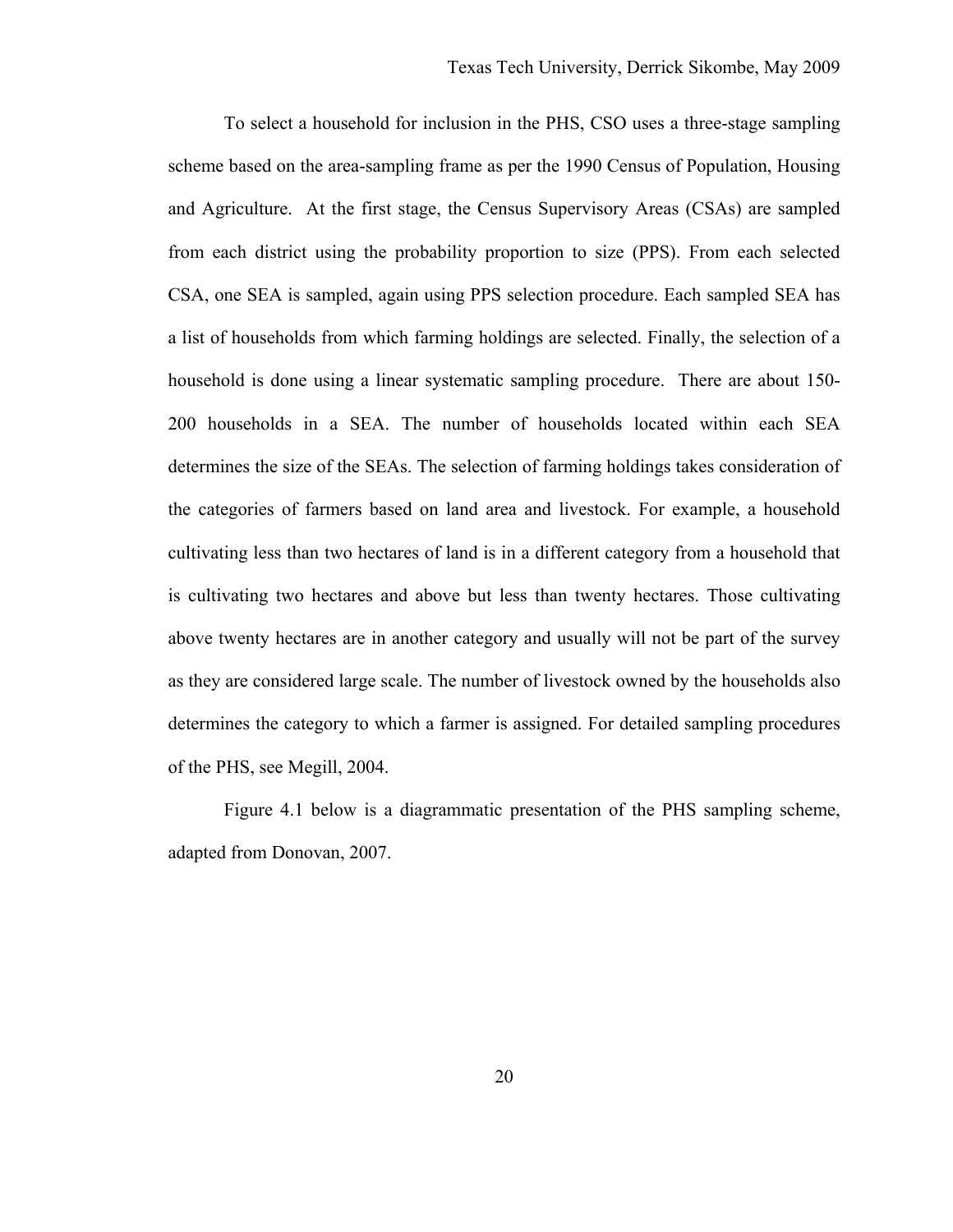

Figure 4.1 Post Harvest Survey sampling scheme

As earlier indicated, the data for the study is based on the cross sectional PHS data for the two agricultural seasons of 2002/2003 and 2003/2004, with both data sets providing the relevant variables that were used in this study. Because food aid can potentially have a lagged effect on crop production, the variable on food aid was obtained from the 2002/2003 PHS dataset. Maize and cassava stocks that a household held were also introduced in the model as lagged variables from the 2002/2003 dataset because they were stocks held from the preceding season. The rest of the variables came from the 2003/04 PHS.

A total of 7,851 households in 402 communities or SEAs were interviewed in the 2002/2003 agricultural season while 8,098 households in 408 SEAs were canvassed in 2003/2004. Table 4.1 below shows the distribution of SEAs between provinces.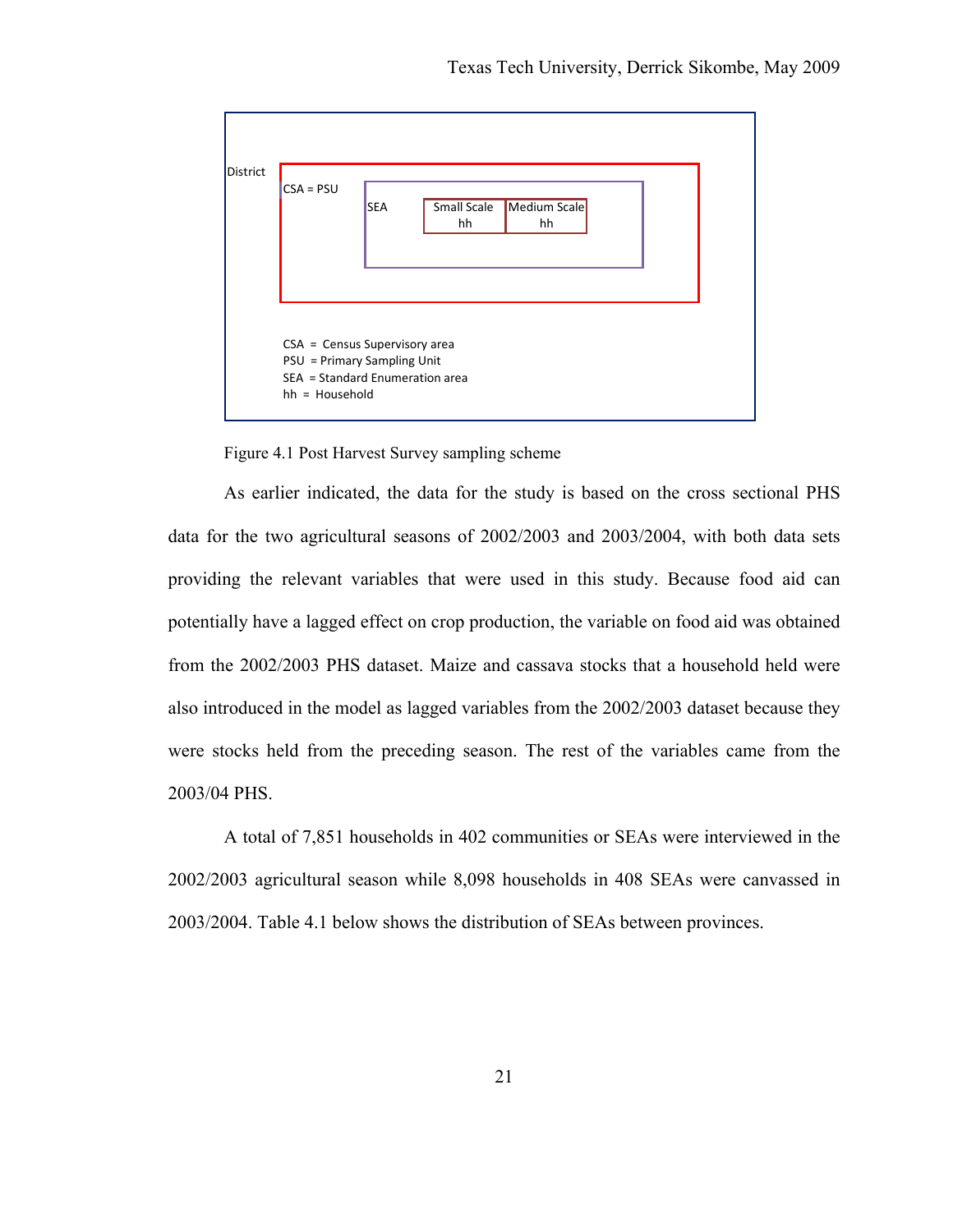|              | PHS 2002/2003 |             | PHS 2003/2004 |             |
|--------------|---------------|-------------|---------------|-------------|
|              | Number of     |             | Number of     |             |
|              | households    | Number of   | households    | Number of   |
| Province     | interviewed   | <b>SEAs</b> | interviewed   | <b>SEAs</b> |
| Central      | 802           | 42          | 835           | 42          |
| Copperbelt   | 638           | 32          | 638           | 32          |
| Eastern      | 1,437         | 72          | 1,437         | 72          |
| Luapula      | 813           | 43          | 876           | 44          |
| Lusaka       | 513           | 26          | 515           | 26          |
| Northern     | 1,382         | 71          | 1,391         | 71          |
| Northwestern | 600           | 31          | 631           | 32          |
| Southern     | 908           | 46          | 918           | 46          |
| Western      | 758           | 39          | 857           | 43          |
| Total        | 7,851         | 402         | 8,098         | 408         |

Table 4.1 Number of households interviewed by SEA and province

The use of the Post Harvest Survey data was preferred to other sources because it has the advantage that it is large and is nationally representative and has been collected annually for several years such that the survey procedures are well developed. It also has a wide range of variables to choose from. The other advantage of PHS is that it greatly minimizes the selection bias of the food aid recipients. As earlier indicated, the PHS selects households randomly such that a household that reported receiving food aid gets included in the sample only by chance and not by some other influence of say a government official. The main disadvantage is that the survey was not designed to meet the specific data needs of this study. As a consequence, information on food aid, a key variable for analysis, is only available in some years. A further limitation for the PHS is that it does not collect panel data but rather collects a set of repeated cross-sections over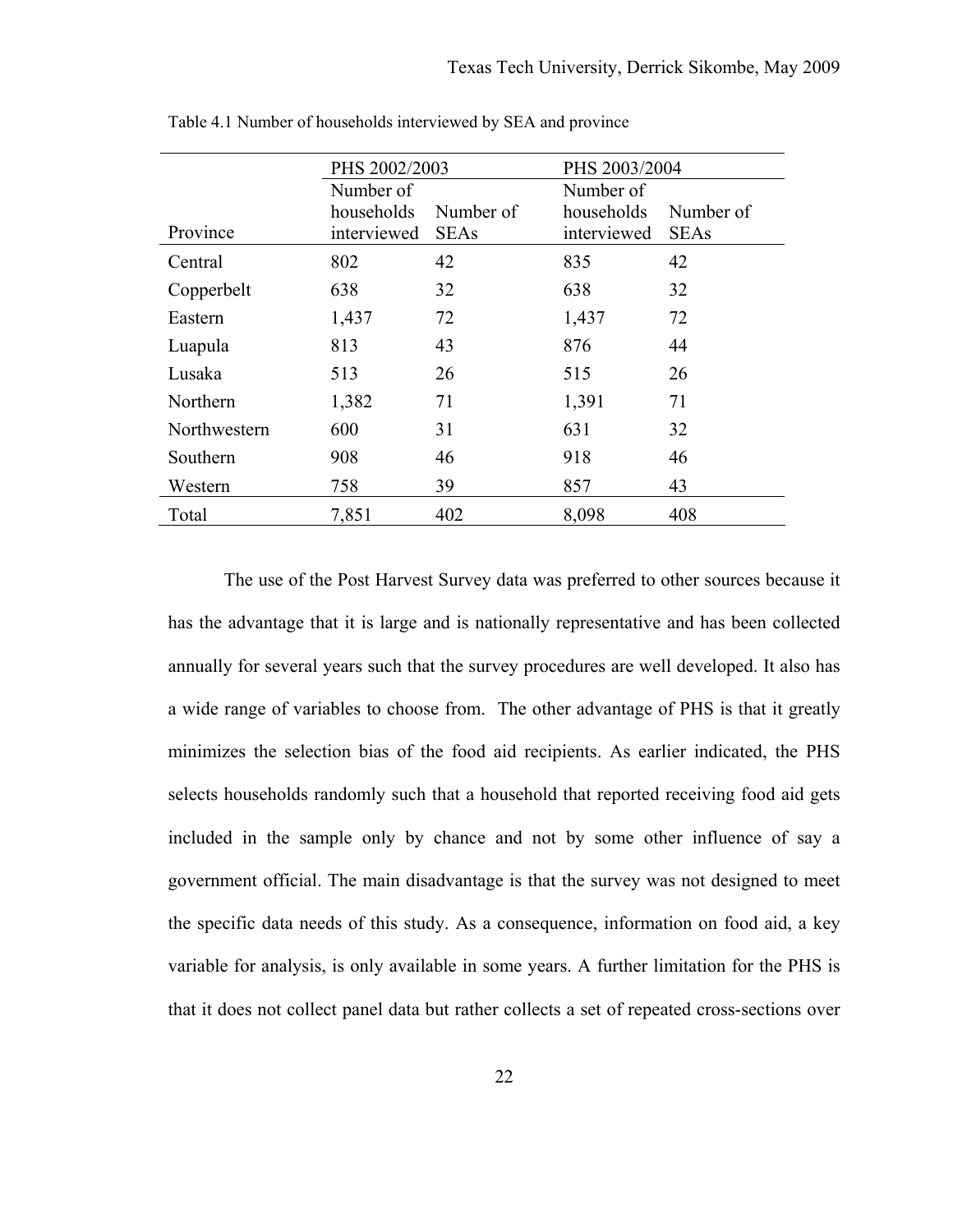<span id="page-33-0"></span>the years. This means that the households interviewed in one year are not the same in the following year.

For our analysis therefore, data were aggregated up from the household level to the Standard Enumeration Area (SEA) level so as to create a panel dataset at the SEAlevel. A Standard Enumeration Area is the smallest geographical unit used by the Central Statistical Office of Zambia. SEA-level data can be viewed as equivalent to community level data. The aggregation of household-level data to community or SEA-level data resulted in the following:

- Categorical (dummy) variables at the household level became proportions at the SEA-level.
- Quantity variables at the household level became SEA averages.

The aggregation also meant that the number of observations was effectively reduced from over seven thousand households per year to just over 400 SEAs or communities.

### <span id="page-33-1"></span>**4.1 Model Specification and Definition of Variables**

#### <span id="page-33-2"></span>4.1.1 Model Specification

To achieve the objective of this study, we specify a model where production level is a function of lagged food aid and other control variables that can systematically affect production:

$$
y_t = \alpha_t + \beta F_{t-1} + \rho_1 X_{t-1} + \rho_2 X_t + \delta P_t + \varepsilon_t
$$
\n<sup>(1)</sup>

where  $y_t$  is maize production at time t,  $F_{t-1}$  is Lagged Food Aid,  $X_{t-1}$  is a vector of lagged community (or SEA-level) characteristics (e.g. lagged maize produced, cassava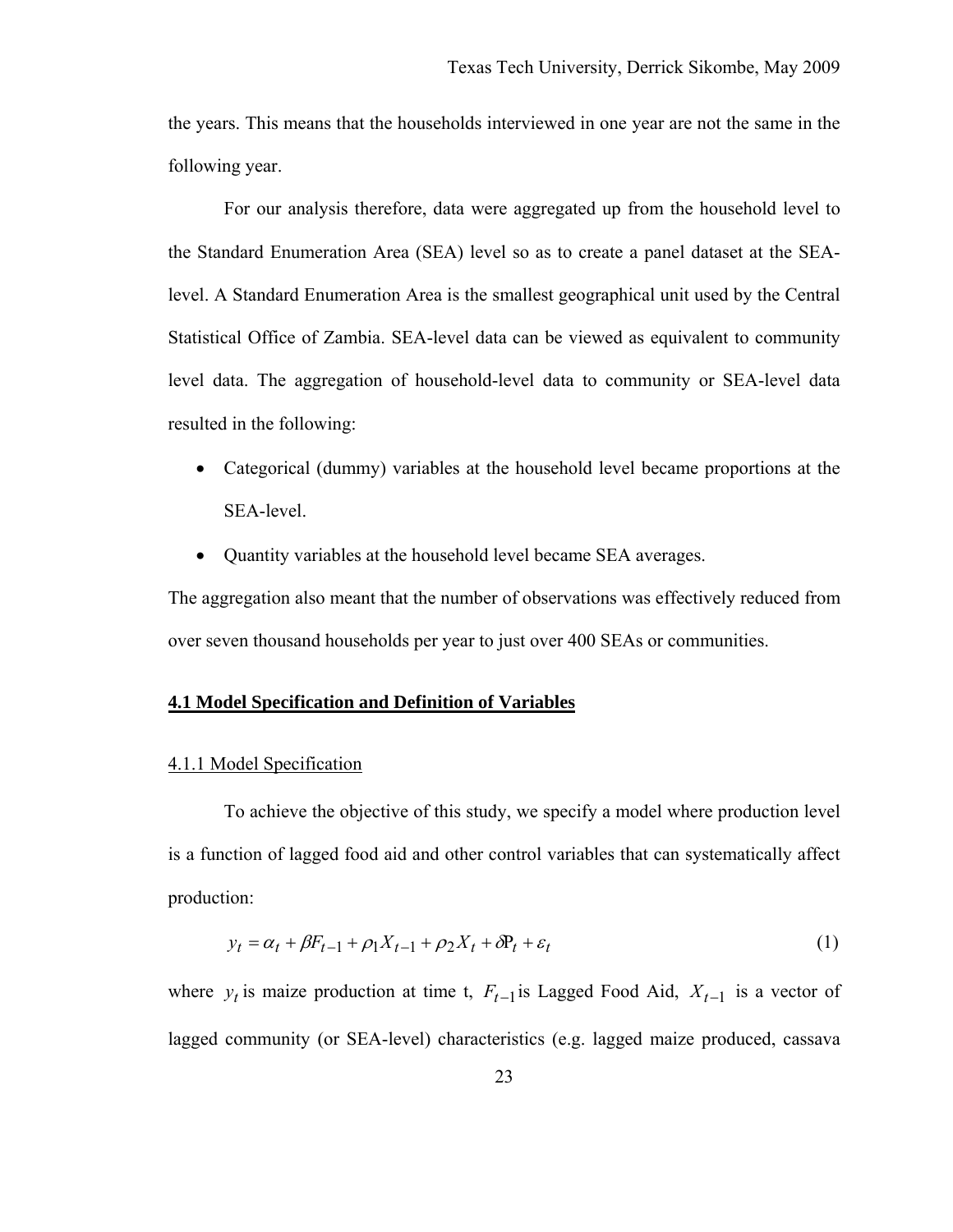<span id="page-34-0"></span>and maize stocks), *X*, represents a vector of current community (or SEA-level) characteristics,  $P_t$  represents a vector of provincial dummies and  $\varepsilon_t$  is the error term. The coefficients  $\alpha$ ,  $\beta$ ,  $\rho_1$ ,  $\rho_2$  and  $\delta$  are the parameters or conformable vectors of parameters to be estimated. Note that the current community or (SEA-level) characteristics used in this study can be grouped into four categories; (1) demographic variables (e.g. average age, average household size and proportion of female head of households), (2) variables that serve to indicate the level of farming diversification in the area (e.g. proportion of farmers producing livestock), (3) variables that reflect a community's fertilizer source (e.g. proportion of households using cash to purchase fertilizers, proportion of households acquiring fertilizer through a government loan), and (4) weather variables (e.g. rainfall levels). More detailed descriptions of these variables, reasons for including them in the specification, and a priori expectations about their effects on maize production are discussed below.

### <span id="page-34-1"></span>4.1.2 Dependent Variable

The dependent variable is the average quantity of maize harvested by households in a SEA during the 2003/2004 agricultural season.

### <span id="page-34-2"></span>4.1.3 Independent Variables

To estimate the impact of the food aid program on maize production in the following year, independent variables that were used are categorized into two types: (1) Continuous independent variables which include SEA or community level characteristics;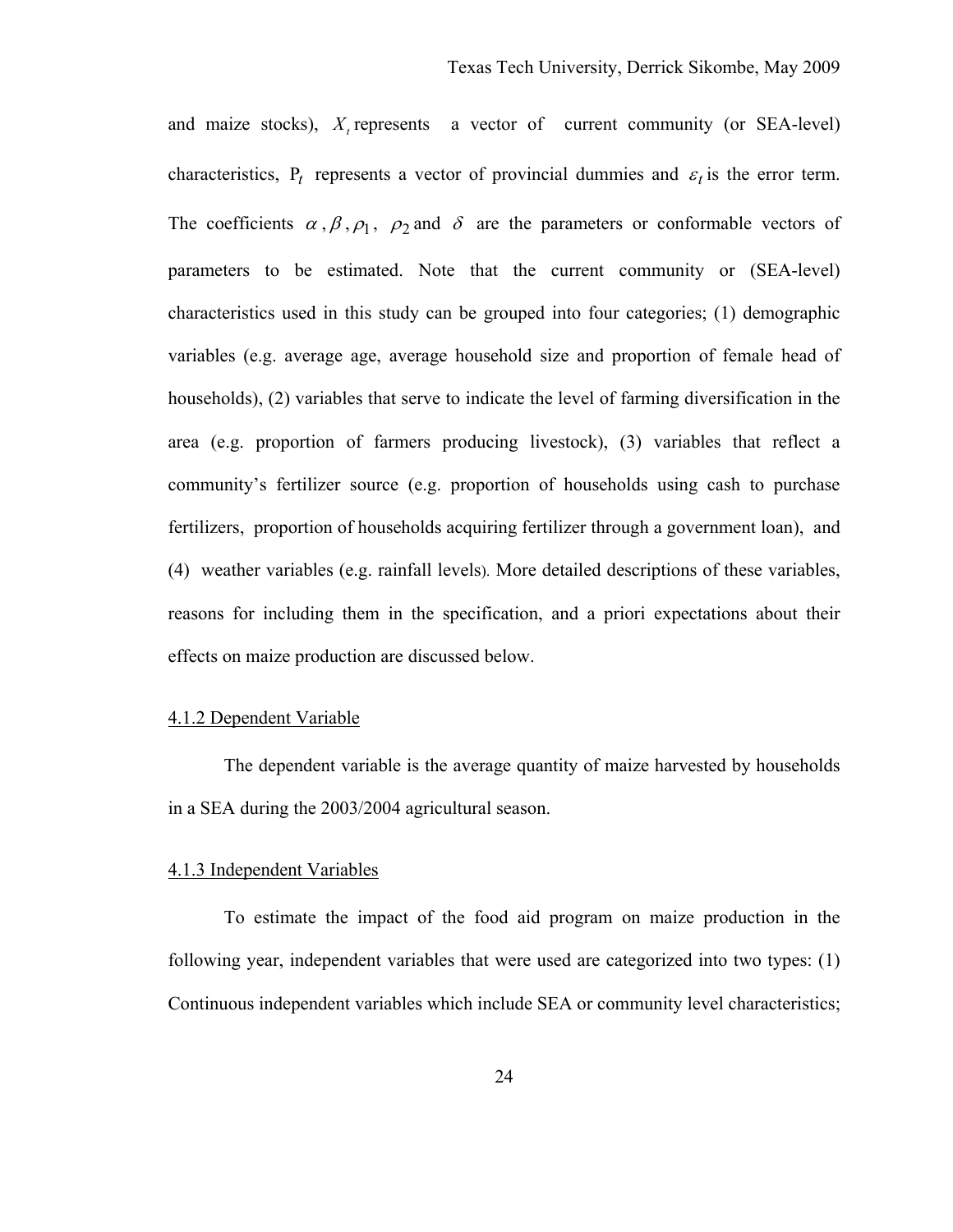and (2) Dummy independent variables, representing the shifters in the model that would account for the outcome differentials between provinces.

The SEA or community level independent variables that were used in the analysis are defined in table 4.2. Here we will briefly explain the expected effect of these independent variables on average household maize production.

As the earlier discussion suggests, the expected effect of lagged food aid is ambiguous. Receiving food aid in the prior year potentially avoids disinvestment in important productive assets and enhances the wellbeing of the members of the household. This could improve productive capacity in the current year. However, expectations of food aid may decrease incentives to produce. Thus the expected effect is ambiguous.

There may also be an ambiguous relationship between the lagged maize produced in a community and the current year maize production. A failed agricultural system in a community (which results in lower quantities of lagged maize production) may consequently result in reduced maize output for the current year and hence having a negative effect. On the other hand, a consistently improving agriculture system in a community (which results in larger quantities of lagged maize production) may have a positive effect leading to an increase in community maize output for the current year. The expected effect of this variable is therefore ambiguous. It should be noted that a primary motivation for inclusion of this variable in the model was to attempt to compensate for data limitations which permitted only cross sectional estimation. If panel data had been available, it would have allowed us to control for the individual productivity effects of each SEA. Though less desirable than panel estimation, inclusion of lagged maize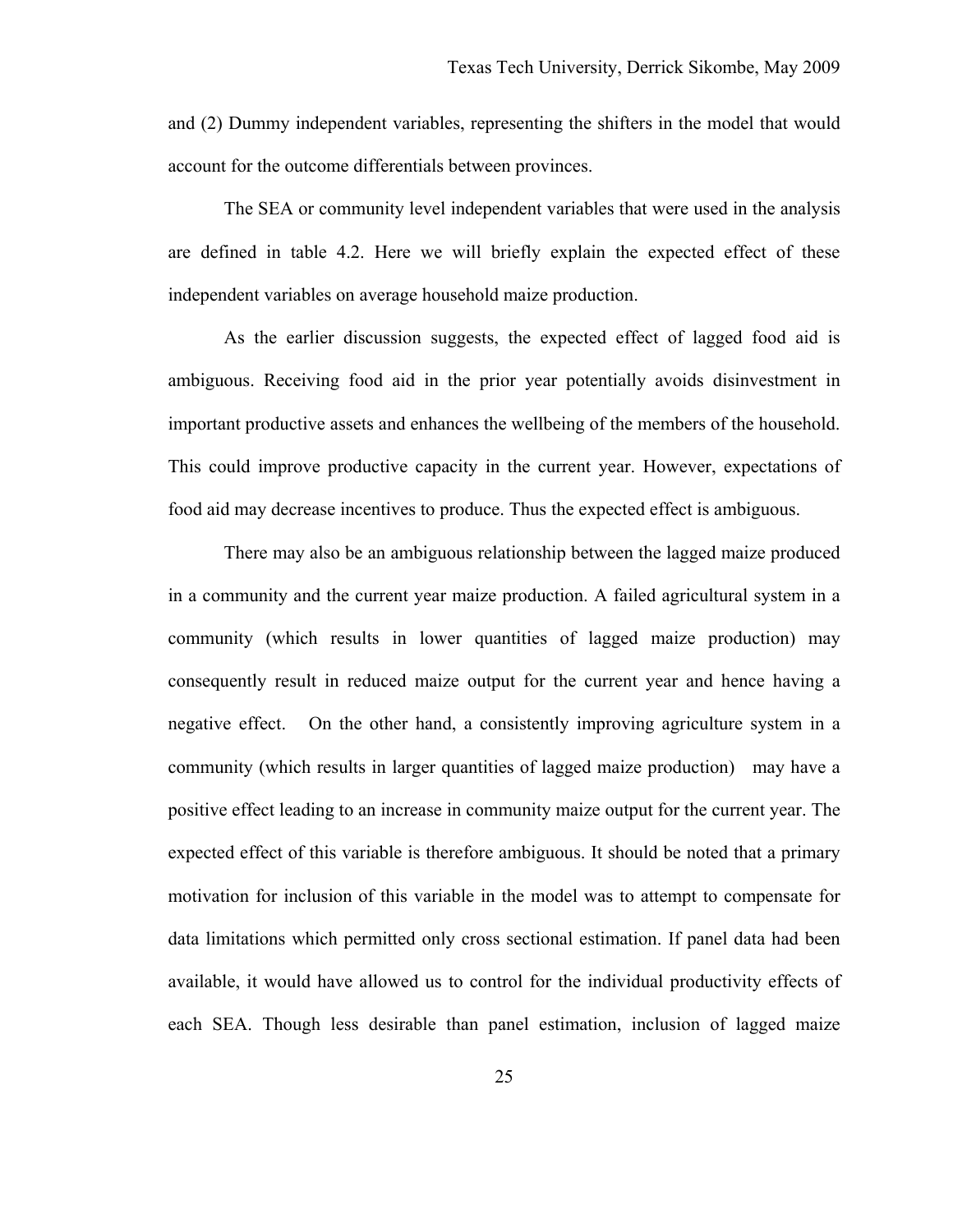production in our cross sectional model should at least in part account for differences in productivity among SEAs.

Ambiguities also potentially arise in the case of age. We might expect that a SEA or community which on average has a higher proportion of older heads of households would produce more maize since each additional year of experience gained by the head of the household may lead to increased average household maize production. At the same time younger heads of households in a community are likely to be healthier and more energetic, increasing their productive capacity. Thus, the expected effect of age on average household maize production is ambiguous.

A high proportion of female headed households in a SEA is expected to reduce the average household productive capacity because typically such household are likely to be less endowed with the necessary productive assets.

We would expect an increase in the average rainfall in the SEA to have a positive effect on the average household maize produced since rainfall is often a crucial determinant of maize production.

It is quite possible that there might be a relationship between the lagged maize stock held by a community and the average household maize output. Large quantities of lagged maize stocks in a community may reduce the need for the household to produce more in the current agricultural season. However, large stocks may also be an indicator of high productive capability of the households meaning that such households may increase the current year maize production. The expected effect of the lagged maize stock could therefore be ambiguous.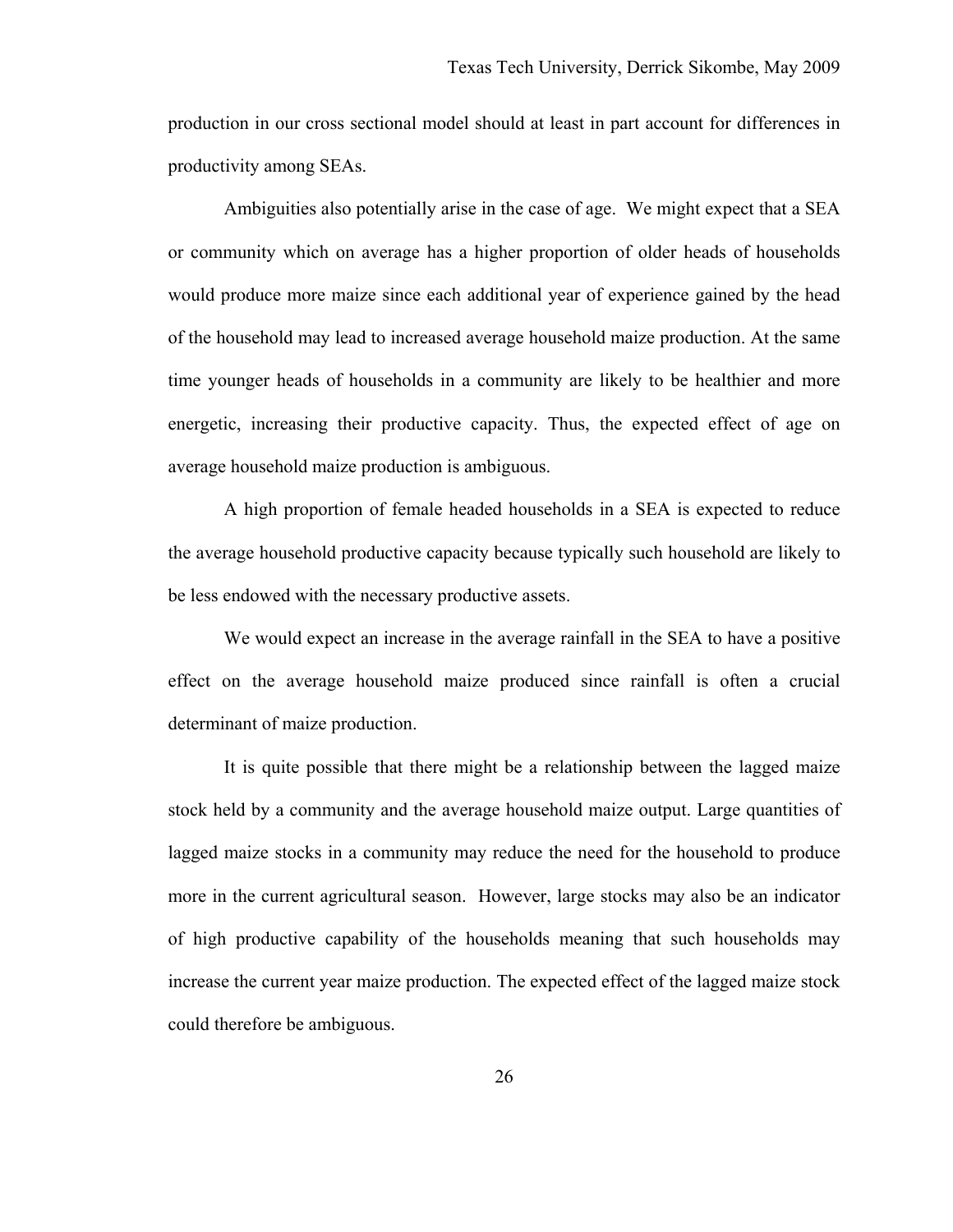Because cassava is often consumed as an alternative to maize in some communities, we might expect that a SEA which typically has higher quantities of lagged cassava stocks during an agriculture season will be associated with reduced average household maize production. This is because households in such a community may consider themselves to be food-secure and may therefore reduce their maize output in the current year.

The average size of the household in a community is an important determinant of human capital available to the household. Increased household size may be an indication of increased labor availability for agricultural production. We would therefore expect communities with larger average household size to increase average household maize output compared to communities with smaller average household size.

The proportion of households raising livestock, along with the proportion of households raising poultry and the proportion of households practicing fish farming in a community are all expected to have a positive relationship with the average household maize production. Raising of livestock, raising of poultry and fish farming are agricultural activities which are typically practiced by relatively well to do families. Wealth arising from these sources could positively affect average household maize production for most communities. The income gained from the sale of fish, livestock and poultry may be used to invest in maize production and increase output.

In a setting where households in a community acquire fertilizer from different sources, acquiring fertilizer from any of the sources may imply that a household has some access to fertilizer. We might therefore expect the impact of the proportion of households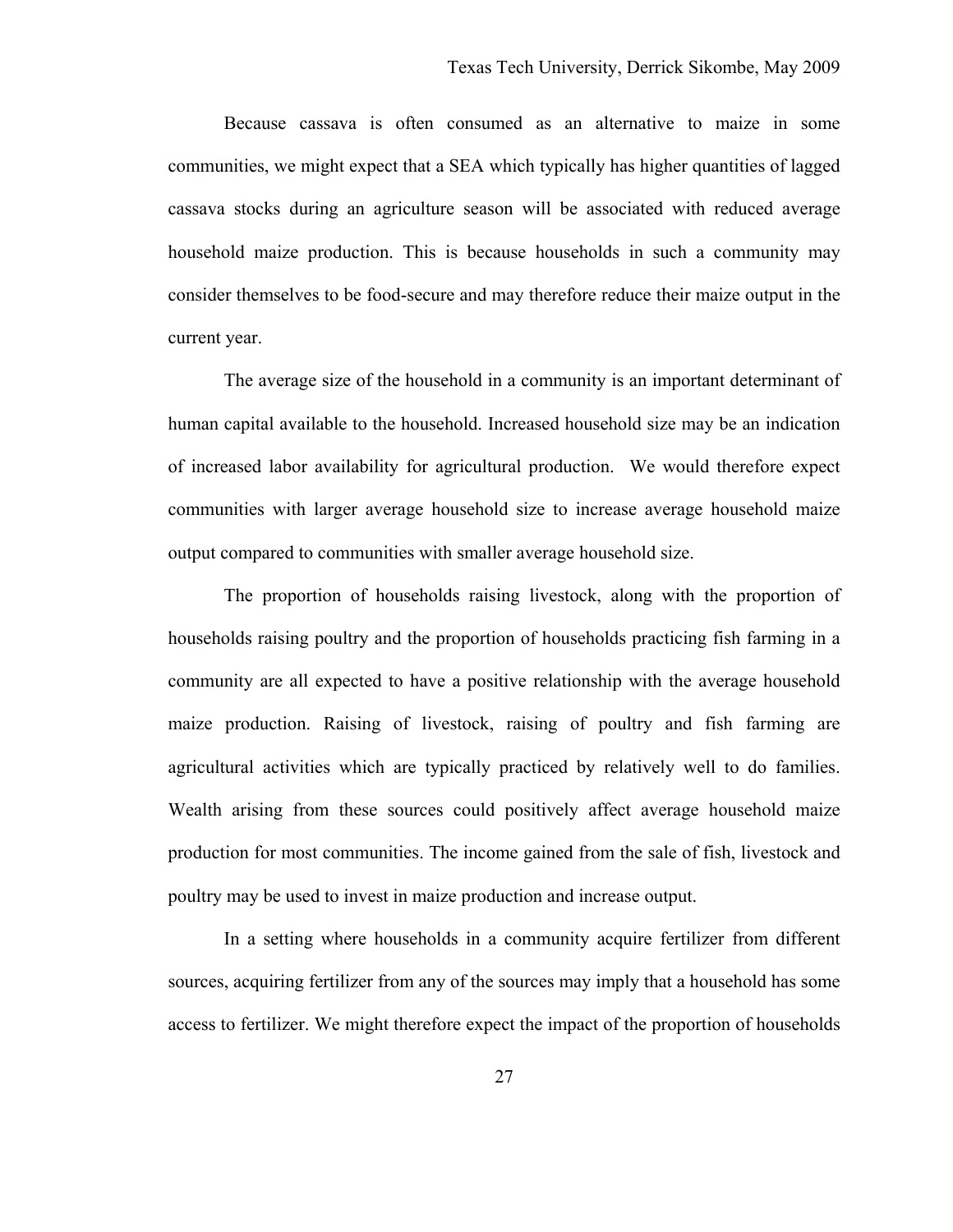that acquired fertilizer through commercial cash purchases in a community, the proportion of households that acquired fertilizer through a government loan program in a community, the proportion of households that acquired fertilizer through a government cash program in a community, the proportion of households that acquired fertilizer through a direct cash exchange in a community, and the proportion of households that acquired fertilizer through other free sources in a community to display similar (and positive) relationships with maize production.

Dummy dependent variables were also included in the models to account for province-level productivity effects. If panel data had been available, either fixed or random individual SEA effects would have been incorporated into the models. In the absence of panel data, province level effects were included to account for productivity differences at the more aggregate province level.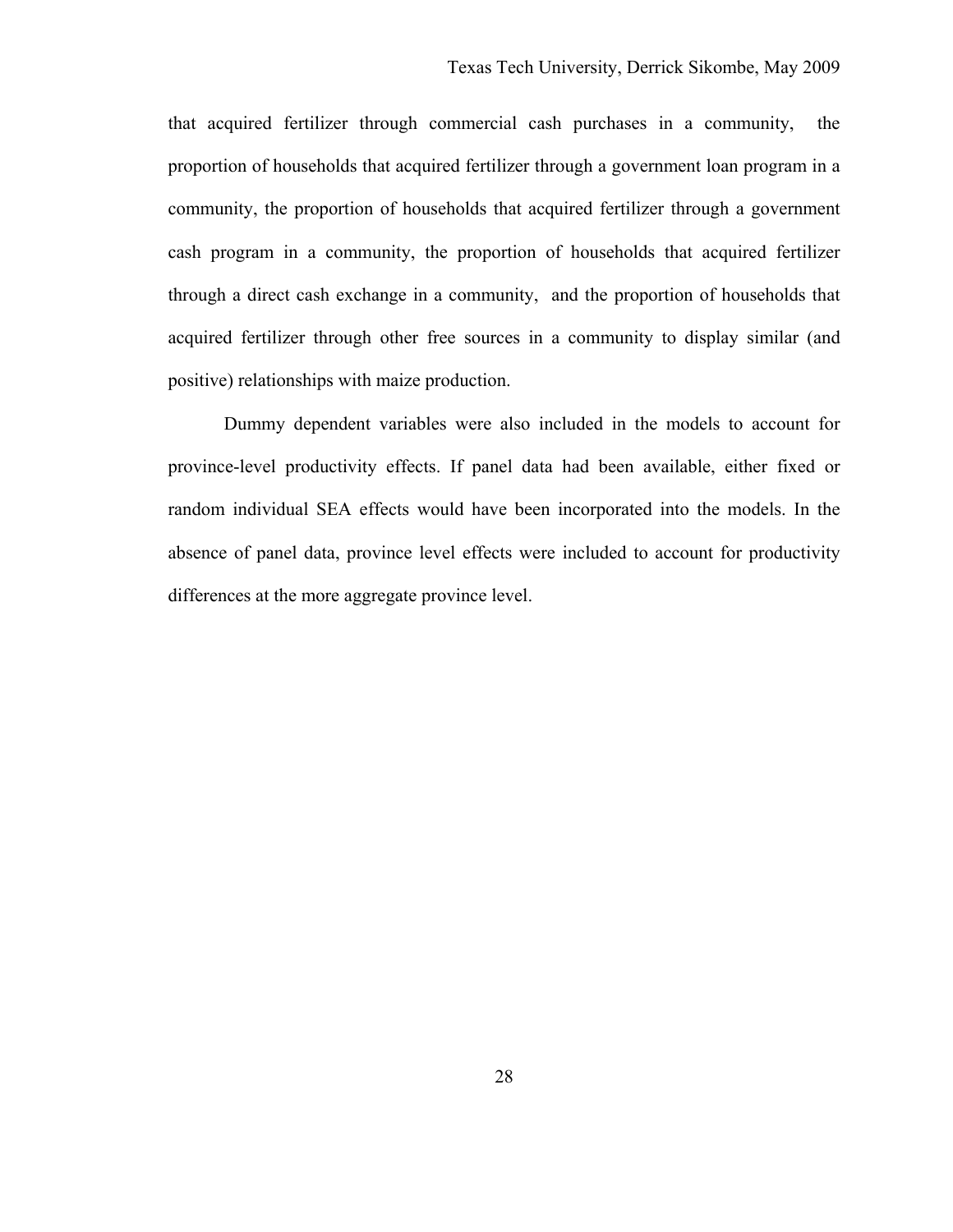| radie 4.2 variable Definition    |                                                                                                  |
|----------------------------------|--------------------------------------------------------------------------------------------------|
| Variable Name                    | Variable Definition                                                                              |
| Dependent variable               |                                                                                                  |
| <b>Maize Production</b>          | Average quantity of maize produced in Kgs per household in a SEA                                 |
|                                  |                                                                                                  |
| Continuous independent variables |                                                                                                  |
| Lagged Food Aid                  | Average quantity of lagged food aid per household in a SEA                                       |
| Lagged Production                | Average quantity of lagged maize produced in a SEA                                               |
| Age                              | Average age of head of household in a SEA                                                        |
| Proportion Female                | Proportion of female headed households in a SEA                                                  |
| Rainfall                         | Average rainfall in a SEA                                                                        |
| Maize Stocks                     | Average quantity of lagged maize stocks per household in a SEA                                   |
| Cassava Stocks                   | Average quantity of lagged cassava stocks per household in a SEA                                 |
| Household Size                   | Average household size in a SEA                                                                  |
| Proportion Livestock             | Proportion of households raising livestock in a SEA                                              |
| Proportion Poultry               | Proportion of households raising poultry in a SEA                                                |
| Proportion Fish                  | Proportion of households practicing fish farming in a SEA                                        |
| Cash Fertilizer                  | Proportion of households t acquired fertilizer through commercial<br>cash purchases in a SEA     |
| Loan Fertilizer                  | Proportion of households that acquired fertilizer through a government                           |
| Government Fertilizer            | loan program in a SEA<br>Proportion of households that acquired fertilizer through a government  |
| <b>Exchange Fertilizer</b>       | cash program in a SEA<br>Proportion of households that acquired fertilizer through a direct cash |
| Free Fertilizer                  | exchange in a SEA<br>Proportion of households that acquired fertilizer through other free        |
|                                  | sources in a SEA                                                                                 |
| Dummy independent variables      |                                                                                                  |
| Central                          | 1 if community is in Central province; 0 otherwise                                               |
| Copperbelt                       | 1 if community is in Copperbelt province; 0 otherwise                                            |
| Eastern                          | 1 if community is in Eastern province; 0 otherwise                                               |
| Luapula                          | 1 if community is in Luapula province; 0 otherwise                                               |
| Lusaka                           | 1 if community is in Lusaka province; 0 otherwise                                                |
| Northern                         | 1 if community is in Northern province; 0 otherwise                                              |
| Nwestern                         | 1 if community is in North Western province; 0 otherwise                                         |
| Western                          | 1 if community is in Western province; 0 otherwise                                               |
| Sea                              | 1 if a community is rural; 0 otherwise                                                           |

# Table 4.2 Variable Definition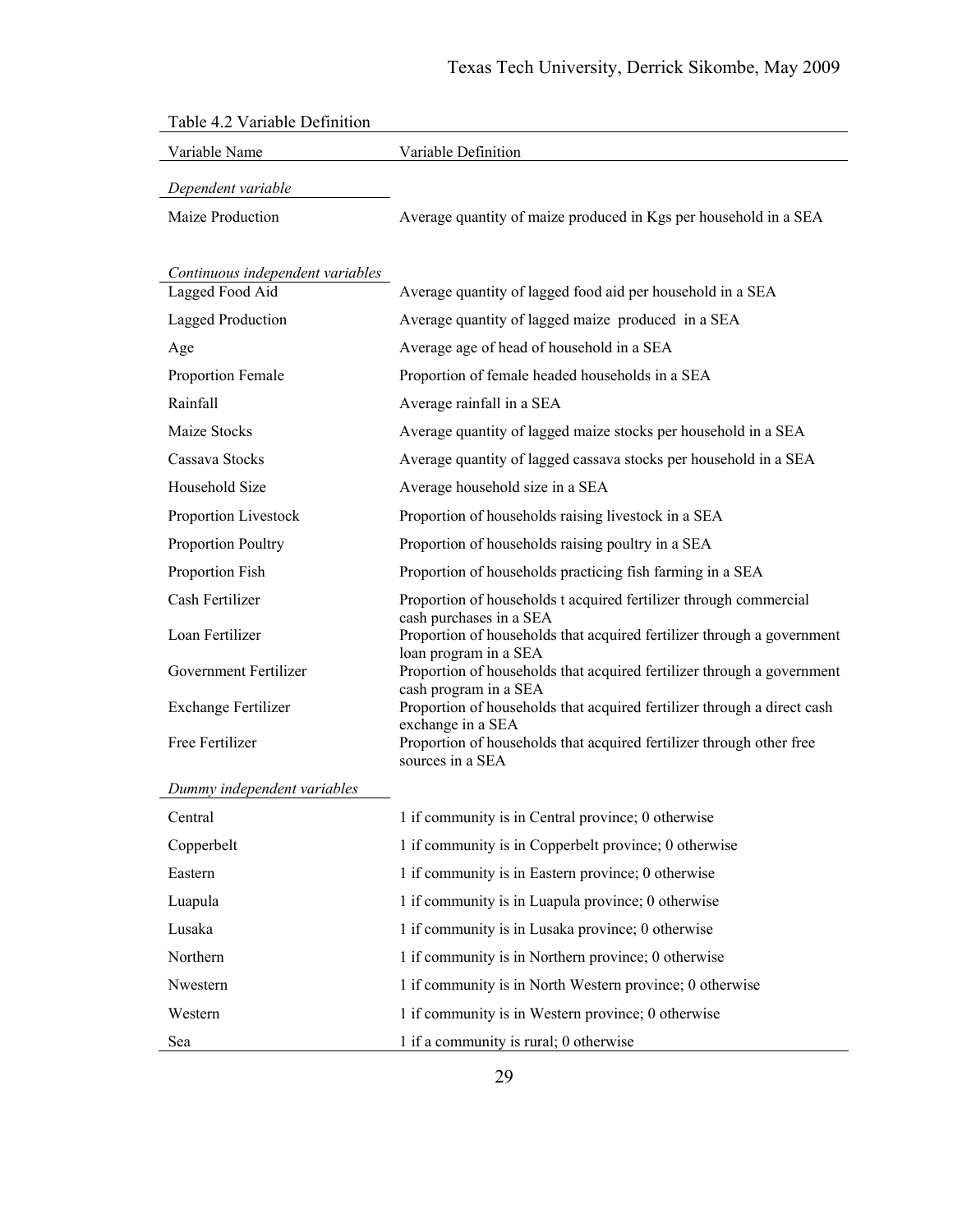#### **4.2 Estimation Methods**

An approach for estimating the effect of food aid on farmers' crop production was done in two stages. First, parameters in (1) are estimated using the ordinarily least squares (OLS) regression method. Second, quantile regression techniques are used to estimate the effect of food aid at different points of the conditional output distribution. The STATA software was used to estimate the model parameters in both cases.

## 4.2.1 Ordinary Least Squares (OLS) Regression

As a first step of analysis, ordinary least squares (OLS) estimation is used. The OLS is a procedure that allows one to examine the mean effect of one independent variable on the outcome variable while controlling for other factors. Our main interest in this study is to estimate the effect (if any) of lagged food aid on the average household quantity of maize produced in a community or SEA. The idea is to explore whether the average household quantities of maize produced systematically vary from one community to another depending upon the amount of food aid received in the previous year. We know that other factors besides lagged food aid (such as the proportion of female headed households in a community, etc) could also have an influence on the average household quantity of maize produced by farmers in a SEA.

 The ordinary least squares estimation method (which minimizes the sum of the squared residuals) has some attractive properties that have made it one of the most powerful and popular methods of regression analysis (Gujarati 1988). However, we also recognize that it is important to undertake basic OLS model diagnostics – like testing for heteroskedasticity and multicollinearity – to assure that we have valid inferences. In this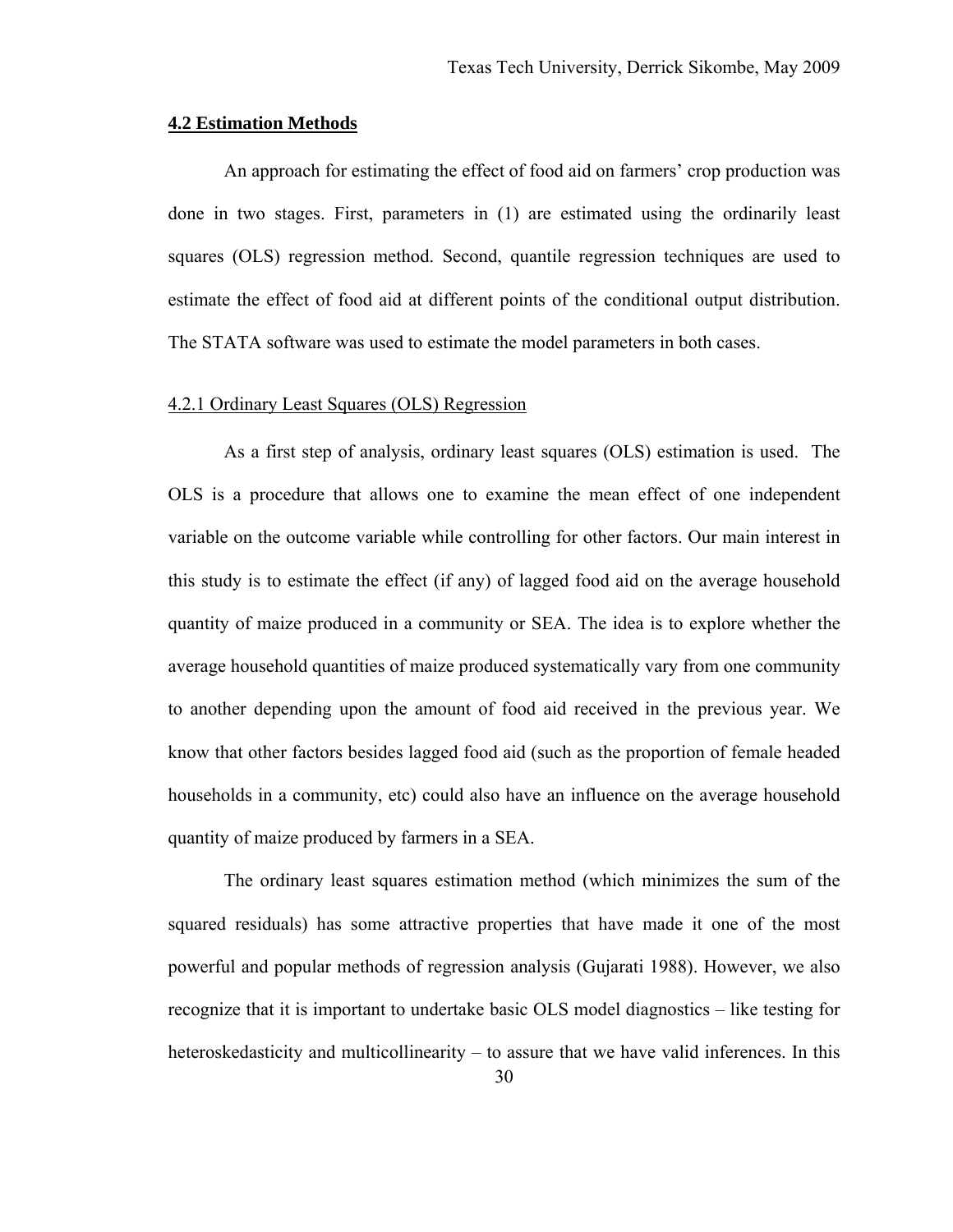study, a test for heteroskedasticity is performed using the Breusch-Pagan/Godfrey test. Heteroskedasticity-robust standard errors are used to address heteroskedasticity in the model (if present).When some of the regressors are highly correlated, the estimated parameters will have large standard errors, reflecting low precision or accuracy in their estimation. This effect is known as multicollinearity and its presence or absence is checked using a variance inflation factor (VIF) or tolerance measures.

 We also tested for overall model specification i.e. whether the model is properly specified. An incorrectly specified model can result in biased parameter estimates. Testing for overall significance of the regression was done using F-tests and utilizing Rsquared measures of fit. These test results are presented in the following chapter.

#### 4.2.2 Quantile Regression Estimation

 Quantile regression allows for the estimation of the impact of an independent variable at different points of the dependent variable conditional distribution while controlling for other factors. In her study, Rangvid (2003) itemized some important features of quantile regression. First, the quantile regression estimator gives less weight to outlier data points on the dependent variable than OLS, which weakens the influence of such data points on the results. Second, by allowing the parameter estimates for the marginal effects of the explanatory variables to differ across the quantiles of the dependent variable, robustness to potential heteroskedasticity is achieved. Third, when the error terms are non-normal, quantile regression estimators may be more efficient than least squares estimators. Hence, when the conditional distribution of the outcome variable departs from normality the OLS method may not provide accurate inferences about the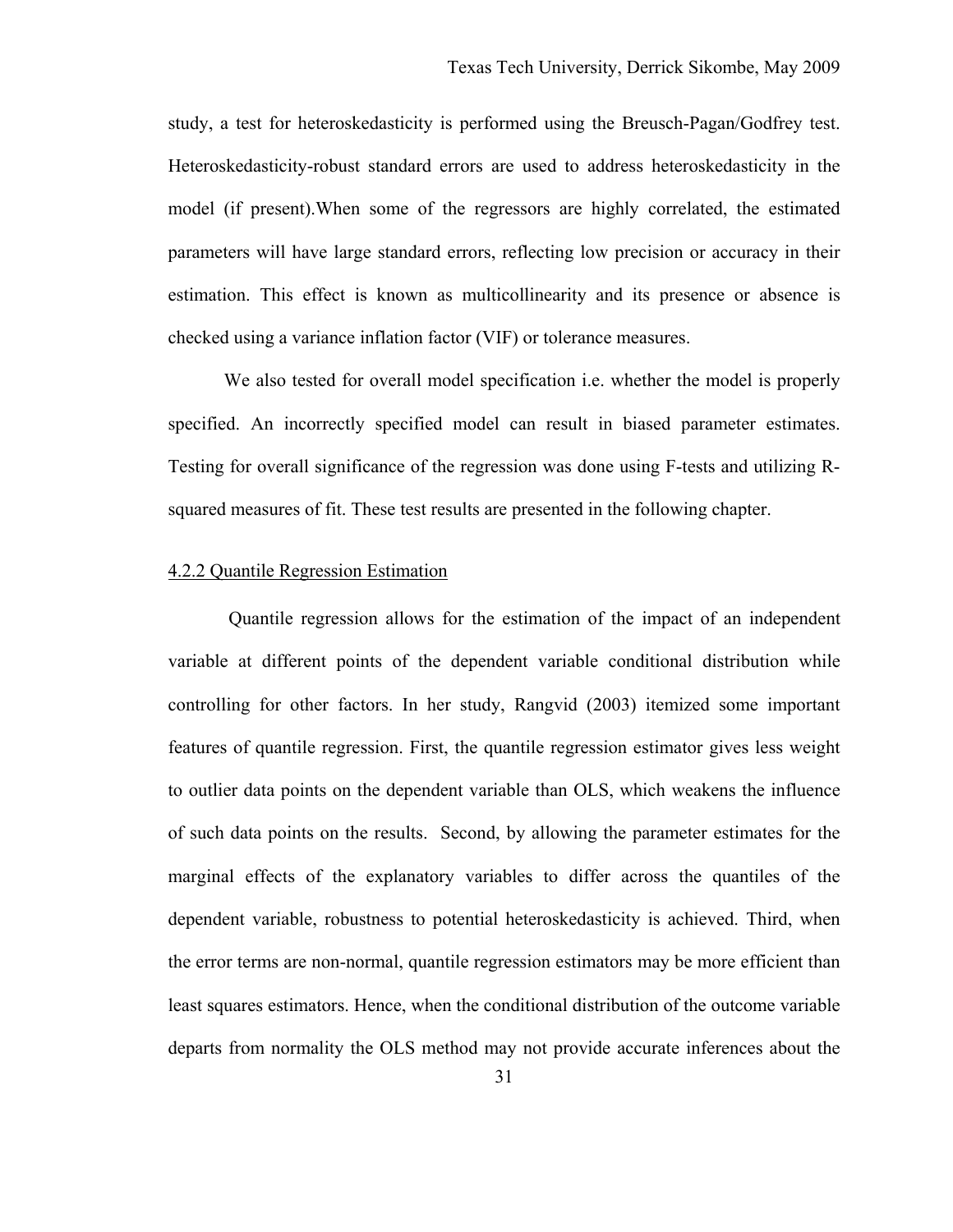impact of food aid on household maize production. The main advantage of quantile regression according to Rangvid (2003) is the semi-parametric nature of the approach, which relaxes the restrictions on the parameters to be constant across the entire distribution of the dependent variables. In this study quantile regression allowed us to estimate the impact of lagged food aid at different points of the maize production conditional distribution.

For the  $\theta$ th quantile (see Buchinsky, 1998), the basic quantile regression model is specified as follows:

$$
y_i = x_i' \beta_\theta + u_{\theta i}, \quad \text{Quant} \theta(y_i | x_i) = x_i' \beta_\theta \qquad \theta \in (0, 1)
$$
 (2)

Where  $Quant\theta(y_i|x_i)$  denotes the quantile of  $y_i$ , conditional on the regressor vector  $x_i$ . The  $\theta$ th regression quantile ( $0 < \theta < 1$ ) of *y* is the solution to the minimization of the sum of absolute deviations of residuals:

$$
\min_{\beta} \frac{1}{n} \left\{ \sum_{i: y_i \ge x'_i \beta} \theta |y_i - x'_i \beta| + \sum_{i: y_i < x'_i \beta} (1 - \theta) |y_i - x'_i \beta| \right\}
$$
\n
$$
= \min_{\beta} \frac{1}{n} \sum_{i=1}^n \rho_{\theta}(u_{\beta i}), \tag{3}
$$

where  $\rho_{\theta}$  (.) is called the "check function" and can be defined as:

$$
\rho_{\theta}(u_{\theta i}) = \begin{cases} u_{\theta i} & \text{if } u_{\theta i \ge 0} \\ (\theta - 1)_{u_{\theta i}} & \text{if } u_{\theta i < 0} \end{cases} \tag{4}
$$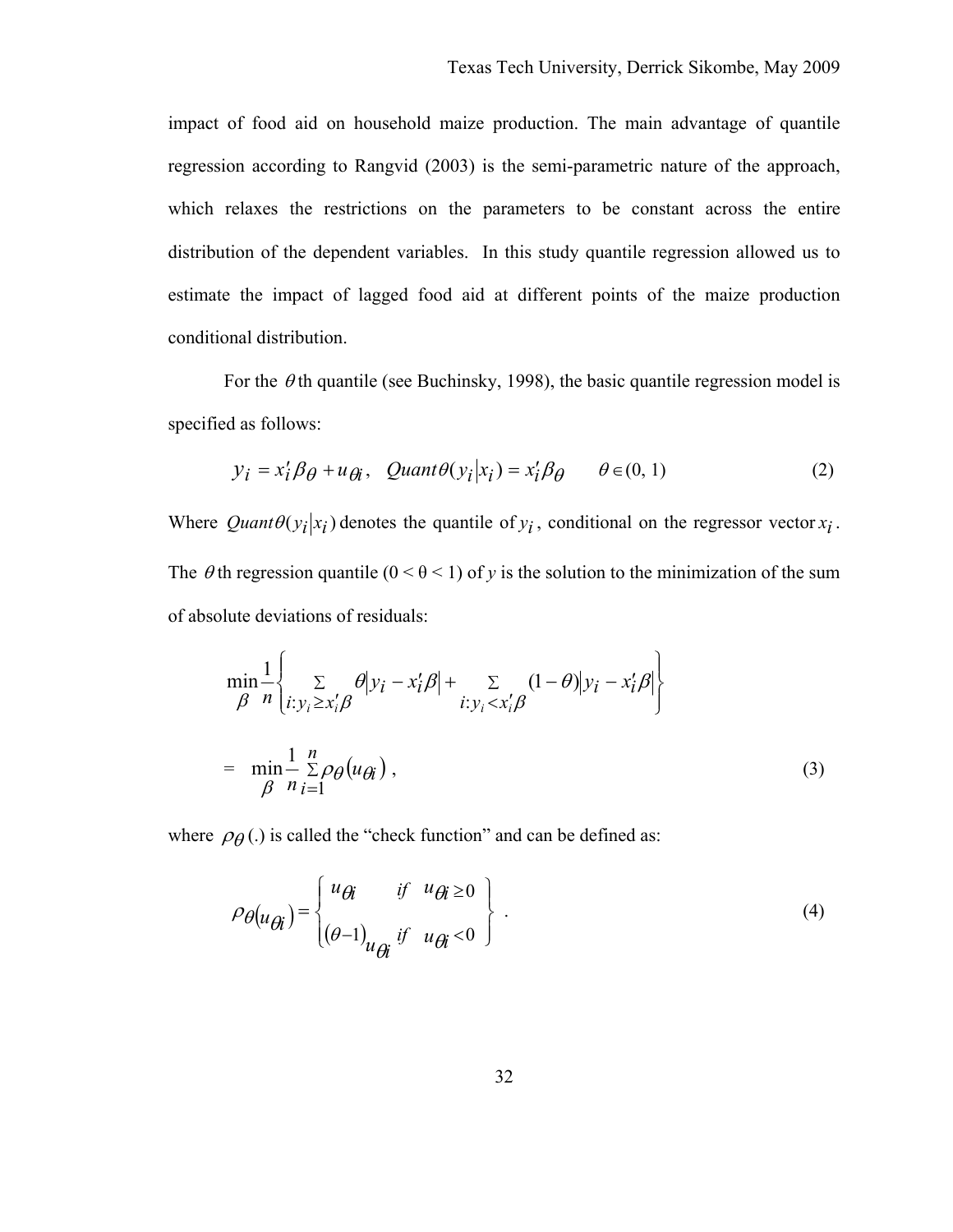The variation in the value of  $\theta$  traces the entire conditional distribution of maize production and one can estimate the food aid effect on maize production at any given percentile. Changing the  $\theta$  from zero to one relaxes the assumption made in least squares regression where parameter estimates are assumed to be the same at all points of the conditional outcome distribution (Yasar, Nelson and Rejesus, 2006).

In this study, we used the simultaneous equation quantile regression technique to estimate the parameters at different quantiles  $(\theta = 0.1, 0.25, 0.5, 0.75, 0.9)$ . In this approach, we use bootstrapped standard errors to take into account the correlation of the errors across quantiles. In a quantile-by-quantile estimation approach (rather than simultaneous equation approach) bootstrapping is not done. We also examine whether the food aid effect varies significantly across the conditional maize production distribution by testing for the equality of the food aid effect across the quantiles. This is done by estimating the variance co-variance matrix. For this test, the null hypothesis is that the  $j<sup>th</sup>$ coefficient at  $\theta_{\nu}$  quantile is statistically the same as the one in the  $\theta_{\nu}$  quantile. The alternative hypothesis is that the coefficients are not equal across the different quantiles of the conditional maize production distribution examined.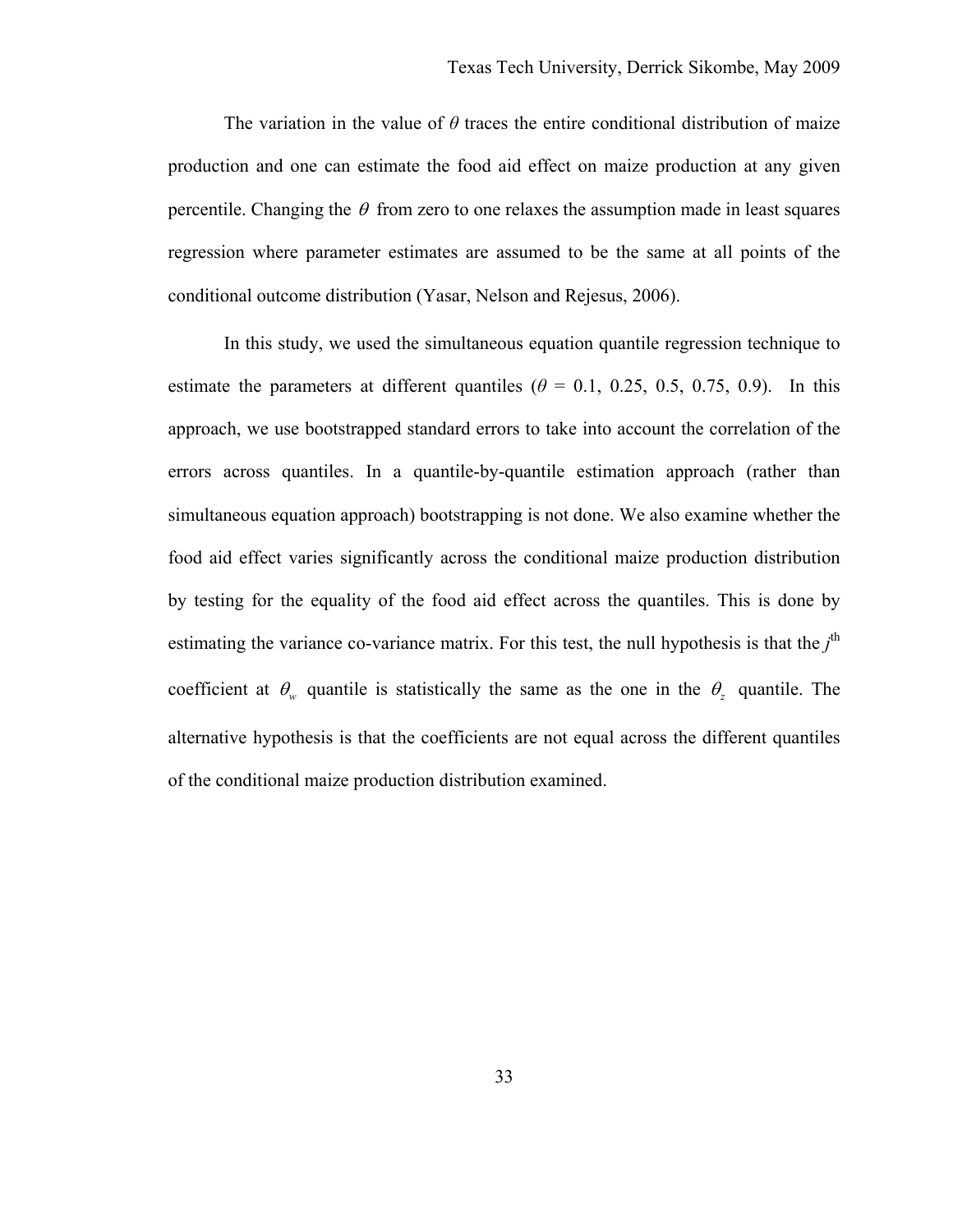## **CHAPTER V**

### **RESULTS**

The purpose of this study is to test whether any measurable effect on maize production exists in Zambia as a result of distributing food aid to farmers and if so to estimate the magnitude of that effect. We have postulated that if the influence of other factors is kept constant (e.g. average household size in a community, etc), food aid distributed to farmers in the preceding season may have some lagged negative effect on maize production for the following year.

This chapter presents our results, providing an estimate of the effect of food aid on average household maize production in defined communities or regions (i.e. a measure of how much maize production goes up or down as a result of changes in the quantity of lagged food aid received in a community). The results are presented in three sections. The first section presents the summary statistics of the variables incorporated in the models. The second section presents the ordinary least squares (OLS) regression results, while the last section discusses quantile regression results in comparison with the OLS results.

#### **5.0 Summary Statistics**

The results in Table 5.1 show the summary statistics for the dependent and independent variables used in the study.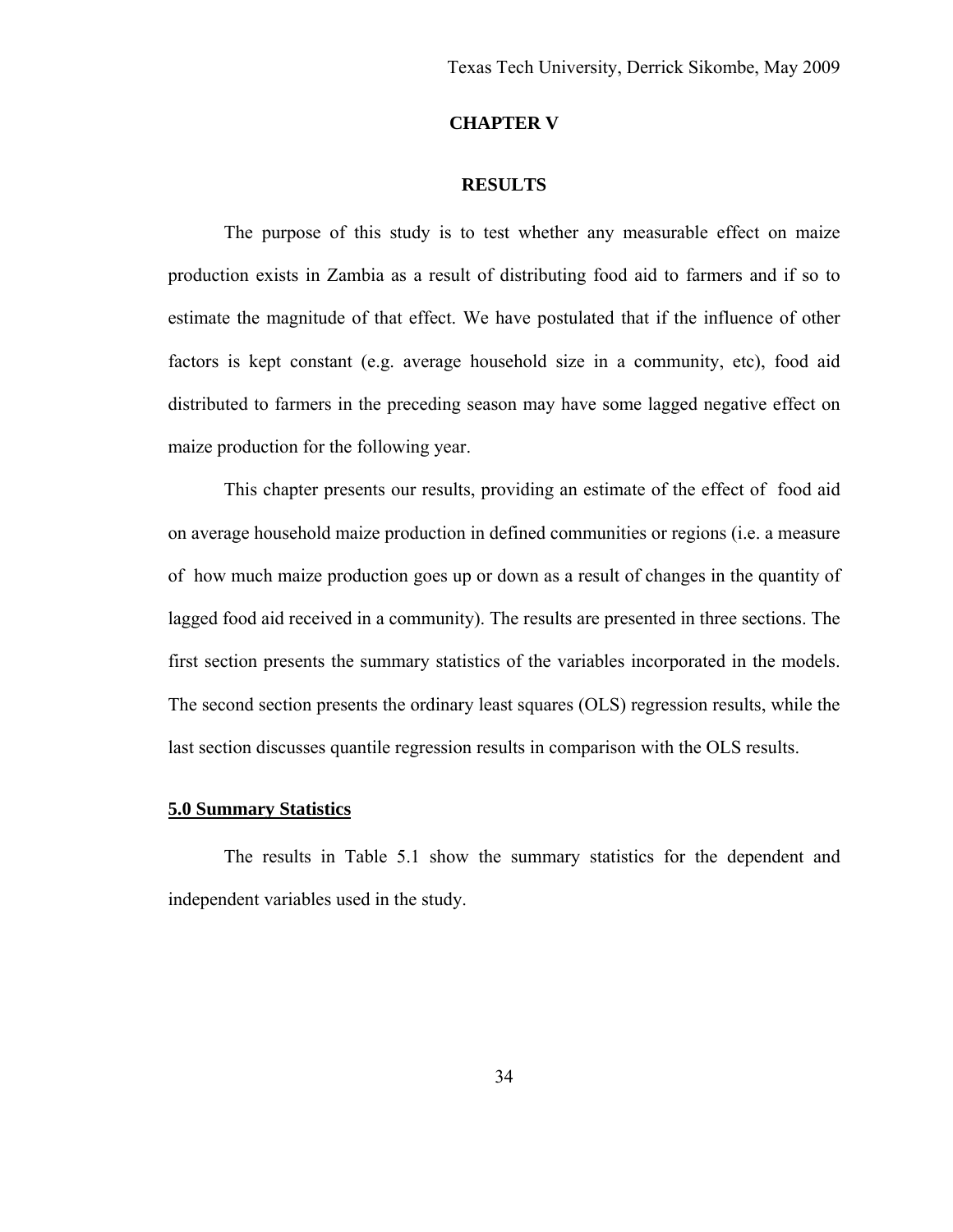| raoig 9.1 Suimmary Statistics<br>Variable | No. of Obs | Minimum  | Maximum  | Mean    | Std.<br>Deviation |
|-------------------------------------------|------------|----------|----------|---------|-------------------|
|                                           |            |          |          |         |                   |
| <b>Maize Production</b>                   | 396        | 57.50    | 5892.41  | 1057.12 | 757.16            |
| Lagged Food Aid                           | 395        | 0.00     | 523.05   | 31.25   | 49.97             |
| <b>Lagged Production</b>                  | 389        | 0.00     | 17133.53 | 1568.46 | 1716.00           |
| Age                                       | 401        | 31.16    | 59.86    | 43.35   | 4.73              |
| <b>Proportion Female</b>                  | 401        | 0.00     | 0.69     | 0.24    | 0.13              |
| Rainfall                                  | 400        | 396.00   | 1371.11  | 886.46  | 235.94            |
| Maize Stocks                              | 393        | 0.00     | 658.45   | 16.67   | 42.64             |
| Cassava Stocks                            | 393        | 0.00     | 990.07   | 20.18   | 80.58             |
| Household Size                            | 395        | 3.00     | 9.65     | 6.05    | 1.03              |
| <b>Proportion Livestock</b>               | 395        | 0.00     | 0.95     | 0.32    | 0.24              |
| <b>Proportion Poultry</b>                 | 395        | 0.07     | 1.00     | 0.71    | 0.21              |
| Proportion Fish                           | 395        | 0.00     | 0.35     | 0.01    | 0.04              |
| Cash Fertilizer                           | 302        | 0.00     | 1.00     | 0.14    | 0.18              |
| Loan Fertilizer                           | 302        | 0.00     | 0.35     | 0.03    | 0.05              |
| Government Fertilizer                     | 302        | 0.00     | 0.52     | 0.04    | 0.08              |
| <b>Exchange Fertilizer</b>                | 302        | 0.00     | 0.24     | 0.01    | 0.03              |
| Free Fertilizer                           | 302        | 0.00     | 0.49     | 0.02    | 0.05              |
| Central                                   | 405        | 0.00     | 1.00     | 0.10    | 0.31              |
| Copperbelt                                | 405        | 0.00     | 1.00     | 0.08    | 0.27              |
| Eastern                                   | 405        | 0.00     | 1.00     | 0.18    | 0.38              |
| Luapula                                   | 405        | 0.00     | 1.00     | 0.11    | 0.31              |
| Lusaka                                    | 405        | 0.00     | 1.00     | 0.06    | 0.25              |
| Northern                                  | 405        | 0.00     | 1.00     | 0.18    | 0.38              |
| Nwestern                                  | 405        | 0.00     | 1.00     | 0.08    | 0.27              |
| Western                                   | 405        | 0.00     | 1.00     | 0.12    | 0.32              |
| Sea                                       | 405        | $0.00\,$ | 1.00     | 0.09    | 0.28              |

|  | Table 5.1 Summary Statistics |  |
|--|------------------------------|--|
|--|------------------------------|--|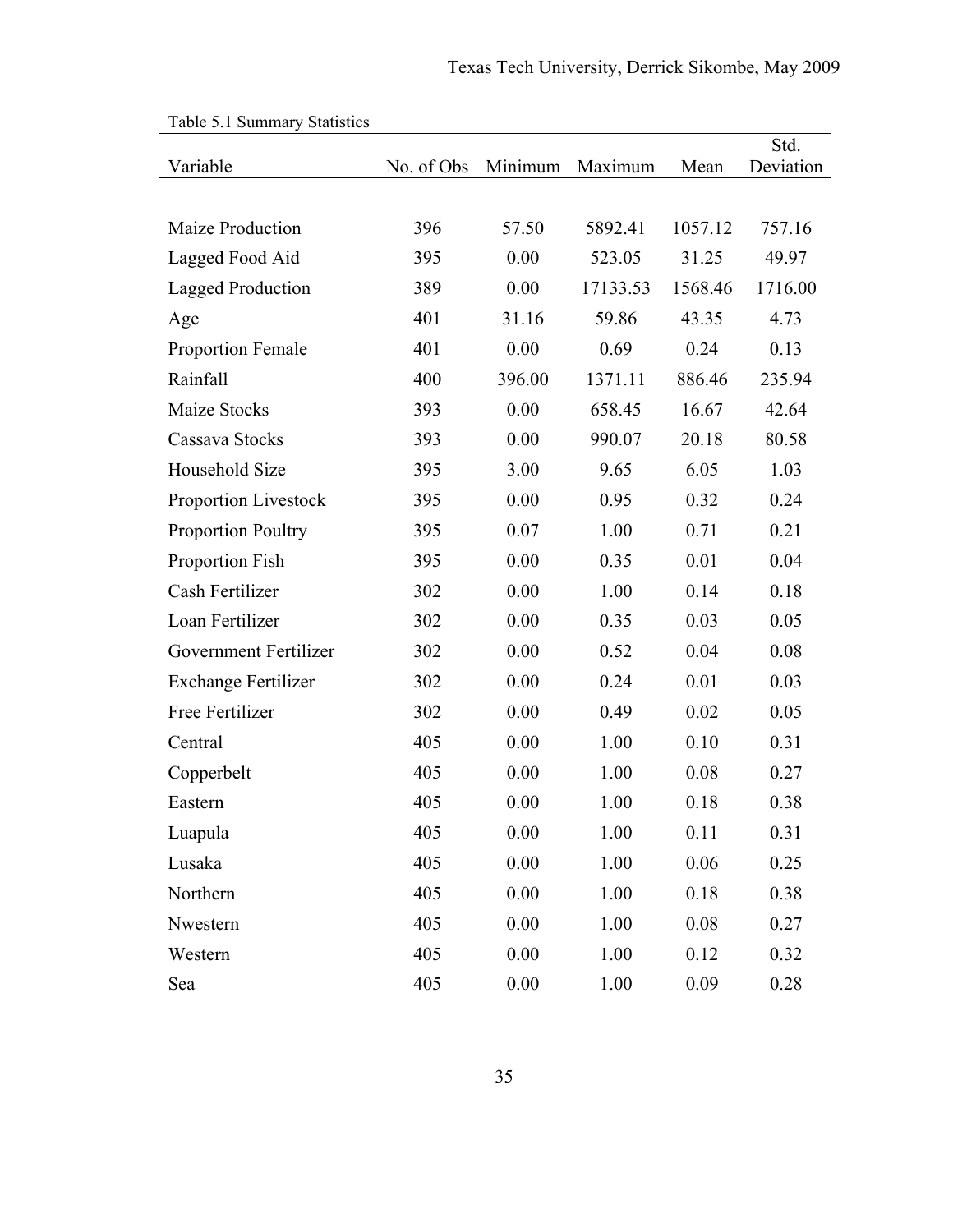Table 5.2 below shows a breakout of food aid received and quantity of maize produced by province. The highest level of food aid was received in the Southern province which received a total of 4,892 Kgs of food aid, representing about 39 percent of the total food aid distributed during 2002/03 across provinces. The Copperbelt province received the smallest quantities of food aid of only 294 Kgs, representing about 2 percent of all the food aid that was distributed during the same season.

| Province   | Quantity of food<br>aid received |         | Quantity of maize<br>produced |         | Average<br>age of    | Proportion<br>of female<br>headed | Average           |
|------------|----------------------------------|---------|-------------------------------|---------|----------------------|-----------------------------------|-------------------|
|            | Total                            | Percent | Total                         | Percent | head of<br>household | households                        | household<br>size |
| Central    | 814                              | 7%      | 64,665                        | 15%     | 44.4                 | 0.23                              | 6.5               |
| Copperbelt | 294                              | $2\%$   | 45,071                        | 11%     | 44.9                 | 0.19                              | 5.6               |
| Eastern    | 2,125                            | 17%     | 91,867                        | 21%     | 43.8                 | 0.26                              | 5.9               |
| Luapula    | 574                              | $5\%$   | 22,209                        | $5\%$   | 40.7                 | 0.20                              | 5.9               |
| Lusaka     | 970                              | 8%      | 31,803                        | 7%      | 45.5                 | 0.23                              | 6.3               |
| Northern   | 1,063                            | 8%      | 51,466                        | 12%     | 42.2                 | 0.22                              | 5.6               |
| Nwestern   | 655                              | $5\%$   | 23,940                        | 6%      | 43.2                 | 0.25                              | 5.9               |
| Southern   | 4,892                            | 39%     | 70,975                        | 17%     | 42.9                 | 0.26                              | 6.9               |
| Western    | 1,102                            | 9%      | 24,289                        | 6%      | 44.5                 | 0.35                              | 6.0               |
| Total      | 12,490                           | 100%    | 426,286                       | 100%    | 43.6                 | 0.24                              | 6.1               |

Table 5.2 Food Aid by Province

The summary statistics in Table 5.2 also show that the quantity of maize produced in the 2003/04 agricultural season was highest in the Eastern province which accounted for 21% of total maize produced during the season. This was followed by the Southern province which produced a total of 70,975 Kgs or 17% of the total maize output for the season. The Luapula province produced the smallest quantity of maize (22,209 Kgs),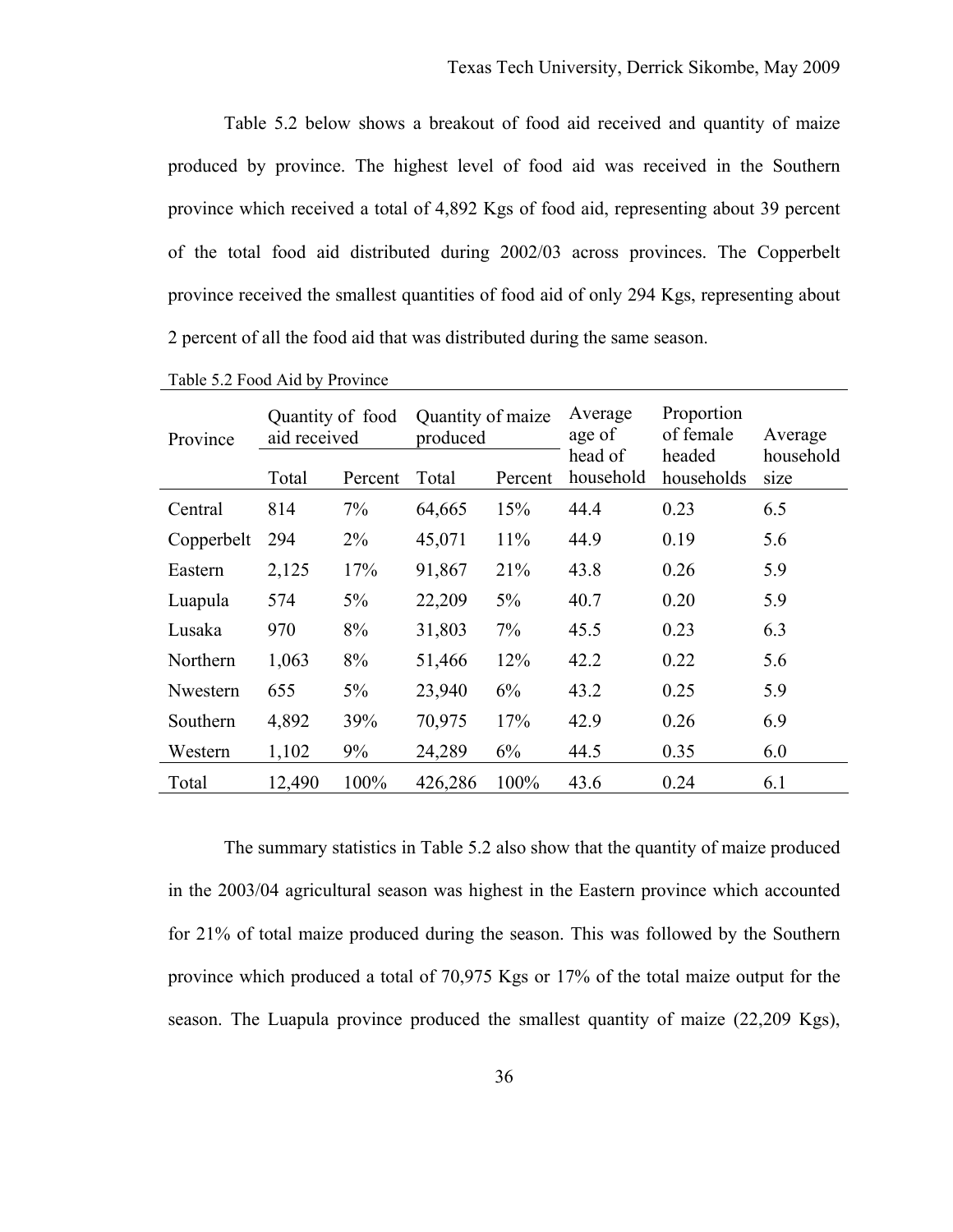accounting for 5% of the total maize produced during the season. The summary statistics also reveal that the average age of the head of household was about the same across provinces with the national average at 43.6. However older heads of households are (on average) found in Lusaka province which had 45.5 as the average age of the heads of households compared with Luapula province which reported 40.7 as the average age of heads of households. The proportion of female headed households was highest in the Western province (0.35) with a national average of 0.24. The summary statistics also show that the average household size for the whole sample was 6.1 members. The Southern province had the highest average household size of 6.9 members.

There is some tendency for provinces with higher proportions of female headed households to be associated with larger quantities of food aid received. The results also show that the Southern province, which received the highest quantities of food aid, had the highest average household size.

When the quantity of maize produced is grouped and arranged in quartiles, some important insights emerge. The results in table 5.3 below show that there are fewer communities (SEAs) in Luapula, North Western, Western and Northern provinces that are associated with high production in these provinces. For instance, communities in Luapula province that are found in the upper quartile of the maize production distribution (and hence associated with higher production) represent only 5% of all the communities in the province. An estimated 64% of the communities in Luapula are in the lower quartile of the distribution, producing only small quantities of maize.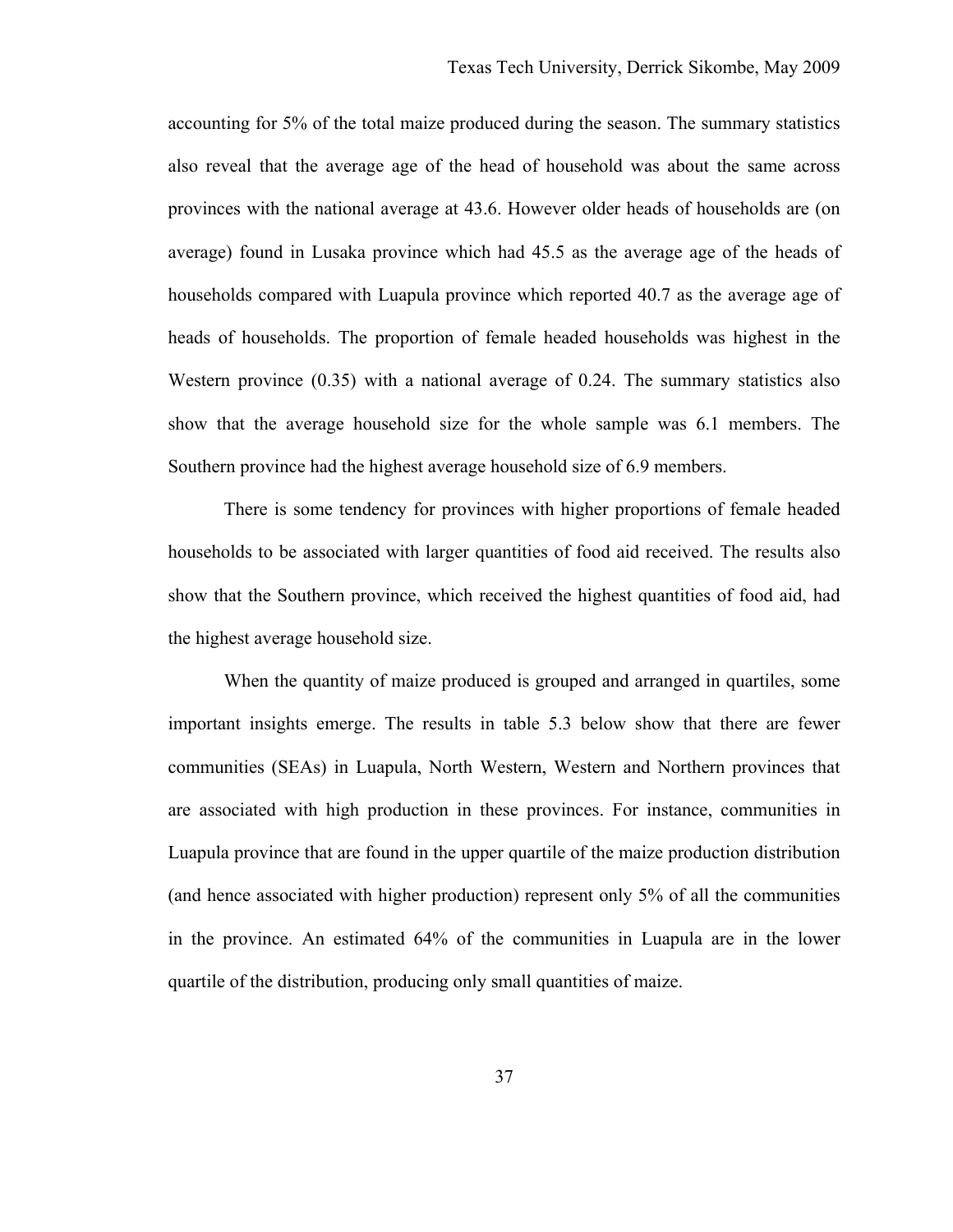|            | Quartile of maize production     |                                                                |                                  |                                                                |                                  |                                                                |                                  |                                                                |  |
|------------|----------------------------------|----------------------------------------------------------------|----------------------------------|----------------------------------------------------------------|----------------------------------|----------------------------------------------------------------|----------------------------------|----------------------------------------------------------------|--|
|            |                                  | 1st Quartile                                                   |                                  | 2nd Quartile                                                   |                                  | 3rd Quartile                                                   | 4th Quartile                     |                                                                |  |
| Region     | Quantity<br>of maize<br>produced | Percent<br>of SEAs<br>(within<br>region)<br>producing<br>maize | Quantity<br>of maize<br>produced | Percent<br>of SEAs<br>(within<br>region)<br>producing<br>maize | Quantity<br>of maize<br>produced | Percent<br>of SEAs<br>(within<br>region)<br>producing<br>maize | Quantity<br>of maize<br>produced | Percent<br>of SEAs<br>(within<br>region)<br>producing<br>maize |  |
| Central    | 1,717                            | 10%                                                            | 3,249                            | 12%                                                            | 10,855                           | 24%                                                            | 48,844                           | 55%                                                            |  |
| Copperbelt | 409                              | 3%                                                             | 6,095                            | 28%                                                            | 8,374                            | 22%                                                            | 30,193                           | 47%                                                            |  |
| Eastern    | 1,438                            | 6%                                                             | 11,174                           | 21%                                                            | 34,110                           | 40%                                                            | 45,145                           | 33%                                                            |  |
| Luapula    | 7,947                            | 64%                                                            | 6,615                            | 24%                                                            | 3,162                            | 7%                                                             | 4,485                            | 5%                                                             |  |
| Lusaka     | 759                              | 8%                                                             | 4,404                            | 23%                                                            | 12,816                           | 42%                                                            | 13,825                           | 27%                                                            |  |
| Northern   | 7,418                            | 32%                                                            | 15,928                           | 35%                                                            | 18,383                           | 25%                                                            | 9,737                            | 7%                                                             |  |
| Nwestern   | 2,974                            | 28%                                                            | 8,915                            | 41%                                                            | 8,872                            | 25%                                                            | 3,179                            | 6%                                                             |  |
| Southern   | 2,205                            | 13%                                                            | 4,932                            | 15%                                                            | 14,855                           | 28%                                                            | 48,983                           | 43%                                                            |  |
| Western    | 6,992                            | 58%                                                            | 8,083                            | 28%                                                            | 3,395                            | 7%                                                             | 5,820                            | 7%                                                             |  |
| Zambia     | 31,859                           | 7%                                                             | 69,394                           | 16%                                                            | 114,821                          | 27%                                                            | 210,212                          | 49%                                                            |  |

Table 5.3 Quantity of maize produced and percent of SEAs producing maize in a quartile by region

Luapula, North Western, Western and Northern provinces are all characteristically and predominantly cassava growing regions, so these results tend to confirm that maize is not an important crop in these regions. To the contrary, Central, Southern and Eastern provinces, which are typically the main growing regions for maize in Zambia, all have some of the highest percentages of communities in the upper end of the distribution. The results also show that, at the national level, the SEAs in the lower quartile account for 7% of all the SEAs in Zambia while those in the upper quartile account for 49%. The SEAs in the lower quartile produced a total of 31,859 Kgs of maize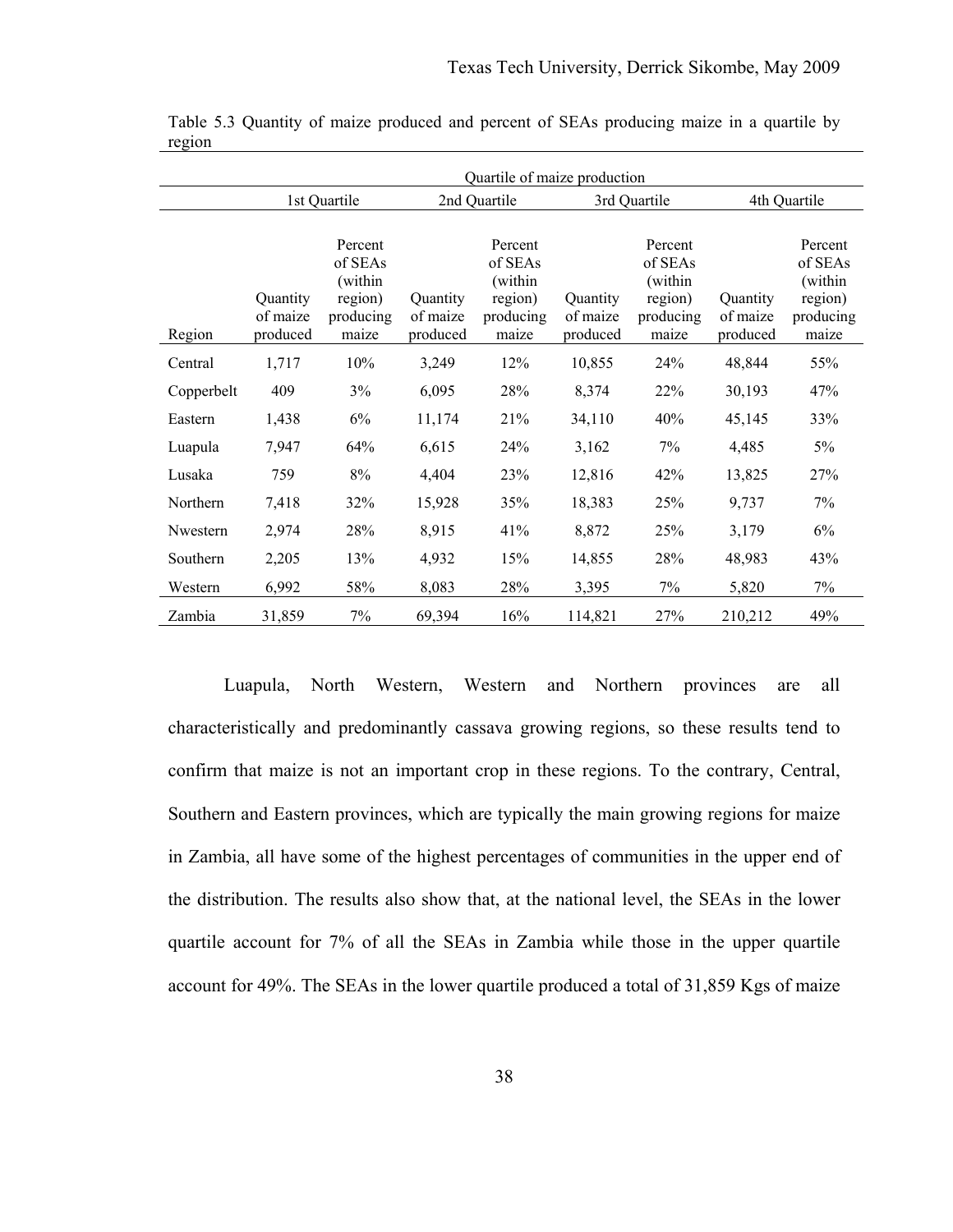while the total quantity of maize produced by the SEAs in the upper quartile is 210,212 Kgs.

Table 5.4 shows that there are a lot more communities in the Southern province that received large quantities of food aid (and therefore on the upper end of the food aid distribution) compared to other provinces.

Table 5.4 Quantity of lagged food aid received and percent of SEAs receiving food aid in a quartile by region in 2002/03 agricultural season

|            | Quartile of lagged food aid received |                     |                     |                    |                     |                    |                     |                    |
|------------|--------------------------------------|---------------------|---------------------|--------------------|---------------------|--------------------|---------------------|--------------------|
|            |                                      | 1st Quartile        | 2nd Quartile        |                    | 3rd Quartile        |                    | 4th Quartile        |                    |
|            |                                      |                     |                     |                    |                     |                    |                     |                    |
|            | Average                              | Percent             | Average             | Percent            | Average             | Percent            | Average             | Percent            |
|            | quantity<br>of food                  | of SEAs<br>(within) | quantity<br>of food | of SEAs<br>(within | quantity<br>of food | of SEAs<br>(within | quantity<br>of food | of SEAs<br>(within |
|            | aid                                  | region)             | aid                 | region)            | aid                 | region)            | aid                 | region)            |
|            | received                             | receiving           | received            | receiving          | received            | receiving          | received            | receiving          |
| Region     | per hh                               | food aid            | per hh              | food aid           | per hh              | food aid           | per hh              | food aid           |
| Central    | 17.0                                 | 19%                 | 71.9                | 17%                | 227                 | 21%                | 498.22              | 17%                |
| Copperbelt | 6.4                                  | 18%                 | 27.8                | 16%                | 171                 | 22%                | 88.35               | 6%                 |
| Eastern    | 3.8                                  | 8%                  | 213.2               | 32%                | 512                 | 31%                | 1,395.67            | 26%                |
| Luapula    | 5.6                                  | 15%                 | 80.1                | 26%                | 316                 | 33%                | 172.95              | 7%                 |
| Lusaka     | 1.4                                  | 2%                  | 36.1                | 19%                | 278                 | 38%                | 654.77              | 35%                |
| Northern   | 9.3                                  | 26%                 | 172.0               | 34%                | 304                 | 20%                | 578.12              | 10%                |
| Nwestern   | 11.1                                 | 7%                  | 80.5                | 35%                | 159                 | 23%                | 404.91              | 19%                |
| Southern   | 0.0                                  | $0\%$               | 9.4                 | 2%                 | 171                 | 15%                | 4,712.29            | 83%                |
| Western    | 3.2                                  | 5%                  | 145.2               | 36%                | 286                 | 28%                | 668.18              | 23%                |
| Zambia     | 6.4                                  | 0.05%               | 92.9                | 7%                 | 269                 | 19%                | 1019.3              | 73%                |

The results show that 83 % of the SEAs in the Southern province are in the upper quartile and overall accounting for almost all the quantities of food aid received in the province. No single community or SEA in the Southern province was in the lower quartile and only 2% of the communities in the province were found in the second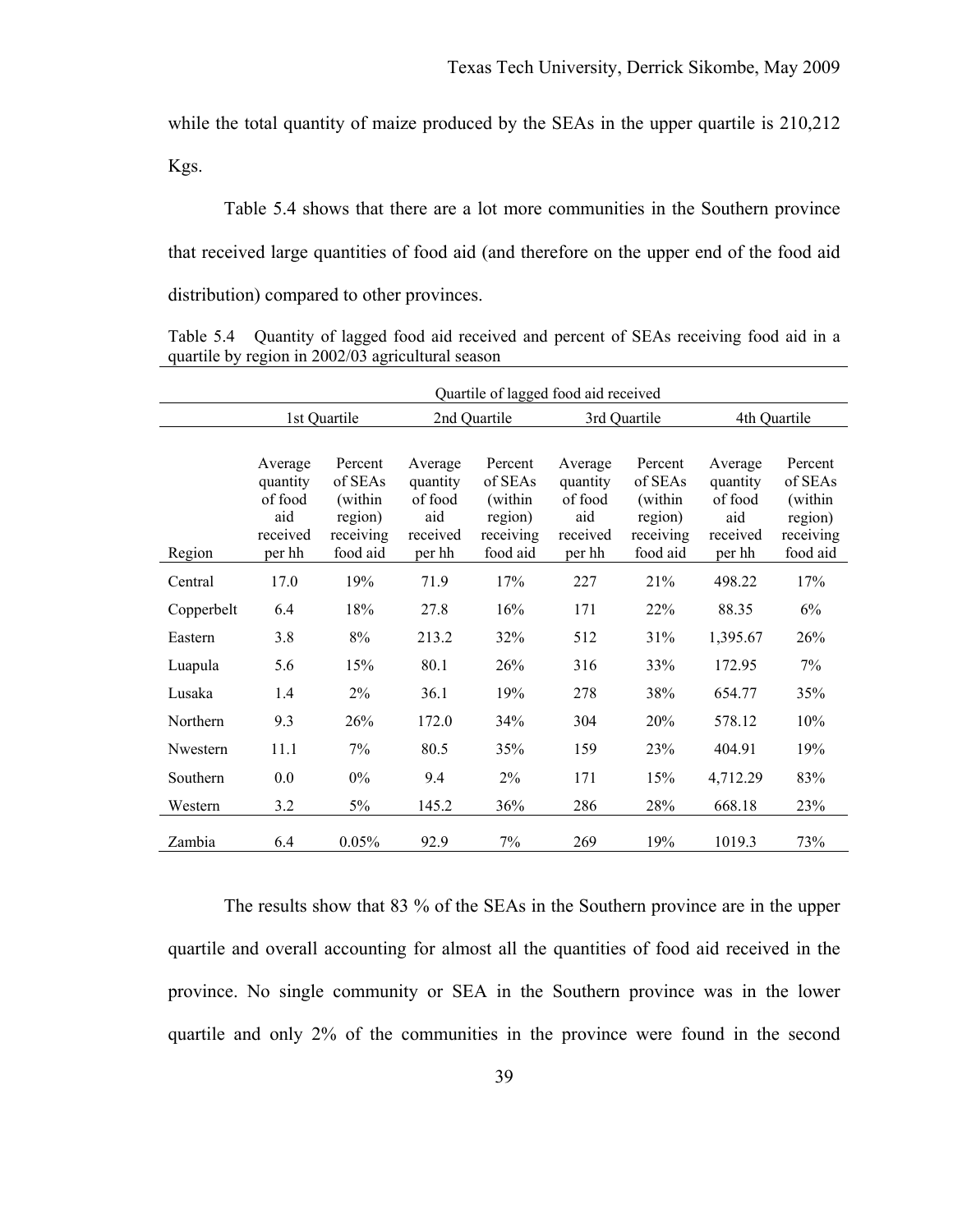quartile. This shows that many communities in the Southern province receive larger quantities of food aid compared to the other communities of other provinces. On the other hand, 56% of all the communities in the Copperbelt were found in the lower tail of the food aid distribution compared to only about 6% found in the upper tail that received larger quantities of food aid. Copperbelt is an urban province and many communities typically do not attach a lot of importance to food aid. At the national level, the results show that 0.05% of the communities are in the lower quartile with households in this quartile receiving an average 6.4 Kgs of food aid. The results also show that 73% of the SEAs across the country are in the upper quartile and households in this quartile received an average of 1019.3 Kgs of food aid.

#### **5.1 Estimation Results**

### 5.1.1 Ordinary Least squares (OLS) Estimation

Table 5.5 below presents the estimated parameters of the model with robust standard errors. It summarizes the estimated relationships between food aid and the outcome variable (*Maize Production)* while controlling for other explanatory variables that affect maize productivity.

Testing the overall significance of the specified model, the computed F test value of 9.75 is highly significant at the  $1\%$  level as its p value is zero to three significant digits. This result indicates that the model is adequate for empirical testing. The  $R^2$  from this regression indicates that the explanatory variables included in the model explain about 48% of the variability in maize production across communities. This is a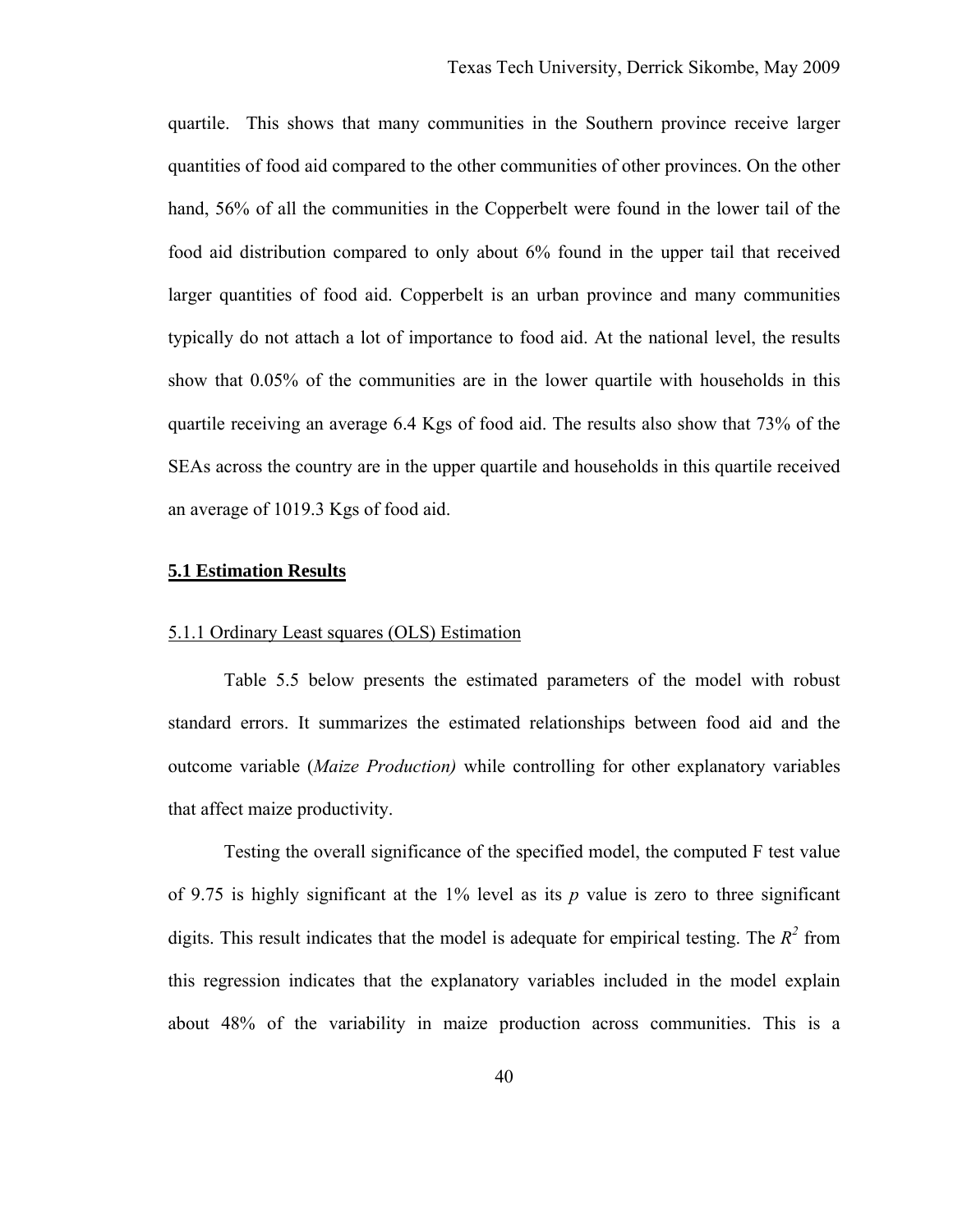satisfactory level of explanatory power given the data limitations that were outlined in the previous chapter. The variance inflation factor (VIF) shows that the mean VIF for all the explanatory variables is 2.39, revealing that the extent of collinearity is reasonably low among the variables. When we tested for heteroskedasticity to check if the variance in the error terms in our model differs across observations (and hence violating the assumption of constant error term for OLS), the Breusch-Pagan/Cook-Weisberg test for heteroskedasticity shows that heteroskedasticity is present at 10% level of significance. To address the bias in standard errors caused by heteroskedasticity, we use heteroskedasticity robust standard errors to assure proper inference. This was achieved by computing a robust variance estimator based on a covariance matrix of variables using the STATA software.

The results in Table 5.5 show that the quantity of food aid received in the preceding season has a statistically significant mean effect on current maize production. The results show that the effect of lagged food aid is negative and significant. We find that food aid that was distributed during 2002/03 agricultural season had a negative impact on maize produced during the following season of 2003/04. Keeping the influence of other factors constant, every additional Kg of food aid that a community received in the preceding season reduces average household maize production in the following year by over 2 Kgs. This estimated impact is statistically significant at the 1% level.

The results also show that a number of other independent variables have statistically significant effects on average household maize production. Specifically, *Lagged Production, Age, Proportion Female, Maize Stocks, Cassava Stocks, Proportion*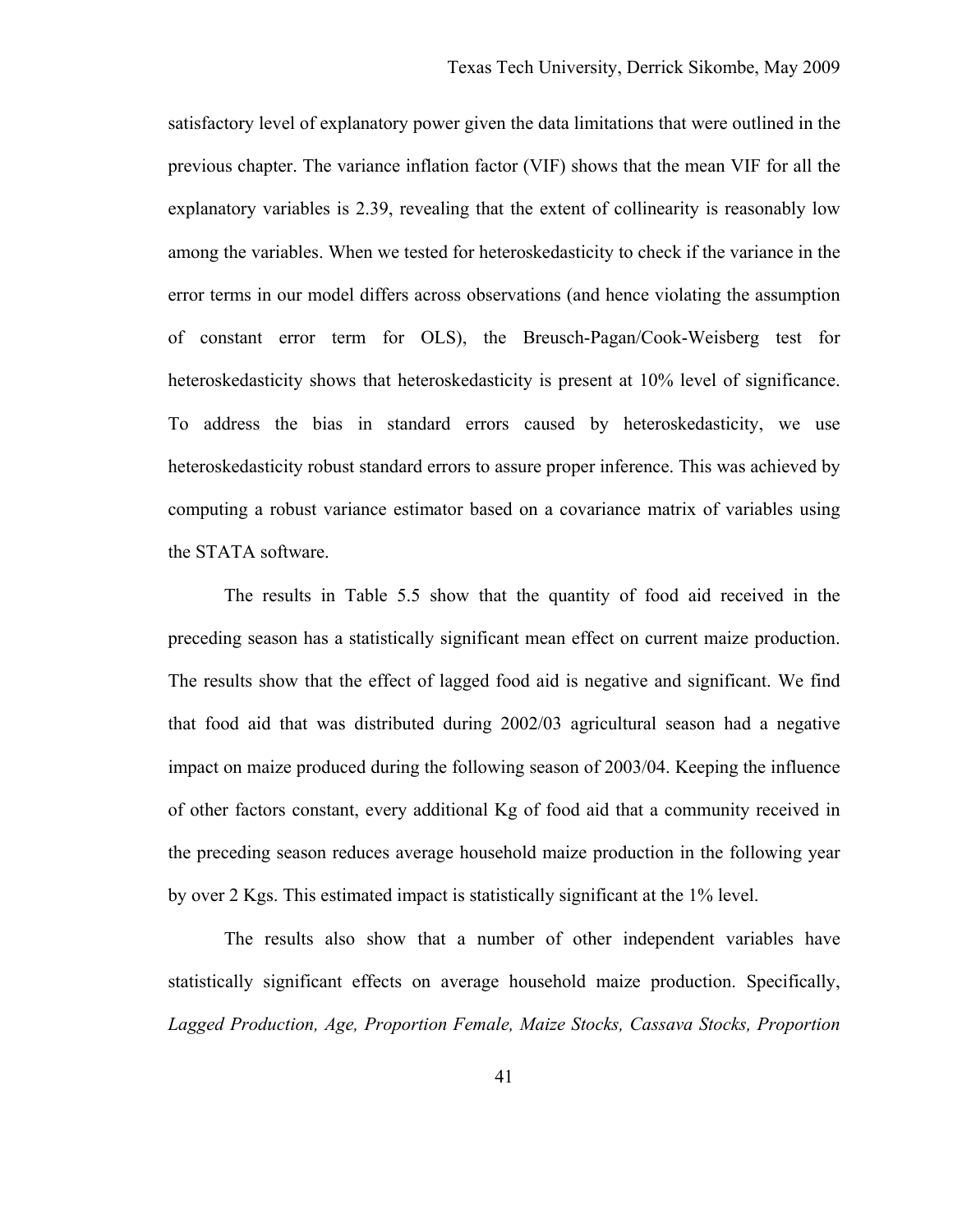*Fish, Cash Fertilizer, Loan Fertilizer* and *Free Fertilizer* all are statistically significant at the 10% level of significance.

| <b>Independent Variable</b> | Coef.       | Std. Err. | t        | P >  t | [95% Conf.Interval] |            |
|-----------------------------|-------------|-----------|----------|--------|---------------------|------------|
| Lagged Food Aid             | $-2.160$    | 0.768     | $-2.810$ | 0.005  | $-3.672$            | $-0.649$   |
| <b>Lagged Production</b>    | 0.096       | 0.025     | 3.860    | 0.000  | 0.047               | 0.144      |
| Age                         | $-12.146$   | 6.869     | $-1.770$ | 0.078  | $-25.672$           | 1.381      |
| Proportion Female           | $-426.538$  | 255.782   | $-1.670$ | 0.097  | $-930.187$          | 77.112     |
| Rainfall                    | $-0.232$    | 0.316     | $-0.740$ | 0.463  | $-0.855$            | 0.390      |
| <b>Maize Stocks</b>         | 2.104       | 0.522     | 4.030    | 0.000  | 1.076               | 3.133      |
| Cassava Stocks              | $-0.592$    | 0.166     | $-3.570$ | 0.000  | $-0.919$            | $-0.265$   |
| Household Size              | 51.499      | 38.528    | 1.340    | 0.182  | $-24.365$           | 127.364    |
| Proportion Livestock        | 256.860     | 164.702   | 1.560    | 0.120  | $-67.448$           | 581.168    |
| <b>Proportion Poultry</b>   | 147.223     | 189.831   | 0.780    | 0.439  | $-226.566$          | 521.011    |
| Proportion Fish             | 2661.216    | 1048.615  | 2.540    | 0.012  | 596.430             | 4726.002   |
| Cash Fertilizer             | 489.835     | 231.101   | 2.120    | 0.035  | 34.784              | 944.886    |
| Loan Fertilizer             | $-1544.980$ | 538.051   | $-2.870$ | 0.004  | $-2604.434$         | $-485.527$ |
| Government Fertilizer       | 194.466     | 444.581   | 0.440    | 0.662  | $-680.940$          | 1069.871   |
| <b>Exchange Fertilizer</b>  | 1488.848    | 1038.572  | 1.430    | 0.153  | $-556.163$          | 3533.858   |
| Free Fertilizer             | 1516.549    | 789.873   | 1.920    | 0.056  | $-38.757$           | 3071.855   |
| Central                     | 68.960      | 154.323   | 0.450    | 0.655  | $-234.912$          | 372.832    |
| Copperbelt                  | 76.156      | 210.476   | 0.360    | 0.718  | $-338.283$          | 490.596    |
| Eastern                     | 47.040      | 175.853   | 0.270    | 0.789  | $-299.225$          | 393.304    |
| Luapula                     | $-424.328$  | 252.003   | $-1.680$ | 0.093  | $-920.537$          | 71.882     |
| Lusaka                      | $-165.677$  | 178.162   | $-0.930$ | 0.353  | $-516.489$          | 185.136    |
| Northern                    | $-306.803$  | 230.350   | $-1.330$ | 0.184  | $-760.377$          | 146.770    |
| Nwestern                    | $-231.631$  | 181.352   | $-1.280$ | 0.203  | $-588.725$          | 125.463    |

|--|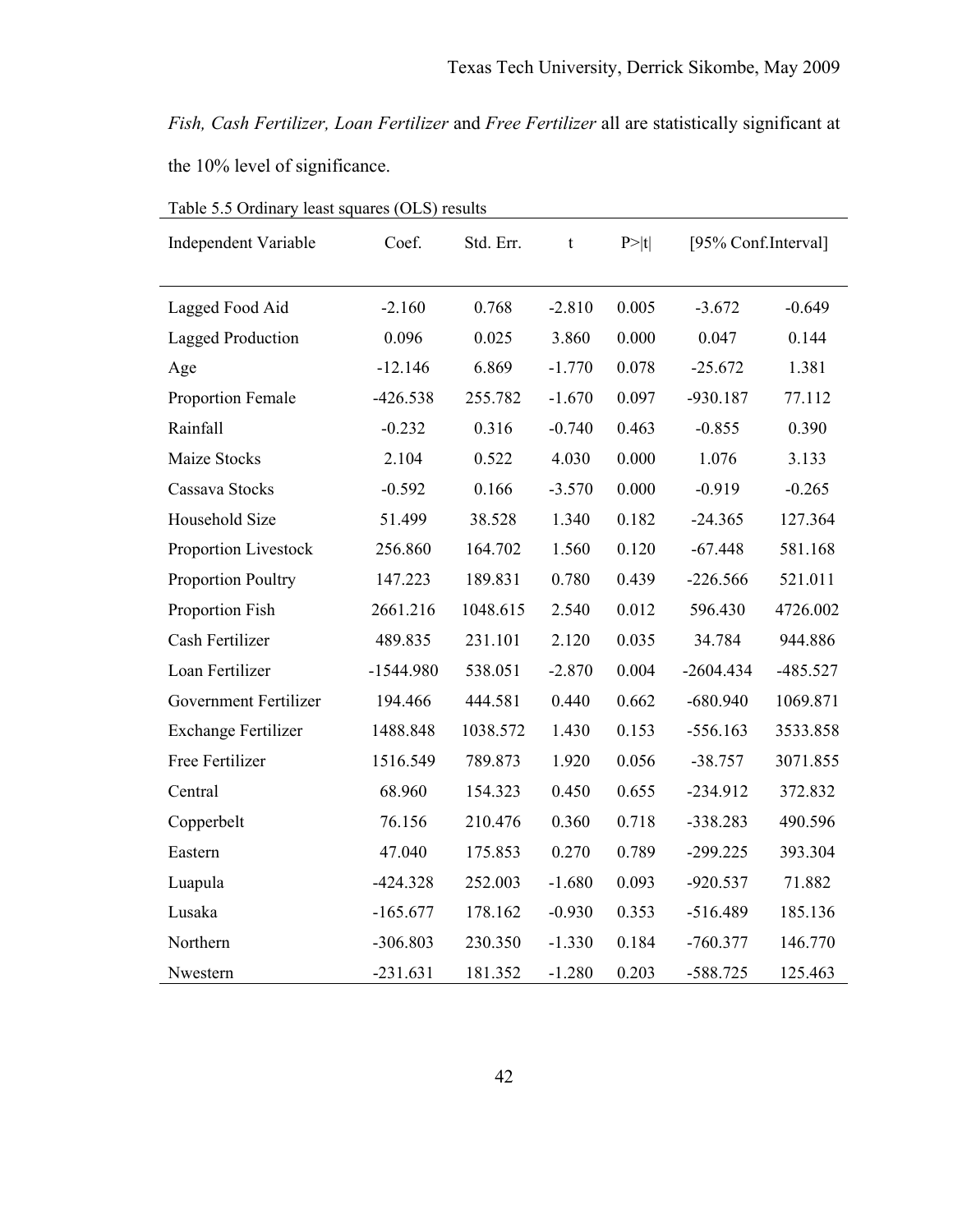| Independent Variable                                                                           |                                             |                                                           | Coef.      | Std. Err.       | t                             | P >  t | [95% Conf.Interval]                                       |           |
|------------------------------------------------------------------------------------------------|---------------------------------------------|-----------------------------------------------------------|------------|-----------------|-------------------------------|--------|-----------------------------------------------------------|-----------|
| Western                                                                                        |                                             |                                                           | $-385.099$ | 189.805         | $-2.030$                      | 0.043  | -758.836                                                  | $-11.362$ |
| Sea                                                                                            |                                             |                                                           | $-25.140$  | 255.682         | $-0.100$                      | 0.922  | $-528.593$                                                | 478.314   |
| Intercept                                                                                      |                                             |                                                           | 1363.369   | 603.411         | 2.260                         | 0.025  | 175.217                                                   | 2551.522  |
| Number of obs.<br>F(24, 269)<br>Prob > F<br>R-squared<br>Adj R-squared<br>Root MSE<br>Mean VIF | $=$<br>$=$<br>$=$<br>$=$<br>=<br>$=$<br>$=$ | 288<br>9.75<br>0.000<br>0.4820<br>0.4326<br>525.7<br>2.39 |            | chi2(25)<br>$=$ | 36.86, Prob > chi2 = $0.0595$ |        | Breusch-Pagan / Cook-Weisberg test for heteroskedasticity |           |

Table 5.5 Continued

We shall begin our discussion with the effects of the other explanatory variables that are significant and have the expected sign. The positive parameter estimate on lagged maize produced in a community (*Lagged Production*) is highly significant at the 1% level, indicating that if community lagged maize production increases by say a hundred Kgs, current year average household maize production increases by 9.6 Kgs. This effect is as expected since if a community produced better in the previous season, it is likely that it will continue to do so in the current season, all other factors being equal. This is because community land attributes and farming practices are not expected to significantly differ from year to year.

The estimated parameter of -12.15 on the average age of the head of household in a community is negative and significant at the 10% level. This suggests that a one year increase in the average age of the head of the household will result in a decrease of the average household maize output by approximately 12.15 Kgs. This relationship supports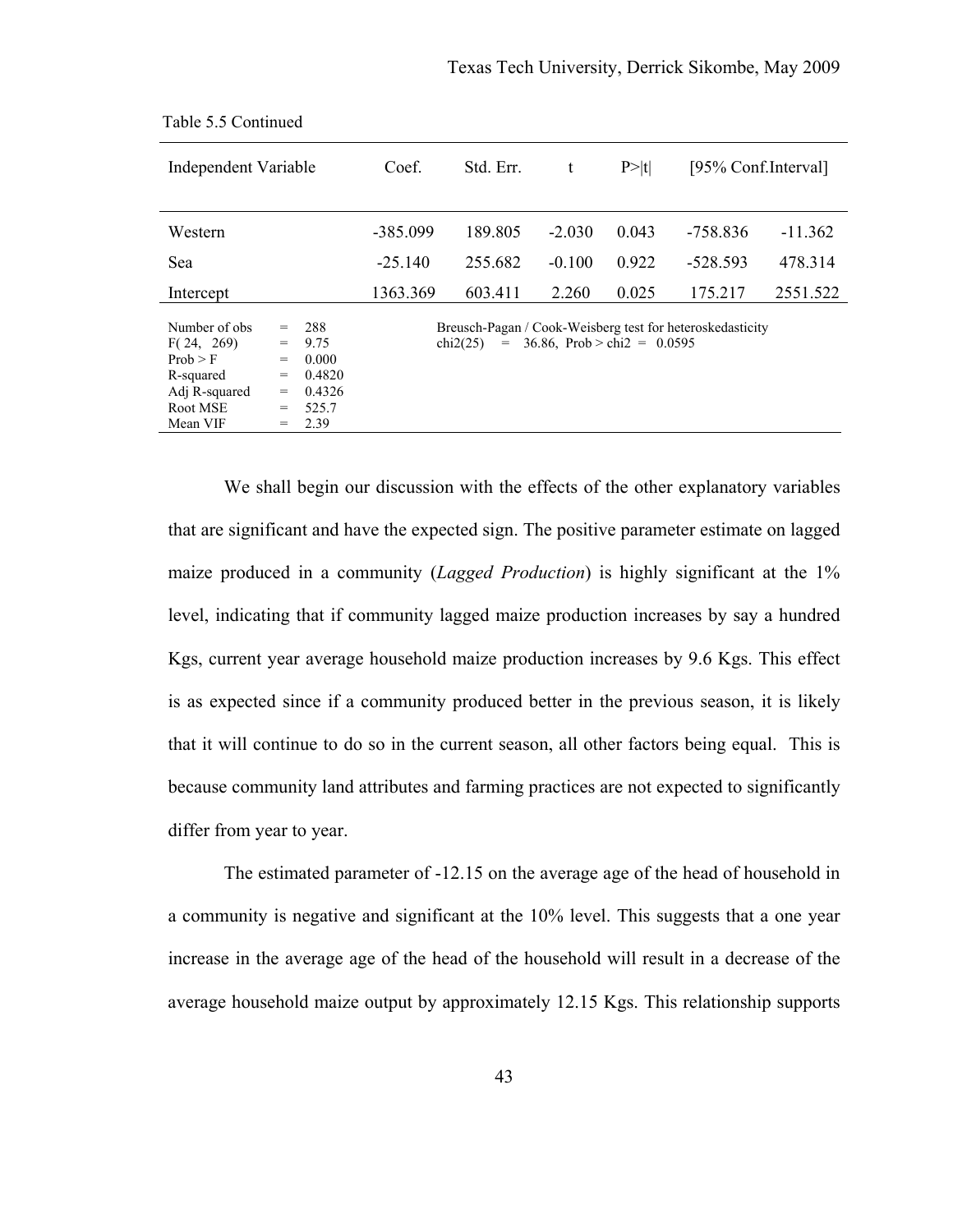the conclusion that older heads of households tend to have diminished physical capacity and lower productivity.

The negative sign on *Proportion Female* (which is significant at 10%) indicates that there is a negative impact of this variable on average household maize production while keeping the influence of other explanatory variables constant. To make it more economically interpretable, this suggests for example that average household maize production in a community with 50% of households headed by a female will be approximately 42.7 Kgs less than in a community with 40% female heads of household. Clearly, this indicates that a community with a higher proportion of female headed households will produce less maize. These results tend to support the widespread view that female headed households face severe agriculture constraints to produce more. Rural women in Zambia are only partially able to have access to land and other productive assets like oxen, ploughs and other farm implements as well as agricultural loans and credit due largely to the cultural norms that inhibit ownership of such assets by women. They also have a myriad of other social responsibilities besides agriculture (such as cooking for the family, taking care of the younger children and the sick, etc). It is likely that the economic situation for female headed households in rural Zambia is relatively less favorable compared to male headed households. Female headed households with such constraining social-economic characteristics may be forced to reduce their cultivation area and produce less.

The positive parameter estimate on lagged maize stocks per household (*Maize Stocks*) is highly significant at the 1% level and indicates that if community maize stocks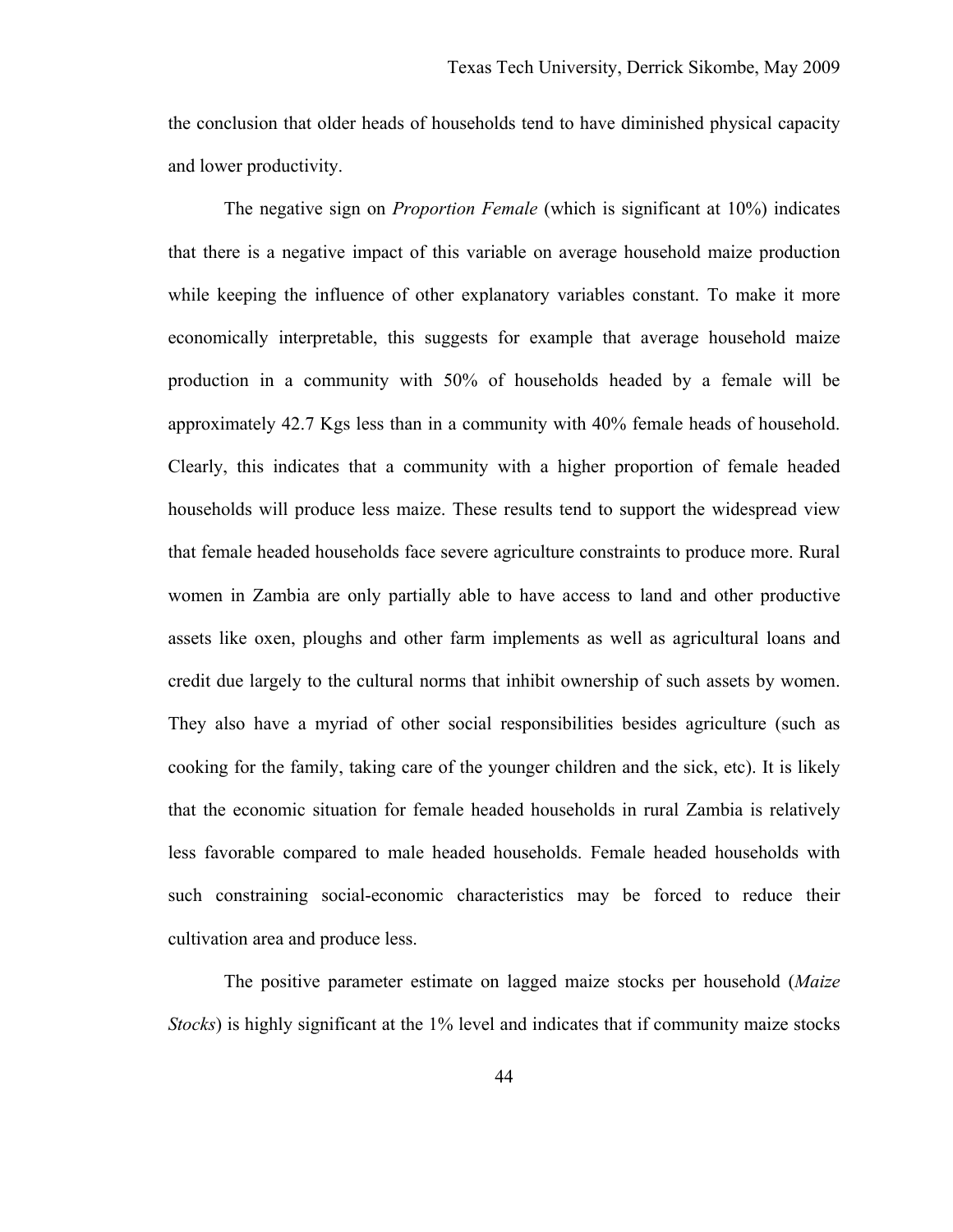increase by one Kg current year average household maize production increases by 2.1 Kgs. This effect is expected because communities with larger quantities (on average) of maize stocks from last season are more likely to draw on this maize for consumption thereby improving the famers' nutritional status, health and their productive capability for the current season, possibly accounting for an increase in maize production. While large quantities of lagged maize stocks may reduce the need for maize in current period (and therefore suggesting a negative effect), it is less likely that farmers will follow this option where they would rely heavily on the available lagged maize stock to sustain consumption to a point where they would reduce current production.

The estimated coefficient on lagged cassava stocks per household is negative and significant at the 1% level, indicating that a one Kg increase in these stocks in a community decreases average household maize production by 0.59 Kg. This effect is as expected because, a household which on average has higher quantities of dried cassava in storage up to the end of the preceding agricultural season (and by extension, at the beginning of the following season), would be expected to have reduced need for current year maize production because it is more food secure. In some regions of Zambia, cassava is an important substitute for maize, meaning that communities with large quantities of lagged cassava stocks will be expected to reduce the average household production of maize in the current year.

Our results show that the estimated coefficient on *Proportion Fish* indicates a positive effect. It shows that average household maize production in a community with for example 35% of households practicing fish farming will be approximately 266.1 Kgs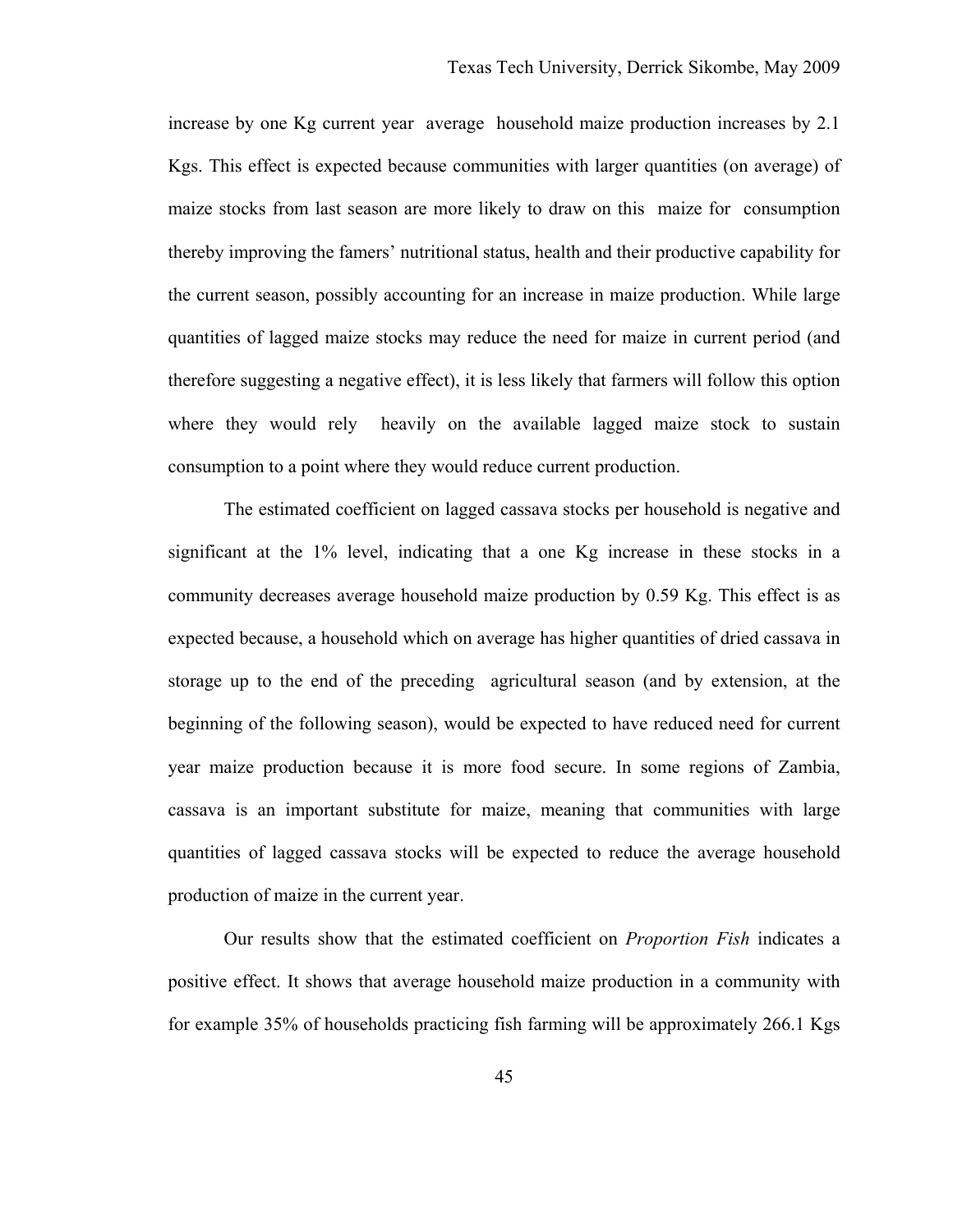more than in a community with 25% of households practicing fish farming. Fish farming in Zambia is typically associated with increased income. Households practicing fish farming are on average likely to have more income and use it for increased productivity (e.g. by buying more inputs, opening up more land for production and better managing their farms), possibly accounting for the increase in maize production.

Application of fertilizer is a crucial determinant of maize productivity for famers in Zambia. Under the null hypothesis, there is no influence of the source of fertilizer on the quantity of maize produced by the community. However, if *Cash Fertilizer, Loan Fertilizer, Government Fertilizer, Exchange Fertilizer* and *Free Fertilizer* are all of the sources from which farmers obtain fertilizer then we would expect access to fertilizer by a community from all of these sources to have positive effects on average household maize production relative to no fertilizer from any of the sources. In fact the results in table 5.5 tend to confirm that there is a relationship between the source of fertilizer and the average household quantity of maize produced in a community. The estimated coefficient on *Cash Fertilizer* is positive and significant at the 5% level, telling us that increasing the proportion of households that acquire fertilizer through commercial cash purchases in a community by 10 percentage points will, on average, increase mean household maize production by approximately 49 Kgs. Put differently, this means that average household maize production in a community with say 50% of households that acquired fertilizer through commercial cash purchases will be roughly 49 Kgs more than in a community with 40% of such households. These results suggest that increasing the number of households in a community that obtain fertilizer through commercial cash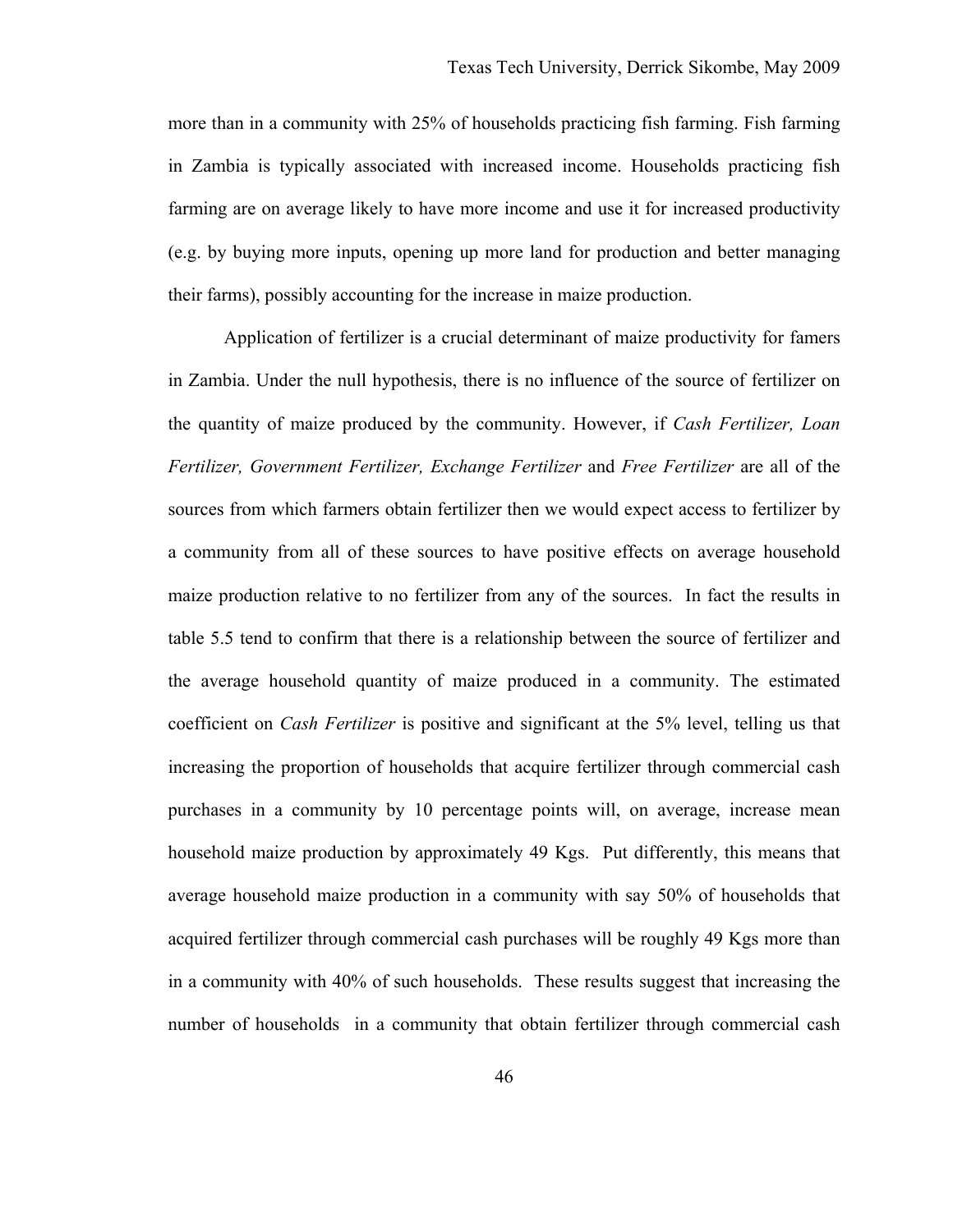purchases will result in lager household maize production. This influence is as expected because an above-zero proportion of households that acquired fertilizer from this source means that a community has some fertilizer for use in maize production. Since fertilizer is an important input in maize production, it is likely that this will increase the average quantity of household maize production for the season. Similarly, the estimated parameter on *Free Fertilizer* is positive and significant, telling us that with the influence of other factors held constant, as the proportion of households that acquired fertilizer through other free sources in a community increases, for example by 10 percentage points, average household maize production goes up on average by 151.7 Kgs. This is the expected effect because having a proportion of household in a community that acquired fertilizer for free is an indication that households in a community have access to fertilizer for use in maize production. Again, since fertilizer is an essential input in maize production, maize output is likely to increase for such communities.

We also have significant effects that do not have expected signs. For example, the size and direction of the effect of the proportion of household that acquired fertilizer through a government loan program is negative and highly significant at the 1% level, revealing that if the proportion of households that acquired fertilizer through a government loan program in a community went up by say 10 percentage points average household maize production will decrease by approximately 154.5 Kgs. This effect is telling us for example that a community with 35% of households that acquired fertilizer through a government loan program will on average produce about 154.5 Kgs less of maize than a community with 25% of such households. This effect is contrary to our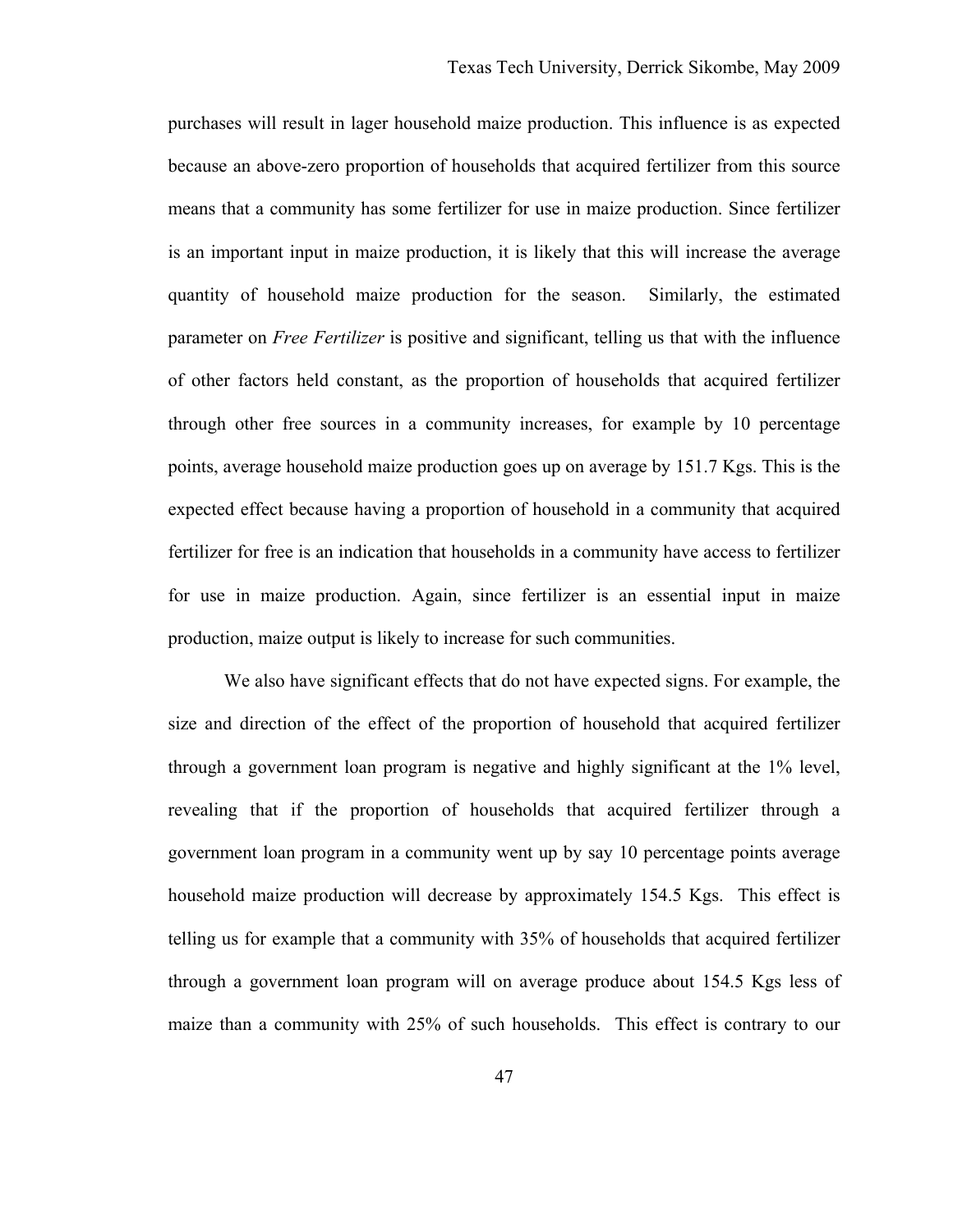expectation because for as long as the proportion of households in a community that acquired fertilizer through a Government loan is above zero, average household maize production is expected to increase.

On the other hand, results show that the effects of other explanatory variables such as the average rainfall in a community (*Rainfall*) as well as the average household size in a community (*Household Size*), the proportion of households raising livestock in a community (*Proportion Livestock*), the proportion of households raising poultry in a community (*Proportion Poultry*), the proportion of households that acquired fertilizer through a government cash program (*Government Fertilizer)* and the proportion of households that acquired fertilizer through a direct cash exchange in a community (*Exchange Fertilizer*), are all not significant at the 10% level. This indicates that varying the levels of any of these variables, all other things being equal, will not have any significant mean effect on the average quantity of maize produced by the households in a community.

#### 5.1.2 Quantile Regression Estimates

While the OLS results provide estimates of the mean effect of food aid on maize production, estimating only one regression coefficient for the whole sample may not tell a complete story about the impact of food aid in crop production for different categories of farmers (i.e. ranging from those that produce in smaller quantities to those that produce in larger quantities). As we saw from our earlier results, when the quantity of maize produced was grouped in quartiles, some communities in a number of provinces were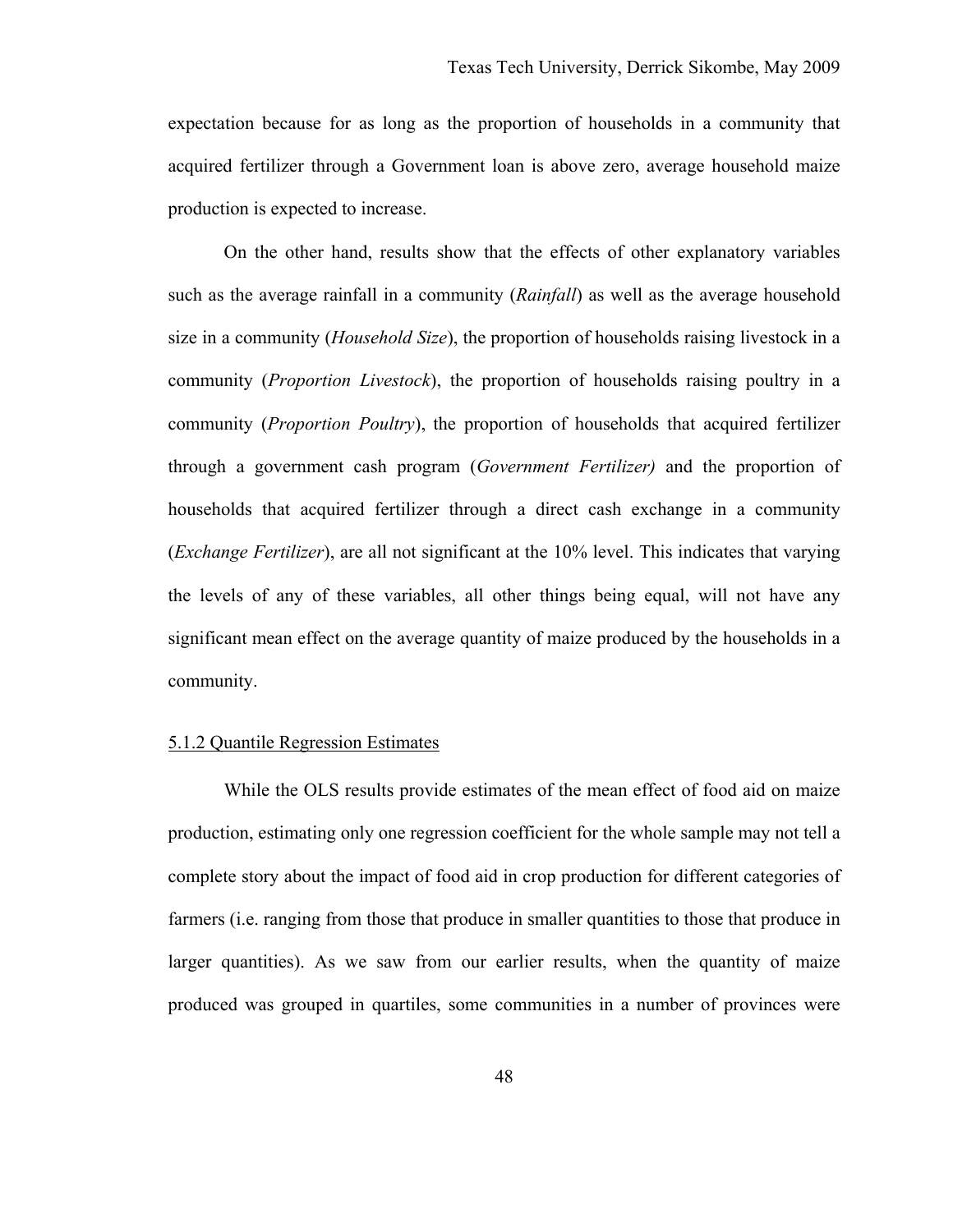associated with high production of maize and others with smaller quantiles of production. Farmers in these communities may be affected differently by food aid.

In this section we extend the analysis by examining the effect of the independent variables on the outcome variable at different points of the maize production conditional distribution using quantile regression. The results of the quantile regression provide further understanding about the effects of food aid distributed to famers by examining these impacts at different points of the conditional maize production distribution. As will be shown, the quantile regression results suggest some important differences in the impact of food aid across different points in the conditional distribution.

Before running the quantile regression we tested the normality of the output variable (Maize Production). The p-value of the kurtosis tests is less than 0.1. This result suggests that the distribution of the outcome variable significantly departs from normality and justifies the use of quantile regression. Using quantile regression, we investigated the effect of the different regressors at different quantiles of the conditional maize production distribution. The results from the estimation of quantile regressions at the 10th, 25th, 50th, 75th and 90th conditional percentile are presented in table 5.6 below.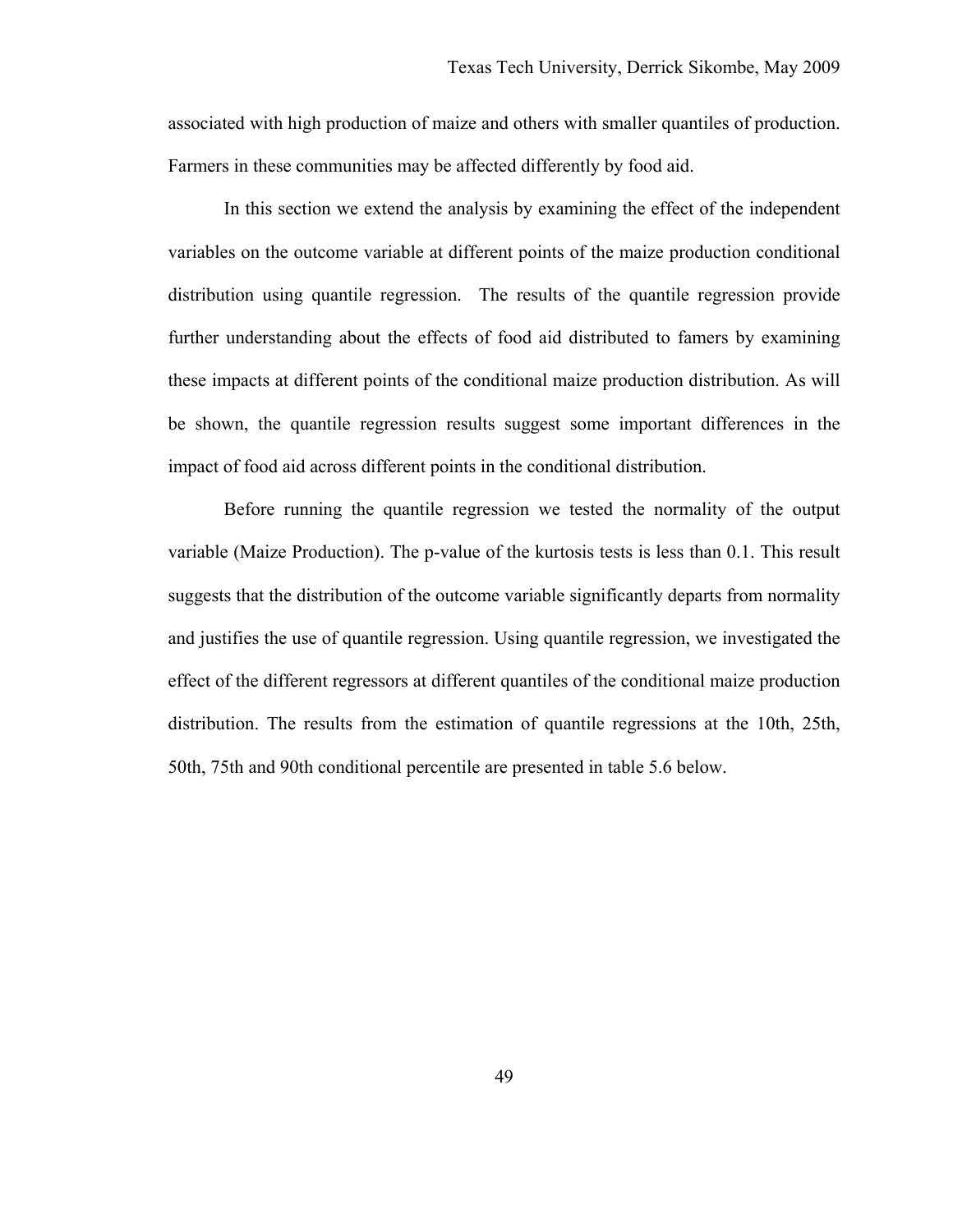| Independent          | <b>OLS</b>           | Quantile regression estimates |                      |                      |                      |                         |
|----------------------|----------------------|-------------------------------|----------------------|----------------------|----------------------|-------------------------|
| Variable             | Estimates            | 0.10                          | 0.25                 | 0.50                 | 0.75                 | 0.90                    |
| Lagged Food Aid      | $-2.160***$          | $-2.761***$                   | $-2.194**$           | $-2.664***$          | $-2.679*$            | $-1.600$                |
|                      | (0.768)              | (0.958)                       | (1.028)              | (1.028)              | (1.546)              | (2.942)                 |
| Lagged Maize         | $0.096***$           | 0.035                         | $0.113***$           | $0.095**$            | $0.161***$           | $0.230**$               |
|                      | (0.025)              | (0.045)                       | (0.040)              | (0.042)              | (0.061)              | (0.099)                 |
| Age                  | $-12.146*$           | $-0.450$                      | 1.133                | $-7.984$             | $-10.508$            | $-25.580$               |
|                      | (6.869)              | (8.198)                       | (7.698)              | (7.895)              | (9.320)              | (17.416)                |
| Proportion Female    | $-426.538*$          | $-18.054$                     | $-327.326$           | $-573.020$           | $-625.632$           | 93.694                  |
|                      | (255.782)            | (281.655)                     | (231.318)            | (360.288)            | (386.844)            | (694.774)               |
| Rainfall             | $-0.232$             | $-0.750**$                    | $-0.145$             | $-0.717$             | $-0.034$             | 0.088                   |
|                      | (0.316)              | (0.377)                       | (0.378)              | (0.482)              | (0.386)              | (0.585)                 |
| Maize Stocks         | $2.104***$           | 2.377                         | 1.333                | $2.146*$             | 0.635                | 4.574                   |
|                      | (0.522)              | (1.675)                       | (1.532)              | (1.186)              | (1.565)              | (4.738)                 |
| Cassava Stocks       | $-0.592***$          | $-0.395$                      | $-0.368$             | $-0.526$             | $-0.729*$            | $-0.721$                |
|                      | (0.166)              | (0.477)                       | (0.284)              | (0.362)              | (0.439)              | (0.677)                 |
| Household Size       | 51.499               | 20.803                        | 17.464               | 43.461               | $-10.111$            | 188.453*                |
|                      | (38.528)             | (37.285)                      | (38.151)             | (53.672)             | (67.214)             | (110.945)               |
| Proportion Livestock | 256.860              | 9.355                         | 356.481**            | 299.246              | 318.710              | $-355.319$              |
|                      | (164.702)            | (163.970)                     | (150.445)            | (182.797)            | (254.117)            | (519.526)               |
|                      |                      |                               |                      |                      |                      |                         |
| Proportion Poultry   | 147.223<br>(189.831) | 119.837<br>(185.063)          | 185.243<br>(235.536) | 289.750<br>(234.069) | 182.420<br>(278.804) | $-217.451$<br>(519.908) |
|                      |                      |                               |                      |                      |                      |                         |
| Proportion Fish      | 2661.216**           | 1025.326                      | 1499.991             | 1857.658             | 4747.403**           | 1464.963                |
|                      | (1048.615)           | (971.548)                     | (1049.186)           | (1544.028)           | (2184.924)           | (3207.668)              |
| Cash Fertilizer      | 489.835**            | 367.861                       | 502.045*             | 560.830**            | 277.712              | 245.936                 |
|                      | (231.101)            | (276.610)                     | (275.009)            | (257.294)            | (352.323)            | (486.120)               |
| Loan Fertilizer      | $-1544.980***$       | $-62.921$                     | $-639.080$           | $-1543.360**$        | $-2263.815***$       | $-2344.601*$            |
|                      | (538.051)            | (723.584)                     | (672.653)            | (701.394)            | (743.648)            | (1231.310)              |

Table 5.6 Quantile estimation results compared to OLS results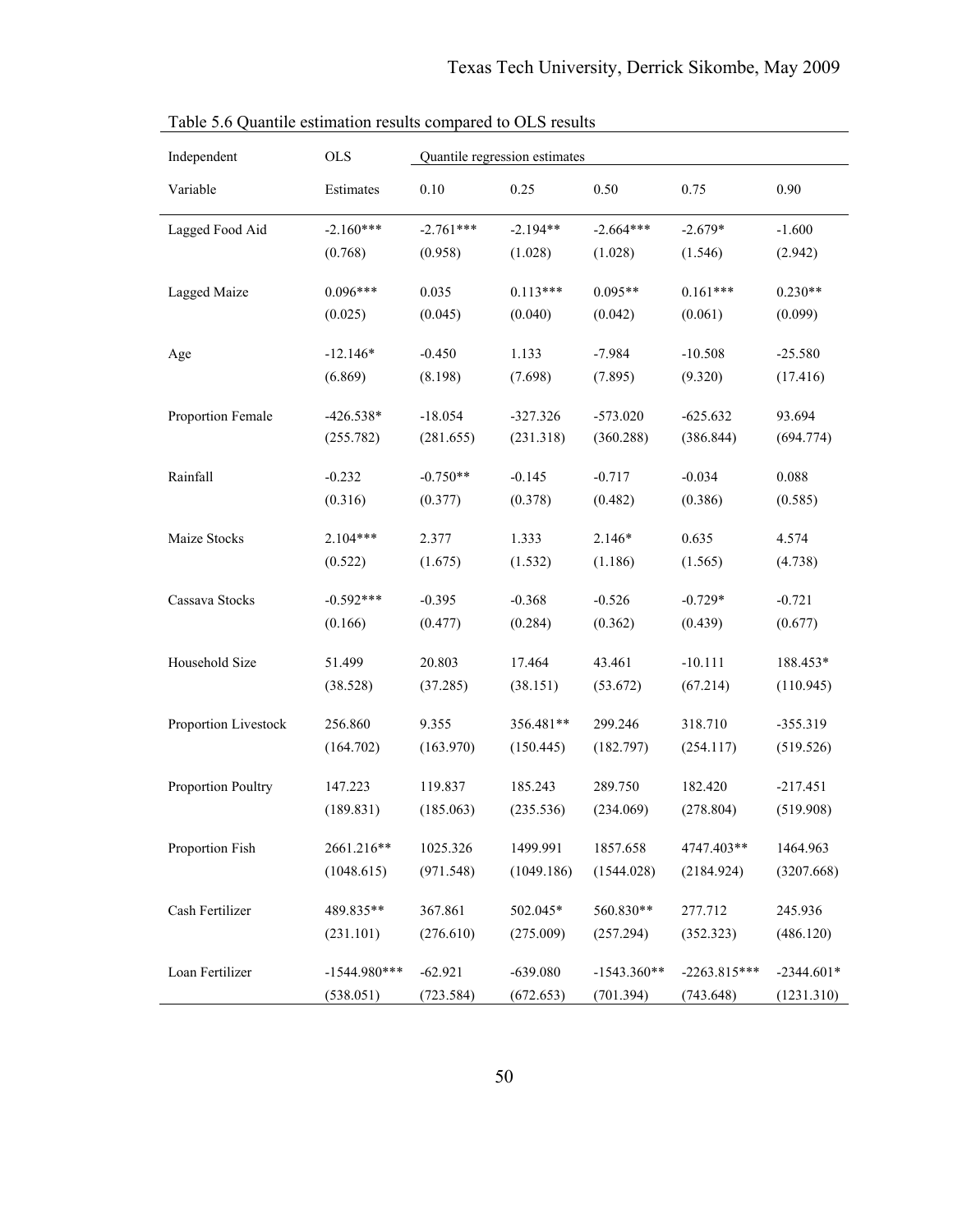| Independent                | <b>OLS</b>          |                      | Quantile regression estimates |                         |                        |                      |
|----------------------------|---------------------|----------------------|-------------------------------|-------------------------|------------------------|----------------------|
| Variable                   | Estimates           | 0.10                 | 0.25                          | 0.50                    | 0.75                   | 0.90                 |
| Government Fertilizer      | 194.466             | $-4.688$             | 169.594                       | 425.475                 | 704.617                | $-454.915$           |
|                            | (444.581)           | (614.845)            | (578.136)                     | (608.247)               | (681.293)              | (999.052)            |
| <b>Exchange Fertilizer</b> | 1488.848            | 1647.478*            | 1791.362**                    | 249.068                 | 2424.014               | 5468.812             |
|                            | (1038.572)          | (908.744)            | (816.176)                     | (998.014)               | (2478.885)             | (2872.118)           |
| Free Fertilizer            | 1516.549*           | 3268.506***          | 2503.424**                    | 1227.285                | 1130.759               | 1477.665             |
|                            | (789.873)           | (1086.673)           | (1133.953)                    | (1094.547)              | (1277.690)             | (2203.309)           |
|                            |                     |                      |                               |                         |                        |                      |
| Central                    | 68.960<br>(154.323) | 152.709<br>(175.607) | 40.643<br>(198.738)           | $-108.560$<br>(217.789) | $-38.928$<br>(331.650) | 348.567<br>(475.626) |
|                            |                     |                      |                               |                         |                        |                      |
| Copperbelt                 | 76.156              | 151.652              | 168.481                       | 45.030                  | 101.858                | 35.022               |
|                            | (210.476)           | (213.298)            | (239.480)                     | (316.982)               | (349.635)              | (504.607)            |
| Eastern                    | 47.040              | 332.378*             | 108.694                       | 139.503                 | $-141.880$             | $-239.454$           |
|                            | (175.853)           | (193.132)            | (229.278)                     | (308.531)               | (292.984)              | (466.581)            |
| Luapula                    | $-424.328*$         | 74.515               | $-277.616$                    | $-361.727$              | $-652.568*$            | $-726.173$           |
|                            | (252.003)           | (285.062)            | (313.578)                     | (397.731)               | (388.771)              | (694.361)            |
|                            |                     |                      |                               |                         |                        |                      |
| Lusaka                     | $-165.677$          | $-113.902$           | 52.392                        | $-320.587$              | $-423.023$             | 62.841               |
|                            | (178.162)           | (166.567)            | (177.116)                     | (223.873)               | (304.961)              | (469.111)            |
| Northern                   | $-306.803$          | 158.103              | $-148.848$                    | $-203.668$              | $-449.381$             | $-284.052$           |
|                            | (230.350)           | (247.561)            | (297.153)                     | (400.378)               | (397.402)              | (538.062)            |
| Nwestern                   | $-231.631$          | 116.774              | 6.826                         | $-193.852$              | $-377.444$             | $-541.223$           |
|                            | (181.352)           | (195.773)            | (207.879)                     | (307.929)               | (324.226)              | (480.364)            |
|                            |                     |                      |                               |                         |                        |                      |
| Western                    | $-385.099**$        | $-213.195$           | $-168.799$                    | $-398.418$              | $-523.565$             | $-679.433$           |
|                            | (189.805)           | (176.002)            | (207.316)                     | (313.190)               | (323.429)              | (559.951)            |
| Rural                      | $-25.140$           | 121.357              | 129.604                       | $-110.594$              | $-218.914$             | 186.503              |
|                            | (255.682)           | (215.907)            | (300.430)                     | (386.094)               | (487.278)              | (682.066)            |
| Intercept                  | 1363.369**          | 671.167              | 196.151                       | 1596.705*               | 2001.438**             | 1483.887             |
|                            | (603.411)           | (551.715)            | (605.492)                     | (832.271)               | (997.833)              | (1450.737)           |

# Table 5.6 Continued

\*\*\* Significant at 1% level

\*\* Significant at 5% level

\*Significant at 10% level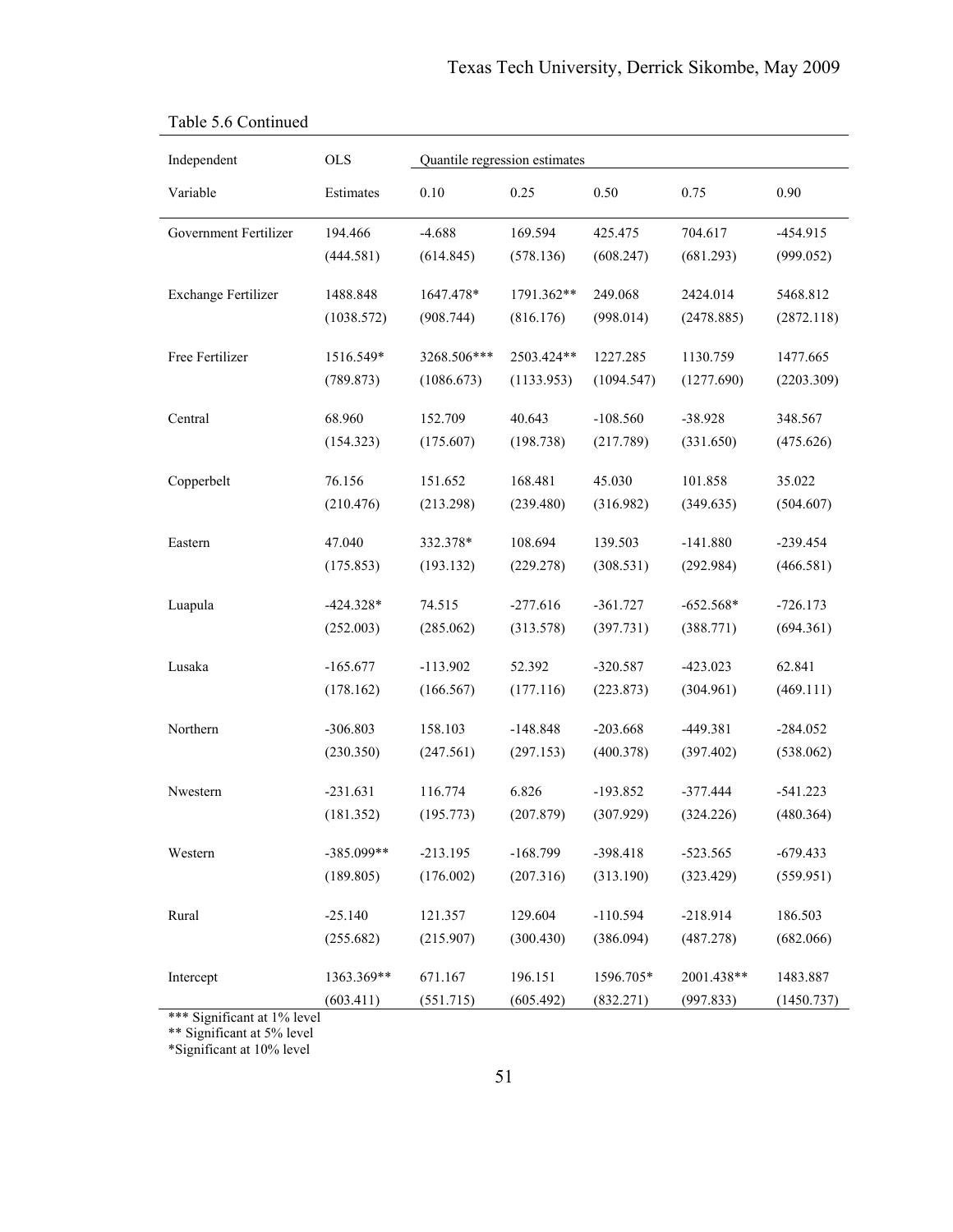The quantile regression results show that food aid has a statistically significant effect on crop production but the effect is different at each point of the conditional distribution. The estimated impact is greatest at the  $10<sup>th</sup>$  quantile where we see that keeping all other effects constant, the lagged food aid reduces average household maize production at this quantile by 2.76 Kgs. The impact of food aid at the  $25<sup>th</sup>$  quantile is negative and statistically significant at the 5%, revealing that increasing food aid at this quantile by a Kg will result in average household maize production declining by approximately 2.19 Kgs. At the median, the parameter estimate for food aid is -2.66 and highly significant at the 1% level. This result tells us that keeping the influence of all other effects constant, increasing the quantity of food aid distributed to a community by one Kg reduces average maize production for a community at this quantile by 2.66. At the  $75<sup>th</sup>$  quantile, the results show that the lagged food aid reduces average maize production by 2.68. The impact of food aid at the  $90<sup>th</sup>$  quantile is negative but is not statistically significant. This indicates that increased quantities of lagged food aid received by communities at this point in the distribution will tend to have no effect on the average household maize output.

The quantile regression results indicate that the effect of the lagged food aid is negative across the maize production conditional distribution and that this impact is greatest for communities at the lower end of the maize production distribution (10th quantile). These results suggest that food aid has different impacts for communities producing larger average quantities of maize compared to those communities producing smaller amounts of maize.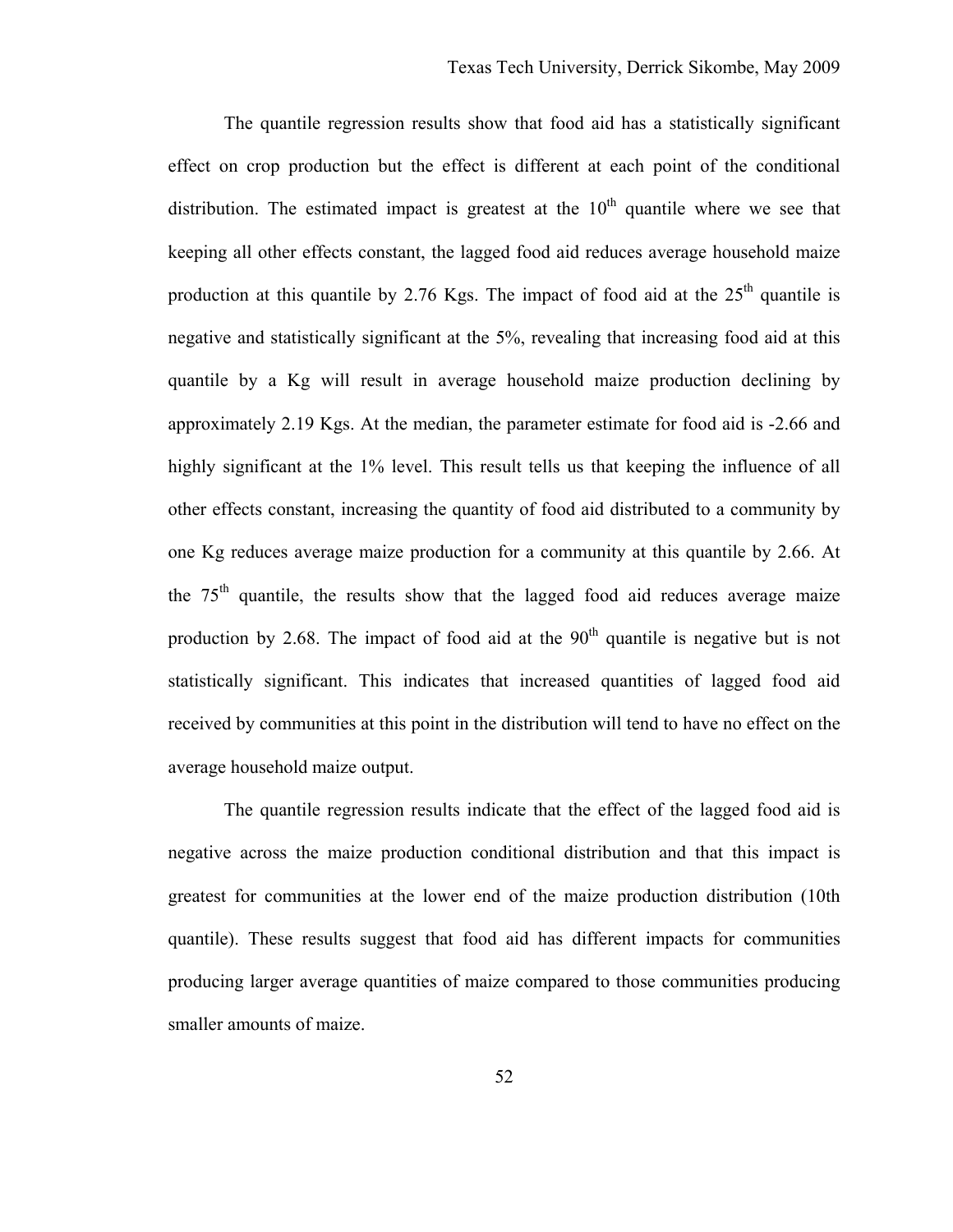The effects of the other explanatory variables also have different magnitudes at different points of the conditional maize production distribution. For instance, the effect of the lagged maize produced in a community (*Lagged Production*) is positive and significant at all points of the distribution except at the  $10<sup>th</sup>$  quantile where the effect is positive but not statistically significant at the 10% level. Some explanatory variables have significant OLS mean impacts while the quantile regression impacts are not significant anywhere across the distribution. For instance, while the estimated mean effects for given levels of the predictor variables such as the average age of the head of the household in a community (*Age*) and the proportion of female headed household in a community (*Proportion Female*) are statistically significant at the mean, the quantile results show that these are not significant at any of the quantiles that were used for analysis.

When we tested whether the effect of food aid on maize production is the same between quantiles, the pair wise test results show that the P-values are all above 0.10, indicating that the effect of food aid is not statistically different between quantiles. Table 5.7 below presents the pair wise test results where we tested whether the coefficient at the  $i<sup>th</sup>$  quantile is statistically different from the  $j<sup>th</sup>$  quantile.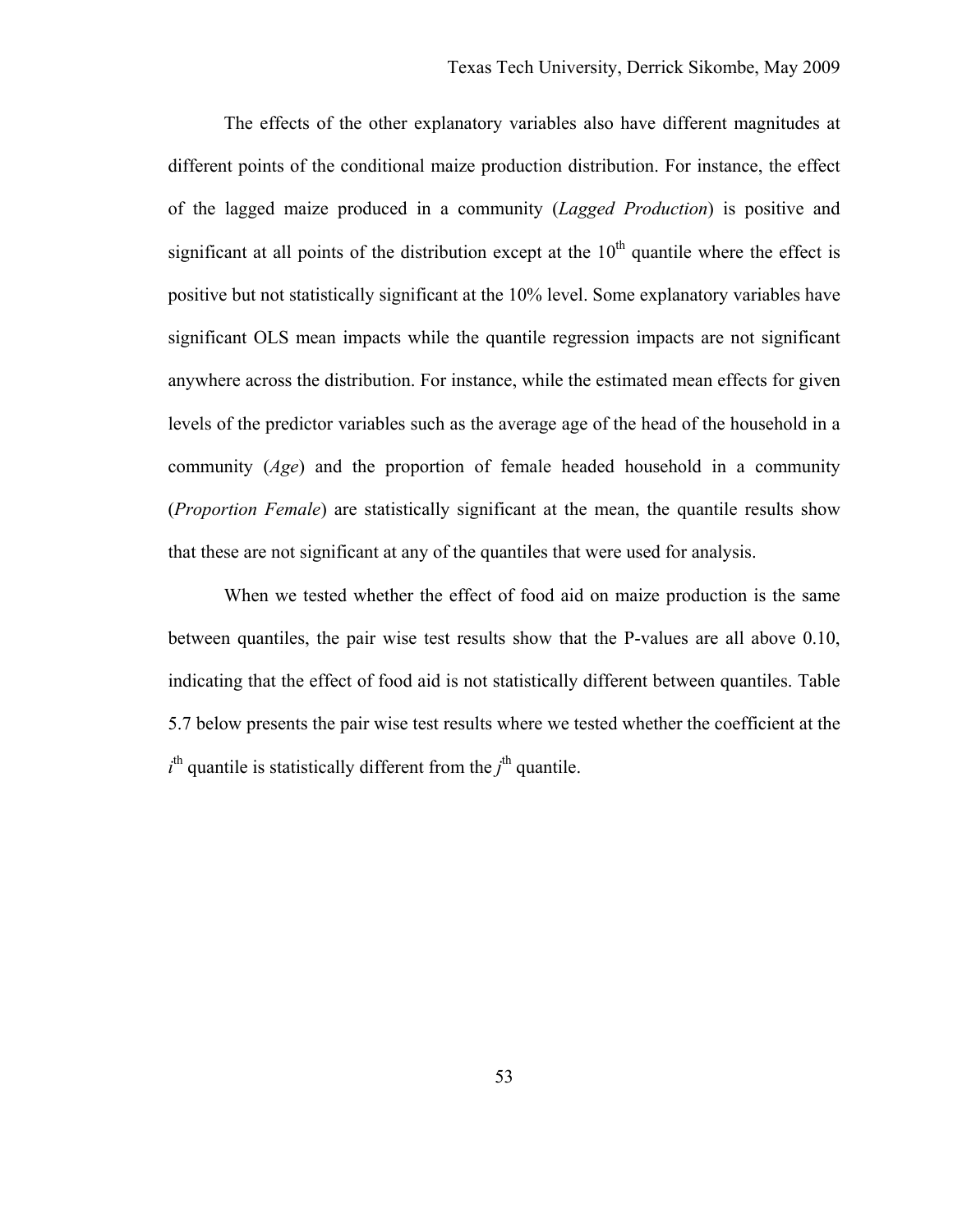| $i^{\text{th}}$<br>uantile | -th<br>uantile | $\overline{F}$ | Prob > F |
|----------------------------|----------------|----------------|----------|
| 10                         | 25             | 0.330          | 0.565    |
| 10                         | 50             | 0.010          | 0.935    |
| 10                         | 75             | 0.000          | 0.963    |
| 10                         | 90             | 0.140          | 0.707    |
| 25                         | 50             | 0.260          | 0.610    |
| 25                         | 75             | 0.090          | 0.763    |
| 25                         | 90             | 0.040          | 0.838    |
| 50                         | 75             | 0.000          | 0.992    |
| 50                         | 90             | 0.140          | 0.706    |
| 75                         | 90             | 0.210          | 0.650    |

Table 5.7 Pair wise test results between quantiles

These results tell us that if, for instance, the effect of food aid in one quantile is negative, it is also negative in another quantile. Also the F-test across quantiles indicates that the parameters are not statistically different across all quantiles, with the F-test result at 0.17 and the P-value at 0.954. These results show that although the magnitudes of the coefficients are different and statistically significant at some quantiles (0.1 to 0.8), they are not statistically different. This may be due to the high standard errors (especially at the higher quantiles where data is sparse) given the low number of observations used in this study.

Figure 5.1 below shows a graphical presentation of the estimated lagged food aid parameter from OLS as compared to those obtained from quantile regression. The 95% OLS confidence bounds are also plotted. The blue solid horizontal line shows the OLS estimate and its confidence bands are represented in dotted (straight) lines. The OLS estimate suggests a constant effect of lagged food aid on crop production. For the quantile estimate, there is a pattern of effects that are larger in magnitude at the lower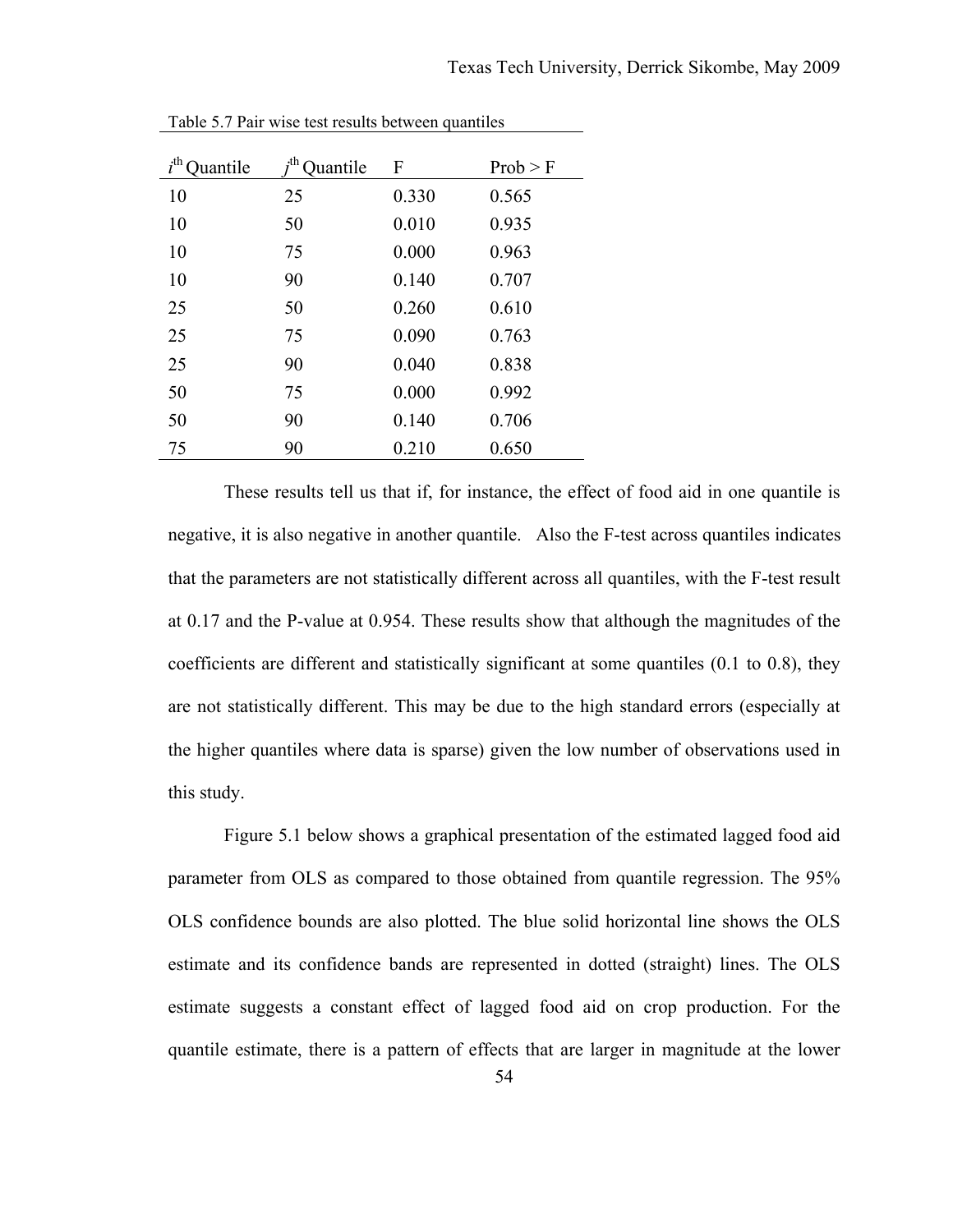quantiles and around the median as compared to the higher quantiles. The quantile regression coefficients (represented by the pink solid curve) do clearly show a varying effect over the distribution. However, it can be seen that, the OLS estimated parameter is fairly close to quantile regression coefficients across quantiles as the quantile regression estimates are within the confidence bands of OLS. The pointwise distances between the two curved dotted lines represent the 95% confidence interval for the quantile regression estimates. These tend to greatly widen at the upper end of the distribution where data is sparse (and consequently standard errors are large).



Figure 5.1 Parameter presentation of OLS and Quantile regression

We can see that the food aid has varying effects but remains within the OLS bounds across the distribution. It is nonetheless suggestive from figure 5.1 that the effect of food aid tends to reduce in magnitude as one goes from the lower end of the distribution to the upper end. However, based on the results of the pairwise tests and F-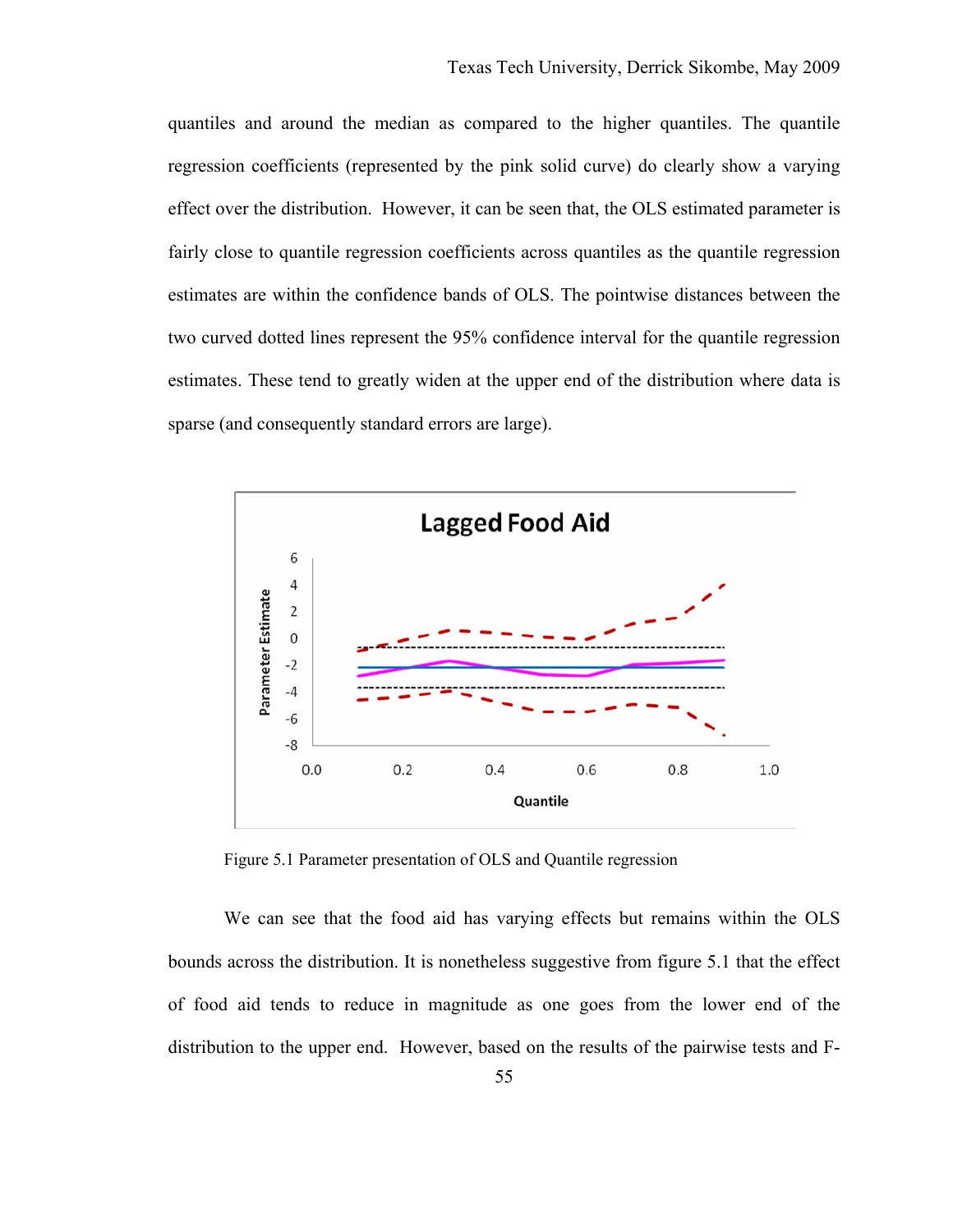tests, even if there are differences in magnitudes as well as directions, the effects of food aid across quantiles are not statistically different from each other.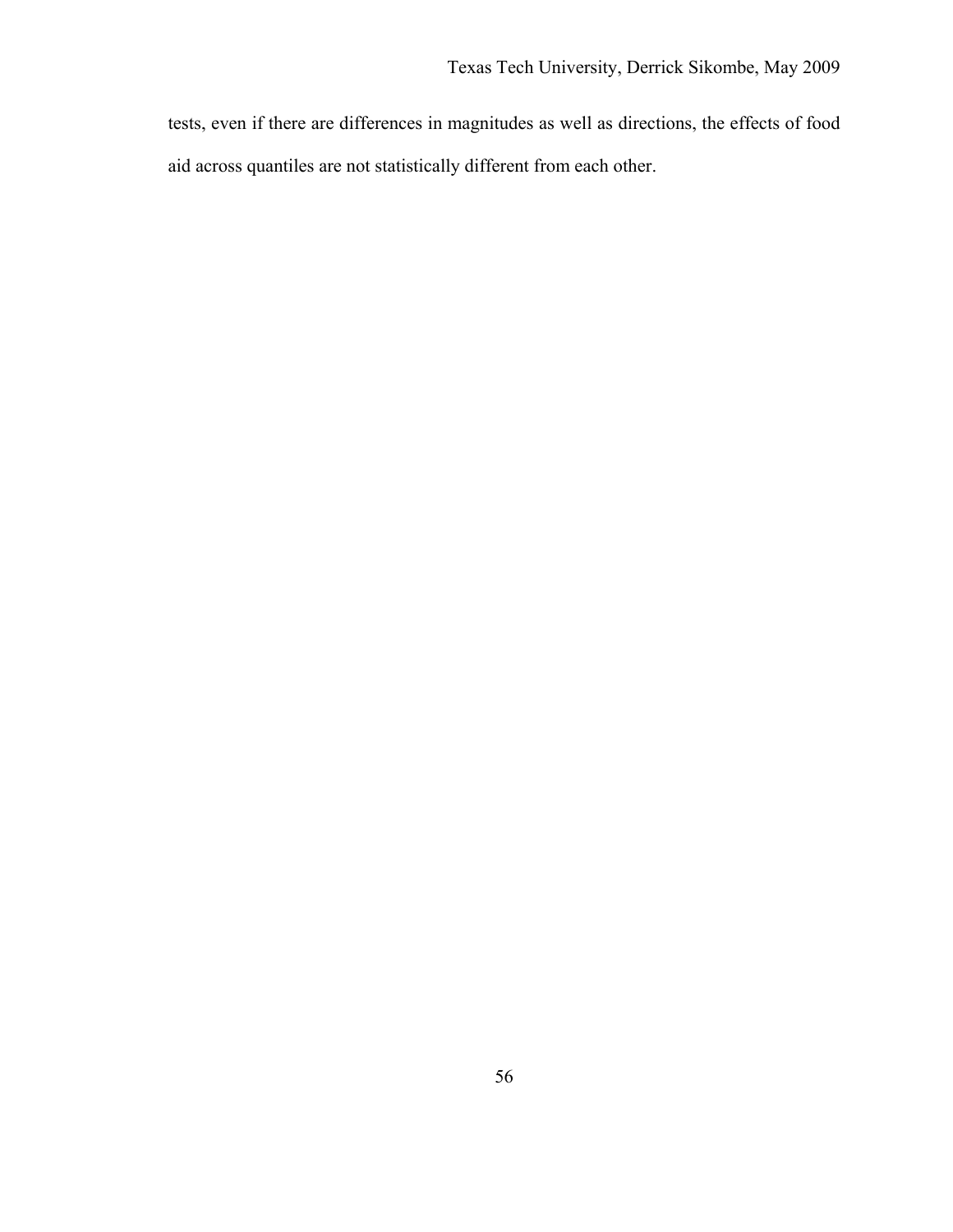## **CHAPTER VI**

### **SUMMARY AND CONCLUSIONS**

 This chapter begins with a discussion of the study results and their implications, especially for policy response. It ends with a discussion of the limitations of the study and suggested directions for future studies.

## **6.0 Discussion of Study Results and their Implication**

For an effective response and programming, the Government and implementation agencies require accurate information on the impact of increased distribution of food aid to farmers, especially in rural communities. Understanding the impact of food aid at the community level can be complicated by the fact that communities are affected differently by food aid given that other factors (such as the proportion of female headed households in a community, etc) can also affect average household productivity.

Using nationally representative data, this study attempted to find out whether food aid distributed to communities can have some impact on the maize output of farmers in such communities. We examined the relationship that may exist between lagged food aid and maize production (while controlling for the influence of other factors) using two approaches. First we estimated the impact of food aid using OLS regression procedures and followed it with an estimation of the food aid impact using the quantile regression technique. The OLS results show an important relationship between lagged food aid and maize output. We find significant and robust evidence that food aid given to communities in the previous season causes households in the recipient communities to reduce their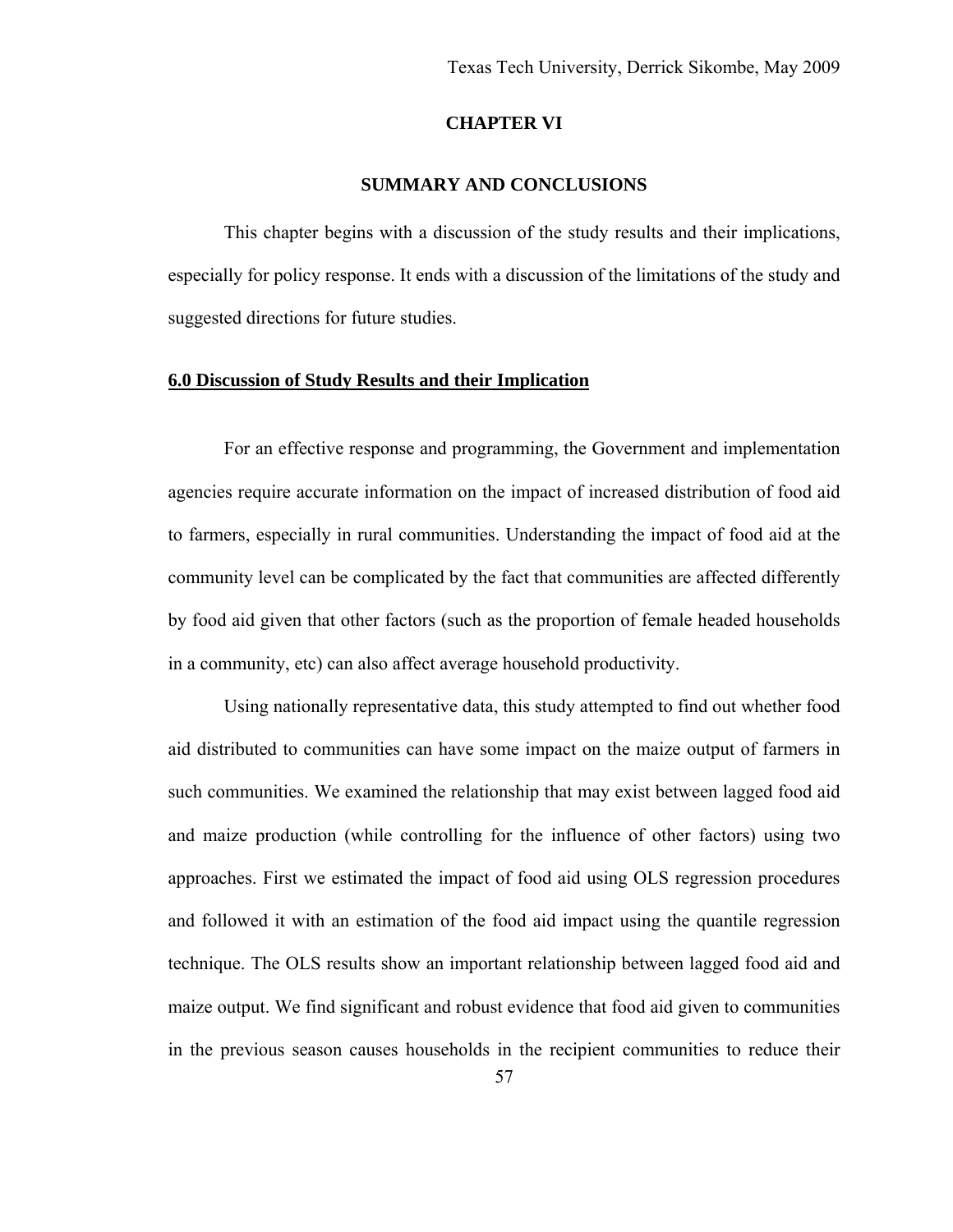average maize production for the current season by over 2,000 Kgs for every 1,000 Kgs of food aid received. The OLS results further show that average household maize production is also sensitive to other factors. For instance, we find that the effect of the lagged average quantity of maize produced in a community is positive and significant. This result offers evidence that communities with higher average lagged maize production will on average have higher current maize production. The results further show that communities with higher average age of the head of household will decrease average household maize production, indicating that this control variable has a negative influence on maize production. We also find that the proportion of female headed household in a community has a negative and significant impact on average household maize production. This is evidence that a community with a higher proportion of households headed by a female will on average have lower average household maize production. Our findings also show that communities with large quantities of lagged maize stocks will on average increase average household maize production. This may be due to the fact that the available maize from the previous season can be used for consumption to improve energy requirements for household members and enhance productivity. Clearly, this result tells us that food aid recipients that are already food secure (since maize is an important food crop) will increase their maize production. The effect of lagged cassava stock is negative and significant. This result also provides evidence that a community with large quantities of lagged cassava stocks will on average reduce average household maize output in the current year. In many situations in Zambia, cassava is a perfect alternative choice for consumption to maize and hence it is not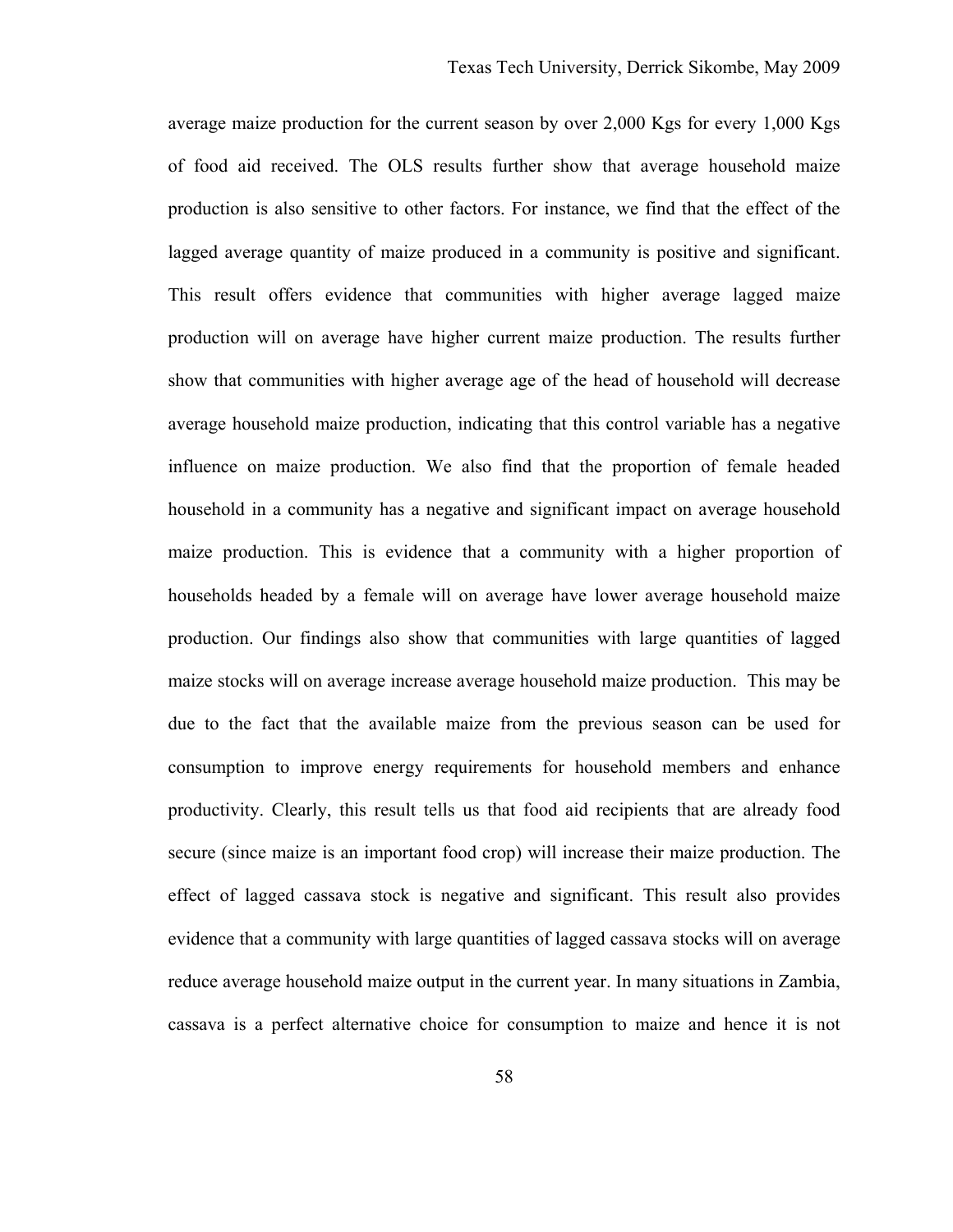surprising that the effect is negative. The effect of the proportion of households engaged fish farming is positive and significant. This result offers evidence that communities with higher proportions of households that are engaged in fish farming will on average increase maize output. We also find that the impacts of the proportion of households that acquired fertilizer through commercial cash purchases in a community, the proportion of households that acquired fertilizer through a government cash program, and the proportion of households that acquired fertilizer through other free sources are all positive and significant. This result underscores the fact that acquiring fertilizer from any of these sources may imply that households in a community had some access to fertilizer and could have applied the fertilizer to maize to increase production.

While the OLS results show that food aid has a constant (and negative) mean impact on average household maize production in a community (keeping other variables constant), the quantile regression results provide additional insights as to the effect of food aid at different points of the maize production distribution. The results of the quantile regression show that food aid has distinct impacts at different points of the conditional maize production distribution. For instance, the results show that communities at the lower end of the distribution i.e. those producing small quantities of maize are affected differently relative to those communities that produce large quantities of maize. The quantile regression results actually show that food aid given to communities at the lower end of the maize production conditional distribution (at the  $10<sup>th</sup>$ quantile) will have a stronger negative effect on maize output. We find that the effect (in magnitude) actually reduces as one goes toward the upper end of the distribution.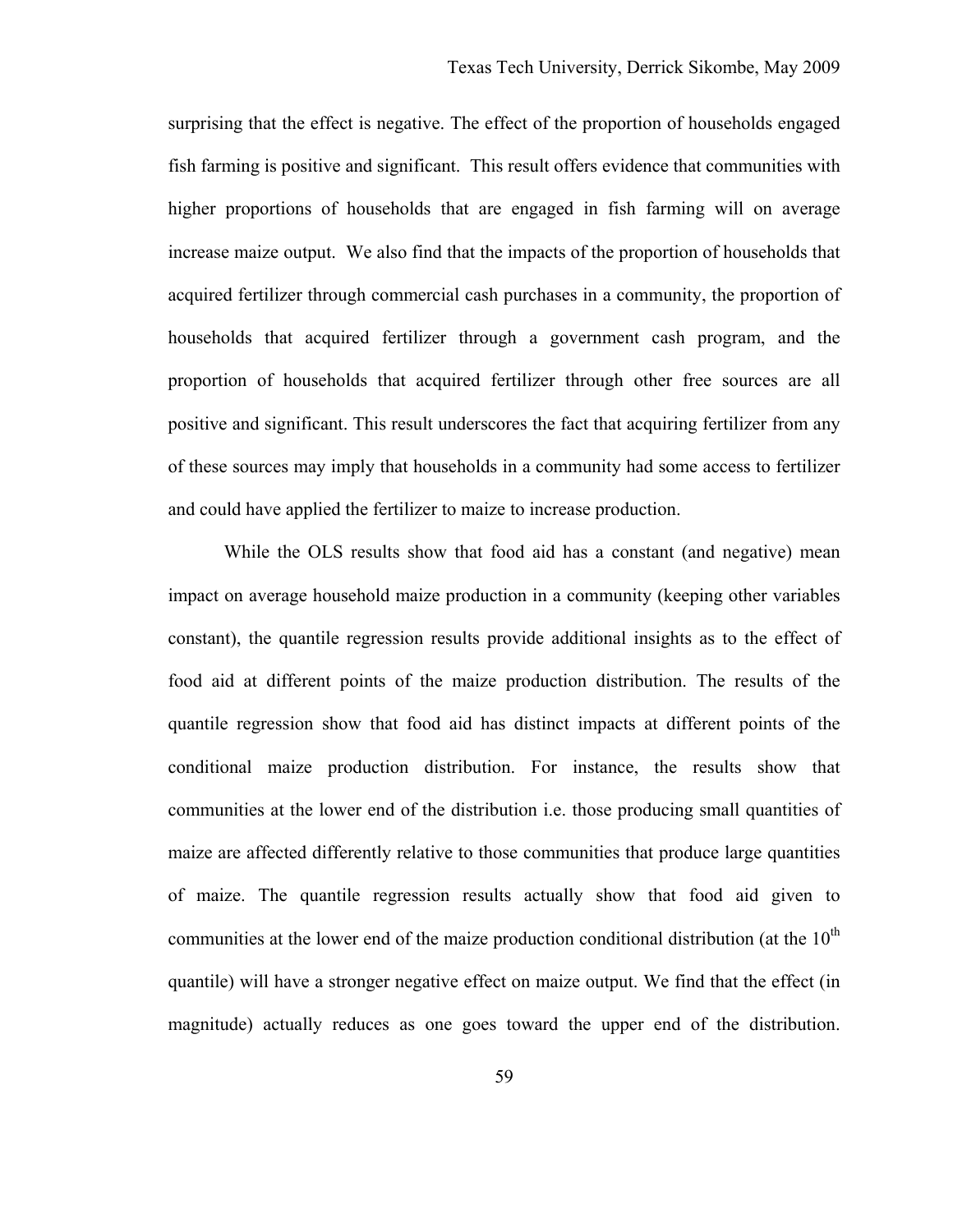Furthermore, the effects at the  $90<sup>th</sup>$  quantile are not statistically significant, so there is no evidence of a food aid impact going beyond this quantile. The results provide further evidence that while the magnitudes of the effects are different across quantiles and the estimated effects at lower quantiles are statistically different from zero, the pairwise tests and f-tests across quantiles indicate that the food aid impact may not be statistically different across quantiles.

Clearly the OLS results tell us that policy makers concerned with food aid programming and distribution should not only be aware of the effects of food aid on crop production (such as maize, rice or sorghum, etc) but also recognize the value of the impact of the other factors (such as the head of the head of the household, etc) when considering food aid as a response action.

Based on the OLS findings, this study provides evidence that food aid distributed to communities does reduce average household maize productivity significantly in a community.

When we take into account the quantile regression results, we see again that, in general, food aid has a negative impact on crop production. The estimated impact of food aid is greatest in magnitude for the communities up to the  $75<sup>th</sup>$  quantile of the maize production conditional distribution and tends to decrease for the communities in higher quantiles. Overall, we provide evidence -using the quantile regression results- that food aid has negative but distinct impacts at the lower end of the conditional maize production distribution as opposed to a negative and constant mean effect of the OLS across the entire distribution. However, based on the results of the pairwise tests and F-tests, even if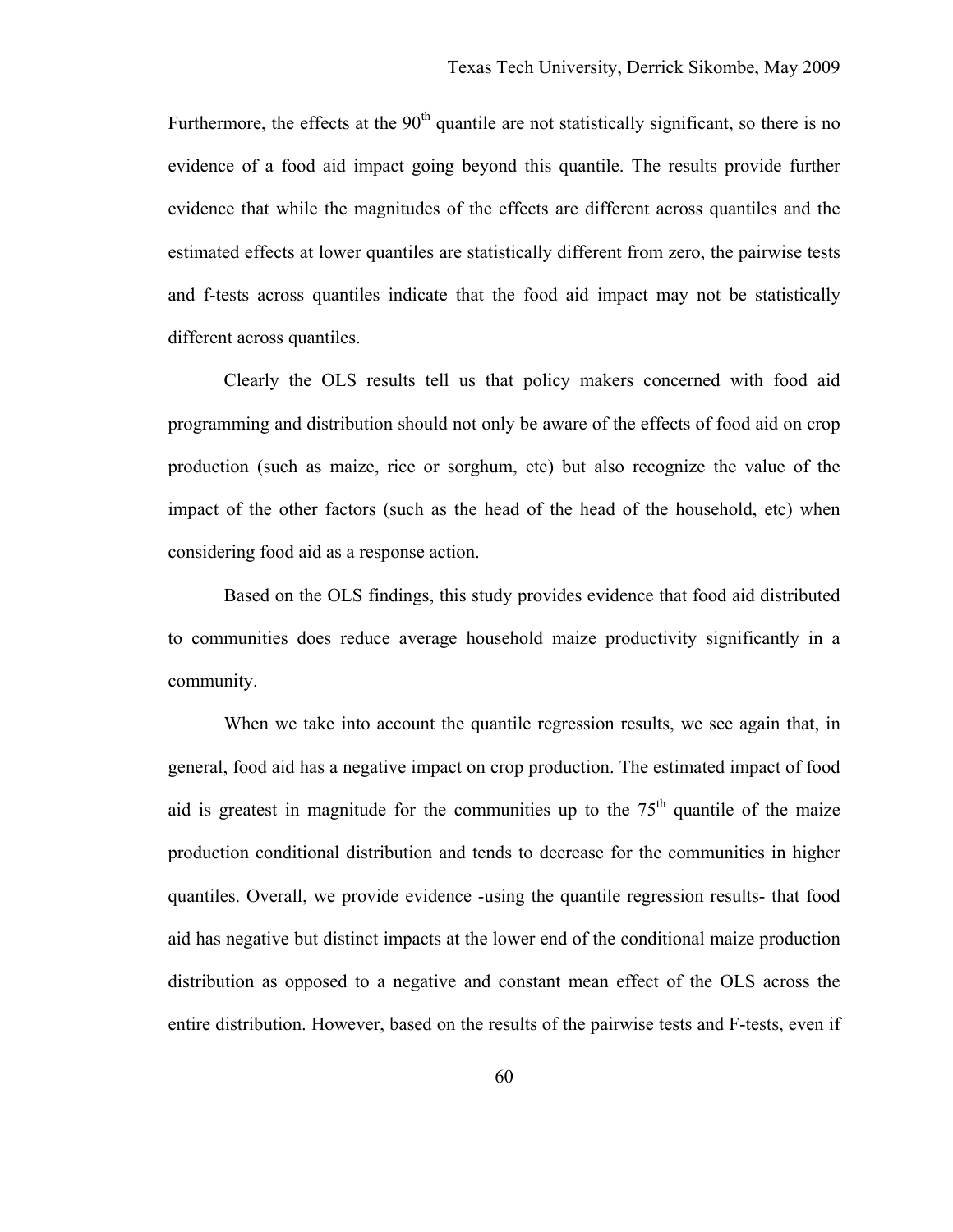there are differences in magnitudes, the effects of food aid across quantile are not statistically different from each other. These results are nonetheless suggestive of a differential effect and may merit further investigation in the future using better data (household-level data with more observations).

In conclusion, the findings of the study suggest that there is need for policy makers to carefully evaluate the net benefit to a community that is targeted for food aid. Given that most communities are low producers (the average maize output in a community in the sample is 1057.78 Kgs) and possibly the most vulnerable to food insecurity, policy makers concerned with improving agricultural productivity for small scale farmers should take into account immediate benefits for human health and welfare and also the potential negative effect on long run productivity and food security.

Overall, these results question the usefulness of food aid alone as a suitable policy response to improving agricultural productivity in the affected communities. There are immediate considerations of human welfare that also have to be factored into the decision.

### **6.1 Data Limitations**

There is no doubt that the effect of food aid would have been better investigated at the household level to examine how individual households respond to food aid. But our data would not support household-level analysis. This is because each year, a different household is included in the survey thereby making it difficult to have panel data at the household level. To address these limitations encountered in this study, information at the household level was aggregated to a SEA or community level so that lagged variables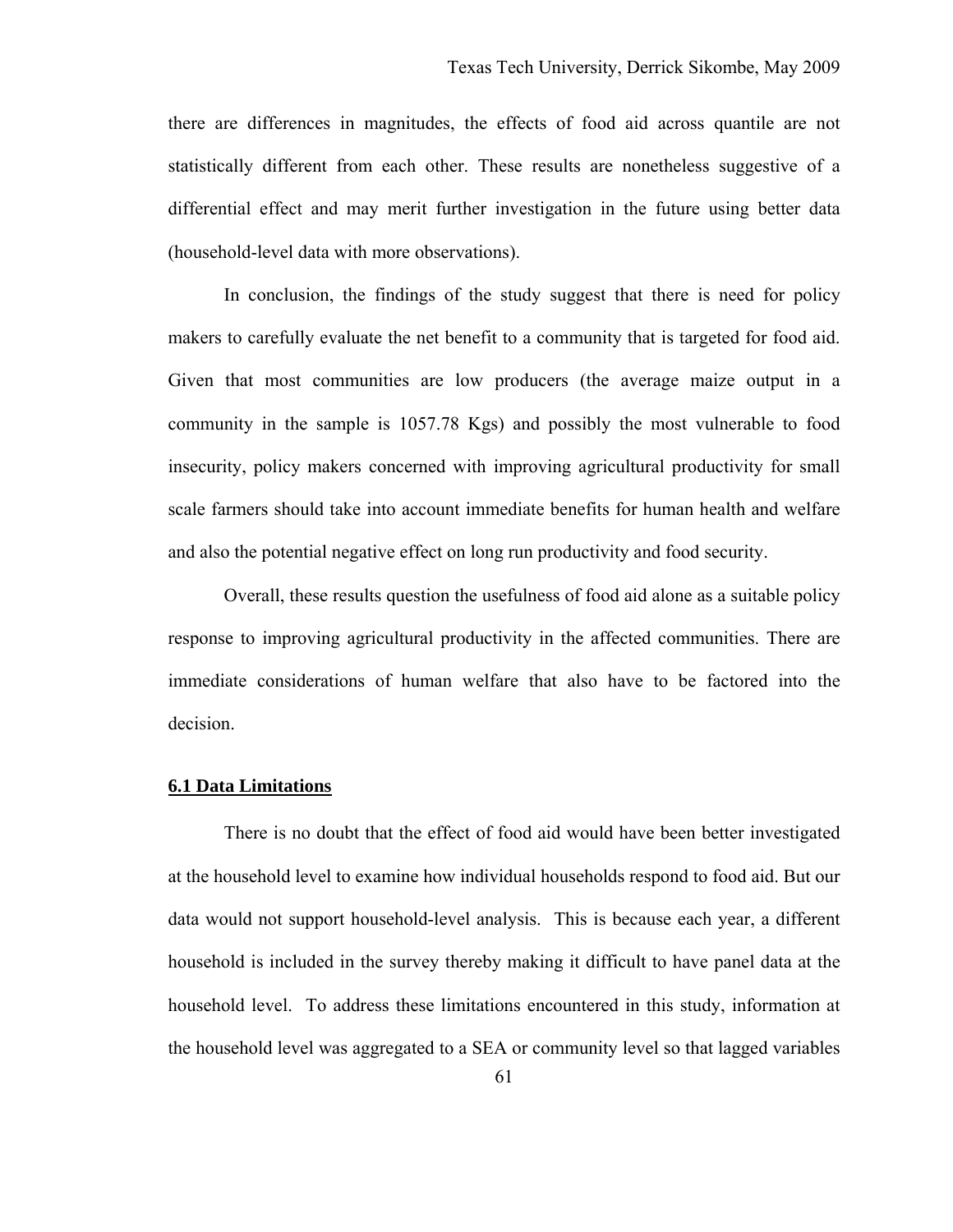could be included in the analysis. This aggregation means that the data was not robust enough to take into account household heterogeneity in analyzing the food aid effects. Future studies may give a more accurate picture of food aid impact on household maize productivity by using panel data at the household level (with a longer time dimension). This would be made possible if data on relevant variables were repeatedly collected for several years at the household level and households were identifiable across years. Furthermore, having household panel data with a longer time horizon would allow for more sophisticated econometric techniques (e.g. fixed effects estimation, dynamic panel estimators) to more accurately estimate the effect of food aid on maize production.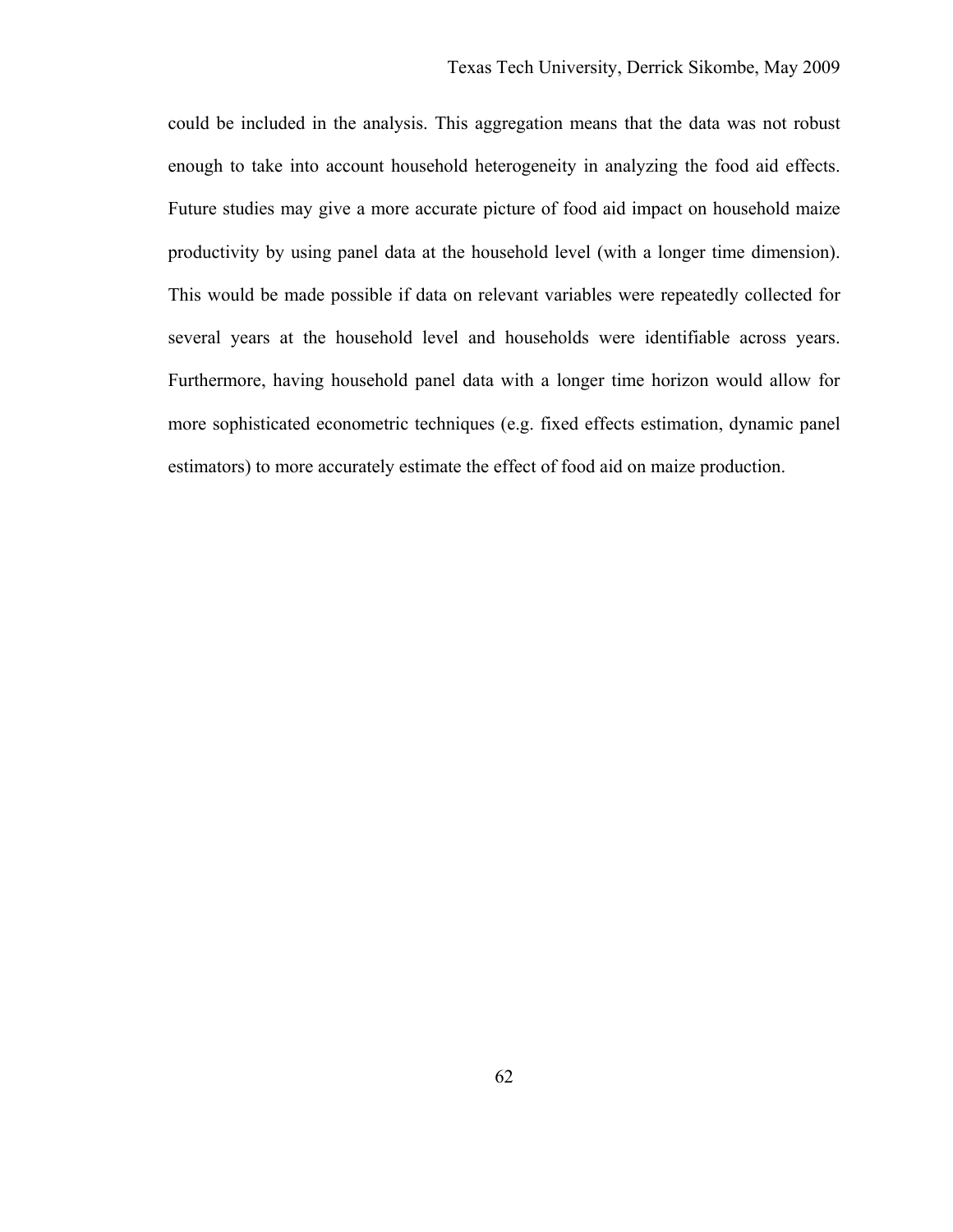## **REFERENCES**

- Abdulai, A., C. B. Barrett and J. Hoddinott. 2004. "Does food aid really have disincentive effects? New evidence from sub-Saharan Africa." Paper presented at the CIIFAD weekly seminar at Cornell University, November 10.
- Barrett, C. B. 2006. "Food Aid's Intended and Unintended Consequences." Working paper, Department of Applied Economics and Management, Cornell University.
- Barrett, C. B., M. Bezuneh and A. Aboud 2001. "Income Diversification, Poverty Traps and Policy Shocks in Côte d'Ivoire and Kenya". *Food Policy* 26 (4): 367-384.
- Barrett, C. B., and D. G. Maxwell. 2004. "Policy brief: Recasting Food Aid's Role" Working paper, Department of Applied Economics and Management, Cornell University.
- Buchinsky, M. 1998. "Recent Advances in Quantile Regression Models: A Practical Guideline for Empirical Research." *Journal of Human Resources* 33(1):88-126.
- Chiwele, K. D., and R. Sikananu "Agriculture Development and Food Security in sub-Saharan Africa: Building a Case for More Support. A Case Study of Zambia." <http://www.fao.org/tc/tca/work05/Zambia.pdf> (Accessed March 15, 2007).
- Cynthia, D. 2007. ["Complex Survey Design & Other Challenges: Zambian Agricultural](http://www.aec.msu.edu/fs2/zambia/donovan-zambiastatspresent2007_base_1997_8.pdf)  [Surveys."](http://www.aec.msu.edu/fs2/zambia/donovan-zambiastatspresent2007_base_1997_8.pdf) Paper presented to the Graduate-level Statistics Course STT 825: Sample Surveys, Wells Hall, Michigan State University, November 28.
- Devereux, S. 2000. "Social Safety Nets for Poverty Alleviation in Southern Africa." Unpublished manusript, a research report for the Department for International Development.
- Gujurati, N. D. 1988. *Basic Econometrics, Second Edition*. McGraw Hill Book Co.
- IDL Group, "An Assessment of Trends in the Zambian Agriculture Sector." <http://www.odi.org.uk/projects/03-food-security-forum/docs/Zambia.pdf> (Accessed March 15, 2007).
- IFAD, FAO, WFP. "Reducing Poverty and Hunger: The Critical Role of Financing for Food, Agriculture and Rural Development." <http://www.fao.org/DOCREP/003/Y6265E/y6265e00.htm> (Accessed March 15, 2007).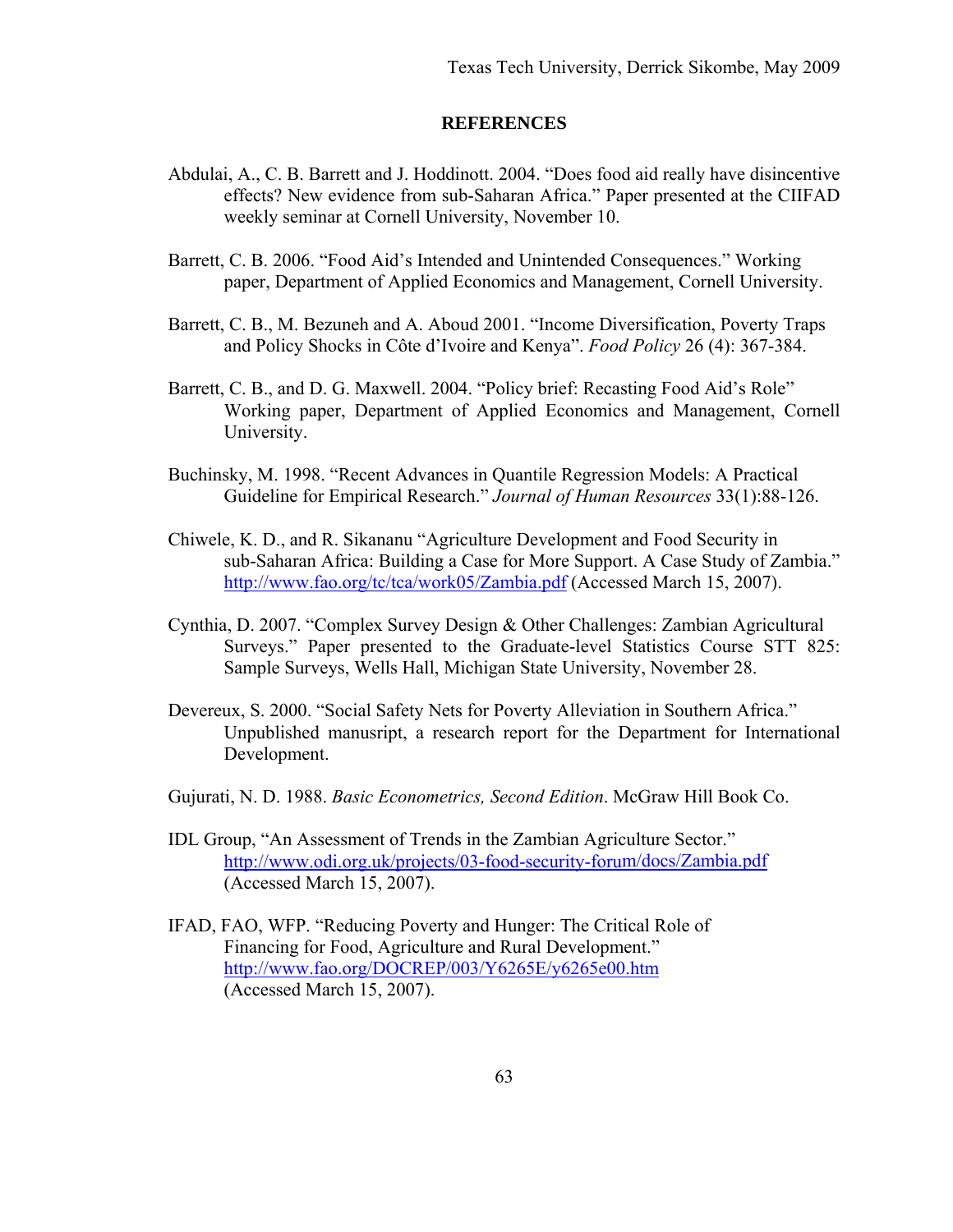- Jayne, T. S., and D. Molla. 1995. "Toward a Research Agenda to Promote Household Access to Food in Ethiopia." Working Paper, Food Security Research Project, Ministry of Economic Development and Cooperation, Addis Ababa.
- Jayne, T. S., D. L. Tschirley, J. M. Staatz, J. D. Shaffer, M. T. Weber, M. Chisvo, and Mulinge Mukumbu.1994. "Market-Oriented Strategies to Improve Household Access to Food: Experience from Sub-Saharan Africa." Working Paper, Department of Agricultural Economics, Michigan State University.
- Ninno, C., P. A. Dorosh, and K. Subbarao. 2005. "Food Aid and Food Security in the Short and Long Run: Country Experience from Asia and sub-SaharanAfrica." Discussion paper 0538, The World Bank, November.
- Mano, R., B. Isaacson, and P. Dardel. 2003. "Identifying Policy Determinants of Food Security Response and Recovery in the SADC Region: The Case of the 2002 Food Emergency." Policy paper, Food and Natural Resources Policy Network.
- McPeak, J., and C. B. Barrett. 2001. "Differential Risk Exposure and Stochastic Poverty Traps Among East African Pastoralists." *American Journal of Agricultural Economics*, 83(3): 674-679.
- Megill, D. J. 2004. "Recommendations on Sample Design for Post Harvest Surveys in Zambia Based on the 2000 Census." Working Paper, Food Security Research Project, Lusaka, Zambia.
- Rangvid, B. S. 2003. "Educational Peer Effects, Quantile Regression Evidence from Denmark with PISA2000 data." Ph D dissertation, Aarhus School of Business, Denmark.
- Wichern, R., U. Hausner, and D. K. Chiwele. 1999. "Impediments to Agricultural Growth in Zambia." Discussion paper, Trade and Macroeconomics Division, International Food Policy Research Institute .
- Yasar, Mahmut, C. H. Nelson H, and R. Rejesus. 2006. "Productivity and Exporting Statusof Manufacturing Firms: Evidence from Quantile Regression." *Review of World Economics* 142 (4): 675-694.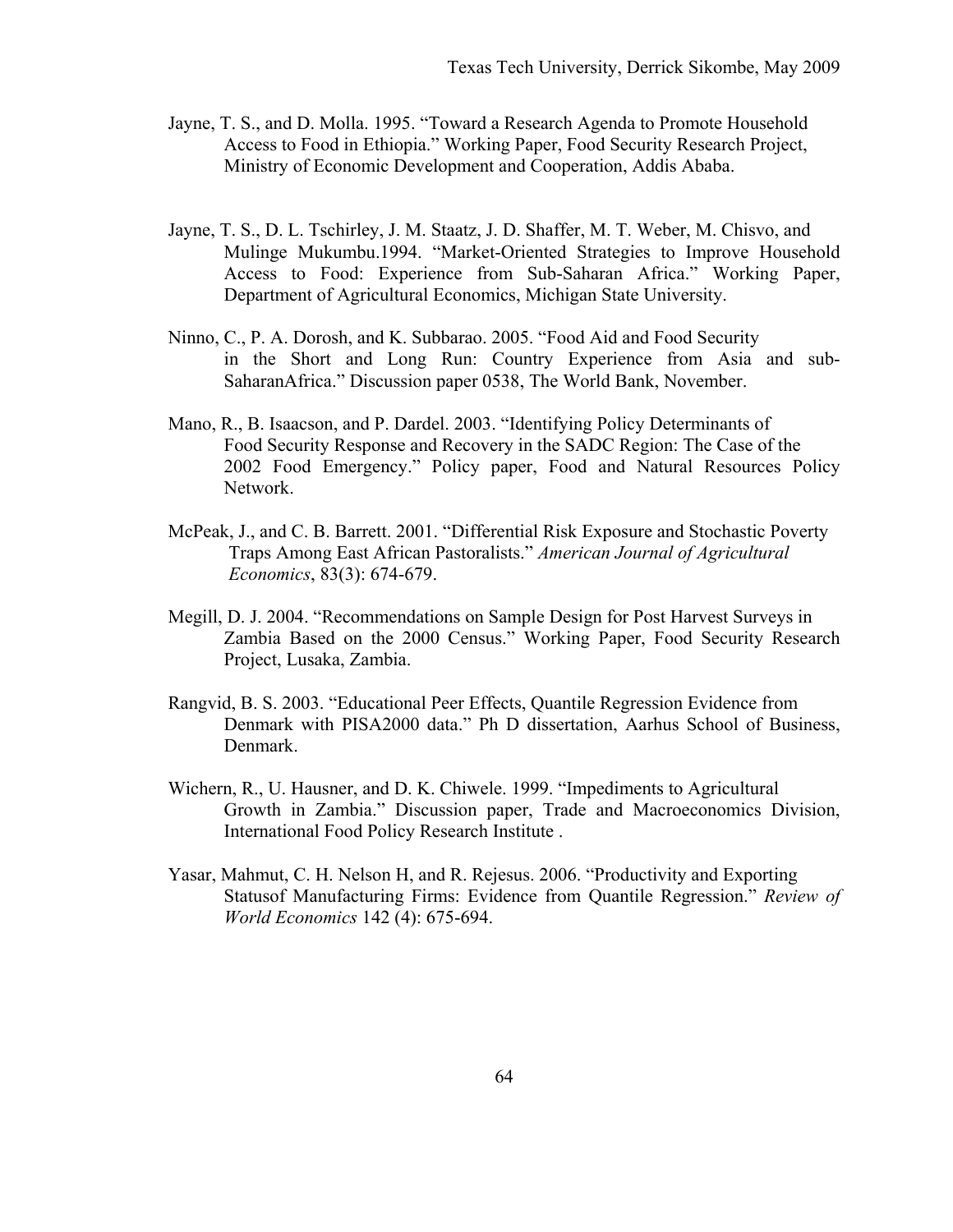## **APPENDIX**

Tables A.1 to A.9 report a set of results of the quantile regression. The tables present the simultaneous quantile regressions at the 10th, 20th, 30th, 40th, 50th, 60th, 70th, 80th and 90th conditional quantiles and include the estimated coefficient, the bootstrapped standard error, the t-value, the p-value and the 95% confidence interval. Related results are presented in figures A.1 to A.4, showing the quantile regression results compared to the OLS results in a graphical form. Each of the graphs shows a similar presentation of the findings. The black solid line represents the OLS estimate and its confidence bands are represented in dotted (straight) lines. The quantile regression coefficients are represented by the pink solid curve while the pointwise distances between the two curved dotted lines represent the 95% confidence interval for the quantile regression estimates.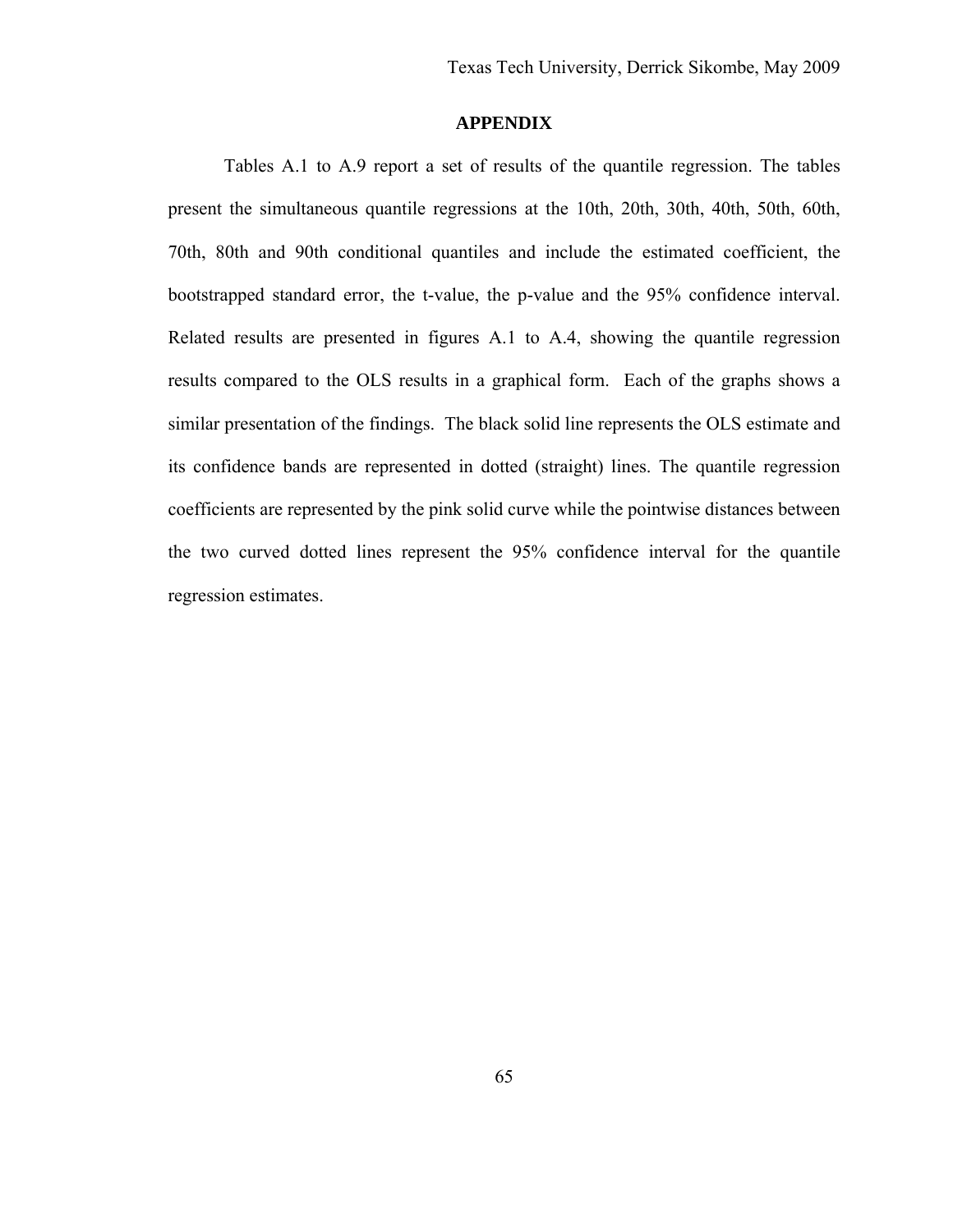| <b>Independent Variable</b> | Coef.      | Bootstrap<br>Std. Err. | t        | P> t  | [95% Conf.Interval] |          |
|-----------------------------|------------|------------------------|----------|-------|---------------------|----------|
| Lagged Food Aid             | $-2.761$   | 0.921                  | $-3.000$ | 0.003 | $-4.574$            | $-0.948$ |
| Lagged Production           | 0.035      | 0.046                  | 0.770    | 0.440 | $-0.055$            | 0.125    |
| Age                         | $-0.450$   | 8.410                  | $-0.050$ | 0.957 | $-17.009$           | 16.109   |
| <b>Proportion Female</b>    | $-18.054$  | 281.279                | $-0.060$ | 0.949 | $-571.908$          | 535.801  |
| Rainfall                    | $-0.750$   | 0.405                  | $-1.850$ | 0.065 | $-1.547$            | 0.048    |
| Maize Stocks                | 2.377      | 1.797                  | 1.320    | 0.187 | $-1.162$            | 5.915    |
| Cassava Stocks              | $-0.395$   | 0.451                  | $-0.880$ | 0.381 | $-1.282$            | 0.492    |
| Household Size              | 20.803     | 40.730                 | 0.510    | 0.610 | $-59.396$           | 101.002  |
| Proportion Livestock        | 9.355      | 159.064                | 0.060    | 0.953 | $-303.851$          | 322.561  |
| <b>Proportion Poultry</b>   | 119.837    | 174.839                | 0.690    | 0.494 | $-224.431$          | 464.105  |
| Proportion Fish             | 1025.326   | 1016.735               | 1.010    | 0.314 | $-976.686$          | 3027.337 |
| Cash Fertilizer             | 367.861    | 250.453                | 1.470    | 0.143 | $-125.296$          | 861.019  |
| Loan Fertilizer             | $-62.921$  | 678.275                | $-0.090$ | 0.926 | -1398.484           | 1272.643 |
| Government Fertilizer       | $-4.688$   | 665.750                | $-0.010$ | 0.994 | $-1315.590$         | 1306.214 |
| <b>Exchange Fertilizer</b>  | 1647.478   | 774.452                | 2.130    | 0.034 | 122.536             | 3172.420 |
| Free Fertilizer             | 3268.506   | 1046.021               | 3.120    | 0.002 | 1208.828            | 5328.184 |
| Central                     | 152.709    | 150.727                | 1.010    | 0.312 | $-144.082$          | 449.499  |
| Copperbelt                  | 151.652    | 235.939                | 0.640    | 0.521 | $-312.926$          | 616.229  |
| Eastern                     | 332.378    | 215.681                | 1.540    | 0.125 | $-92.311$           | 757.067  |
| Luapula                     | 74.515     | 301.464                | 0.250    | 0.805 | $-519.085$          | 668.116  |
| Lusaka                      | $-113.902$ | 186.241                | $-0.610$ | 0.541 | $-480.622$          | 252.817  |
| Northern                    | 158.103    | 267.240                | 0.590    | 0.555 | $-368.108$          | 684.313  |
| Nwestern                    | 116.774    | 192.885                | 0.610    | 0.545 | $-263.029$          | 496.577  |
| Western                     | $-213.195$ | 192.055                | $-1.110$ | 0.268 | $-591.363$          | 164.972  |
| Sea                         | 121.357    | 235.580                | 0.520    | 0.607 | $-342.513$          | 585.227  |
| Intercept                   | 671.167    | 612.628                | 1.100    | 0.274 | $-535.135$          | 1877.469 |

Table A.1. Full parameter estimates at the  $10^{th}$  quantile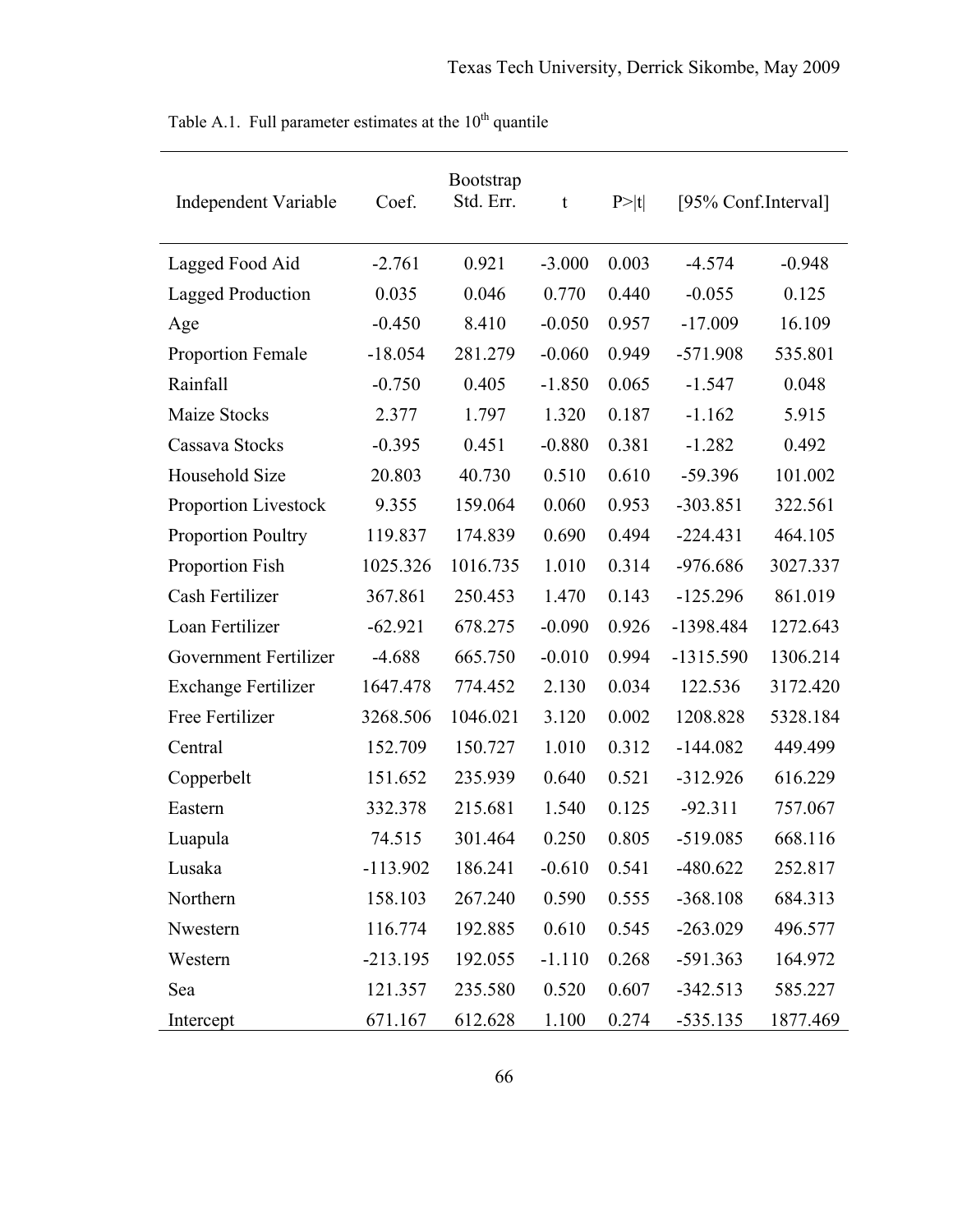| <b>Bootstrap</b>            |            |           |          |       |                     |          |  |
|-----------------------------|------------|-----------|----------|-------|---------------------|----------|--|
| <b>Independent Variable</b> | Coef.      | Std. Err. | t        | P> t  | [95% Conf.Interval] |          |  |
| Lagged Food Aid             | $-2.242$   | 1.087     | $-2.060$ | 0.040 | $-4.383$            | $-0.102$ |  |
| <b>Lagged Production</b>    | 0.086      | 0.034     | 2.510    | 0.013 | 0.018               | 0.154    |  |
| Age                         | 0.802      | 8.092     | 0.100    | 0.921 | $-15.131$           | 16.736   |  |
| <b>Proportion Female</b>    | $-210.179$ | 251.275   | $-0.840$ | 0.404 | $-704.954$          | 284.597  |  |
| Rainfall                    | $-0.241$   | 0.349     | $-0.690$ | 0.489 | $-0.928$            | 0.445    |  |
| Maize Stocks                | 1.552      | 1.647     | 0.940    | 0.347 | $-1.690$            | 4.794    |  |
| Cassava Stocks              | $-0.333$   | 0.249     | $-1.340$ | 0.183 | $-0.824$            | 0.158    |  |
| Household Size              | 32.287     | 40.124    | 0.800    | 0.422 | $-46.720$           | 111.293  |  |
| <b>Proportion Livestock</b> | 312.854    | 160.283   | 1.950    | 0.052 | $-2.753$            | 628.461  |  |
| <b>Proportion Poultry</b>   | 158.957    | 201.124   | 0.790    | 0.430 | $-237.069$          | 554.982  |  |
| Proportion Fish             | 1331.388   | 1015.738  | 1.310    | 0.191 | $-668.661$          | 3331.437 |  |
| Cash Fertilizer             | 425.405    | 230.183   | 1.850    | 0.066 | $-27.840$           | 878.650  |  |
| Loan Fertilizer             | $-770.598$ | 698.944   | $-1.100$ | 0.271 | $-2146.861$         | 605.665  |  |
| Government Fertilizer       | $-21.978$  | 639.542   | $-0.030$ | 0.973 | $-1281.274$         | 1237.318 |  |
| <b>Exchange Fertilizer</b>  | 1641.373   | 768.552   | 2.140    | 0.034 | 128.050             | 3154.697 |  |
| Free Fertilizer             | 2524.282   | 1196.422  | 2.110    | 0.036 | 168.455             | 4880.109 |  |
| Central                     | 72.216     | 165.179   | 0.440    | 0.662 | $-253.032$          | 397.463  |  |
| Copperbelt                  | 68.966     | 257.844   | 0.270    | 0.789 | $-438.745$          | 576.677  |  |
| Eastern                     | 144.692    | 222.911   | 0.650    | 0.517 | $-294.234$          | 583.617  |  |
| Luapula                     | $-238.182$ | 288.492   | $-0.830$ | 0.410 | $-806.239$          | 329.875  |  |
| Lusaka                      | 30.235     | 217.534   | 0.140    | 0.890 | $-398.103$          | 458.573  |  |
| Northern                    | $-113.076$ | 273.685   | $-0.410$ | 0.680 | $-651.978$          | 425.825  |  |
| Nwestern                    | 32.340     | 209.073   | 0.150    | 0.877 | -379.337            | 444.018  |  |
| Western                     | $-305.609$ | 199.715   | $-1.530$ | 0.127 | $-698.859$          | 87.640   |  |
| Sea                         | 89.391     | 254.428   | 0.350    | 0.726 | $-411.593$          | 590.376  |  |
| Intercept                   | 243.199    | 559.413   | 0.430    | 0.664 | $-858.319$          | 1344.716 |  |

Table A.2. Full parameter estimates at the  $20<sup>th</sup>$  quantile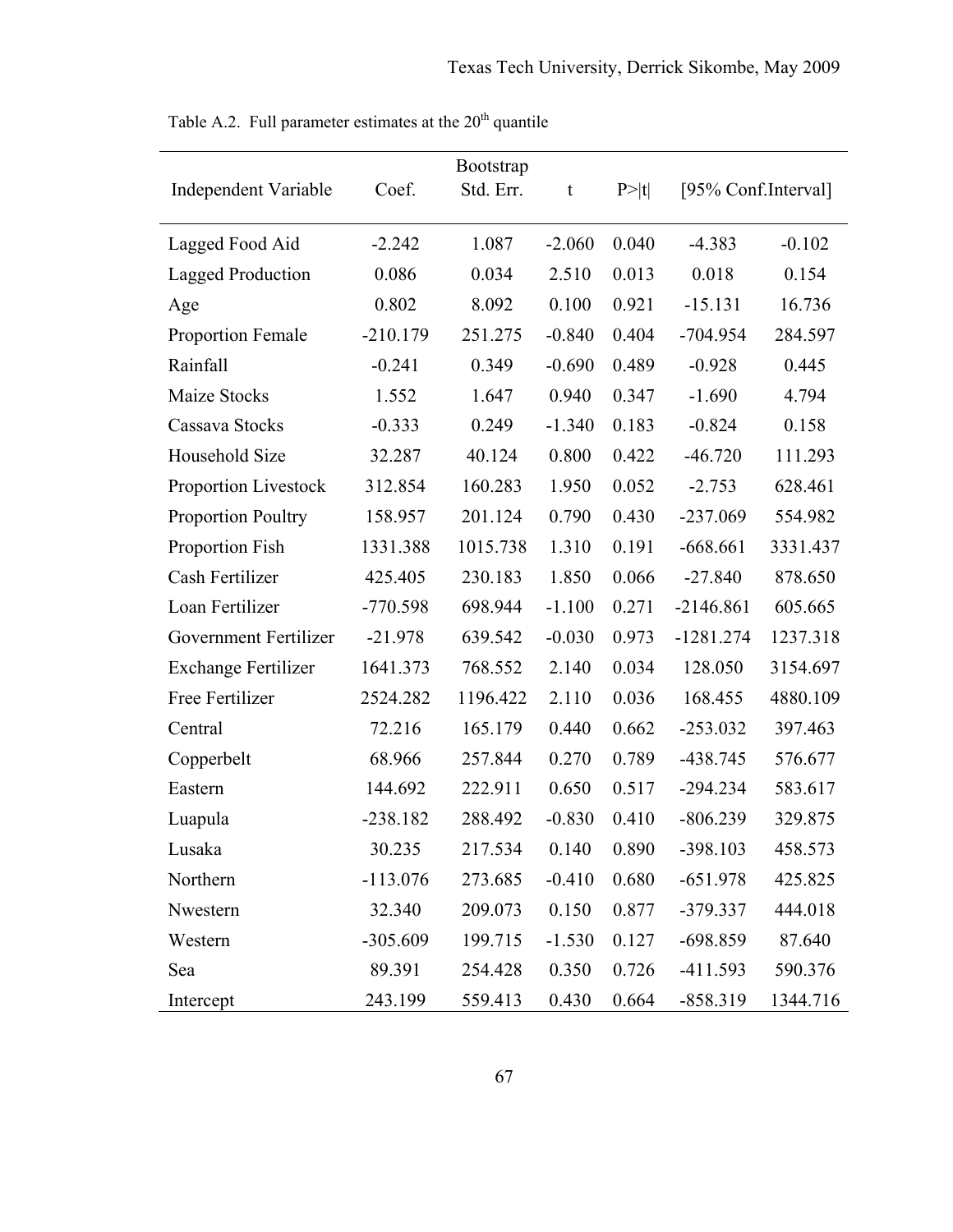| <b>Independent Variable</b> | Coef.      | Bootstrap<br>Std. Err. | t        | P >  t | [95% Conf.Interval] |          |
|-----------------------------|------------|------------------------|----------|--------|---------------------|----------|
| Lagged Food Aid             | $-1.666$   | 1.153                  | $-1.440$ | 0.150  | $-3.936$            | 0.604    |
| <b>Lagged Production</b>    | 0.113      | 0.034                  | 3.330    | 0.001  | 0.046               | 0.179    |
| Age                         | $-6.678$   | 8.983                  | $-0.740$ | 0.458  | $-24.366$           | 11.010   |
| <b>Proportion Female</b>    | $-326.935$ | 293.919                | $-1.110$ | 0.267  | $-905.680$          | 251.809  |
| Rainfall                    | $-0.145$   | 0.367                  | $-0.400$ | 0.692  | $-0.867$            | 0.576    |
| Maize Stocks                | 2.569      | 1.397                  | 1.840    | 0.067  | $-0.181$            | 5.319    |
| Cassava Stocks              | $-0.406$   | 0.265                  | $-1.530$ | 0.128  | $-0.928$            | 0.117    |
| Household Size              | 31.106     | 46.816                 | 0.660    | 0.507  | $-61.077$           | 123.289  |
| <b>Proportion Livestock</b> | 402.164    | 159.995                | 2.510    | 0.013  | 87.124              | 717.203  |
| <b>Proportion Poultry</b>   | 129.230    | 206.256                | 0.630    | 0.531  | $-276.900$          | 535.359  |
| Proportion Fish             | 1401.140   | 1252.496               | 1.120    | 0.264  | $-1065.098$         | 3867.379 |
| Cash Fertilizer             | 610.123    | 260.085                | 2.350    | 0.020  | 98.001              | 1122.245 |
| Loan Fertilizer             | $-770.580$ | 710.525                | $-1.080$ | 0.279  | $-2169.646$         | 628.487  |
| Government Fertilizer       | 285.940    | 569.599                | 0.500    | 0.616  | $-835.634$          | 1407.514 |
| <b>Exchange Fertilizer</b>  | 1430.571   | 834.276                | 1.710    | 0.088  | $-212.168$          | 3073.309 |
| Free Fertilizer             | 1650.791   | 1116.674               | 1.480    | 0.141  | $-548.007$          | 3849.588 |
| Central                     | 65.846     | 186.054                | 0.350    | 0.724  | $-300.505$          | 432.198  |
| Copperbelt                  | 234.823    | 287.705                | 0.820    | 0.415  | $-331.685$          | 801.331  |
| Eastern                     | 124.403    | 224.514                | 0.550    | 0.580  | $-317.678$          | 566.485  |
| Luapula                     | $-272.920$ | 286.711                | $-0.950$ | 0.342  | $-837.471$          | 291.631  |
| Lusaka                      | 33.479     | 194.208                | 0.170    | 0.863  | $-348.927$          | 415.886  |
| Northern                    | $-123.466$ | 268.304                | $-0.460$ | 0.646  | $-651.772$          | 404.841  |
| Nwestern                    | 56.037     | 201.986                | 0.280    | 0.782  | $-341.686$          | 453.761  |
| Western                     | $-82.109$  | 229.317                | $-0.360$ | 0.721  | $-533.647$          | 369.430  |
| Sea                         | 101.167    | 278.634                | 0.360    | 0.717  | $-447.480$          | 649.814  |
| Intercept                   | 502.889    | 593.468                | 0.850    | 0.398  | $-665.684$          | 1671.462 |

Table A.3. Full parameter estimates at the 30th quantile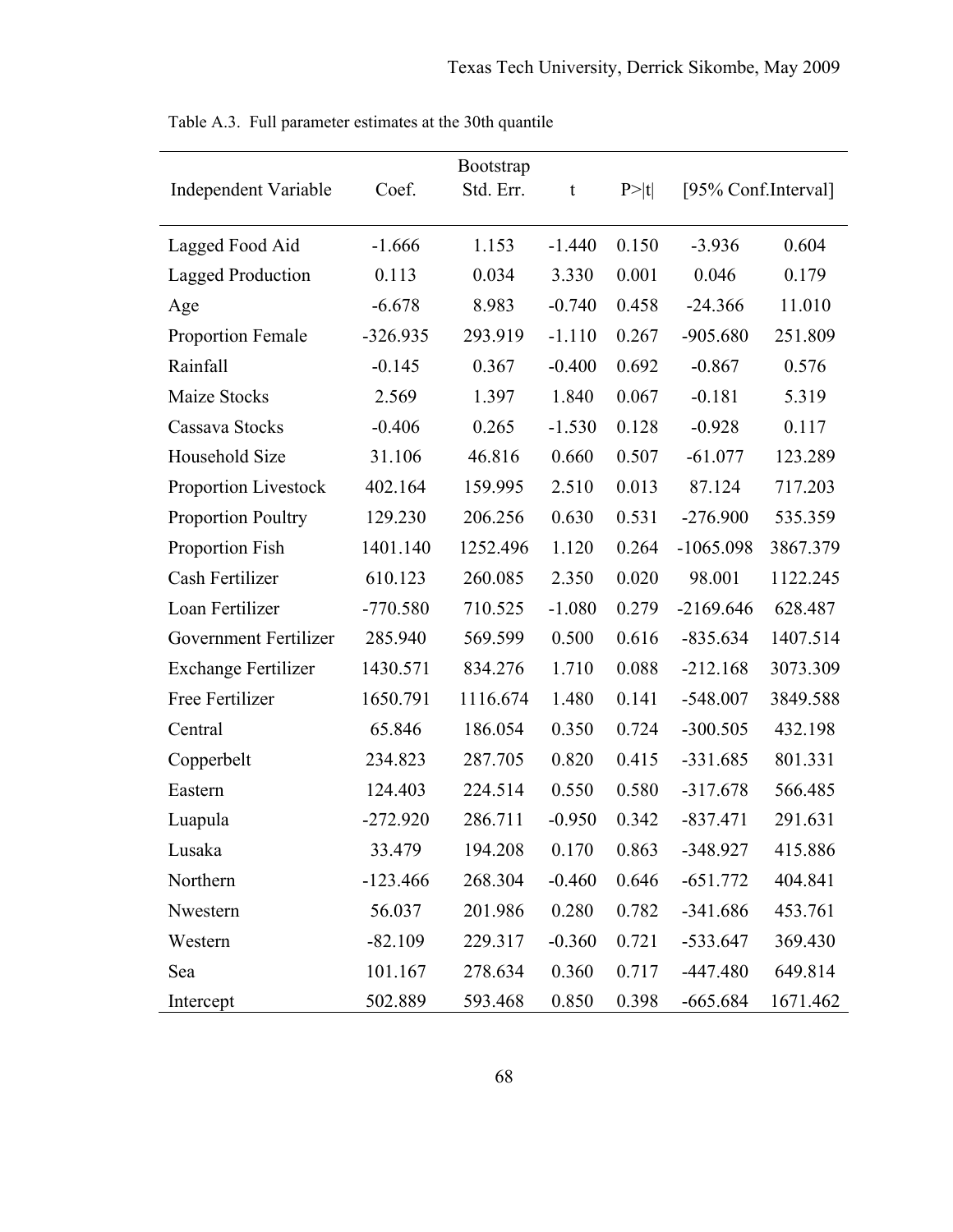| <b>Independent Variable</b> | Coef.       | <b>Bootstrap</b><br>Std. Err. | t        | P >  t | [95% Conf.Interval] |          |
|-----------------------------|-------------|-------------------------------|----------|--------|---------------------|----------|
| Lagged Food Aid             | $-2.141$    | 1.306                         | $-1.640$ | 0.102  | $-4.712$            | 0.431    |
| <b>Lagged Production</b>    | 0.104       | 0.035                         | 3.000    | 0.003  | 0.036               | 0.173    |
| Age                         | $-9.179$    | 8.829                         | $-1.040$ | 0.299  | $-26.565$           | 8.206    |
| <b>Proportion Female</b>    | $-569.837$  | 340.674                       | $-1.670$ | 0.096  | $-1240.645$         | 100.971  |
| Rainfall                    | $-0.642$    | 0.445                         | $-1.440$ | 0.150  | $-1.519$            | 0.235    |
| Maize Stocks                | 2.430       | 1.293                         | 1.880    | 0.061  | $-0.117$            | 4.977    |
| Cassava Stocks              | $-0.453$    | 0.325                         | $-1.390$ | 0.164  | $-1.093$            | 0.187    |
| Household Size              | 21.168      | 58.438                        | 0.360    | 0.717  | $-93.901$           | 136.237  |
| Proportion Livestock        | 349.706     | 174.420                       | 2.000    | 0.046  | 6.263               | 693.149  |
| <b>Proportion Poultry</b>   | 274.772     | 237.999                       | 1.150    | 0.249  | $-193.863$          | 743.407  |
| Proportion Fish             | 2355.803    | 1208.359                      | 1.950    | 0.052  | $-23.527$           | 4735.133 |
| Cash Fertilizer             | 632.826     | 254.517                       | 2.490    | 0.014  | 131.668             | 1133.984 |
| Loan Fertilizer             | $-1060.621$ | 673.501                       | $-1.570$ | 0.117  | -2386.784           | 265.543  |
| Government Fertilizer       | 484.377     | 551.082                       | 0.880    | 0.380  | $-600.737$          | 1569.490 |
| <b>Exchange Fertilizer</b>  | 938.848     | 961.928                       | 0.980    | 0.330  | $-955.246$          | 2832.941 |
| Free Fertilizer             | 1384.286    | 1095.597                      | 1.260    | 0.208  | $-773.009$          | 3541.582 |
| Central                     | 33.631      | 215.287                       | 0.160    | 0.876  | $-390.282$          | 457.544  |
| Copperbelt                  | 177.761     | 321.154                       | 0.550    | 0.580  | $-454.610$          | 810.131  |
| Eastern                     | 201.631     | 275.218                       | 0.730    | 0.464  | $-340.290$          | 743.551  |
| Luapula                     | $-136.615$  | 359.732                       | $-0.380$ | 0.704  | $-844.948$          | 571.718  |
| Lusaka                      | $-134.201$  | 214.315                       | $-0.630$ | 0.532  | $-556.200$          | 287.798  |
| Northern                    | $-44.820$   | 355.724                       | $-0.130$ | 0.900  | $-745.261$          | 655.622  |
| Nwestern                    | 2.834       | 255.572                       | 0.010    | 0.991  | $-500.403$          | 506.071  |
| Western                     | $-151.364$  | 268.198                       | $-0.560$ | 0.573  | $-679.462$          | 376.735  |
| Sea                         | 54.343      | 324.078                       | 0.170    | 0.867  | $-583.785$          | 692.471  |
| Intercept                   | 1241.019    | 698.732                       | 1.780    | 0.077  | $-134.826$          | 2616.863 |

Table A.4. Full parameter estimates at the 40th quantile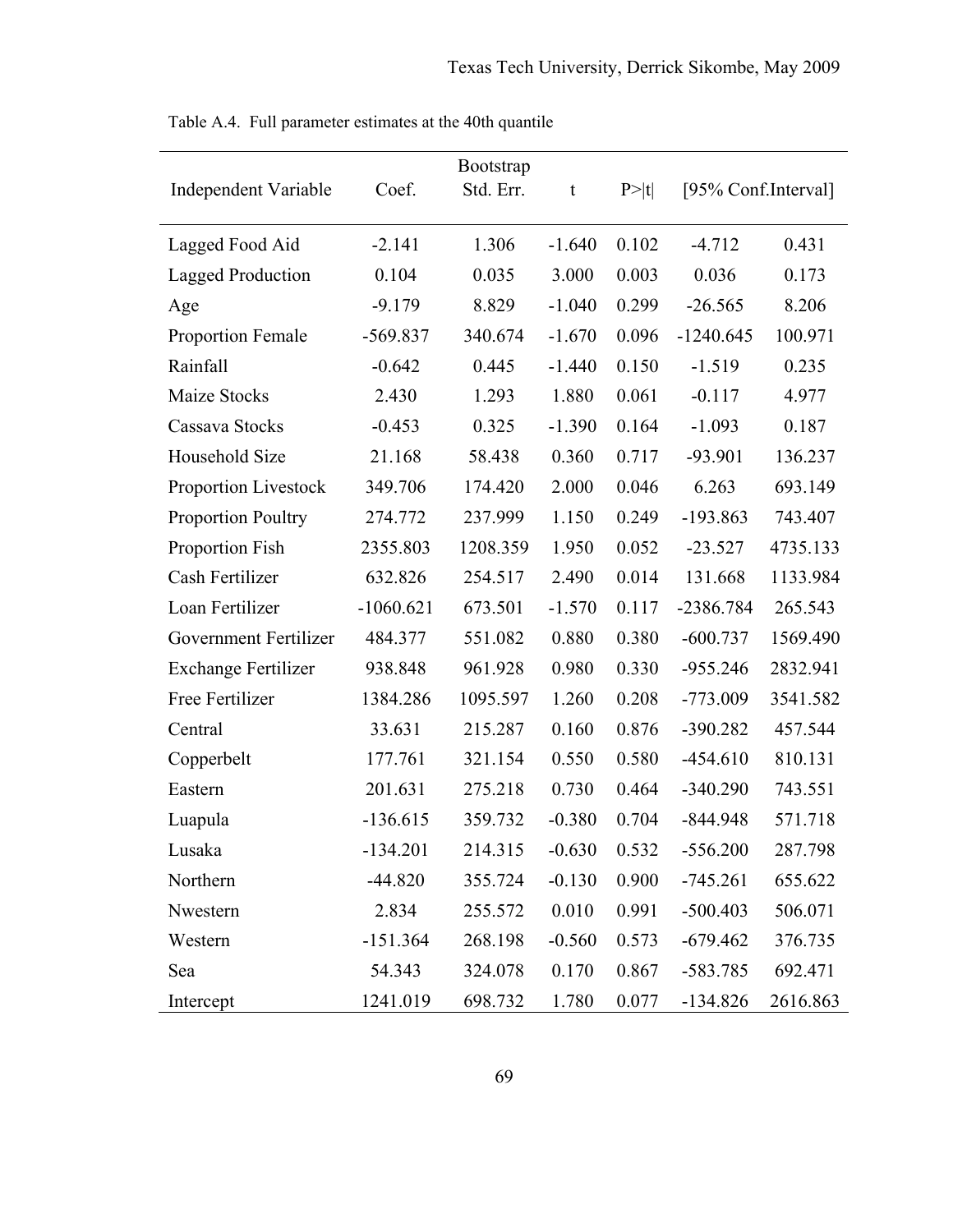|                             |             | Bootstrap |          |        |                     |            |
|-----------------------------|-------------|-----------|----------|--------|---------------------|------------|
| <b>Independent Variable</b> | Coef.       | Std. Err. | t        | P >  t | [95% Conf.Interval] |            |
| Lagged Food Aid             | $-2.664$    | 1.420     | $-1.880$ | 0.062  | $-5.461$            | 0.132      |
| <b>Lagged Production</b>    | 0.095       | 0.040     | 2.370    | 0.018  | 0.016               | 0.174      |
| Age                         | $-7.984$    | 8.199     | $-0.970$ | 0.331  | $-24.128$           | 8.160      |
| <b>Proportion Female</b>    | $-573.020$  | 319.508   | $-1.790$ | 0.074  | $-1202.151$         | 56.111     |
| Rainfall                    | $-0.717$    | 0.433     | $-1.650$ | 0.099  | $-1.570$            | 0.137      |
| Maize Stocks                | 2.146       | 1.072     | 2.000    | 0.046  | 0.035               | 4.257      |
| Cassava Stocks              | $-0.526$    | 0.332     | $-1.580$ | 0.115  | $-1.180$            | 0.129      |
| Household Size              | 43.461      | 64.704    | 0.670    | 0.502  | $-83.946$           | 170.868    |
| <b>Proportion Livestock</b> | 299.246     | 195.927   | 1.530    | 0.128  | $-86.546$           | 685.037    |
| <b>Proportion Poultry</b>   | 289.750     | 259.687   | 1.120    | 0.266  | $-221.588$          | 801.088    |
| Proportion Fish             | 1857.658    | 1317.540  | 1.410    | 0.160  | $-736.657$          | 4451.973   |
| Cash Fertilizer             | 560.830     | 234.483   | 2.390    | 0.017  | 99.119              | 1022.542   |
| Loan Fertilizer             | $-1543.360$ | 688.688   | $-2.240$ | 0.026  | $-2899.428$         | $-187.292$ |
| Government Fertilizer       | 425.475     | 524.294   | 0.810    | 0.418  | $-606.890$          | 1457.840   |
| <b>Exchange Fertilizer</b>  | 249.068     | 1213.100  | 0.210    | 0.837  | -2139.598           | 2637.734   |
| Free Fertilizer             | 1227.285    | 1052.453  | 1.170    | 0.245  | $-845.058$          | 3299.628   |
| Central                     | $-108.560$  | 229.666   | $-0.470$ | 0.637  | $-560.786$          | 343.667    |
| Copperbelt                  | 45.030      | 324.523   | 0.140    | 0.890  | -593.975            | 684.035    |
| Eastern                     | 139.503     | 274.997   | 0.510    | 0.612  | $-401.983$          | 680.988    |
| Luapula                     | $-361.727$  | 355.144   | $-1.020$ | 0.309  | $-1061.027$         | 337.572    |
| Lusaka                      | $-320.587$  | 223.314   | $-1.440$ | 0.152  | $-760.306$          | 119.133    |
| Northern                    | $-203.668$  | 344.440   | $-0.590$ | 0.555  | $-881.891$          | 474.554    |
| Nwestern                    | $-193.852$  | 273.505   | $-0.710$ | 0.479  | $-732.400$          | 344.696    |
| Western                     | $-398.418$  | 280.903   | $-1.420$ | 0.157  | $-951.532$          | 154.697    |
| Sea                         | $-110.594$  | 358.899   | $-0.310$ | 0.758  | $-817.288$          | 596.100    |
| Intercept                   | 1596.705    | 751.012   | 2.130    | 0.034  | 117.918             | 3075.493   |

Table A.5. Full parameter estimates at the 50th quantile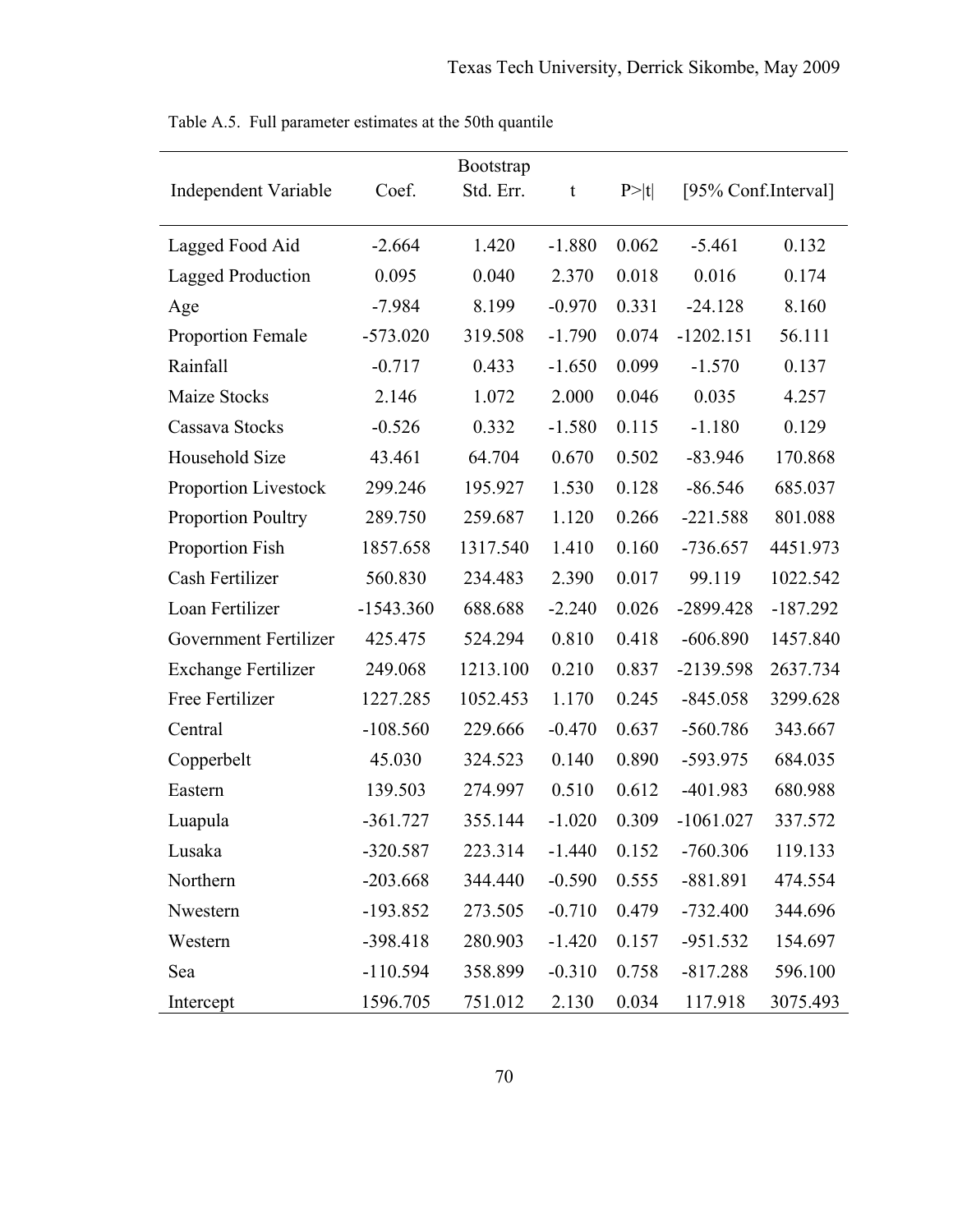| <b>Independent Variable</b> | Coef.       | <b>Bootstrap</b><br>Std. Err. | t                | P >  t | [95% Conf.Interval] |           |  |
|-----------------------------|-------------|-------------------------------|------------------|--------|---------------------|-----------|--|
| Lagged Food Aid             | $-2.774$    | 1.389                         | $-2.000$         | 0.047  | $-5.509$            | $-0.040$  |  |
| <b>Lagged Production</b>    | 0.125       | 0.045                         | 2.770            | 0.006  | 0.036               | 0.214     |  |
| Age                         | $-8.401$    | 9.159                         | $-0.920$         | 0.360  | $-26.436$           | 9.634     |  |
| <b>Proportion Female</b>    | $-379.544$  | 352.091                       | $-1.080$         | 0.282  | $-1072.831$         | 313.744   |  |
| Rainfall                    | $-0.323$    | 0.437                         | $-0.740$         | 0.460  | $-1.183$            | 0.537     |  |
| Maize Stocks                | 1.588       | 1.070                         | 1.480            | 0.139  | $-0.520$            | 3.695     |  |
| Cassava Stocks              | $-0.692$    | 0.393                         | $-1.760$         | 0.080  | $-1.466$            | 0.082     |  |
| Household Size              | 13.189      | 68.280                        | 0.190            | 0.847  | $-121.258$          | 147.635   |  |
| <b>Proportion Livestock</b> | 350.128     | 239.555                       | 1.460            | 0.145  | $-121.569$          | 821.826   |  |
| <b>Proportion Poultry</b>   | 106.383     | 242.894                       | 0.440            | 0.662  | $-371.890$          | 584.656   |  |
| Proportion Fish             | 2148.741    | 1787.099                      | 1.200            | 0.230  | $-1370.165$         | 5667.646  |  |
| Cash Fertilizer             | 394.759     | 272.589                       | 1.450            | 0.149  | $-141.986$          | 931.503   |  |
| Loan Fertilizer             | $-1312.794$ | 739.833                       | $-1.770$         | 0.077  | $-2769.570$         | 143.982   |  |
| Government Fertilizer       | 172.123     | 550.171                       | 0.310            | 0.755  | $-911.198$          | 1255.443  |  |
| <b>Exchange Fertilizer</b>  | 755.890     | 1327.871                      | 0.570            | 0.570  | $-1858.768$         | 3370.547  |  |
| Free Fertilizer             | 1194.204    | 1055.676                      | 1.130            | 0.259  | $-884.485$          | 3272.892  |  |
| Central                     | $-22.821$   | 238.497                       | $-0.100$         | 0.924  | $-492.436$          | 446.794   |  |
| Copperbelt                  | 74.137      | 329.889                       | 0.220            | 0.822  | $-575.434$          | 723.708   |  |
| Eastern                     | $-69.006$   | 271.557                       | $-0.250$         | 0.800  | $-603.717$          | 465.705   |  |
| Luapula                     | $-636.534$  | 357.432                       | $-1.780$         | 0.076  | $-1340.338$         | 67.271    |  |
| Lusaka                      | $-374.724$  | 235.258                       | $-1.590$ $0.112$ |        | $-837.961$          | 88.514    |  |
| Northern                    | $-421.640$  | 325.952                       | $-1.290$         | 0.197  | $-1063.459$         | 220.179   |  |
| Nwestern                    | $-291.766$  | 279.403                       | $-1.040$         | 0.297  | $-841.928$          | 258.397   |  |
| Western                     | $-557.027$  | 277.377                       | $-2.010$         | 0.046  | $-1103.200$         | $-10.855$ |  |
| Sea                         | $-206.801$  | 394.867                       | $-0.520$         | 0.601  | $-984.317$          | 570.715   |  |
| Intercept                   | 1839.143    | 791.684                       | 2.320            | 0.021  | 280.270             | 3398.016  |  |

Table A.6. Full parameter estimates at the 60th quantile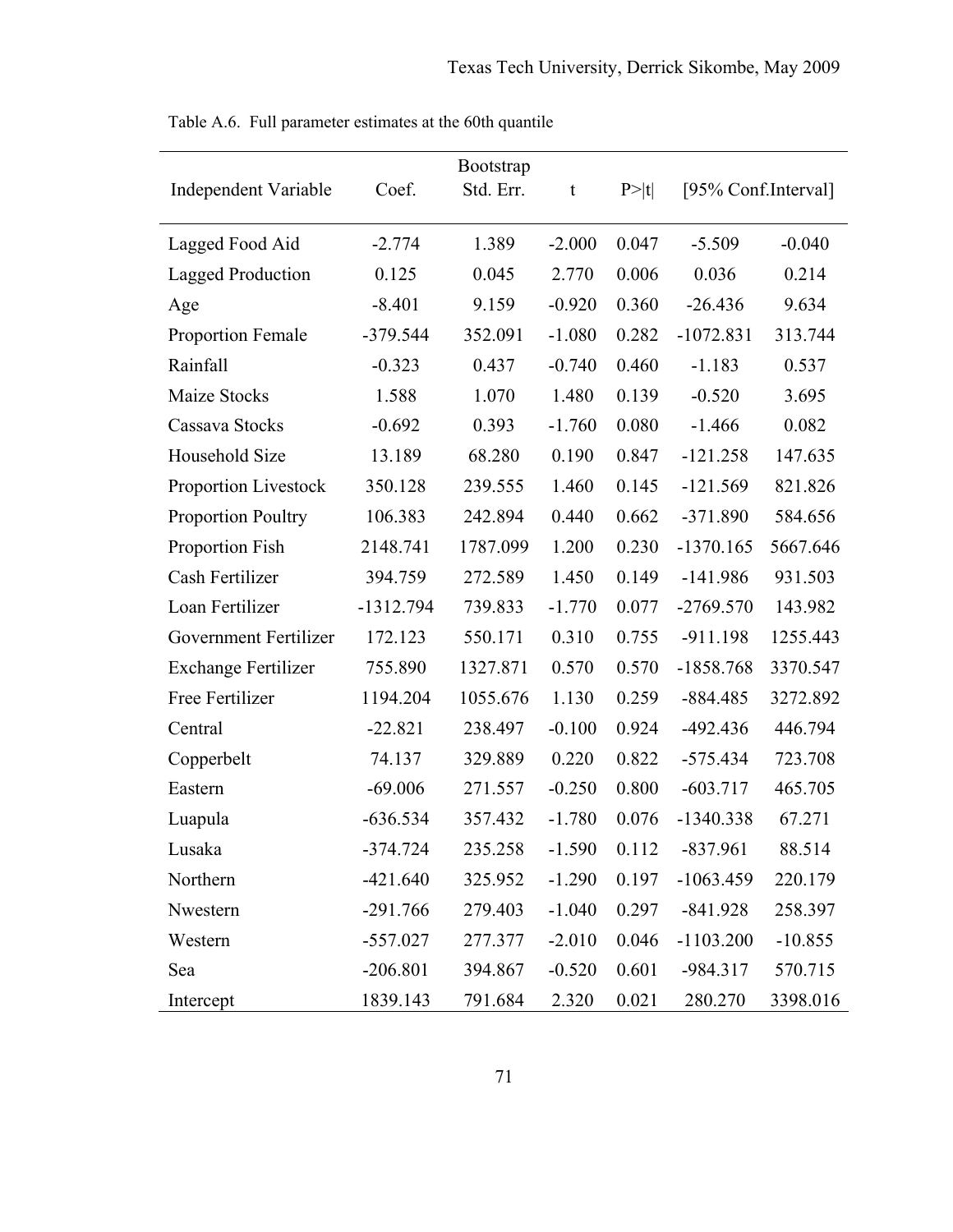| <b>Independent Variable</b> | Coef.       | <b>Bootstrap</b><br>Std. Err. | t        | P >  t | [95% Conf.Interval] |            |
|-----------------------------|-------------|-------------------------------|----------|--------|---------------------|------------|
| Lagged Food Aid             | $-1.923$    | 1.538                         | $-1.250$ | 0.212  | $-4.951$            | 1.105      |
| <b>Lagged Production</b>    | 0.164       | 0.058                         | 2.830    | 0.005  | 0.050               | 0.278      |
| Age                         | $-10.632$   | 11.264                        | $-0.940$ | 0.346  | $-32.811$           | 11.547     |
| <b>Proportion Female</b>    | $-607.991$  | 376.242                       | $-1.620$ | 0.107  | -1348.834           | 132.852    |
| Rainfall                    | 0.027       | 0.431                         | 0.060    | 0.951  | $-0.823$            | 0.876      |
| Maize Stocks                | 0.733       | 1.237                         | 0.590    | 0.554  | $-1.703$            | 3.169      |
| Cassava Stocks              | $-0.838$    | 0.372                         | $-2.250$ | 0.025  | $-1.572$            | $-0.105$   |
| Household Size              | $-37.548$   | 70.306                        | $-0.530$ | 0.594  | $-175.984$          | 100.888    |
| Proportion Livestock        | 340.677     | 273.764                       | 1.240    | 0.214  | $-198.380$          | 879.734    |
| <b>Proportion Poultry</b>   | 341.092     | 235.196                       | 1.450    | 0.148  | $-122.023$          | 804.208    |
| Proportion Fish             | 4910.954    | 1628.027                      | 3.020    | 0.003  | 1705.271            | 8116.637   |
| Cash Fertilizer             | 298.262     | 313.018                       | 0.950    | 0.342  | $-318.090$          | 914.614    |
| Loan Fertilizer             | $-2008.557$ | 739.129                       | $-2.720$ | 0.007  | $-3463.946$         | $-553.168$ |
| Government Fertilizer       | 377.909     | 669.540                       | 0.560    | 0.573  | $-940.456$          | 1696.274   |
| <b>Exchange Fertilizer</b>  | 1463.618    | 2142.832                      | 0.680    | 0.495  | $-2755.745$         | 5682.982   |
| Free Fertilizer             | 757.997     | 1089.435                      | 0.700    | 0.487  | $-1387.166$         | 2903.159   |
| Central                     | 15.723      | 260.950                       | 0.060    | 0.952  | $-498.104$          | 529.550    |
| Copperbelt                  | 58.561      | 337.096                       | 0.170    | 0.862  | $-605.201$          | 722.322    |
| Eastern                     | $-106.284$  | 281.881                       | $-0.380$ | 0.706  | $-661.324$          | 448.756    |
| Luapula                     | $-616.343$  | 372.521                       | $-1.650$ | 0.099  | $-1349.859$         | 117.174    |
| Lusaka                      | $-328.110$  | 274.744                       | $-1.190$ | 0.233  | $-869.098$          | 212.878    |
| Northern                    | $-506.575$  | 354.826                       | $-1.430$ | 0.155  | $-1205.248$         | 192.098    |
| Nwestern                    | $-283.607$  | 279.030                       | $-1.020$ | 0.310  | $-833.034$          | 265.820    |
| Western                     | $-441.242$  | 292.062                       | $-1.510$ | 0.132  | $-1016.329$         | 133.846    |
| Sea                         | $-274.070$  | 394.593                       | $-0.690$ | 0.488  | $-1051.048$         | 502.908    |
| Intercept                   | 1953.727    | 865.727                       | 2.260    | 0.025  | 249.059             | 3658.396   |

Table A.7. Full parameter estimates at the 70th quantile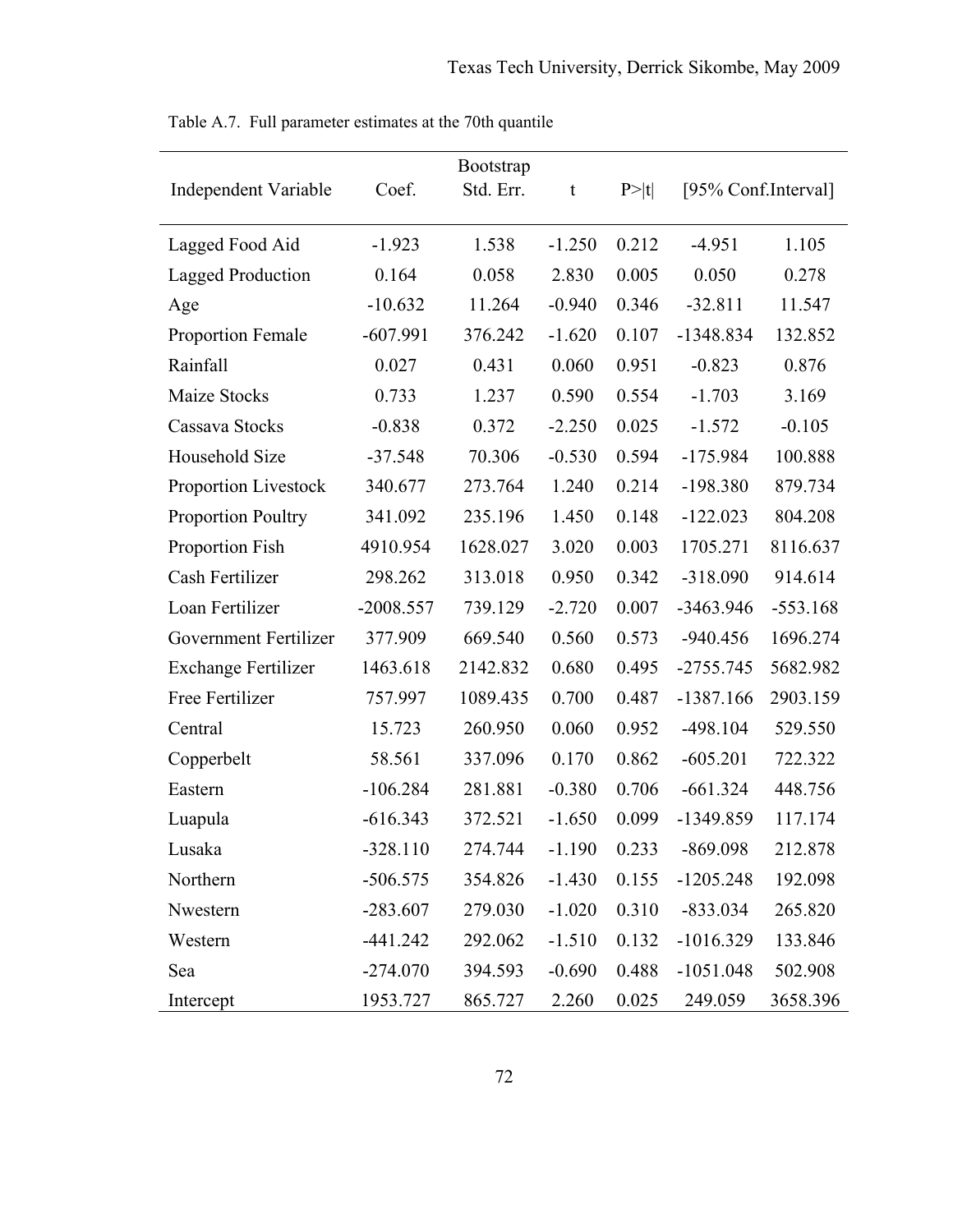| <b>Independent Variable</b> | Coef.       | <b>Bootstrap</b><br>Std. Err. | t        | P >  t | [95% Conf.Interval] |          |
|-----------------------------|-------------|-------------------------------|----------|--------|---------------------|----------|
| Lagged Food Aid             | $-1.810$    | 1.706                         | $-1.060$ | 0.290  | $-5.170$            | 1.550    |
| <b>Lagged Production</b>    | 0.159       | 0.076                         | 2.100    | 0.037  | 0.010               | 0.307    |
| Age                         | $-13.621$   | 13.194                        | $-1.030$ | 0.303  | $-39.601$           | 12.360   |
| <b>Proportion Female</b>    | $-517.299$  | 469.986                       | $-1.100$ | 0.272  | $-1442.729$         | 408.130  |
| Rainfall                    | 0.057       | 0.489                         | 0.120    | 0.907  | $-0.905$            | 1.020    |
| Maize Stocks                | 0.896       | 1.998                         | 0.450    | 0.654  | $-3.039$            | 4.831    |
| Cassava Stocks              | $-0.702$    | 0.436                         | $-1.610$ | 0.108  | $-1.560$            | 0.156    |
| Household Size              | 28.602      | 68.683                        | 0.420    | 0.677  | $-106.638$          | 163.843  |
| Proportion Livestock        | 292.644     | 324.398                       | 0.900    | 0.368  | $-346.115$          | 931.403  |
| <b>Proportion Poultry</b>   | 113.188     | 302.674                       | 0.370    | 0.709  | $-482.795$          | 709.172  |
| Proportion Fish             | 3685.742    | 1474.328                      | 2.500    | 0.013  | 782.702             | 6588.781 |
| Cash Fertilizer             | 392.406     | 375.614                       | 1.040    | 0.297  | $-347.200$          | 1132.012 |
| Loan Fertilizer             | $-2260.858$ | 937.981                       | $-2.410$ | 0.017  | -4107.798           | -413.917 |
| Government Fertilizer       | 294.568     | 789.146                       | 0.370    | 0.709  | $-1259.308$         | 1848.444 |
| <b>Exchange Fertilizer</b>  | 3688.243    | 2632.170                      | 1.400    | 0.162  | $-1494.656$         | 8871.142 |
| Free Fertilizer             | 578.849     | 1347.428                      | 0.430    | 0.668  | $-2074.317$         | 3232.014 |
| Central                     | 212.378     | 314.892                       | 0.670    | 0.501  | $-407.664$          | 832.419  |
| Copperbelt                  | 181.460     | 399.216                       | 0.450    | 0.650  | $-604.620$          | 967.540  |
| Eastern                     | $-44.856$   | 334.996                       | $-0.130$ | 0.894  | $-704.482$          | 614.771  |
| Luapula                     | $-553.323$  | 445.467                       | $-1.240$ | 0.215  | $-1430.473$         | 323.828  |
| Lusaka                      | $-332.030$  | 345.687                       | $-0.960$ | 0.338  | $-1012.708$         | 348.648  |
| Northern                    | $-342.750$  | 409.418                       | $-0.840$ | 0.403  | $-1148.918$         | 463.418  |
| Nwestern                    | $-322.182$  | 366.363                       | $-0.880$ | 0.380  | $-1043.572$         | 399.208  |
| Western                     | $-406.130$  | 357.267                       | $-1.140$ | 0.257  | $-1109.611$         | 297.351  |
| Sea                         | $-248.611$  | 491.499                       | $-0.510$ | 0.613  | $-1216.401$         | 719.180  |
| Intercept                   | 1815.844    | 1078.114                      | 1.680    | 0.093  | $-307.027$          | 3938.714 |

Table A.8. Full parameter estimates at the 80th quantile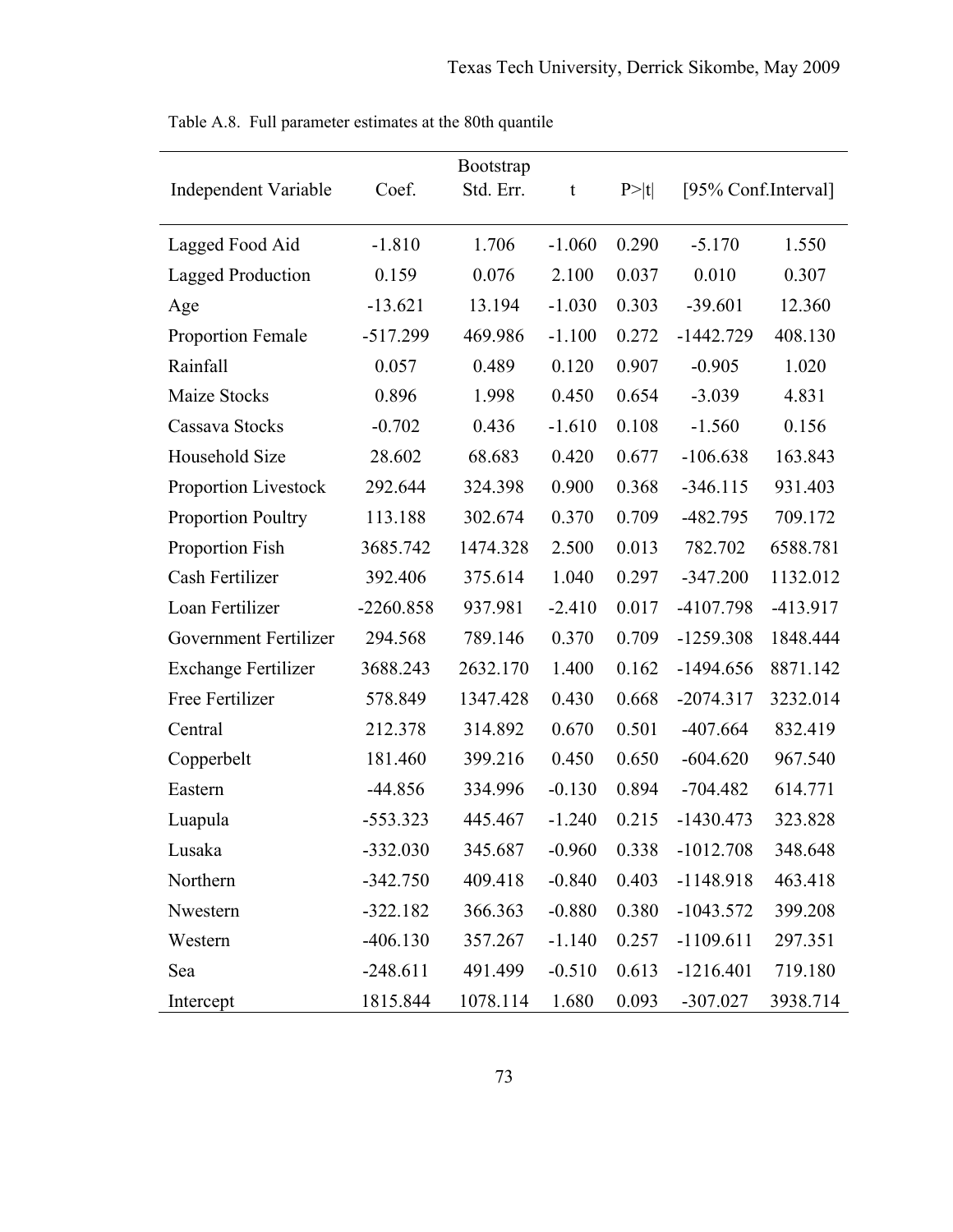| <b>Independent Variable</b> | Coef.       | <b>Bootstrap</b><br>Std. Err. | t        | P> t  | [95% Conf.Interval] |           |
|-----------------------------|-------------|-------------------------------|----------|-------|---------------------|-----------|
| Lagged Food Aid             | $-1.600$    | 2.845                         | $-0.560$ | 0.574 | $-7.201$            | 4.001     |
| <b>Lagged Production</b>    | 0.230       | 0.102                         | 2.260    | 0.024 | 0.030               | 0.430     |
| Age                         | $-25.580$   | 20.029                        | $-1.280$ | 0.203 | $-65.018$           | 13.858    |
| Proportion Female           | 93.694      | 570.608                       | 0.160    | 0.870 | $-1029.867$         | 1217.256  |
| Rainfall                    | 0.088       | 0.726                         | 0.120    | 0.904 | $-1.341$            | 1.517     |
| Maize Stocks                | 4.574       | 4.009                         | 1.140    | 0.255 | $-3.320$            | 12.468    |
| Cassava Stocks              | $-0.721$    | 0.737                         | $-0.980$ | 0.328 | $-2.172$            | 0.729     |
| Household Size              | 188.453     | 110.723                       | 1.700    | 0.090 | $-29.566$           | 406.472   |
| <b>Proportion Livestock</b> | $-355.319$  | 499.700                       | $-0.710$ | 0.478 | $-1339.257$         | 628.620   |
| <b>Proportion Poultry</b>   | $-217.451$  | 507.973                       | $-0.430$ | 0.669 | $-1217.681$         | 782.779   |
| Proportion Fish             | 1464.963    | 2744.040                      | 0.530    | 0.594 | $-3938.215$         | 6868.141  |
| Cash Fertilizer             | 245.936     | 434.921                       | 0.570    | 0.572 | $-610.450$          | 1102.322  |
| Loan Fertilizer             | $-2344.601$ | 1517.083                      | $-1.550$ | 0.123 | $-5331.829$         | 642.627   |
| Government Fertilizer       | $-454.915$  | 1075.875                      | $-0.420$ | 0.673 | $-2573.377$         | 1663.547  |
| <b>Exchange Fertilizer</b>  | 5468.812    | 3034.772                      | 1.800    | 0.073 | $-506.836$          | 11444.460 |
| Free Fertilizer             | 1477.665    | 2037.456                      | 0.730    | 0.469 | $-2534.208$         | 5489.537  |
| Central                     | 348.567     | 519.269                       | 0.670    | 0.503 | $-673.905$          | 1371.040  |
| Copperbelt                  | 35.022      | 586.380                       | 0.060    | 0.952 | $-1119.596$         | 1189.640  |
| Eastern                     | $-239.454$  | 481.375                       | $-0.500$ | 0.619 | $-1187.310$         | 708.403   |
| Luapula                     | $-726.173$  | 735.135                       | $-0.990$ | 0.324 | $-2173.696$         | 721.351   |
| Lusaka                      | 62.841      | 650.295                       | 0.100    | 0.923 | $-1217.629$         | 1343.311  |
| Northern                    | $-284.052$  | 585.803                       | $-0.480$ | 0.628 | $-1437.533$         | 869.428   |
| Nwestern                    | $-541.223$  | 529.658                       | $-1.020$ | 0.308 | $-1584.150$         | 501.705   |
| Western                     | $-679.433$  | 562.035                       | $-1.210$ | 0.228 | $-1786.113$         | 427.248   |
| Sea                         | 186.503     | 613.955                       | 0.300    | 0.762 | $-1022.412$         | 1395.418  |
| Intercept                   | 1483.887    | 1424.668                      | 1.040    | 0.299 | $-1321.368$         | 4289.143  |

Table A.9. Full parameter estimates at the 90th quantile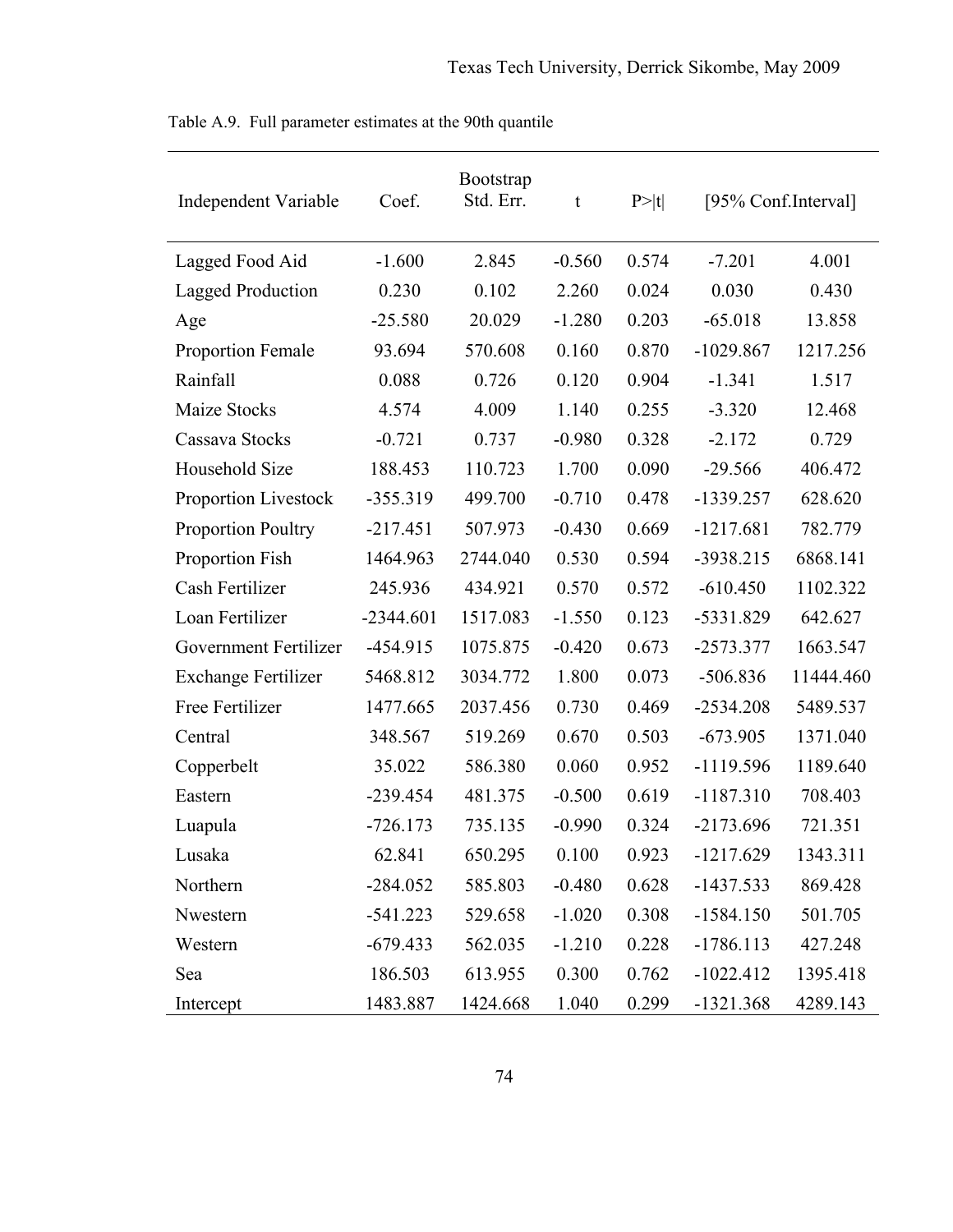

Figure A.1. Quantile regression results for selected control variables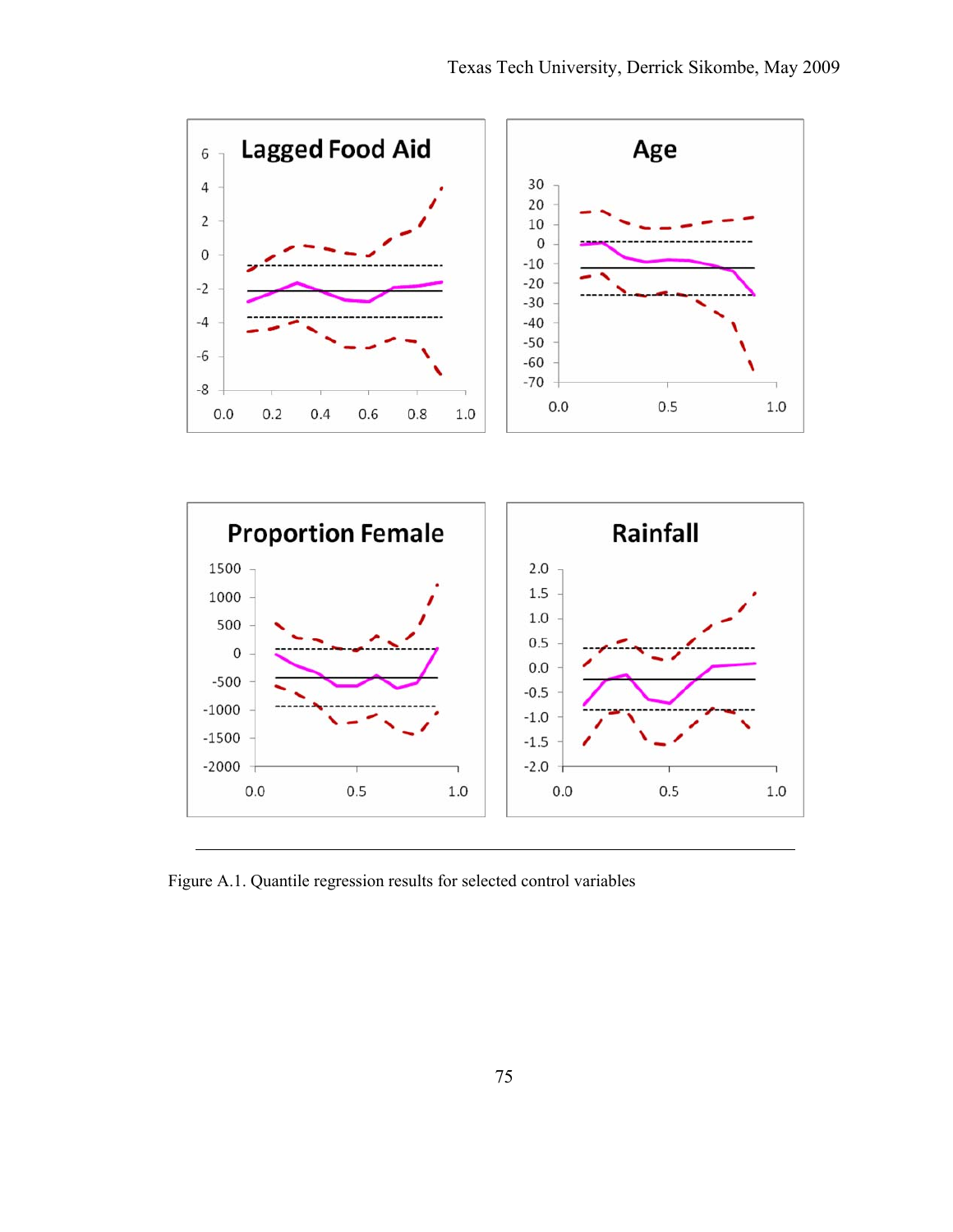

Figure A.2. Quantile regression results for selected control variables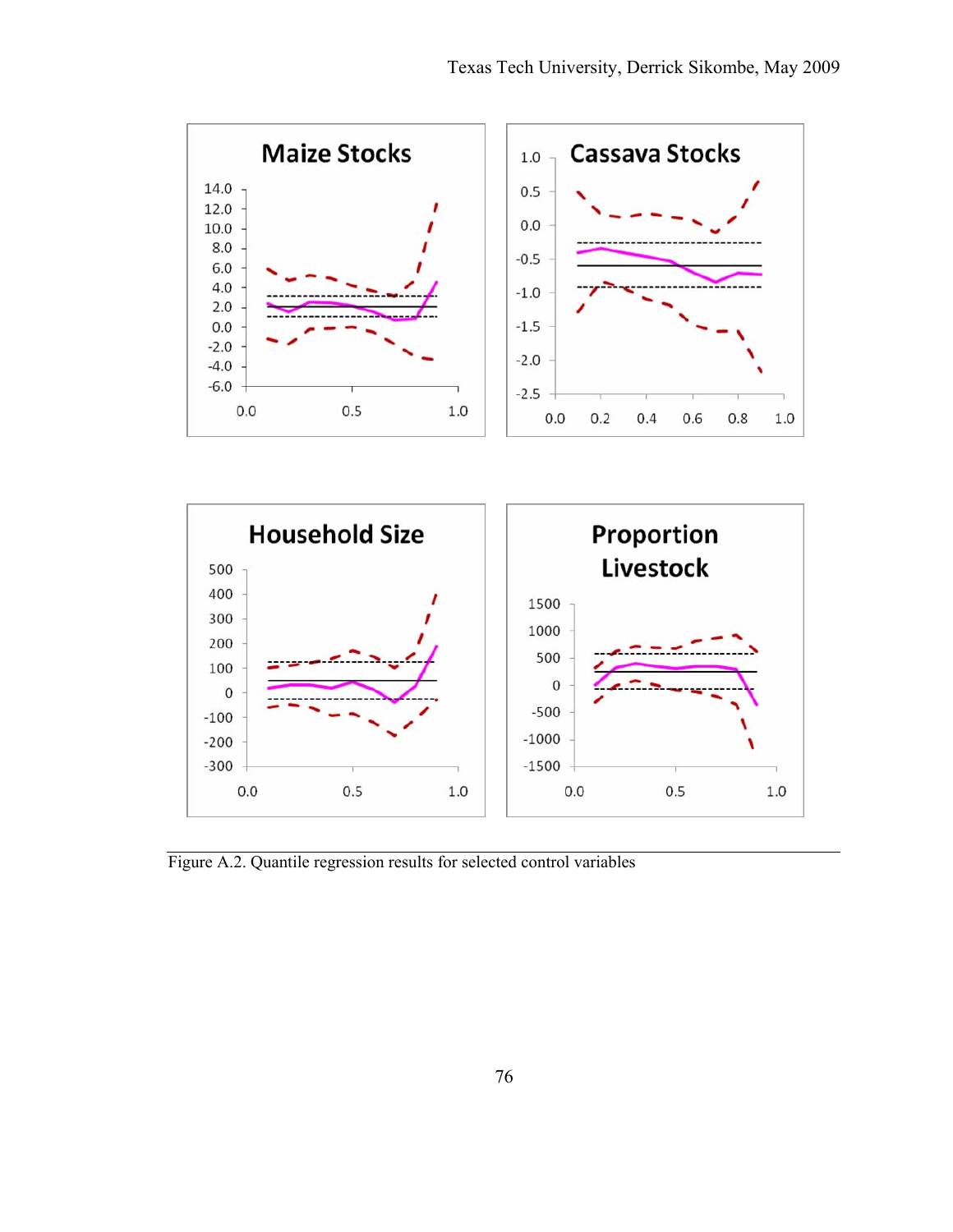

Figure A.3. Quantile regression results for selected control variables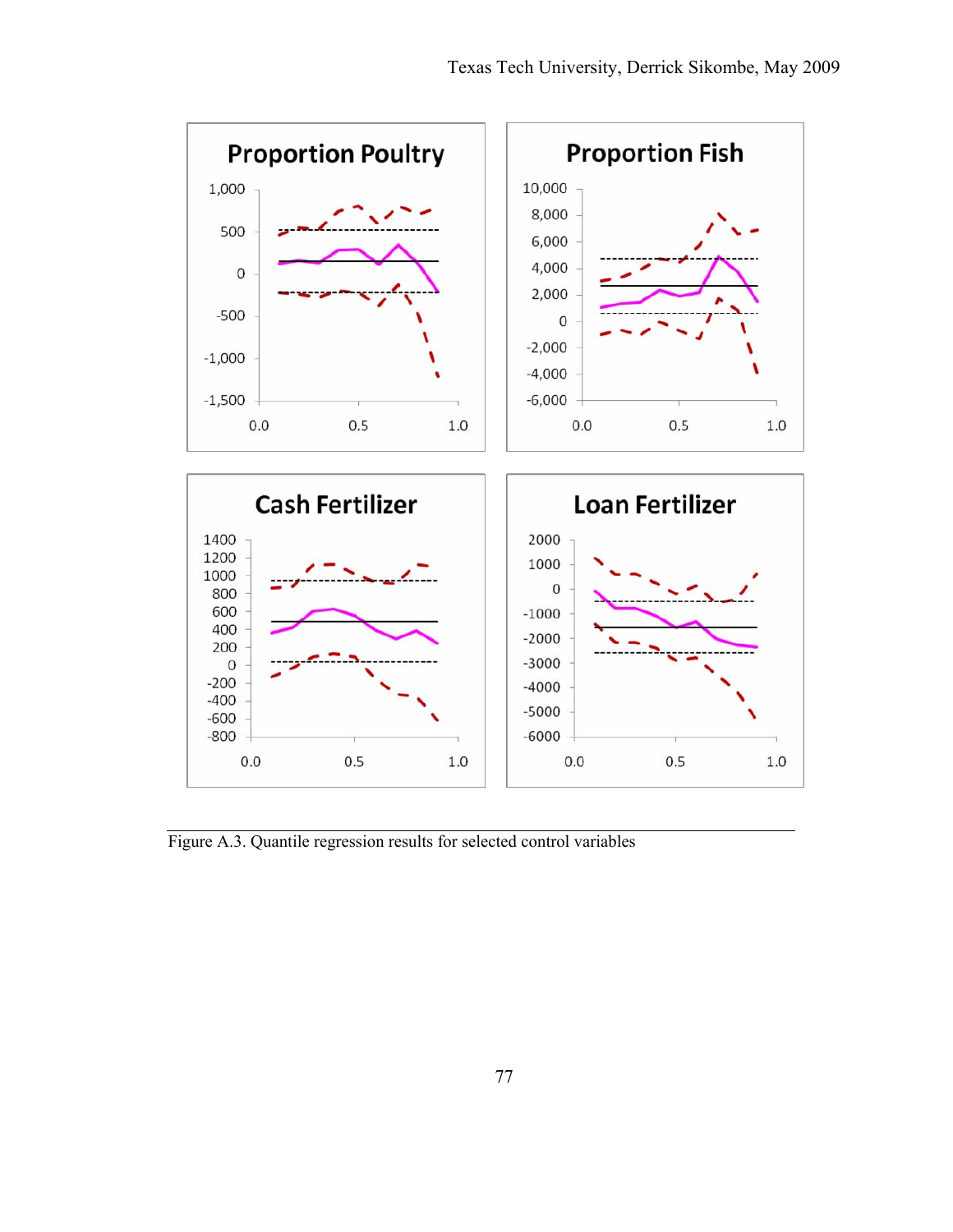

Figure A.4. Quantile regression results for selected control variables